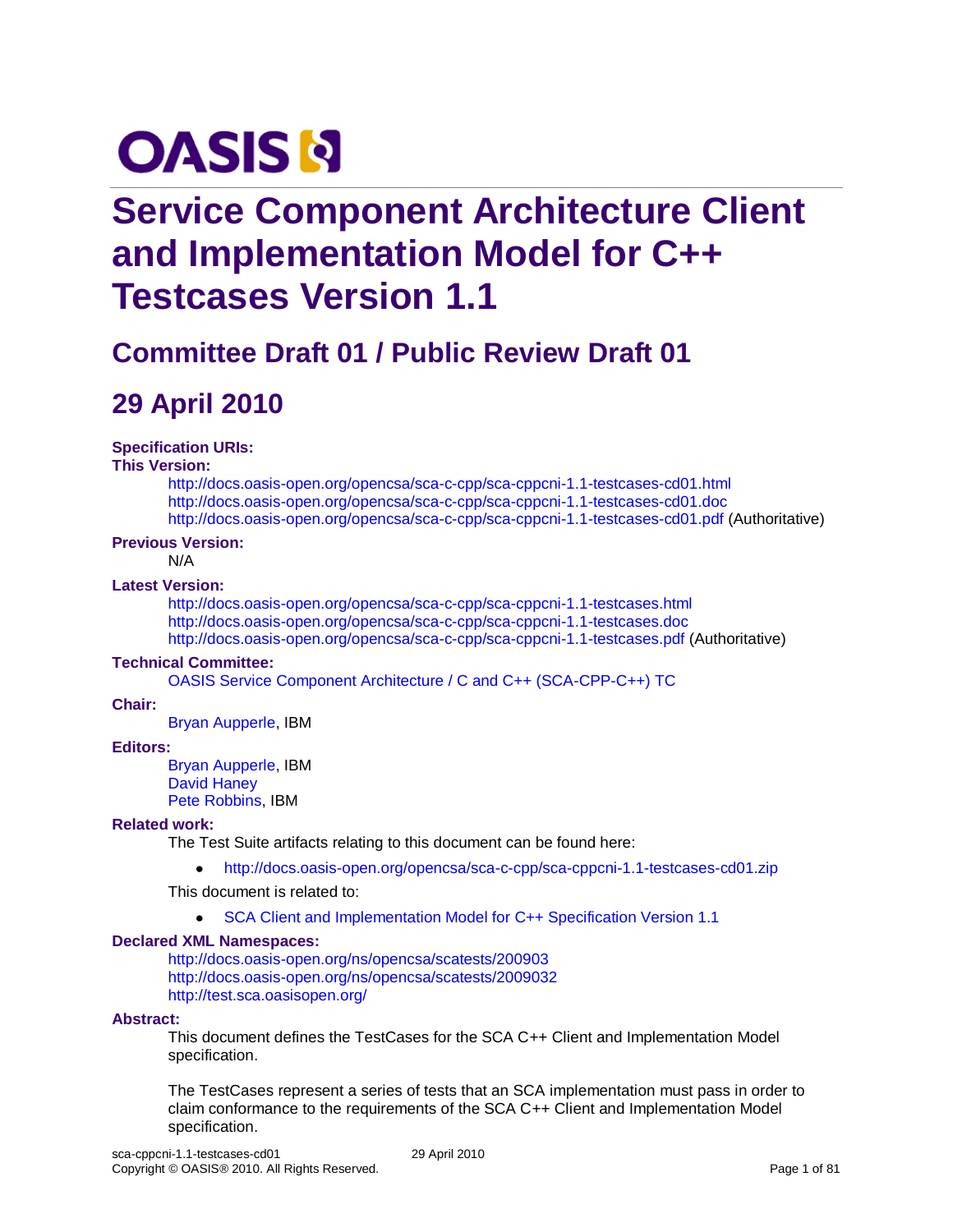#### **Status:**

This document was last revised or approved by the Service Component Architecture / C and C++ TC on the above date. The level of approval is also listed above. Check the "Latest Version" or "Latest Approved Version" location noted above for possible later revisions of this document.

Technical Committee members should send comments on this specification to the Technical Committee's email list. Others should send comments to the Technical Committee by using the "Send A Comment" button on the Technical Committee's web page a[t http://www.oasis](http://www.oasis-open.org/committees/sca-c-cpp/)[open.org/committees/sca-c-cpp/.](http://www.oasis-open.org/committees/sca-c-cpp/)

For information on whether any patents have been disclosed that may be essential to implementing this specification, and any offers of patent licensing terms, please refer to the Intellectual Property Rights section of the Technical Committee web page [\(http://www.oasis](http://www.oasis-open.org/committees/sca-c-cpp/ipr.php)[open.org/committees/sca-c-cpp/ipr.php\)](http://www.oasis-open.org/committees/sca-c-cpp/ipr.php).

The non-normative errata page for this specification is located at [http://www.oasis](http://www.oasis-open.org/committees/sca-c-cpp/)[open.org/committees/sca-c-cpp/.](http://www.oasis-open.org/committees/sca-c-cpp/)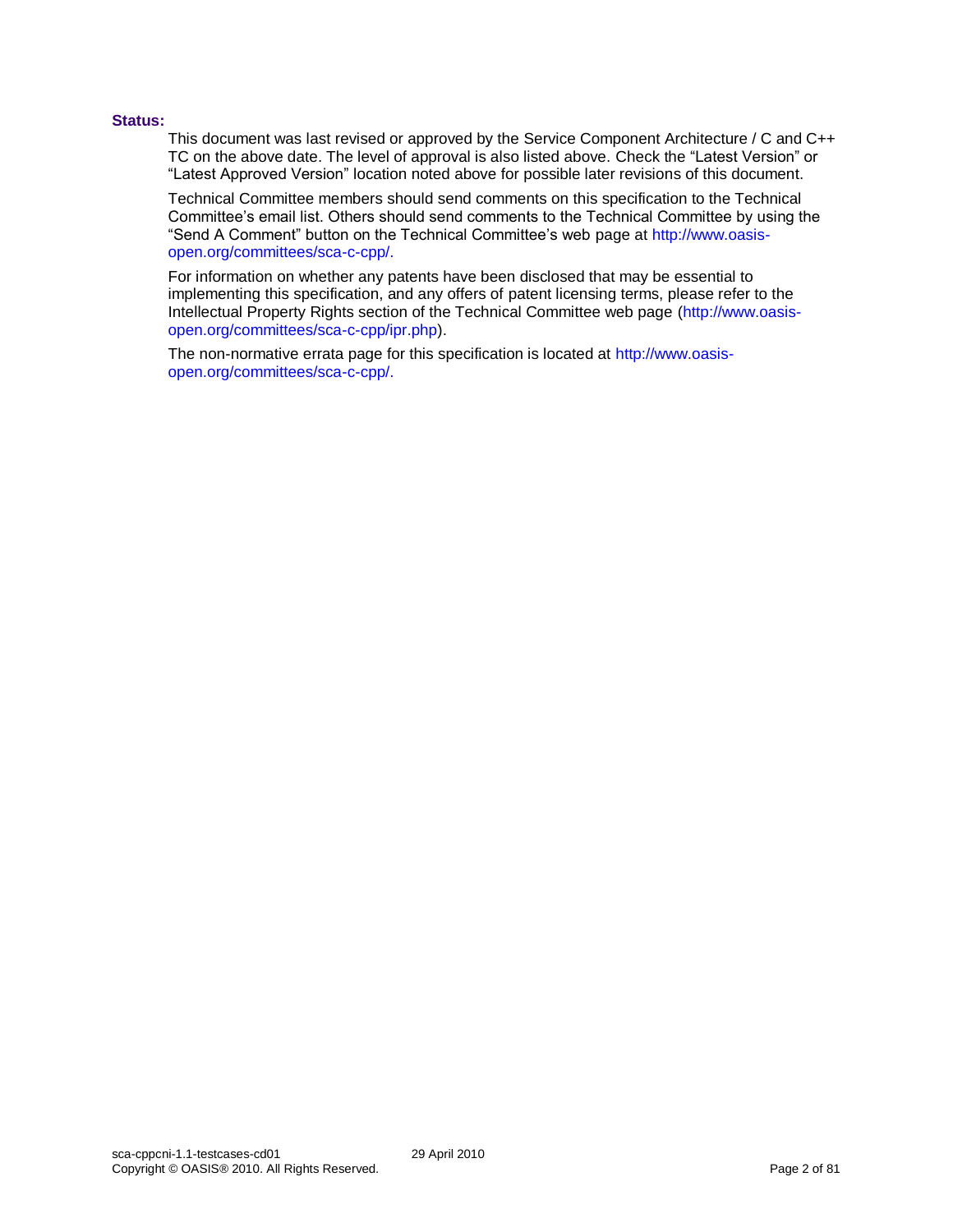# **Notices**

Copyright © OASIS® 2010. All Rights Reserved.

All capitalized terms in the following text have the meanings assigned to them in the OASIS Intellectual Property Rights Policy (the "OASIS IPR Policy"). The full Policy may be found at the OASIS website.

This document and translations of it may be copied and furnished to others, and derivative works that comment on or otherwise explain it or assist in its implementation may be prepared, copied, published, and distributed, in whole or in part, without restriction of any kind, provided that the above copyright notice and this section are included on all such copies and derivative works. However, this document itself may not be modified in any way, including by removing the copyright notice or references to OASIS, except as needed for the purpose of developing any document or deliverable produced by an OASIS Technical Committee (in which case the rules applicable to copyrights, as set forth in the OASIS IPR Policy, must be followed) or as required to translate it into languages other than English.

The limited permissions granted above are perpetual and will not be revoked by OASIS or its successors or assigns.

This document and the information contained herein is provided on an "AS IS" basis and OASIS DISCLAIMS ALL WARRANTIES, EXPRESS OR IMPLIED, INCLUDING BUT NOT LIMITED TO ANY WARRANTY THAT THE USE OF THE INFORMATION HEREIN WILL NOT INFRINGE ANY OWNERSHIP RIGHTS OR ANY IMPLIED WARRANTIES OF MERCHANTABILITY OR FITNESS FOR A PARTICULAR PURPOSE.

OASIS requests that any OASIS Party or any other party that believes it has patent claims that would necessarily be infringed by implementations of this OASIS Committee Specification or OASIS Standard, to notify OASIS TC Administrator and provide an indication of its willingness to grant patent licenses to such patent claims in a manner consistent with the IPR Mode of the OASIS Technical Committee that produced this specification.

OASIS invites any party to contact the OASIS TC Administrator if it is aware of a claim of ownership of any patent claims that would necessarily be infringed by implementations of this specification by a patent holder that is not willing to provide a license to such patent claims in a manner consistent with the IPR Mode of the OASIS Technical Committee that produced this specification. OASIS may include such claims on its website, but disclaims any obligation to do so.

OASIS takes no position regarding the validity or scope of any intellectual property or other rights that might be claimed to pertain to the implementation or use of the technology described in this document or the extent to which any license under such rights might or might not be available; neither does it represent that it has made any effort to identify any such rights. Information on OASIS' procedures with respect to rights in any document or deliverable produced by an OASIS Technical Committee can be found on the OASIS website. Copies of claims of rights made available for publication and any assurances of licenses to be made available, or the result of an attempt made to obtain a general license or permission for the use of such proprietary rights by implementers or users of this OASIS Committee Specification or OASIS Standard, can be obtained from the OASIS TC Administrator. OASIS makes no representation that any information or list of intellectual property rights will at any time be complete, or that any claims in such list are, in fact, Essential Claims.

The name "OASIS" is a trademark of [OASIS,](http://www.oasis-open.org/) the owner and developer of this specification, and should be used only to refer to the organization and its official outputs. OASIS welcomes reference to, and implementation and use of, specifications, while reserving the right to enforce its marks against misleading uses. Please see<http://www.oasis-open.org/who/trademark.php> for above guidance.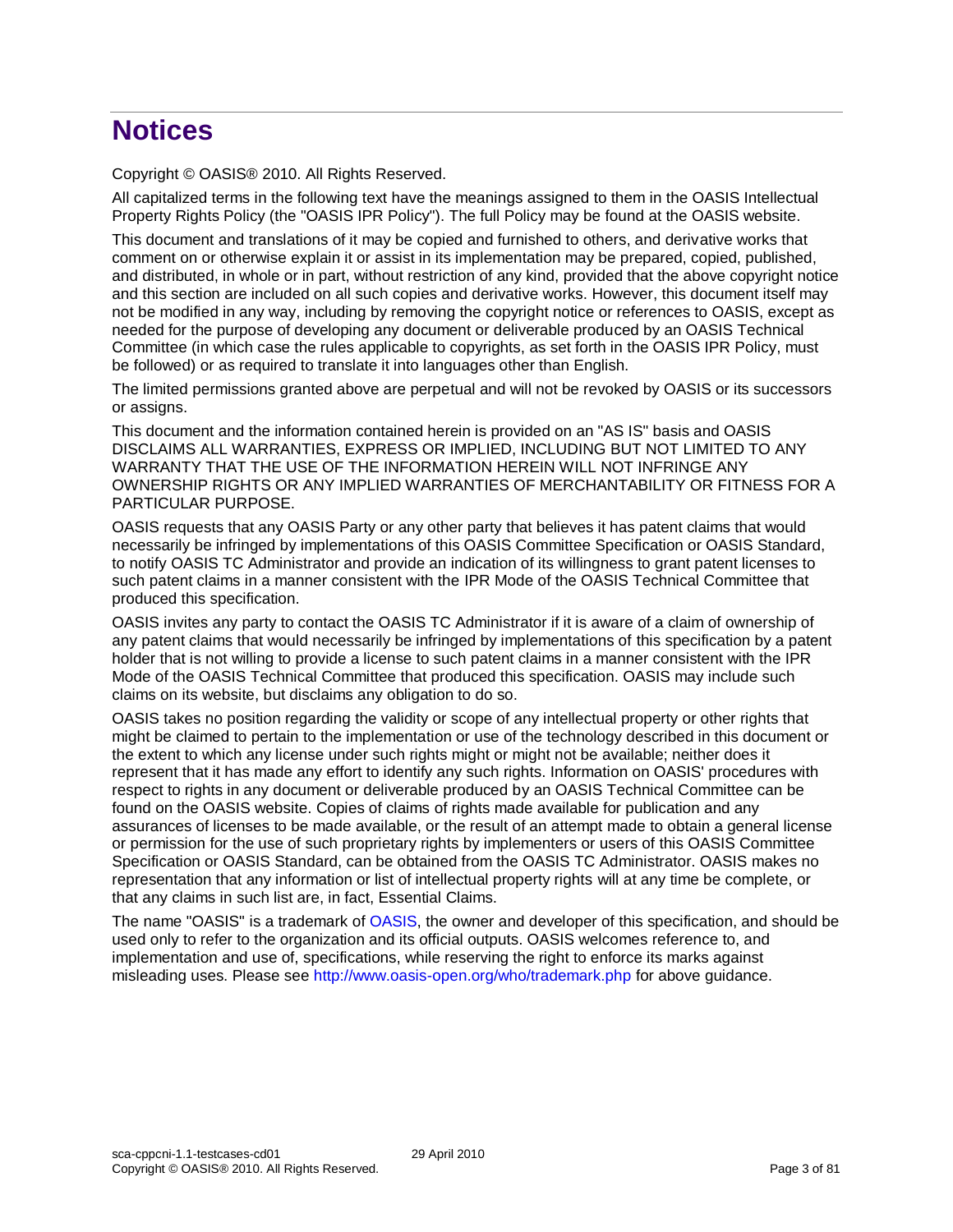# **Table of Contents**

| $\mathbf{1}$   |  |
|----------------|--|
|                |  |
|                |  |
|                |  |
|                |  |
|                |  |
|                |  |
| $\overline{2}$ |  |
|                |  |
|                |  |
|                |  |
|                |  |
|                |  |
|                |  |
|                |  |
|                |  |
|                |  |
|                |  |
| 3              |  |
|                |  |
|                |  |
|                |  |
|                |  |
|                |  |
| 4              |  |
|                |  |
| 5              |  |
| 6              |  |
|                |  |
|                |  |
| 7              |  |
| А.             |  |
|                |  |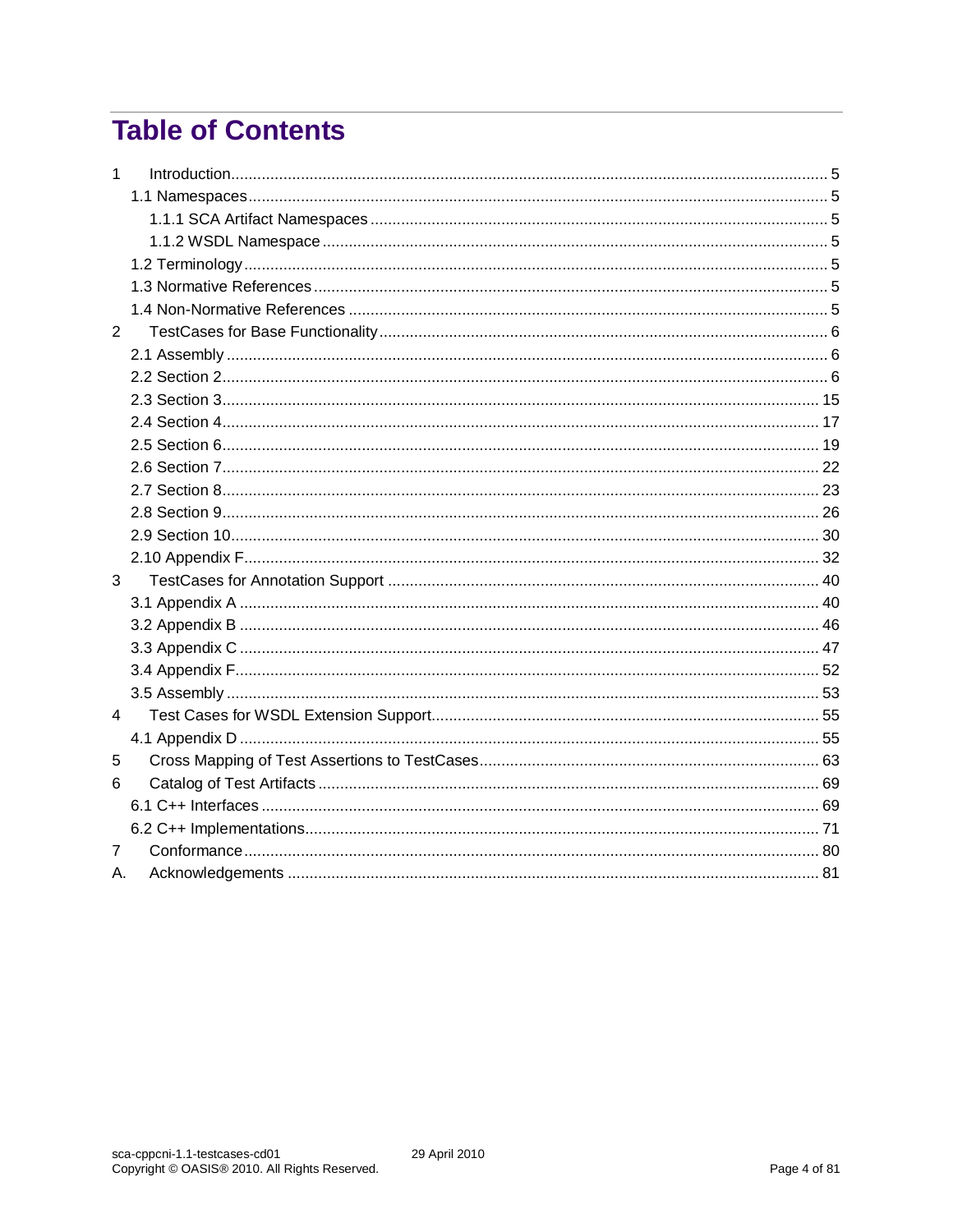### <span id="page-4-0"></span>**1 Introduction**

 This document defines the TestCases for the SCA Client and Implementation Model for C specification **[\[SCA-CPP\]](#page-4-7)**.

- The tests described in this document are related to the Test Assertions described in SCA Client and
- Implementation Model for C Test Assertions **[\[SCA-CPP-TA\]](#page-4-8)**.
- The testcases are structured in the same manner as the testcases for the SCA Assembly specification as described in the SCA Assembly testcases document **[\[SCA-TC\]](#page-4-9)**.

### <span id="page-4-1"></span>**1.1 Namespaces**

- 9 The SCA Assembly testcase suite makes use of some XML namespaces and Java package names, as
- follows:

### <span id="page-4-2"></span>**1.1.1 SCA Artifact Namespaces**

- These apply to artifacts such as Composites
- <http://docs.oasis-open.org/ns/opencsa/scatests/200903>
- <http://docs.oasis-open.org/ns/opencsa/scatests/2009032>

### <span id="page-4-3"></span>**1.1.2 WSDL Namespace**

<http://test.sca.oasisopen.org/>

### <span id="page-4-4"></span>**1.2 Terminology**

- The key words "MUST", "MUST NOT", "REQUIRED", "SHALL", "SHALL NOT", "SHOULD", "SHOULD
- NOT", "RECOMMENDED", "MAY", and "OPTIONAL" in this document are to be interpreted as described in **[\[RFC2119\]](#page-4-10)**.

### <span id="page-4-5"></span>**1.3 Normative References**

<span id="page-4-10"></span><span id="page-4-7"></span>

| 22<br>23 | [RFC2119]        | S. Bradner, Key words for use in RFCs to Indicate Requirement Levels,<br>http://www.ietf.org/rfc/rfc2119.txt, IETF RFC 2119, March 1997. |
|----------|------------------|------------------------------------------------------------------------------------------------------------------------------------------|
| 24       | <b>[SCA-CPP]</b> | OASIS Committee Draft 05, Service Component Architecture Client and                                                                      |
| 25       |                  | Implementation Model for C++ Specification Version 1.1, March 2010.                                                                      |
| 26       |                  | http://docs.oasis-open.org/opencsa/sca-c-cpp/sca-cppcni-1.1-spec-cd05.pdf                                                                |
| 27       | [SCA-CPP-TA]     | OASIS Committee Draft 01, Service Component Architecture Client and                                                                      |
| 28       |                  | Implementation Model for C++ Test Assertions Version 1.1, April 2010.                                                                    |
| 29       |                  | http://docs.oasis-open.org/opencsa/sca-c-cpp/sca-cppcni-1.1-test-assertions-                                                             |
| 30       |                  | cd01.pdf                                                                                                                                 |

### <span id="page-4-8"></span><span id="page-4-6"></span>**1.4 Non-Normative References**

<span id="page-4-9"></span> **[SCA-TC]** OASIS Committee Draft 01, *Testcases for the SCA Assembly Specification Version 1.1*, June 2009. [http://docs.oasis-open.org/opencsa/sca-assembly/sca-](http://docs.oasis-open.org/opencsa/sca-assembly/sca-assembly-1.1-testcases-cd01.pdf)[assembly-1.1-testcases-cd01.pdf](http://docs.oasis-open.org/opencsa/sca-assembly/sca-assembly-1.1-testcases-cd01.pdf)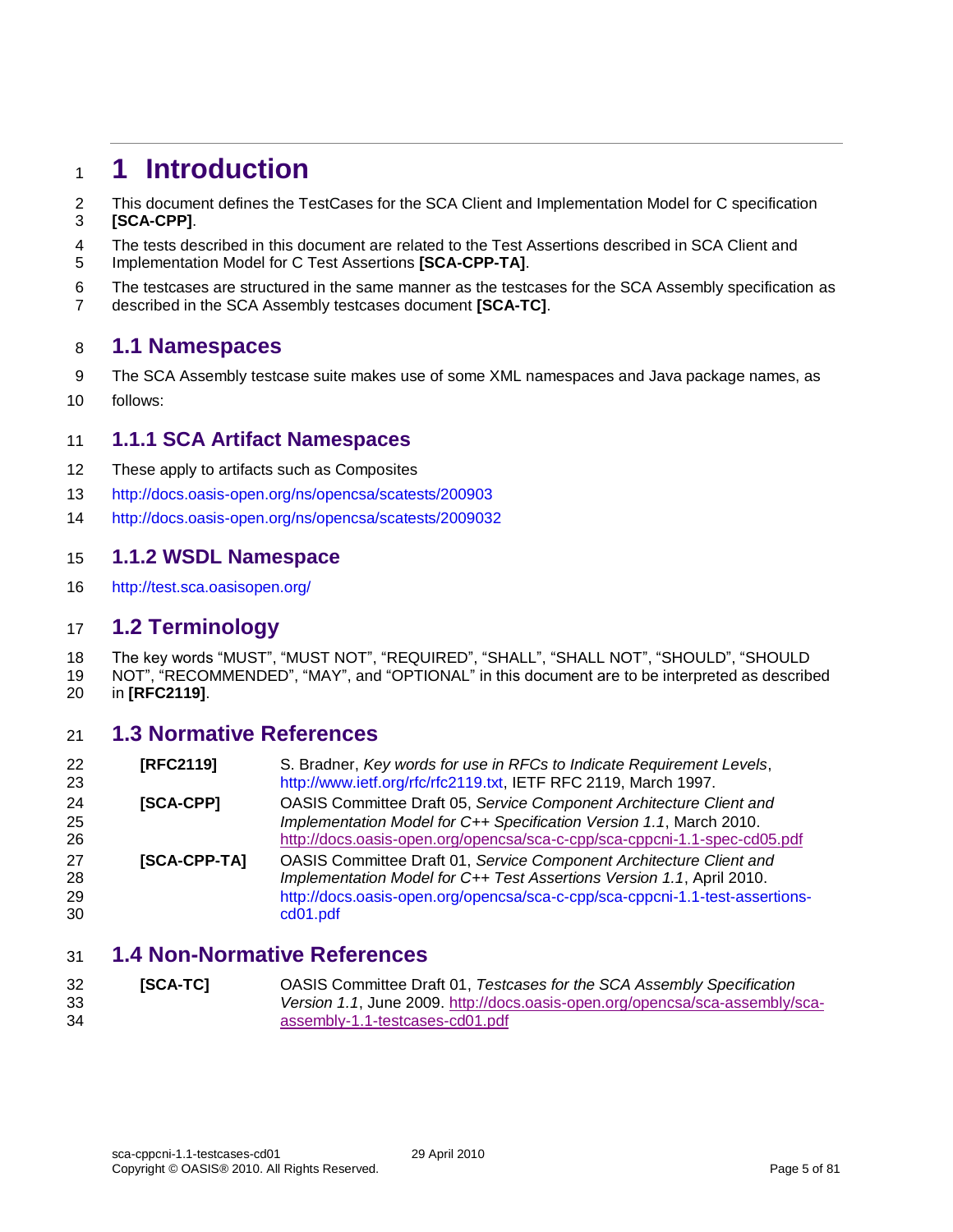# <span id="page-5-0"></span><sup>35</sup> **2 TestCases for Base Functionality**

### 36 **2.1 Assembly**

<span id="page-5-1"></span>

| <b>Testcase ID</b>    | CPP_1001_TestCase                                                                      |
|-----------------------|----------------------------------------------------------------------------------------|
| <b>Test Assertion</b> | ASM-TA-8001                                                                            |
| Description           | Tests that a C++ service which is marked remotable does not use method<br>overloading. |
| Artifacts             | CPP_1001_TestCase.java                                                                 |
|                       | Test_CPP_1001.composite                                                                |
|                       | TestInvocation.h                                                                       |
|                       | TestException.h                                                                        |
|                       | TestException.cpp                                                                      |
|                       | CPP_0001_Client.h                                                                      |
|                       | CPP_0001_Client.cpp                                                                    |
|                       | CPP_0001_Client.componentType                                                          |
|                       | Service3.h                                                                             |
|                       | Service3Impl.h                                                                         |
|                       | Service3Impl.cpp                                                                       |
|                       | Service3Impl.componentType                                                             |
| Expected output       | Negative test:                                                                         |
|                       | "exception"                                                                            |

### <span id="page-5-2"></span>37 **2.2 Section 2**

| Testcase ID           | CPP_2001_TestCase                                                                                                  |
|-----------------------|--------------------------------------------------------------------------------------------------------------------|
| <b>Test Assertion</b> | CPP-TA-2001                                                                                                        |
| Description           | Tests that all functions of a service interface of a component are implemented by<br>the component implementation. |
| Artifacts             | CPP_2001_TestCase.java                                                                                             |
|                       | Test_CPP_2001.composite                                                                                            |
|                       | TestInvocation.h                                                                                                   |
|                       | TestException.h                                                                                                    |
|                       | TestException.cpp                                                                                                  |
|                       | CPP_0002_Client.h                                                                                                  |
|                       | CPP_0002_Client.cpp                                                                                                |
|                       | CPP_0002_Client.componentType                                                                                      |
|                       | Service1Superset.h                                                                                                 |
|                       | Service1SupersetImpl2.h                                                                                            |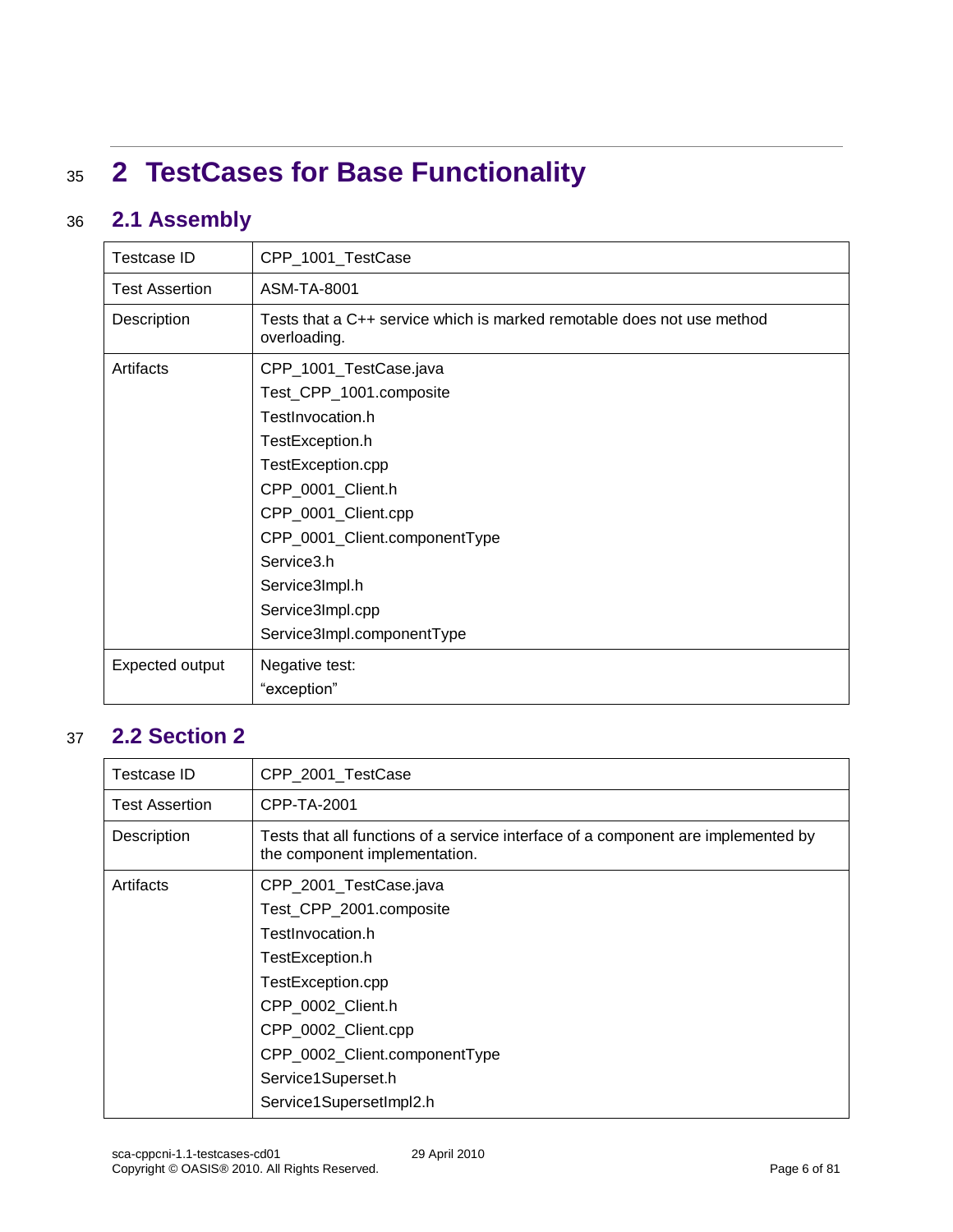|                 | Service1SupersetImpl2.cpp<br>Service1SupersetImpl2.componentType |
|-----------------|------------------------------------------------------------------|
| Expected output | Negative test:<br>"exception"                                    |

| Testcase ID           | CPP_2002_TestCase                                                                                               |
|-----------------------|-----------------------------------------------------------------------------------------------------------------|
| <b>Test Assertion</b> | CPP-TA-2002                                                                                                     |
| Description           | Tests that a runtime supports composite scoped implementations.                                                 |
| Artifacts             | CPP_2002_TestCase.java                                                                                          |
|                       | Test_CPP_2002.composite                                                                                         |
|                       | TestInvocation.h                                                                                                |
|                       | TestException.h                                                                                                 |
|                       | TestException.cpp                                                                                               |
|                       | CPP_0001_Client.h                                                                                               |
|                       | CPP_0001_Client.cpp                                                                                             |
|                       | CPP_0001_Client.componentType                                                                                   |
|                       | Service1.h                                                                                                      |
|                       | Service1Impl11.h                                                                                                |
|                       | Service1Impl11.cpp                                                                                              |
|                       | Service1Impl11componentType                                                                                     |
|                       | Service1Impl12.h                                                                                                |
|                       | Service1Impl12.cpp                                                                                              |
|                       | Service1Impl12componentType                                                                                     |
| Expected output       | Positive test:                                                                                                  |
|                       | "CPP_2002 request service1 operation1 invoked service2 operation 1 invoked a<br>service2 operation 1 invoked b" |
|                       |                                                                                                                 |

| Testcase ID           | CPP_2003_TestCase                                               |
|-----------------------|-----------------------------------------------------------------|
| <b>Test Assertion</b> | CPP-TA-2002, CPP-TA-2004                                        |
| Description           | Tests that a runtime supports composite scoped implementations. |
| Artifacts             | CPP_2002_TestCase.java                                          |
|                       | Test_CPP_2002.composite                                         |
|                       | TestInvocation.h                                                |
|                       | TestException.h                                                 |
|                       | TestException.cpp                                               |
|                       | CPP_0001_Client.h                                               |
|                       | CPP_0001_Client.cpp                                             |
|                       | CPP_0001_Client.componentType                                   |
|                       | Service1.h                                                      |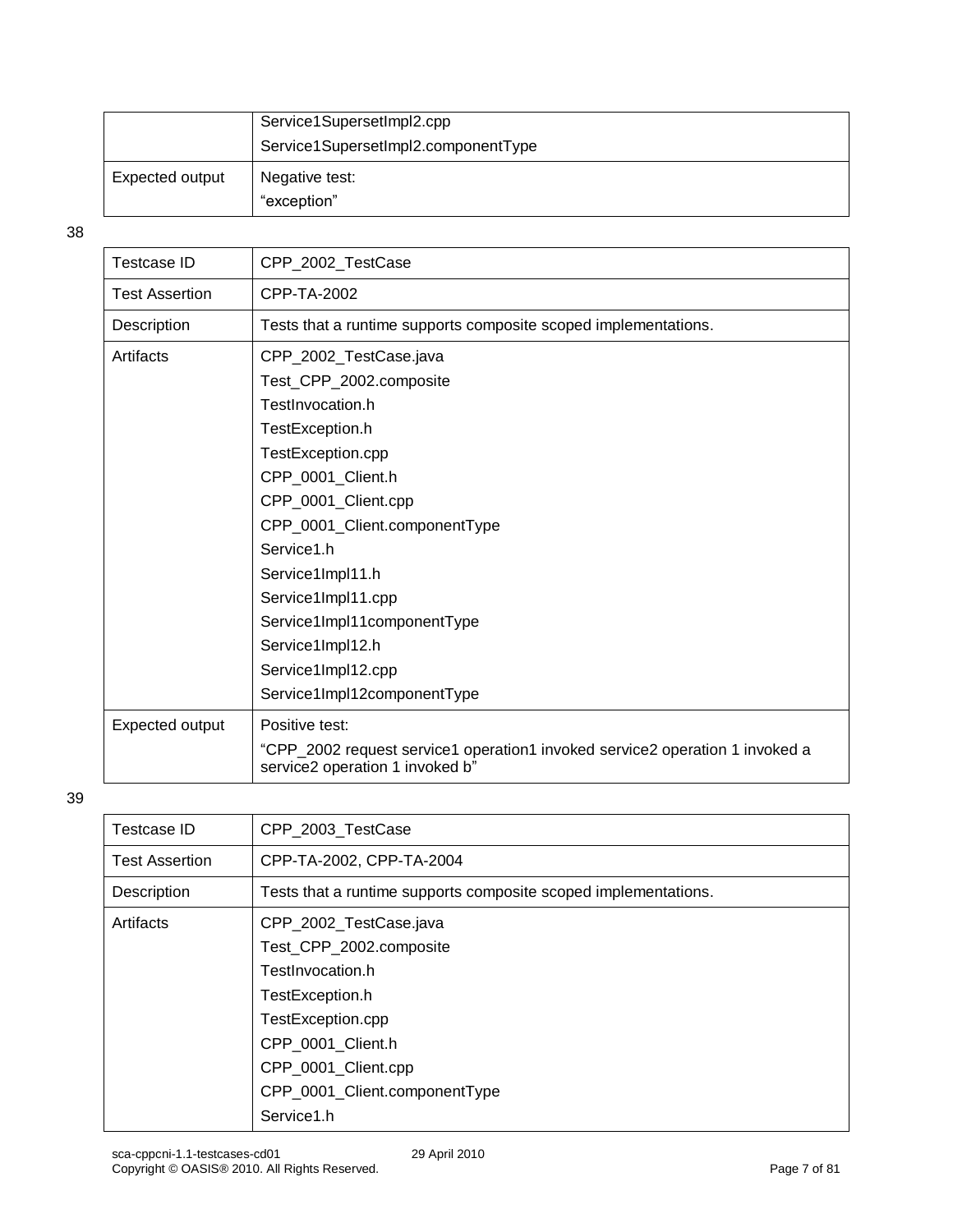|                 | Service1Impl11.h                                                                                                |
|-----------------|-----------------------------------------------------------------------------------------------------------------|
|                 | Service1Impl11.cpp                                                                                              |
|                 | Service1Impl11componentType                                                                                     |
|                 | Service1Impl13.h                                                                                                |
|                 | Service1Impl13.cpp                                                                                              |
|                 | Service1Impl13componentType                                                                                     |
| Expected output | Positive test:                                                                                                  |
|                 | "CPP_2003 request service1 operation1 invoked service2 operation 1 invoked a<br>service2 operation 1 invoked a" |

| <b>Testcase ID</b>    | CPP_2004_TestCase                                                       |
|-----------------------|-------------------------------------------------------------------------|
| <b>Test Assertion</b> | CPP-TA-2006                                                             |
| Description           | Tests that a class named by an interface is present in the header file. |
| Artifacts             | CPP_2004_TestCase.java                                                  |
|                       | Test_CPP_2004.composite                                                 |
|                       | TestInvocation.h                                                        |
|                       | TestException.h                                                         |
|                       | TestException.cpp                                                       |
|                       | CPP_0001_Client.h                                                       |
|                       | CPP_0001_Client.cpp                                                     |
|                       | CPP_0001_Client.componentType                                           |
|                       | Service1.h                                                              |
|                       | Service1Impl.h                                                          |
|                       | Service1Impl.cpp                                                        |
|                       | Service1Impl.componentType                                              |
| Expected output       | Negative test:                                                          |
|                       | "exception"                                                             |

| Testcase ID           | CPP 2005 TestCase                                                               |
|-----------------------|---------------------------------------------------------------------------------|
| <b>Test Assertion</b> | CPP-TA-2007                                                                     |
| Description           | Tests that a callbackClass named by an interface is present in the header file. |
| Artifacts             | CPP_2005_TestCase.java                                                          |
|                       | Test_CPP_2005.composite                                                         |
|                       | TestInvocation.h                                                                |
|                       | TestException.h                                                                 |
|                       | TestException.cpp                                                               |
|                       | CPP 0001 Client.h                                                               |
|                       | CPP_0001_Client.cpp                                                             |
|                       | CPP_0001_Client.componentType                                                   |
|                       |                                                                                 |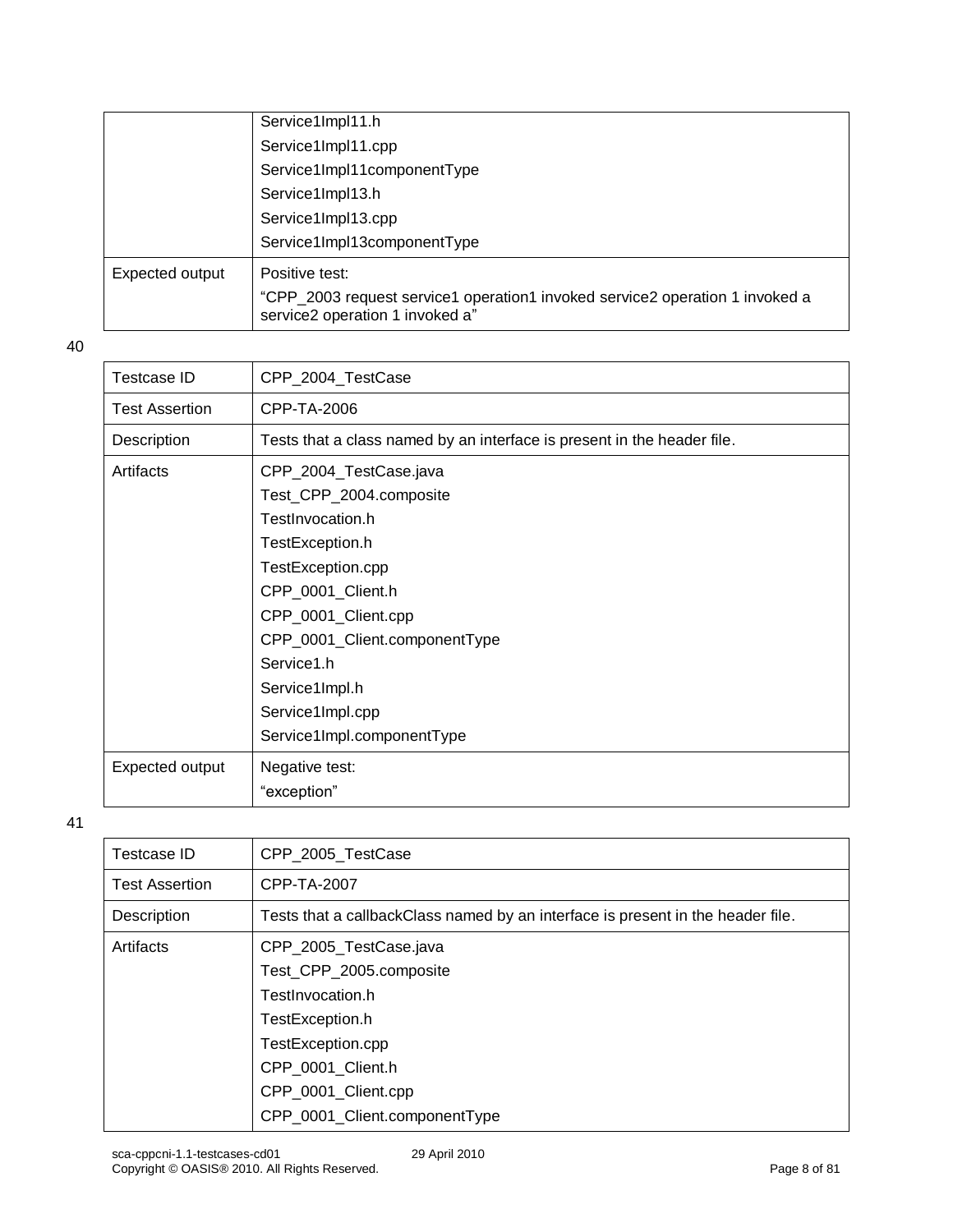|                 | Service1.h                          |
|-----------------|-------------------------------------|
|                 | Service <sub>5.h</sub>              |
|                 | Service5Callback.h                  |
|                 | Service1Callback5Impl.h             |
|                 | Service1Callback5Impl.cpp           |
|                 | Service1Callback5Impl.componentType |
|                 | Service5Impl.h                      |
|                 | Service5Impl.cpp                    |
|                 | Service5.componentType              |
| Expected output | Negative test:                      |
|                 | "exception"                         |

| <b>Testcase ID</b>    | CPP_2006_TestCase                                                         |
|-----------------------|---------------------------------------------------------------------------|
| <b>Test Assertion</b> | CPP-TA-2015                                                               |
| Description           | Tests that functions excluded from a service interface cannot be invoked. |
| Artifacts             | CPP_2006_TestCase.java                                                    |
|                       | Test_CPP_2006.composite                                                   |
|                       | TestInvocation.h                                                          |
|                       | TestException.h                                                           |
|                       | TestException.cpp                                                         |
|                       | CPP_0001_Client.h                                                         |
|                       | CPP_0001_Client.cpp                                                       |
|                       | CPP_0001_Client.componentType                                             |
|                       | Service1.h                                                                |
|                       | Service11.h                                                               |
|                       | Service1Impl14.h                                                          |
|                       | Service1Impl14.cpp                                                        |
|                       | Service1Impl14.componentType                                              |
|                       | Service11Impl.h                                                           |
|                       | Service11Impl.cpp                                                         |
|                       | Service11Impl.componentType                                               |
| Expected output       | Positive test:                                                            |
|                       | "CPP_2006 request Test service got an error during execution"             |
|                       |                                                                           |

| Testcase ID           | CPP 2007 TestCase                                                          |
|-----------------------|----------------------------------------------------------------------------|
| <b>Test Assertion</b> | CPP-TA-2016                                                                |
| Description           | Tests that functions excluded from a callback interface cannot be invoked. |
| Artifacts             | CPP_2007_TestCase.java<br>Test_CPP_2007.composite                          |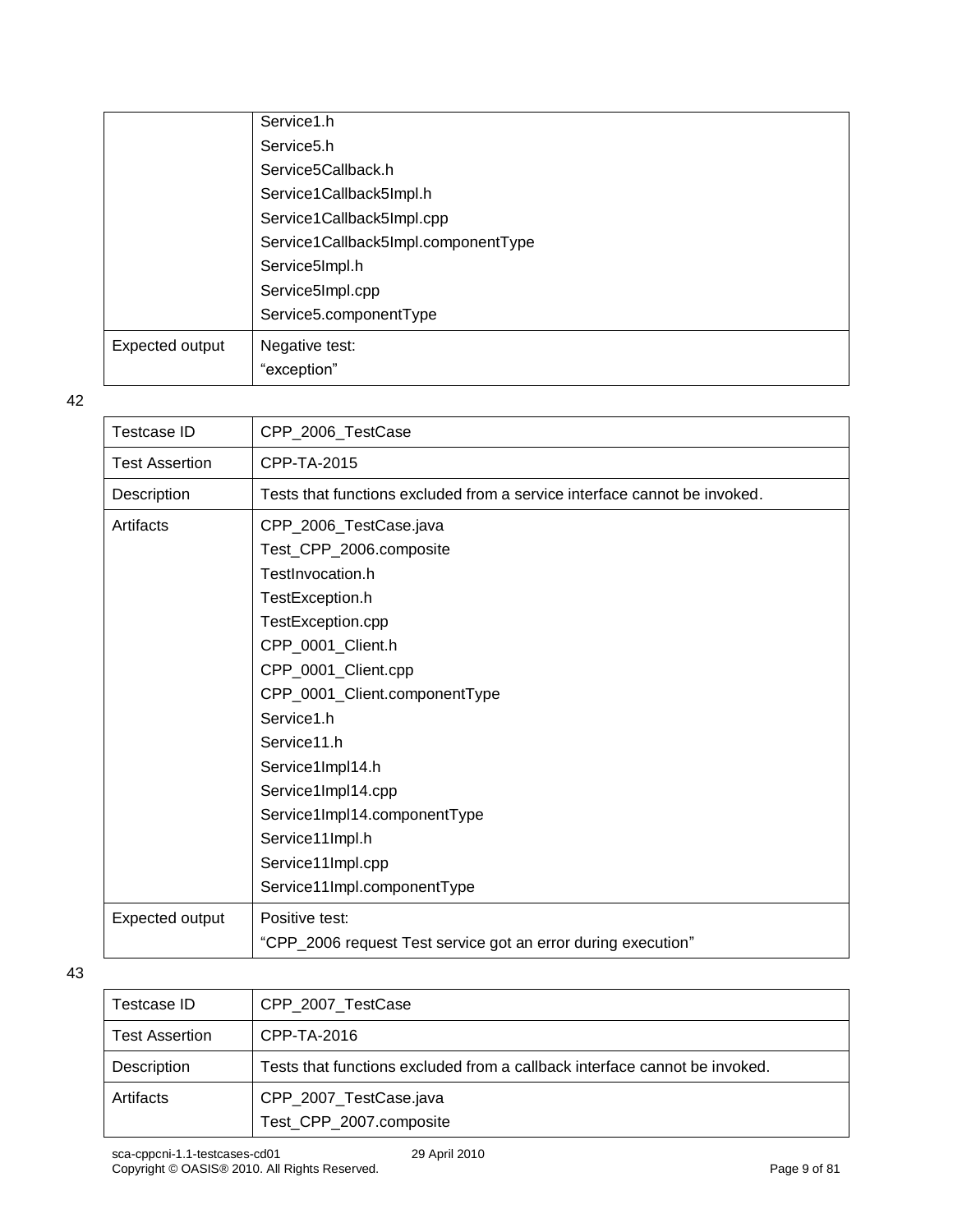|                 | TestInvocation.h                                                                             |
|-----------------|----------------------------------------------------------------------------------------------|
|                 | TestException.h                                                                              |
|                 | TestException.cpp                                                                            |
|                 | CPP_0001_Client.h                                                                            |
|                 | CPP_0001_Client.cpp                                                                          |
|                 | CPP_0001_Client.componentType                                                                |
|                 | Service1.h                                                                                   |
|                 | Service12.h                                                                                  |
|                 | Service12Callback.h                                                                          |
|                 | Service1Callback12Impl.h                                                                     |
|                 | Service1Callback12Impl.cpp                                                                   |
|                 | Service1Callback12Impl.componentType                                                         |
|                 | Service12Impl.h                                                                              |
|                 | Service12Impl.cpp                                                                            |
|                 | Service12.componentType                                                                      |
| Expected output | Positive test:                                                                               |
|                 | "CPP_2007 request service1 operation1 invoked Test service got an error during<br>execution" |

| <b>Testcase ID</b>    | CPP_2008_TestCase                                                               |
|-----------------------|---------------------------------------------------------------------------------|
| <b>Test Assertion</b> | CPP-TA-2008                                                                     |
| Description           | Tests each function explicitly identified in a c++ interface is uniquely named. |
| Artifacts             | CPP_2008_TestCase.java                                                          |
|                       | Test_CPP_2008.composite                                                         |
|                       | TestInvocation.h                                                                |
|                       | TestException.h                                                                 |
|                       | TestException.cpp                                                               |
|                       | CPP_0001_Client.h                                                               |
|                       | CPP_0001_Client.cpp                                                             |
|                       | CPP_0001_Client.componentType                                                   |
|                       | Service1.h                                                                      |
|                       | Service11.h                                                                     |
|                       | Service1Impl14.h                                                                |
|                       | Service1Impl14.cpp                                                              |
|                       | Service1Impl14.componentType                                                    |
|                       | Service11Impl.h                                                                 |
|                       | Service11Impl.cpp                                                               |
|                       | Service11Impl.componentType                                                     |
| Expected output       | Negative test:                                                                  |
|                       | "exception"                                                                     |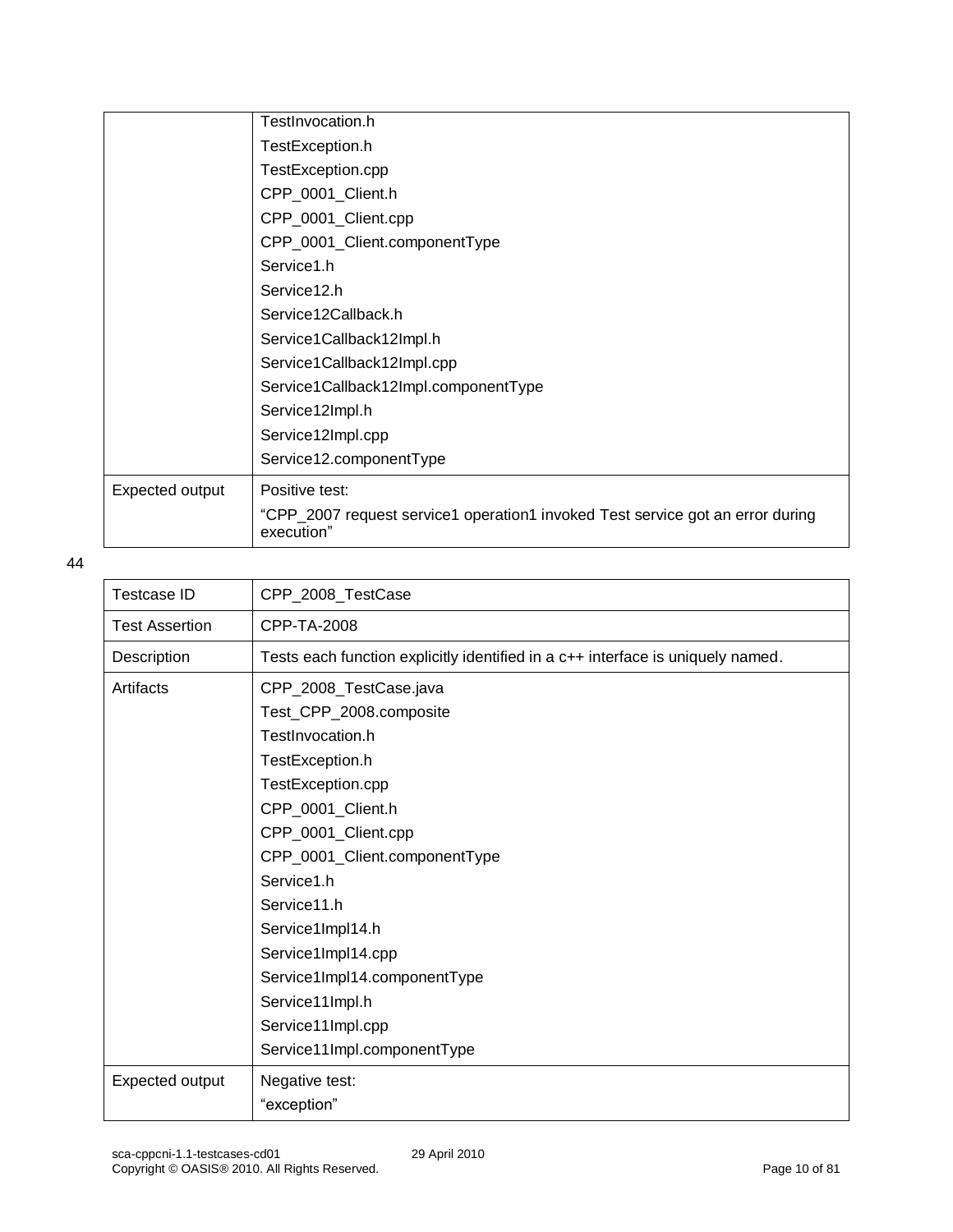| <b>Testcase ID</b>    | CPP_2009_TestCase                                                                                |
|-----------------------|--------------------------------------------------------------------------------------------------|
| <b>Test Assertion</b> | CPP-TA-2009                                                                                      |
| Description           | Tests that each function explicitly identified in a c++ callback interface is uniquely<br>named. |
| Artifacts             | CPP_2009_TestCase.java                                                                           |
|                       | Test_CPP_2009.composite                                                                          |
|                       | TestInvocation.h                                                                                 |
|                       | TestException.h                                                                                  |
|                       | TestException.cpp                                                                                |
|                       | CPP_0001_Client.h                                                                                |
|                       | CPP_0001_Client.cpp                                                                              |
|                       | CPP_0001_Client.componentType                                                                    |
|                       | Service1.h                                                                                       |
|                       | Service12.h                                                                                      |
|                       | Service12Callback.h                                                                              |
|                       | Service1Callback12Impl.h                                                                         |
|                       | Service1Callback12Impl.cpp                                                                       |
|                       | Service1Callback12Impl.componentType                                                             |
|                       | Service12Impl.h                                                                                  |
|                       | Service12Impl.cpp                                                                                |
|                       | Service12Impl.componentType                                                                      |
| Expected output       | Negative test:                                                                                   |
|                       | "exception"                                                                                      |

| Testcase ID           | CPP_2010_TestCase                                                                                                                                                                                                                           |
|-----------------------|---------------------------------------------------------------------------------------------------------------------------------------------------------------------------------------------------------------------------------------------|
| <b>Test Assertion</b> | CPP-TA-2011                                                                                                                                                                                                                                 |
| Description           | Tests each function explicitly identified in a c++ implementation is uniquely named.                                                                                                                                                        |
| Artifacts             | CPP_2010_TestCase.java<br>Test_CPP_2010.composite<br>TestInvocation.h<br>TestException.h<br>TestException.cpp<br>CPP_0001_Client.h<br>CPP_0001_Client.cpp<br>CPP_0001_Client.componentType<br>Service1.h<br>Service11.h<br>Service1Impl14.h |
|                       | Service1Impl14.cpp                                                                                                                                                                                                                          |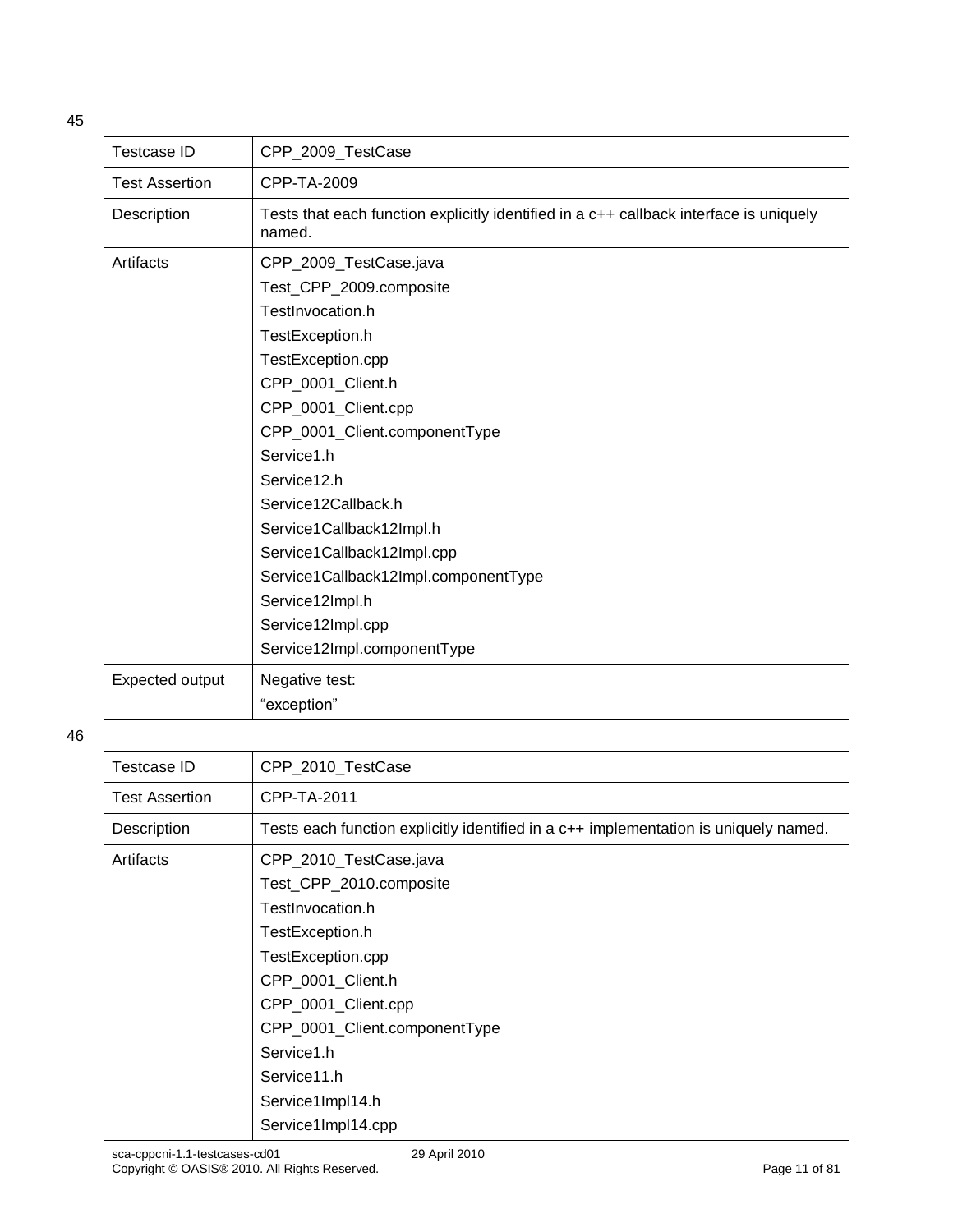|                 | Service1Impl14.componentType  |
|-----------------|-------------------------------|
|                 | Service11Impl.h               |
|                 | Service11Impl.cpp             |
|                 | Service11Impl.componentType   |
| Expected output | Negative test:<br>"exception" |

| Testcase ID           | CPP_2011_TestCase                                                      |
|-----------------------|------------------------------------------------------------------------|
| <b>Test Assertion</b> | CPP-TA-2010                                                            |
| Description           | Tests that a componentType file exists for every implementation class. |
| Artifacts             | CPP_2011_TestCase.java                                                 |
|                       | Test_CPP_2011.composite                                                |
|                       | TestInvocation.h                                                       |
|                       | TestException.h                                                        |
|                       | TestException.cpp                                                      |
|                       | CPP_0001_Client.h                                                      |
|                       | CPP_0001_Client.cpp                                                    |
|                       | CPP_0001_Client.componentType                                          |
|                       | Service1.h                                                             |
| Expected output       | Negative test:                                                         |
|                       | "exception"                                                            |
|                       |                                                                        |

| Testcase ID           | CPP_2012_TestCase                                                                                                                                                                                                                                                                  |
|-----------------------|------------------------------------------------------------------------------------------------------------------------------------------------------------------------------------------------------------------------------------------------------------------------------------|
| <b>Test Assertion</b> | CPP-TA-2012                                                                                                                                                                                                                                                                        |
| Description           | Tests that that every implementation class has a default constructor.                                                                                                                                                                                                              |
| Artifacts             | CPP_2012_TestCase.java<br>Test_CPP_2006.composite<br>TestInvocation.h<br>TestException.h<br>TestException.cpp<br>CPP_0001_Client.h<br>CPP_0001_Client.cpp<br>CPP_0001_Client.componentType<br>Service1.h<br>Service1Impl15.h<br>Service1Impl15.cpp<br>Service1Impl15.componentType |
| Expected output       | Negative test:                                                                                                                                                                                                                                                                     |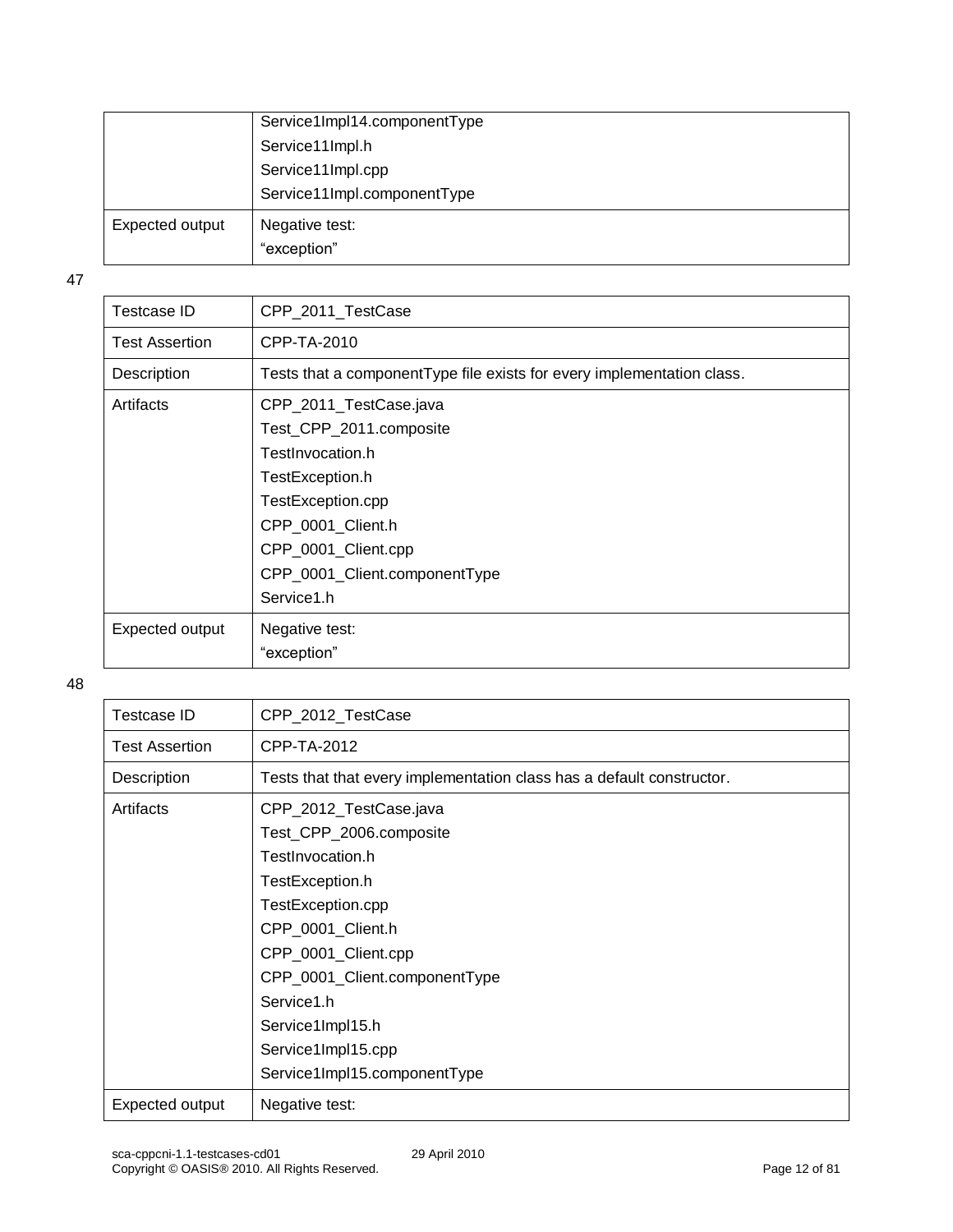"exception"

| <b>Testcase ID</b>    | CPP_2013_TestCase                                                                                                                                                                                                                                                                                                            |
|-----------------------|------------------------------------------------------------------------------------------------------------------------------------------------------------------------------------------------------------------------------------------------------------------------------------------------------------------------------|
| <b>Test Assertion</b> | CPP-TA-2014                                                                                                                                                                                                                                                                                                                  |
| Description           | Tests that where one component is a client of a service provided by a second<br>component, both with C++ implementations and which both run in the same address<br>space, but the service implementation methods are not marked "allows pass by<br>reference" that invocations of the service use "pass by value" semantics. |
| Artifacts             | CPP_2013_TestCase.java                                                                                                                                                                                                                                                                                                       |
|                       | Test_CPP_2013.composite                                                                                                                                                                                                                                                                                                      |
|                       | TestInvocation.h                                                                                                                                                                                                                                                                                                             |
|                       | TestException.h                                                                                                                                                                                                                                                                                                              |
|                       | TestException.cpp                                                                                                                                                                                                                                                                                                            |
|                       | CPP 0001 Client.h                                                                                                                                                                                                                                                                                                            |
|                       | CPP_0001_Client.cpp                                                                                                                                                                                                                                                                                                          |
|                       | CPP_0001_Client.componentType                                                                                                                                                                                                                                                                                                |
|                       | Service1.h                                                                                                                                                                                                                                                                                                                   |
|                       | Service4.h                                                                                                                                                                                                                                                                                                                   |
|                       | Service1Impl7.h                                                                                                                                                                                                                                                                                                              |
|                       | Service1Impl7.cpp                                                                                                                                                                                                                                                                                                            |
|                       | Service1Impl7.componentType                                                                                                                                                                                                                                                                                                  |
|                       | Service4Impl.h                                                                                                                                                                                                                                                                                                               |
|                       | Service4Impl.cpp                                                                                                                                                                                                                                                                                                             |
|                       | Service4Impl.componentType                                                                                                                                                                                                                                                                                                   |
| Expected output       | Positive test:                                                                                                                                                                                                                                                                                                               |
|                       | "CPP_2013 request service1 operation1 invoked service2 operation1 invoked<br>request+1"                                                                                                                                                                                                                                      |
|                       |                                                                                                                                                                                                                                                                                                                              |

| Testcase ID           | CPP 2014 TestCase                                                                                                                                                                                                                                                                                                                                                                                   |
|-----------------------|-----------------------------------------------------------------------------------------------------------------------------------------------------------------------------------------------------------------------------------------------------------------------------------------------------------------------------------------------------------------------------------------------------|
| <b>Test Assertion</b> | CPP-TA-2014                                                                                                                                                                                                                                                                                                                                                                                         |
| Description           | Tests that where one component is a client of a service provided by a second<br>component, both with C++ implementations and which both run in the same address<br>space, with the service implementation methods are marked "allows pass by<br>reference" but the client implementation is not marked "allows pass by reference"<br>that invocations of the service use "pass by value" semantics. |
| Artifacts             | CPP_2014_TestCase.java<br>Test_CPP_2014.composite<br>TestInvocation.h<br>TestException.h<br>TestException.cpp<br>CPP_0001_Client.h                                                                                                                                                                                                                                                                  |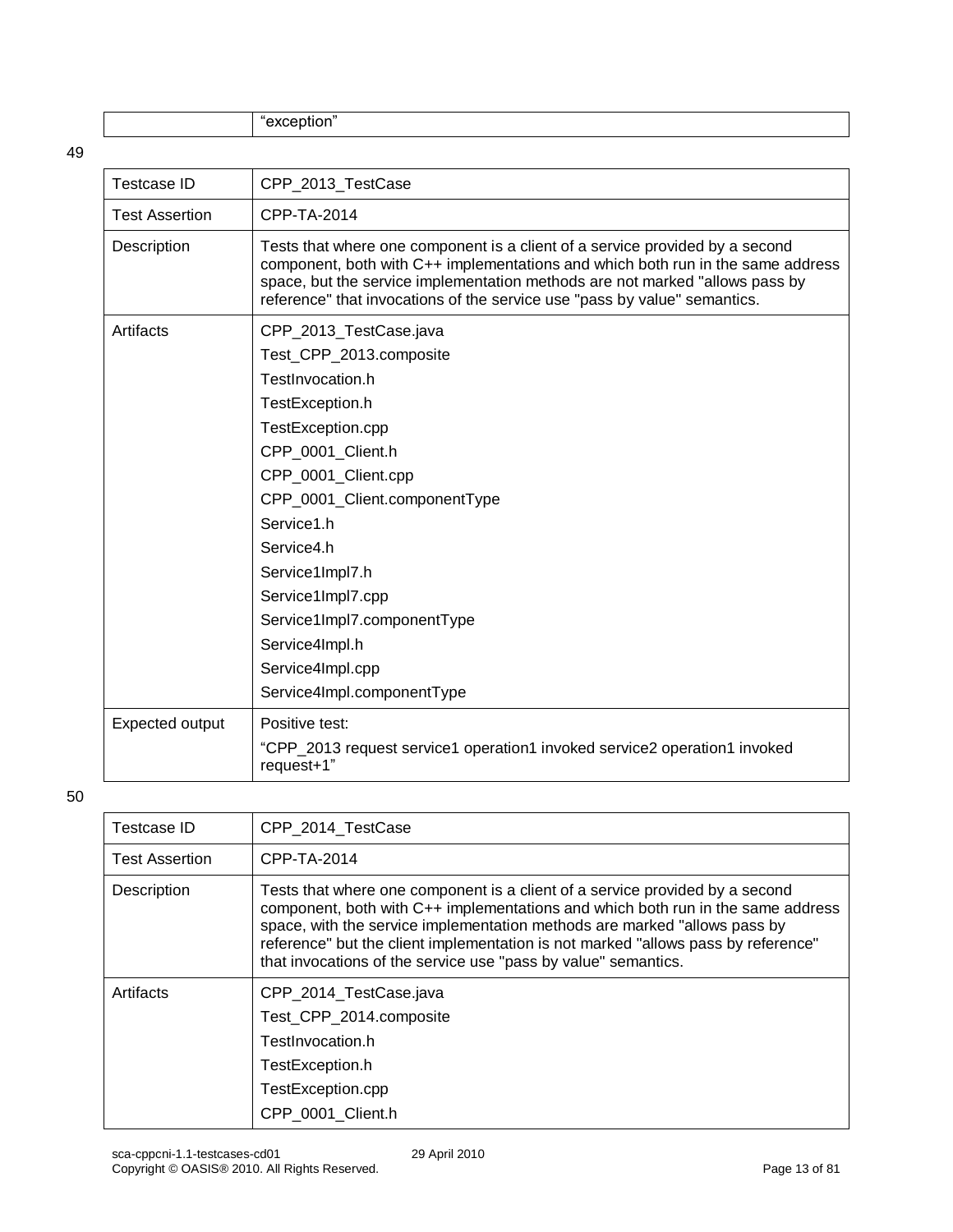|                 | CPP_0001_Client.cpp                                                                     |
|-----------------|-----------------------------------------------------------------------------------------|
|                 | CPP_0001_Client.componentType                                                           |
|                 | Service1.h                                                                              |
|                 | Service4.h                                                                              |
|                 | Service1Impl7.h                                                                         |
|                 | Service1Impl7.cpp                                                                       |
|                 | Service1Impl7.componentType                                                             |
|                 | Service4Impl.h                                                                          |
|                 | Service4Impl.cpp                                                                        |
|                 | Service4Impl.componentType                                                              |
| Expected output | Positive test:                                                                          |
|                 | "CPP_2014 request service1 operation1 invoked service2 operation1 invoked<br>request+1" |

| <b>Testcase ID</b>    | CPP_2015_TestCase                                                            |
|-----------------------|------------------------------------------------------------------------------|
| <b>Test Assertion</b> | CPP-TA-2017                                                                  |
| Description           | Tests that a runtime does no synchronization of component invocations.       |
| Artifacts             | CPP_2015_TestCase.java                                                       |
|                       | Test_CPP_2015.composite                                                      |
|                       | TestInvocation.h                                                             |
|                       | TestException.h                                                              |
|                       | TestException.cpp                                                            |
|                       | CPP_0001_Client.h                                                            |
|                       | CPP_0001_Client.cpp                                                          |
|                       | CPP_0001_Client.componentType                                                |
|                       | Service1.h                                                                   |
|                       | Service1Impl56.h                                                             |
|                       | Service1Impl56.cpp                                                           |
|                       | Service1Impl56.componentType                                                 |
|                       | Service1Impl57.h                                                             |
|                       | Service1Impl57.cpp                                                           |
|                       | Service1Impl57.componentType                                                 |
| Expected output       | Positive test:                                                               |
|                       | "CPP_2015 request service1 operation1 invoked service2 operation1 invoked b" |
|                       |                                                                              |

| Testcase ID           | CPP 2016 TestCase                                                                            |
|-----------------------|----------------------------------------------------------------------------------------------|
| <b>Test Assertion</b> | CPP-TA-2003                                                                                  |
| Description           | Tests that a runtime creates a new instance of a stateless component for each<br>invocation. |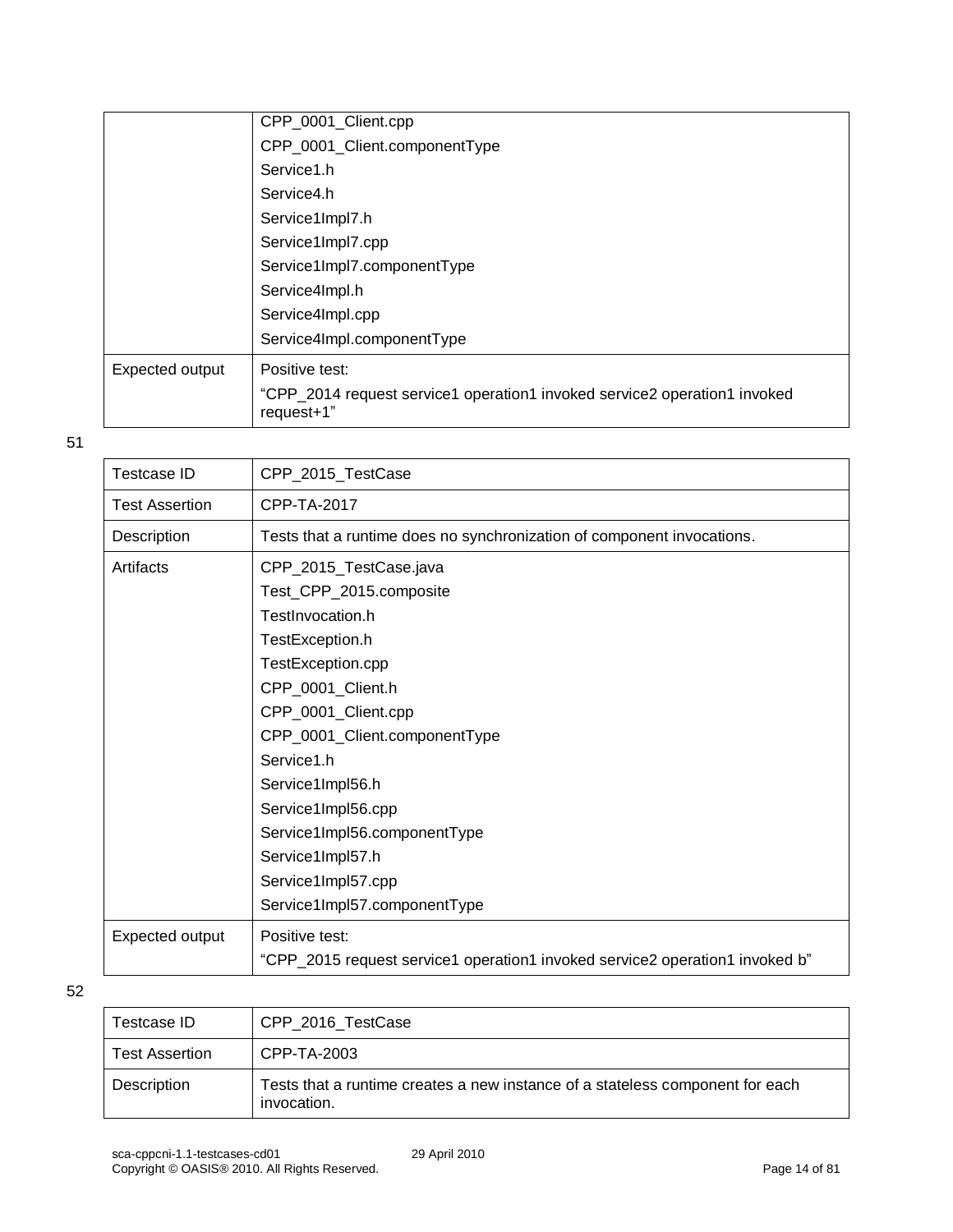| Artifacts       | CPP_2016_TestCase.java                                                       |
|-----------------|------------------------------------------------------------------------------|
|                 | Test_CPP_2016.composite                                                      |
|                 | TestInvocation.h                                                             |
|                 | TestException.h                                                              |
|                 | TestException.cpp                                                            |
|                 | CPP_0001_Client.h                                                            |
|                 | CPP_0001_Client.cpp                                                          |
|                 | CPP_0001_Client.componentType                                                |
|                 | Service1.h                                                                   |
|                 | Service1Impl56.h                                                             |
|                 | Service1Impl56.cpp                                                           |
|                 | Service1Impl56.componentType                                                 |
|                 | Service1Impl58.h                                                             |
|                 | Service1Impl58.cpp                                                           |
|                 | Service1Impl58.componentType                                                 |
| Expected output | Positive test:                                                               |
|                 | "CPP_2016 request service1 operation1 invoked service2 operation1 invoked 1" |

### <span id="page-14-0"></span>53 **2.3 Section 3**

| Testcase ID     | CPP_3001_TestCase                                                          |
|-----------------|----------------------------------------------------------------------------|
| Test Assertion  | CPP-TA-3002                                                                |
| Description     | Tests that all functions of a service interface are available via a proxy. |
| Artifacts       | CPP_3001_TestCase.java                                                     |
|                 | Test_CPP_3001.composite                                                    |
|                 | TestInvocation.h                                                           |
|                 | TestException.h                                                            |
|                 | TestException.cpp                                                          |
|                 | CPP_0001_Client.h                                                          |
|                 | CPP_0001_Client.cpp                                                        |
|                 | CPP_0001_Client.componentType                                              |
|                 | Service1Superset.h                                                         |
|                 | Service1SupersetImpl2.h                                                    |
|                 | Service1SupersetImpl2.cpp                                                  |
|                 | Service1SupersetImpl2.componentType                                        |
| Expected output | Positive test:                                                             |
|                 | "CPP_3001 request service1 operation2 invoked"                             |

| Testcase ID           | CPP_3002_TestCase        |
|-----------------------|--------------------------|
| <b>Test Assertion</b> | CPP-TA-3003, CPP-TA-3004 |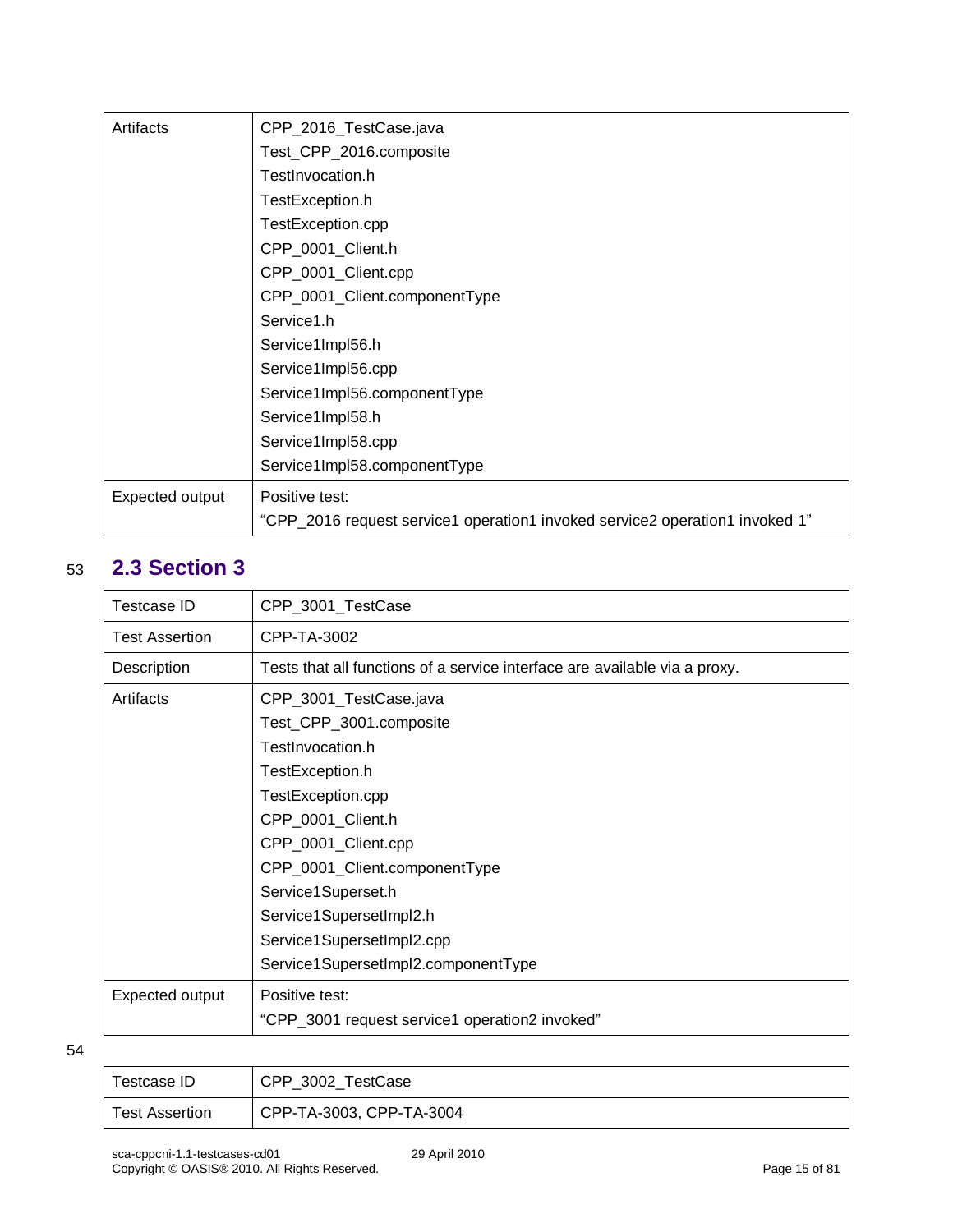| Description     | Tests that a correct proxy is generated for an interface marked<br>requires="asynclnvocation". |
|-----------------|------------------------------------------------------------------------------------------------|
| Artifacts       | CPP_3002_TestCase.java                                                                         |
|                 | Test_CPP_3002.composite                                                                        |
|                 | TestInvocation.h                                                                               |
|                 | TestException.h                                                                                |
|                 | TestException.cpp                                                                              |
|                 | CPP_0001_Client.h                                                                              |
|                 | CPP_0001_Client.cpp                                                                            |
|                 | CPP_0001_Client.componentType                                                                  |
|                 | Service1.h                                                                                     |
|                 | Service46.h                                                                                    |
|                 | Service1Impl53.h                                                                               |
|                 | Service1Impl53.cpp                                                                             |
|                 | Service1Impl53.componentType                                                                   |
|                 | Service46Impl.h                                                                                |
|                 | Service46Impl.cpp                                                                              |
|                 | Service46Impl.componentType                                                                    |
| Expected output | Positive test:                                                                                 |
|                 | "CPP_3002 request service1 operation1 invoked service2 operation1 invoked"                     |

| <b>Testcase ID</b>    | CPP_3003_TestCase                                                                  |
|-----------------------|------------------------------------------------------------------------------------|
| <b>Test Assertion</b> | $N/A - API$ Testing                                                                |
| Description           | Tests that polling can be used for an interface marked requires="asynclnvocation". |
| Artifacts             | CPP_3003_TestCase.java                                                             |
|                       | Test_CPP_3003.composite                                                            |
|                       | TestInvocation.h                                                                   |
|                       | TestException.h                                                                    |
|                       | TestException.cpp                                                                  |
|                       | CPP_0001_Client.h                                                                  |
|                       | CPP_0001_Client.cpp                                                                |
|                       | CPP_0001_Client.componentType                                                      |
|                       | Service1.h                                                                         |
|                       | Service46.h                                                                        |
|                       | Service1Impl54.h                                                                   |
|                       | Service1Impl54.cpp                                                                 |
|                       | Service1Impl54.componentType                                                       |
|                       | Service46Impl.h                                                                    |
|                       | Service46Impl.cpp                                                                  |
|                       | Service46Impl.componentType                                                        |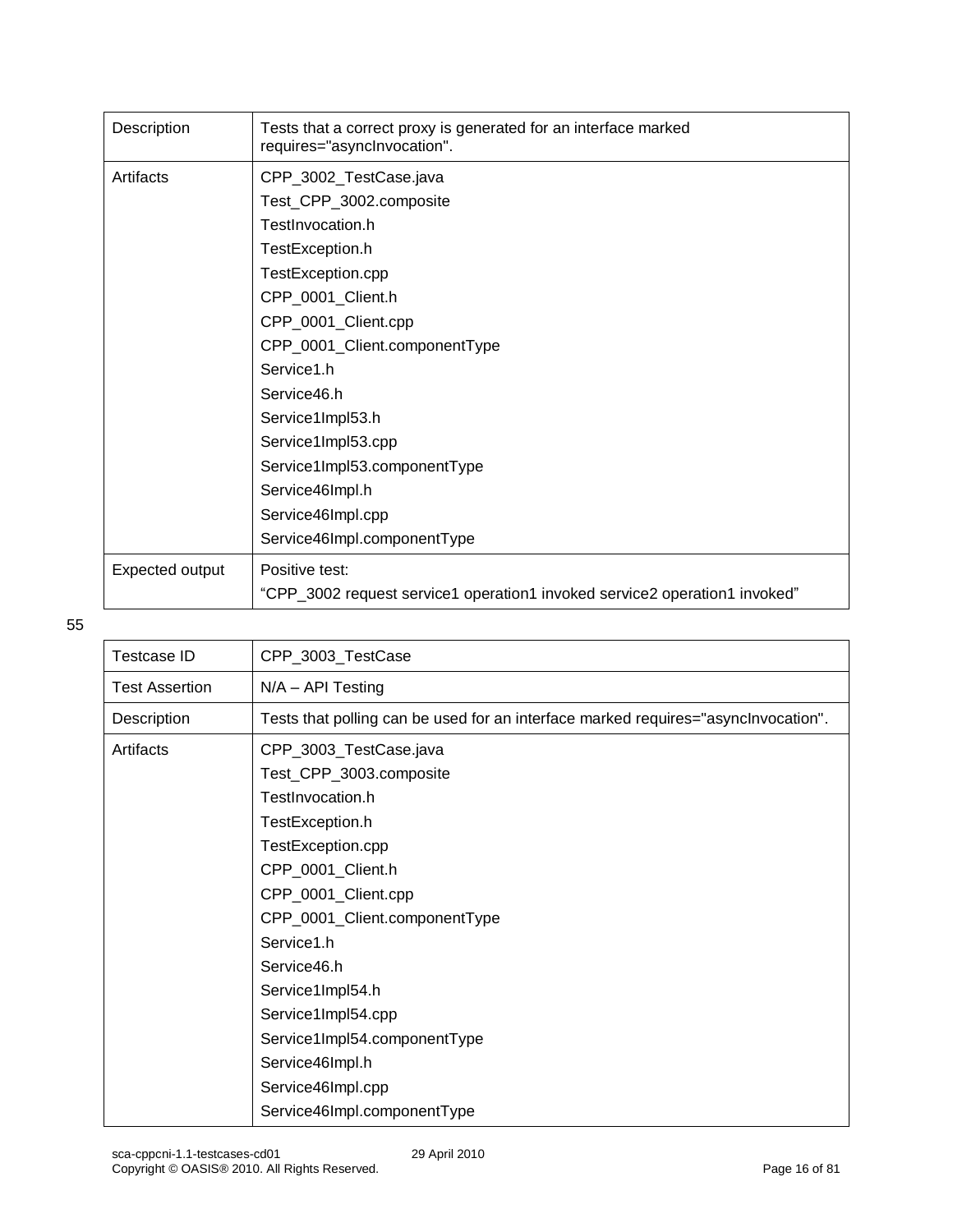| Expected output | Positive test:                                                             |
|-----------------|----------------------------------------------------------------------------|
|                 | "CPP_3003 request service1 operation1 invoked service2 operation1 invoked" |

| Testcase ID           | CPP_3004_TestCase                                                                                                                                                                                                                                                                                                                                                        |
|-----------------------|--------------------------------------------------------------------------------------------------------------------------------------------------------------------------------------------------------------------------------------------------------------------------------------------------------------------------------------------------------------------------|
| <b>Test Assertion</b> | $N/A - API$ Testing                                                                                                                                                                                                                                                                                                                                                      |
| Description           | Tests that an operation can be canceled for an interface marked<br>requires="asynclnvocation".                                                                                                                                                                                                                                                                           |
| Artifacts             | CPP_3004_TestCase.java<br>Test_CPP_3004.composite<br>TestInvocation.h<br>TestException.h<br>TestException.cpp<br>CPP_0001_Client.h<br>CPP_0001_Client.cpp<br>CPP_0001_Client.componentType<br>Service1.h<br>Service46.h<br>Service1Impl55.h<br>Service1Impl55.cpp<br>Service1Impl55.componentType<br>Service46Impl.h<br>Service46Impl.cpp<br>Service46Impl.componentType |
| Expected output       | Positive test:<br>"CPP_3004 request service1 operation1 invoked"                                                                                                                                                                                                                                                                                                         |

### <span id="page-16-0"></span>57 **2.4 Section 4**

| Testcase ID           | CPP 4001 TestCase                          |
|-----------------------|--------------------------------------------|
| <b>Test Assertion</b> | CPP-TA-4001                                |
| Description           | Tests that the OneWay MEP is not rejected. |
| Artifacts             | CPP_4001_TestCase.java                     |
|                       | Test_CPP_4001.composite                    |
|                       | TestInvocation.h                           |
|                       | TestException.h                            |
|                       | TestException.cpp                          |
|                       | CPP 0001 Client.h                          |
|                       | CPP_0001_Client.cpp                        |
|                       | CPP_0001_Client.componentType              |
|                       | Service1.h                                 |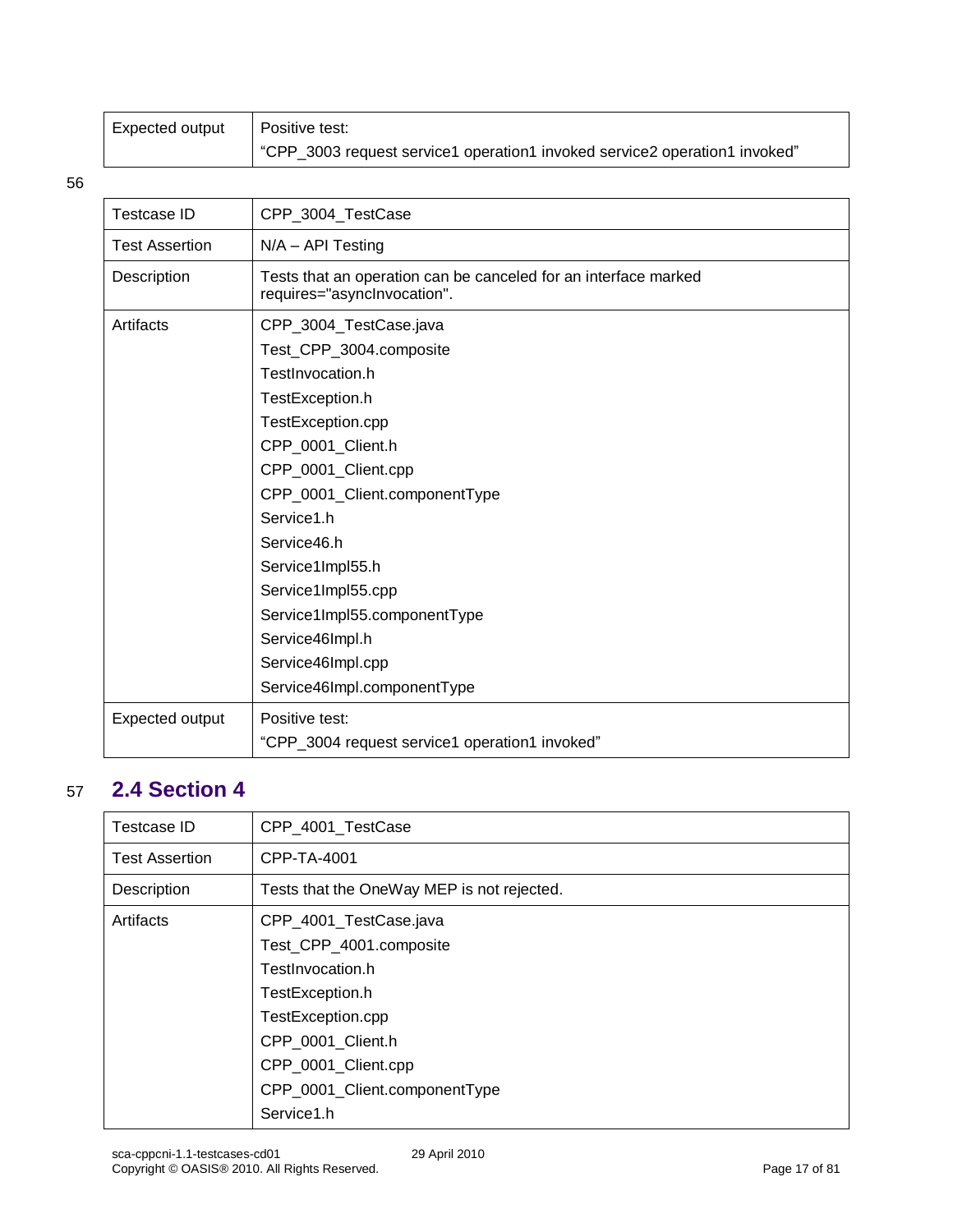|                 | Service24OW.h                                                              |
|-----------------|----------------------------------------------------------------------------|
|                 | Service24OW.wsdl                                                           |
|                 | Service1Impl29OW.h                                                         |
|                 | Service1Impl29OW.cpp                                                       |
|                 | Service1Impl29OW.componentType                                             |
|                 | Service24OWImpl.h                                                          |
|                 | Service24OWImpl.cpp                                                        |
|                 | Service24OWImpl.componentType                                              |
| Expected output | Positive test:                                                             |
|                 | "CPP_4001 request service1 operation1 invoked service2 operation1 invoked" |
|                 |                                                                            |

| Testcase ID           | CPP_4002_TestCase                                                                                        |
|-----------------------|----------------------------------------------------------------------------------------------------------|
| <b>Test Assertion</b> | CPP-TA-4002                                                                                              |
| Description           | Tests that all functions of a callback interface are available via a proxy.                              |
| Artifacts             | CPP_4002_TestCase.java                                                                                   |
|                       | Test_CPP_4002.composite                                                                                  |
|                       | TestInvocation.h                                                                                         |
|                       | TestException.h                                                                                          |
|                       | TestException.cpp                                                                                        |
|                       | CPP_0001_Client.h                                                                                        |
|                       | CPP_0001_Client.cpp                                                                                      |
|                       | CPP_0001_Client.componentType                                                                            |
|                       | Service1.h                                                                                               |
|                       | Service12.h                                                                                              |
|                       | Service12Callback.h                                                                                      |
|                       | Service1Callback12Impl.h                                                                                 |
|                       | Service1Callback12Impl.cpp                                                                               |
|                       | Service1Callback12Impl.componentType                                                                     |
|                       | Service12Impl2.h                                                                                         |
|                       | Service12Impl2.cpp                                                                                       |
|                       | Service12Impl2.componentType                                                                             |
| Expected output       | Positive test:                                                                                           |
|                       | "CPP_4002 request service1 operation1 invoked service2 operation1 invoked<br>service1 callback2 invoked" |

| Testcase ID           | CPP 4003 TestCase                                                                                  |
|-----------------------|----------------------------------------------------------------------------------------------------|
| <b>Test Assertion</b> | CPP-TA-4003                                                                                        |
| Description           | Tests that a callback proxy includes a member functions for invoking operations<br>asynchronously. |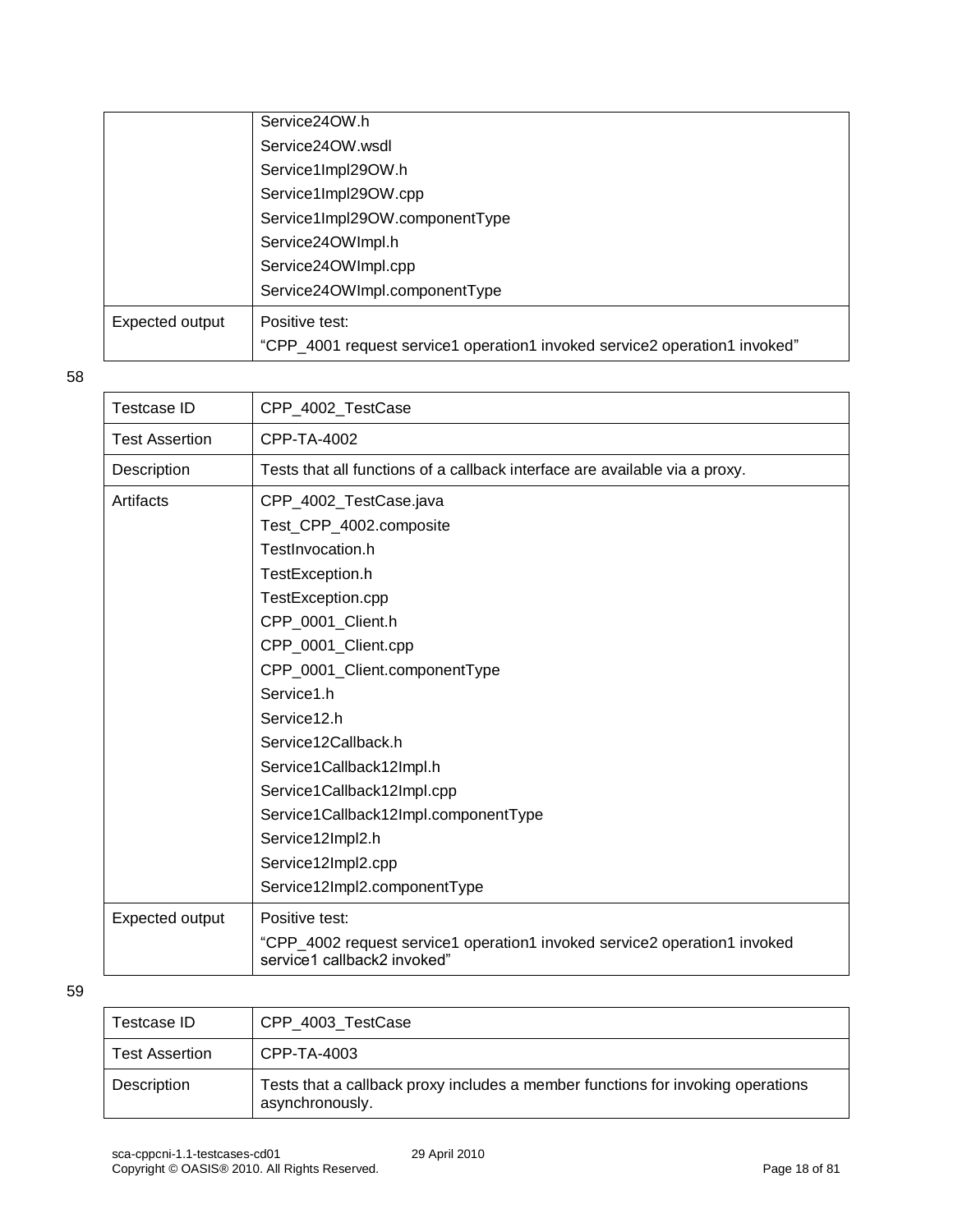| Artifacts       | CPP_4003_TestCase.java                                                                                   |
|-----------------|----------------------------------------------------------------------------------------------------------|
|                 | Test_CPP_4003.composite                                                                                  |
|                 | TestInvocation.h                                                                                         |
|                 | TestException.h                                                                                          |
|                 | TestException.cpp                                                                                        |
|                 | CPP_0001_Client.h                                                                                        |
|                 | CPP_0001_Client.cpp                                                                                      |
|                 | CPP_0001_Client.componentType                                                                            |
|                 | Service1.h                                                                                               |
|                 | Service47.h                                                                                              |
|                 | Service47Callback.h                                                                                      |
|                 | Service1Callback47Impl.h                                                                                 |
|                 | Service1Callback47Impl.cpp                                                                               |
|                 | Service1Callback47Impl.componentType                                                                     |
|                 | Service47Impl.h                                                                                          |
|                 | Service47Impl.cpp                                                                                        |
|                 | Service47Impl.componentType                                                                              |
| Expected output | Positive test:                                                                                           |
|                 | "CPP_4003 request service1 operation1 invoked service2 operation1 invoked<br>service1 callback1 invoked" |

### <span id="page-18-0"></span>60 **2.5 Section 6**

| Testcase ID    | CPP_6001_TestCase                                                   |
|----------------|---------------------------------------------------------------------|
| Test Assertion | N/A - API Testing                                                   |
| Description    | Tests that all instances of a multiplicity 1n reference are called. |
| Artifacts      | CPP_6001_TestCase.java                                              |
|                | Test_CPP_6001.composite                                             |
|                | TestInvocation.h                                                    |
|                | TestException.h                                                     |
|                | TestException.cpp                                                   |
|                | CPP_0001_Client.h                                                   |
|                | CPP_0001_Client.cpp                                                 |
|                | CPP_0001_Client.componentType                                       |
|                | Service1.h                                                          |
|                | Service1Impl.h                                                      |
|                | Service1Impl.cpp                                                    |
|                | Service1Impl.componentType                                          |
|                | Service1Impl3.h                                                     |
|                | Service1Impl3.cpp                                                   |
|                | Service1Impl3.componentType                                         |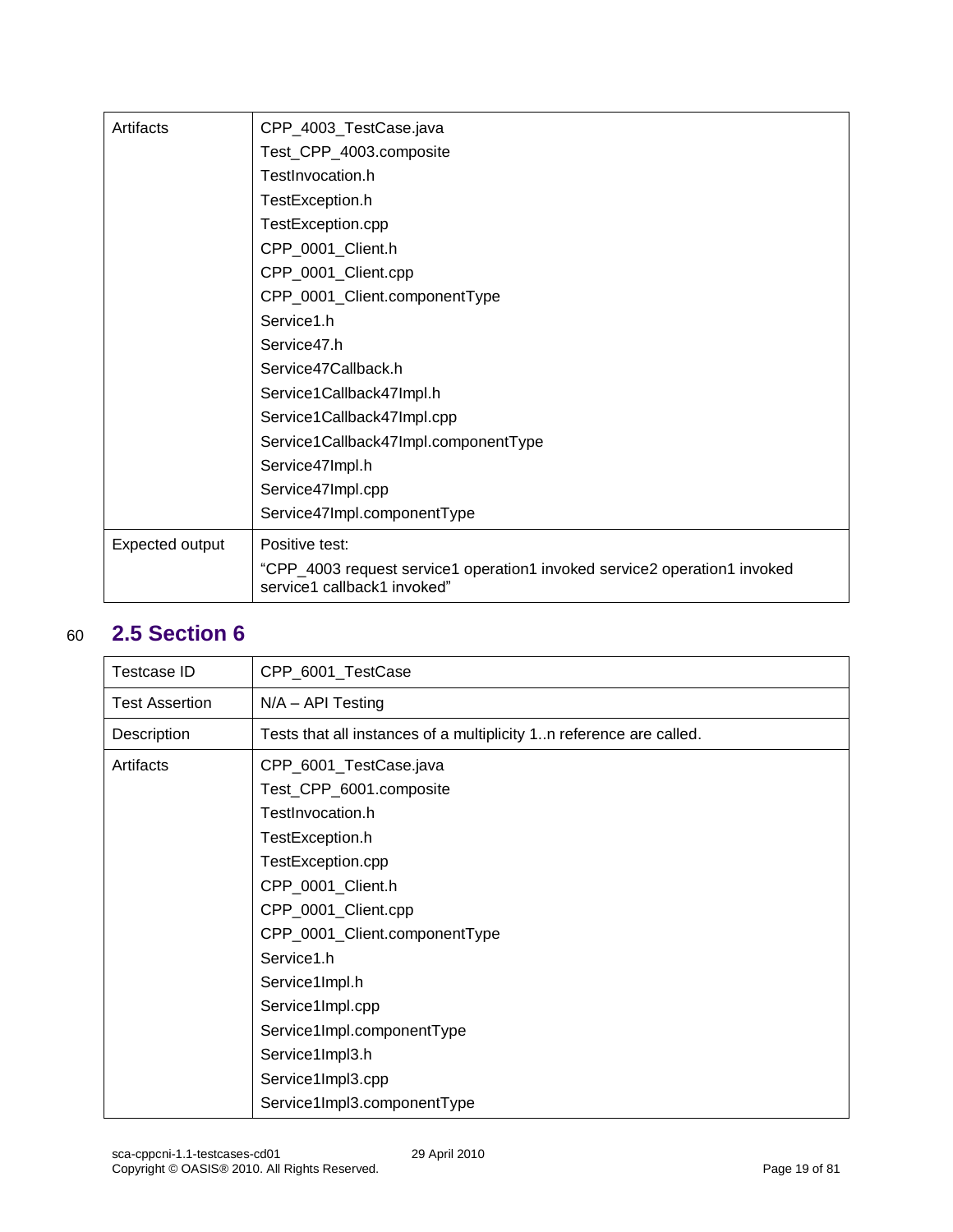| Expected output | Positive test:                                                                                                                        |
|-----------------|---------------------------------------------------------------------------------------------------------------------------------------|
|                 | "CPP_6001 request service1 operation1 invoked service2 operation1 invoked<br>service3 operation1 invoked service4 operation1 invoked" |

| <b>Testcase ID</b>    | CPP_6002_TestCase                                                                                                                                                                                                                                                                                                                                      |
|-----------------------|--------------------------------------------------------------------------------------------------------------------------------------------------------------------------------------------------------------------------------------------------------------------------------------------------------------------------------------------------------|
| <b>Test Assertion</b> | N/A - API Testing                                                                                                                                                                                                                                                                                                                                      |
| Description           | Tests that a ServiceReference can be obtained and used to invoke a service<br>operation.                                                                                                                                                                                                                                                               |
| Artifacts             | CPP_6002_TestCase.java<br>Test_CPP_6002.composite<br>TestInvocation.h<br>TestException.h<br>TestException.cpp<br>CPP_0001_Client.h<br>CPP_0001_Client.cpp<br>CPP_0001_Client.componentType<br>Service1.h<br>Service1Impl.h<br>Service1Impl.cpp<br>Service1Impl.componentType<br>Service1Impl18.h<br>Service1Impl18.cpp<br>Service1Impl18.componentType |
| Expected output       | Positive test:<br>"CPP_6002 request service1 operation1 invoked service2 operation1 invoked"                                                                                                                                                                                                                                                           |

| Testcase ID           | CPP_6003_TestCase                                                                                                                        |
|-----------------------|------------------------------------------------------------------------------------------------------------------------------------------|
| <b>Test Assertion</b> | $N/A - API$ Testing                                                                                                                      |
| Description           | Tests that ServiceReferences for all instances of a multiplicity 1n reference can be<br>obtained and used to invoke a service operation. |
| Artifacts             | CPP_6003_TestCase.java                                                                                                                   |
|                       | Test_CPP_6003.composite                                                                                                                  |
|                       | TestInvocation.h                                                                                                                         |
|                       | TestException.h                                                                                                                          |
|                       | TestException.cpp                                                                                                                        |
|                       | CPP 0001 Client.h                                                                                                                        |
|                       | CPP_0001_Client.cpp                                                                                                                      |
|                       | CPP_0001_Client.componentType                                                                                                            |
|                       | Service1.h                                                                                                                               |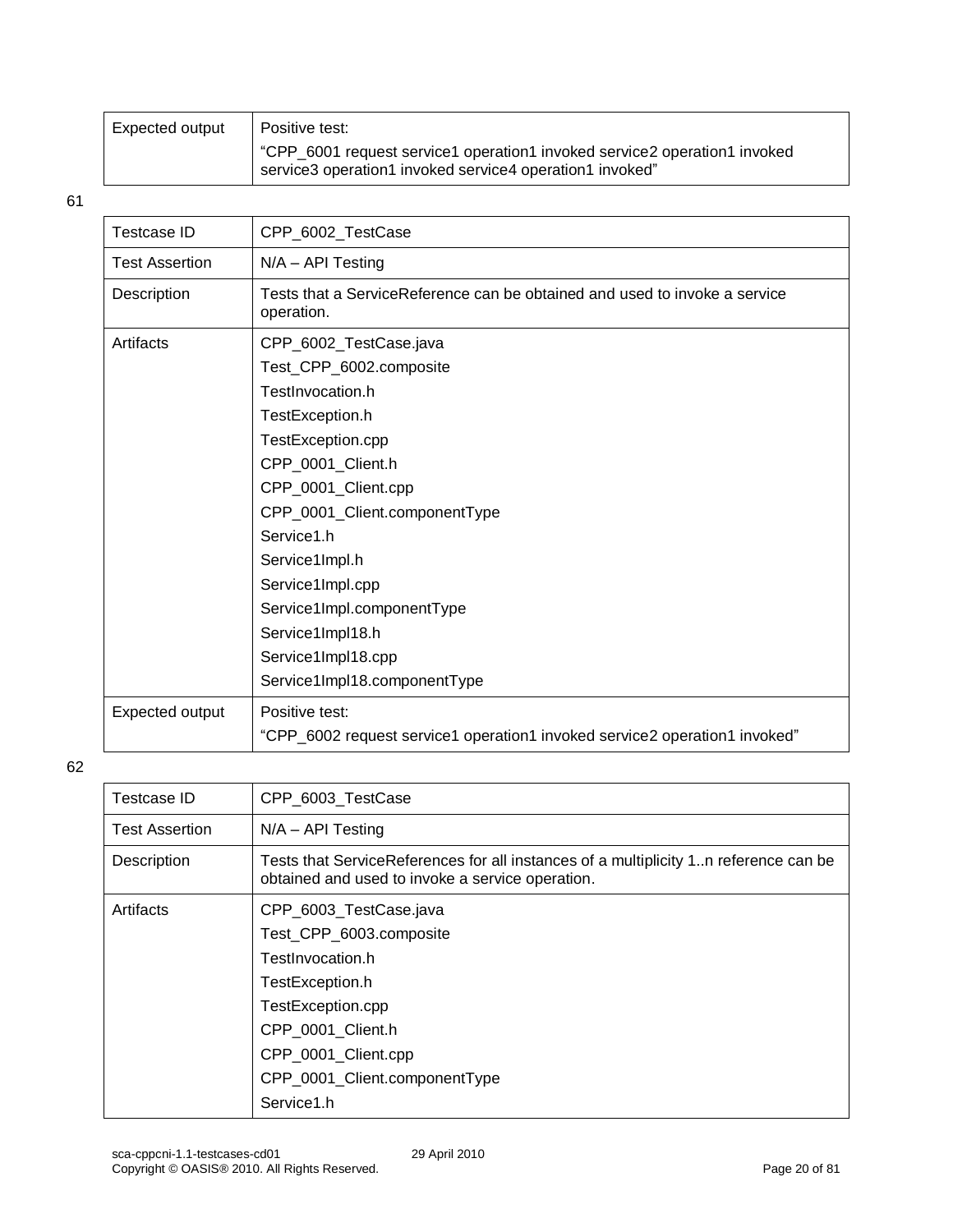|                 | Service1Impl.h                                                                                                                        |
|-----------------|---------------------------------------------------------------------------------------------------------------------------------------|
|                 | Service1Impl.cpp                                                                                                                      |
|                 | Service1Impl.componentType                                                                                                            |
|                 | Service1Impl19.h                                                                                                                      |
|                 | Service1Impl19.cpp                                                                                                                    |
|                 | Service1Impl19.componentType                                                                                                          |
| Expected output | Positive test:                                                                                                                        |
|                 | "CPP_6003 request service1 operation1 invoked service2 operation1 invoked<br>service3 operation1 invoked service4 operation1 invoked" |

| <b>Testcase ID</b>    | CPP 6004 TestCase                                                         |
|-----------------------|---------------------------------------------------------------------------|
| <b>Test Assertion</b> | $N/A - API$ Testing                                                       |
| Description           | Tests that component can invoke its own services using getSelfRefrence(). |
| Artifacts             | CPP_6004_TestCase.java                                                    |
|                       | Test_CPP_6004.composite                                                   |
|                       | TestInvocation.h                                                          |
|                       | TestException.h                                                           |
|                       | TestException.cpp                                                         |
|                       | CPP_0001_Client.h                                                         |
|                       | CPP_0001_Client.cpp                                                       |
|                       | CPP_0001_Client.componentType                                             |
|                       | Service1.h                                                                |
|                       | Service16.h                                                               |
|                       | Service1_16Impl.h                                                         |
|                       | Service1_16Impl.cpp                                                       |
|                       | Service1_16Impl.componentType                                             |
| Expected output       | Positive test:                                                            |
|                       | "CPP_6004 request service1 operation1 invoked operation2 invoked"         |

| Testcase ID           | CPP_6005_TestCase                                                                                                                  |
|-----------------------|------------------------------------------------------------------------------------------------------------------------------------|
| <b>Test Assertion</b> | $N/A - API Testing$                                                                                                                |
| Description           | Tests RefCountingPointer operations and casting.                                                                                   |
| Artifacts             | CPP_6005_TestCase.java<br>Test_CPP_6005.composite<br>TestInvocation.h<br>TestException.h<br>TestException.cpp<br>CPP_0001_Client.h |
|                       | CPP_0001_Client.cpp                                                                                                                |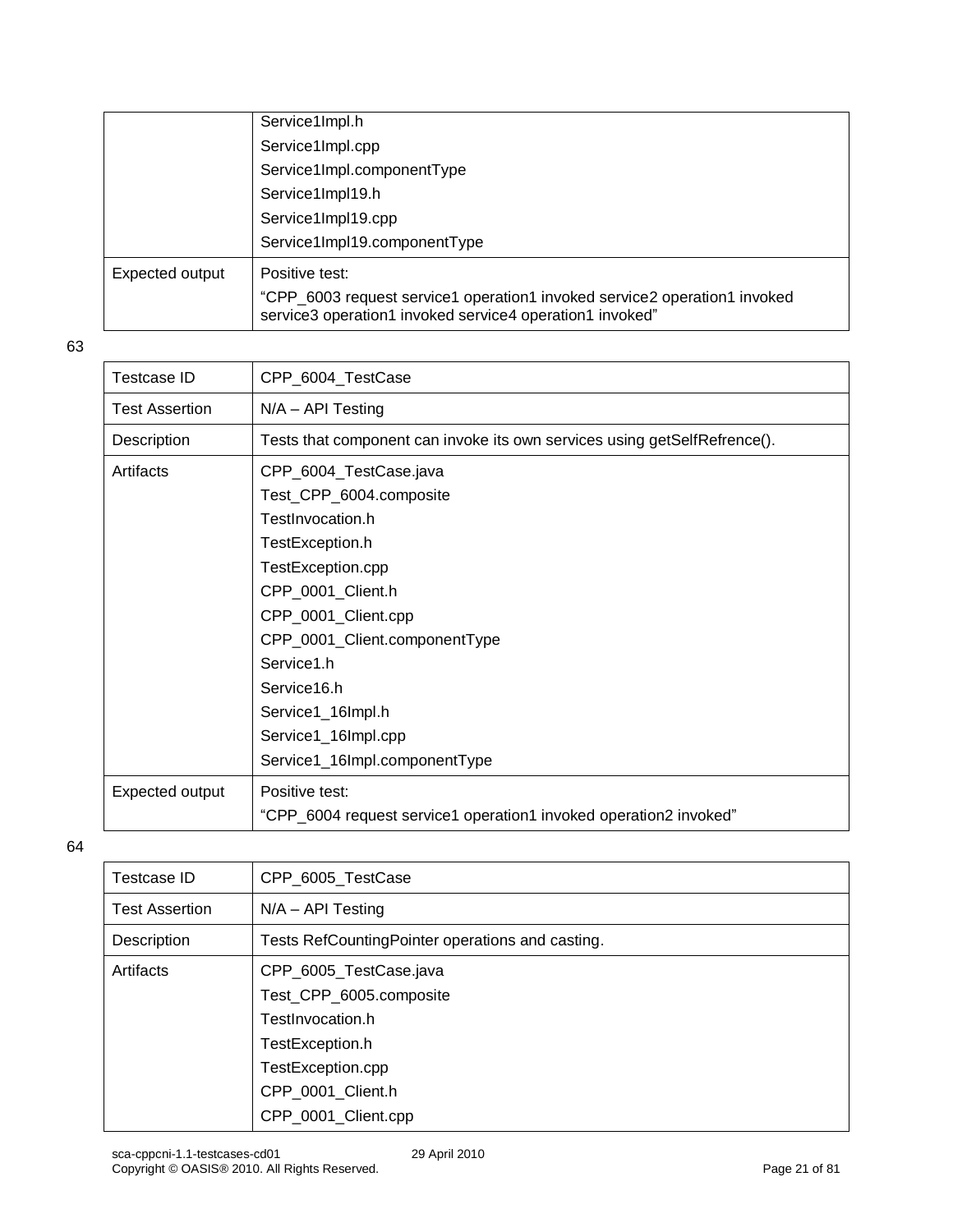|                 | CPP_0001_Client.componentType                      |
|-----------------|----------------------------------------------------|
|                 | Service1.h                                         |
|                 | Service1Impl20.h                                   |
|                 | Service1Impl20.cpp                                 |
|                 | Service1Impl20.componentType                       |
| Expected output | Positive test:                                     |
|                 | "CPP_6005 request service1 operation1 invoked abc" |

| <b>Testcase ID</b>    | CPP_6006_TestCase                                                          |
|-----------------------|----------------------------------------------------------------------------|
| <b>Test Assertion</b> | $N/A - API Testing$                                                        |
| Description           | Tests getDataFactory.                                                      |
| Artifacts             | CPP_6006_TestCase.java                                                     |
|                       | Test_CPP_6006.composite                                                    |
|                       | TestInvocation.h                                                           |
|                       | TestException.h                                                            |
|                       | TestException.cpp                                                          |
|                       | CPP_0001_Client.h                                                          |
|                       | CPP_0001_Client.cpp                                                        |
|                       | CPP_0001_Client.componentType                                              |
|                       | Service1.h                                                                 |
|                       | Service40.h                                                                |
|                       | Service1Impl47.h                                                           |
|                       | Service1Impl47.cpp                                                         |
|                       | Service1Impl47.componentType                                               |
|                       | Service40Impl.h                                                            |
|                       | Service40Impl.cpp                                                          |
|                       | Service40Impl.componentType                                                |
| Expected output       | Positive test:                                                             |
|                       | "CPP_6006 request service1 operation1 invoked service2 operation1 invoked" |

### <span id="page-21-0"></span>66 **2.6 Section 7**

| Testcase ID           | CPP_7001_TestCase                                                           |
|-----------------------|-----------------------------------------------------------------------------|
| <b>Test Assertion</b> | CPP-TA-7001                                                                 |
| Description           | Tests <export.cpp></export.cpp> elements have unique names within a domain. |
| Artifacts             | CPP_7001_TestCase.java                                                      |
|                       | Test_CPP_7001.composite                                                     |
|                       | TestInvocation.h                                                            |
|                       | TestException.h                                                             |
|                       | TestException.cpp                                                           |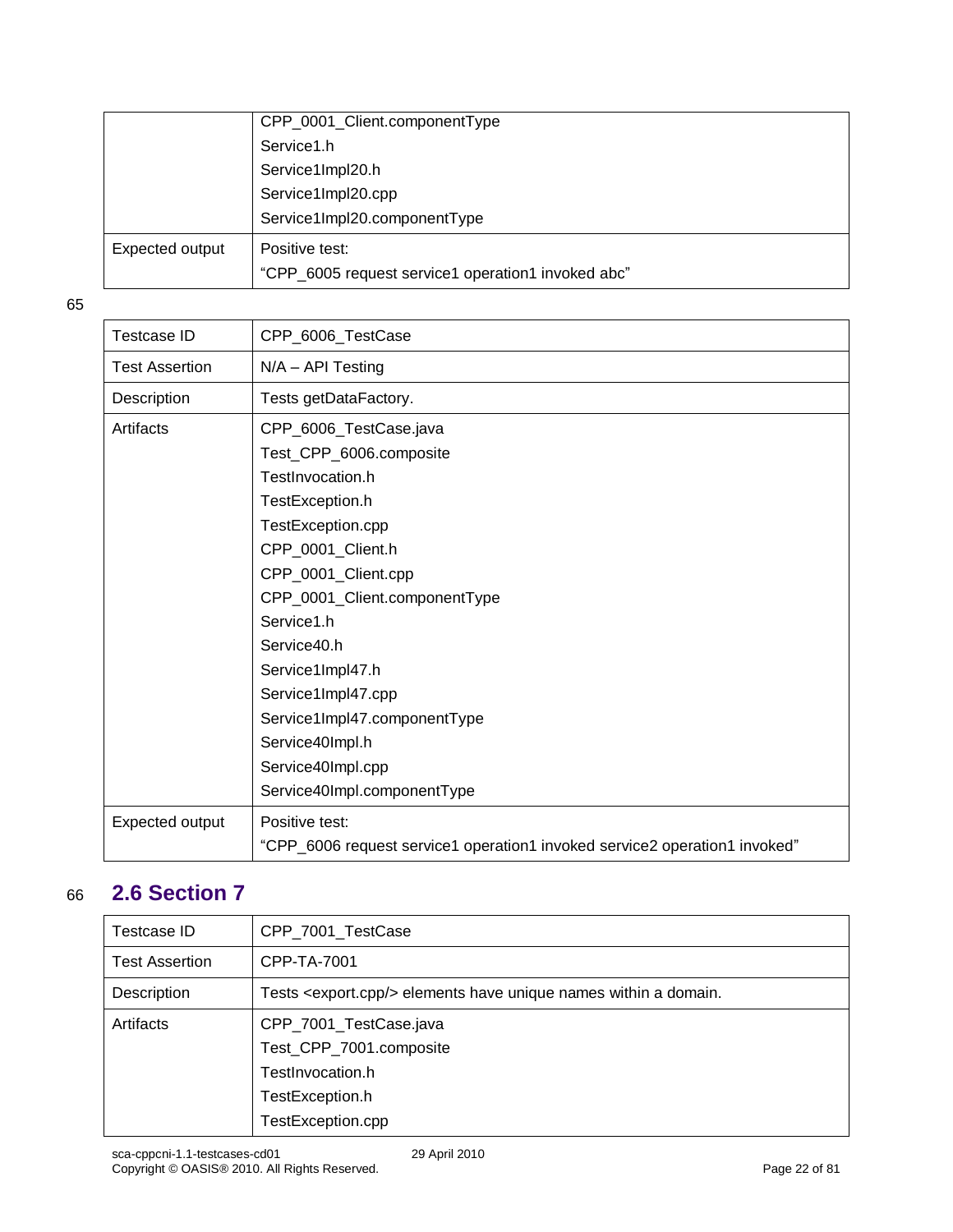|                 | CPP_0001_Client.h             |
|-----------------|-------------------------------|
|                 | CPP_0001_Client.cpp           |
|                 | CPP_0001_Client.componentType |
|                 | Service1.h                    |
|                 | Service4.h                    |
|                 | Service1Impl7.h               |
|                 | Service1Impl7.cpp             |
|                 | Service1Impl7.componentType   |
|                 | Service4Impl.h                |
|                 | Service4Impl.cpp              |
|                 | Service4Impl.componentType    |
| Expected output | Negative test:                |
|                 | "exception"                   |

| Testcase ID           | CPP_7002_TestCase                                                                                                                                                                                                                                                                                                                                                 |
|-----------------------|-------------------------------------------------------------------------------------------------------------------------------------------------------------------------------------------------------------------------------------------------------------------------------------------------------------------------------------------------------------------|
| <b>Test Assertion</b> | CPP - TA-7002                                                                                                                                                                                                                                                                                                                                                     |
| Description           | Tests <import.cpp></import.cpp> elements have unique names within a contribution.                                                                                                                                                                                                                                                                                 |
| Artifacts             | CPP_7002_TestCase.java<br>Test_CPP_7002.composite<br>TestInvocation.h<br>TestException.h<br>TestException.cpp<br>CPP_0001_Client.h<br>CPP_0001_Client.cpp<br>CPP_0001_Client.componentType<br>Service1.h<br>Service4.h<br>Service1Impl7.h<br>Service1Impl7.cpp<br>Service1Impl7.componentType<br>Service4Impl.h<br>Service4Impl.cpp<br>Service4Impl.componentType |
| Expected output       | Negative test:<br>"exception"                                                                                                                                                                                                                                                                                                                                     |

### <span id="page-22-0"></span>68 **2.7 Section 8**

| $\tau$ estcase ID | CPP_8001_TestCase |
|-------------------|-------------------|
| Test Assertion    | CPP-TA-8001       |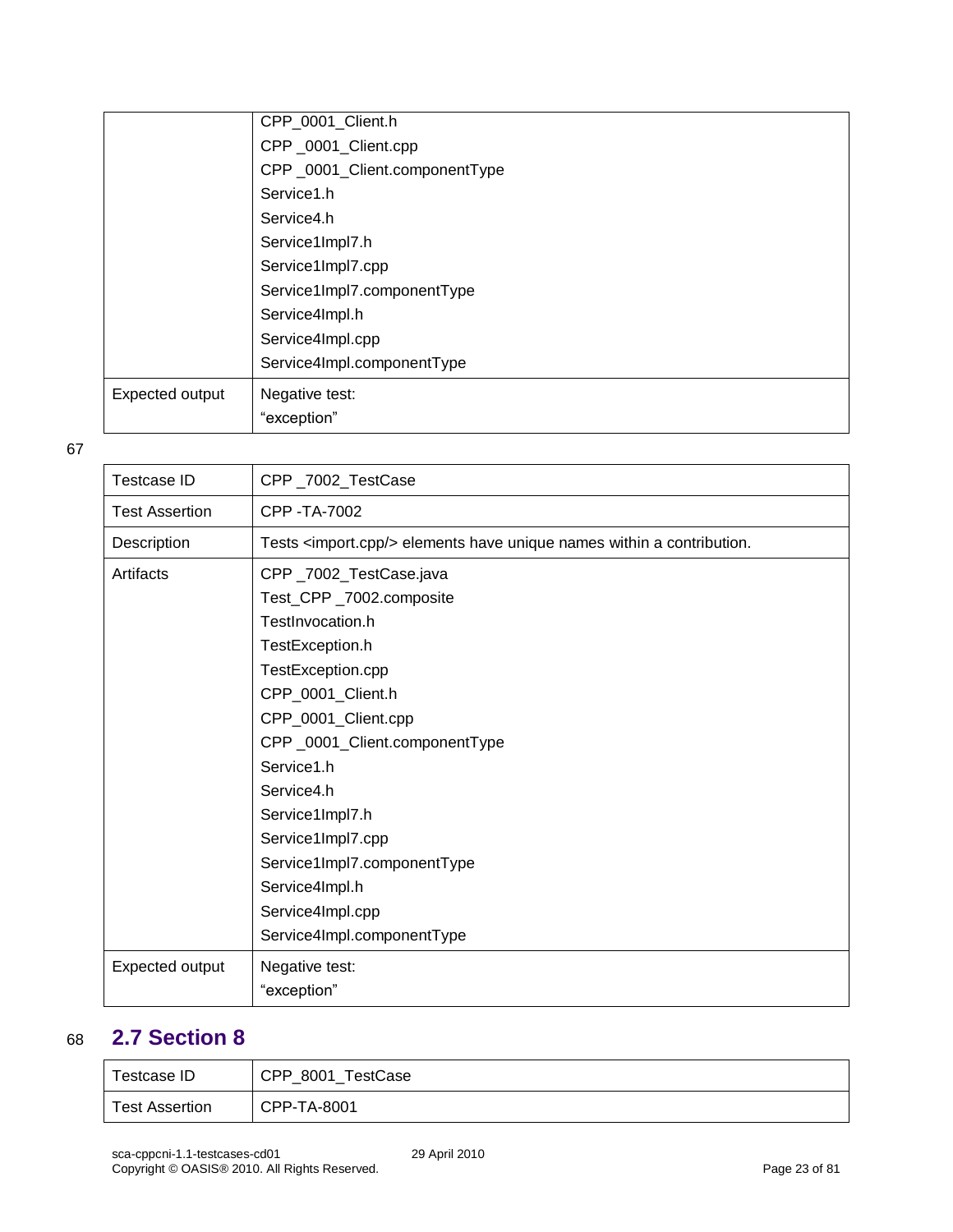| Description     | Tests that macros and typedefs are processed when testing interface compatibility. |
|-----------------|------------------------------------------------------------------------------------|
| Artifacts       | CPP_8001_TestCase.java                                                             |
|                 | Test_CPP_8001.composite                                                            |
|                 | TestInvocation.h                                                                   |
|                 | TestException.h                                                                    |
|                 | TestException.cpp                                                                  |
|                 | CPP_0001_Client.h                                                                  |
|                 | CPP_0001_Client.cpp                                                                |
|                 | CPP_0001_Client.componentType                                                      |
|                 | Service1.h                                                                         |
|                 | Service15.h                                                                        |
|                 | Service15Exp.h                                                                     |
|                 | Service1Impl16.h                                                                   |
|                 | Service1Impl16.cpp                                                                 |
|                 | Service1Impl16.componentType                                                       |
|                 | Service15Impl.h                                                                    |
|                 | Service15Impl.cpp                                                                  |
|                 | Service15Impl.componentType                                                        |
| Expected output | Positive test:                                                                     |
|                 | "CPP_8001 request service1 operation1 invoked service2 operation 1 invoked"        |

| CPP_8002_TestCase                                        |
|----------------------------------------------------------|
| CPP-TA-8002                                              |
| Tests that UDTs are not allowed in remotable interfaces. |
| CPP_8002_TestCase.java                                   |
| Test_CPP_8002.composite                                  |
| TestInvocation.h                                         |
| TestException.h                                          |
| TestException.cpp                                        |
| CPP_0001_Client.h                                        |
| CPP_0001_Client.cpp                                      |
| CPP_0001_Client.componentType                            |
| Service1.h                                               |
| Service15.h                                              |
| Service1Impl17.h                                         |
| Service1Impl17.cpp                                       |
| Service1Impl17.componentType                             |
| Service16Impl.h                                          |
| Service16Impl.cpp                                        |
| Service16Impl.componentType                              |
|                                                          |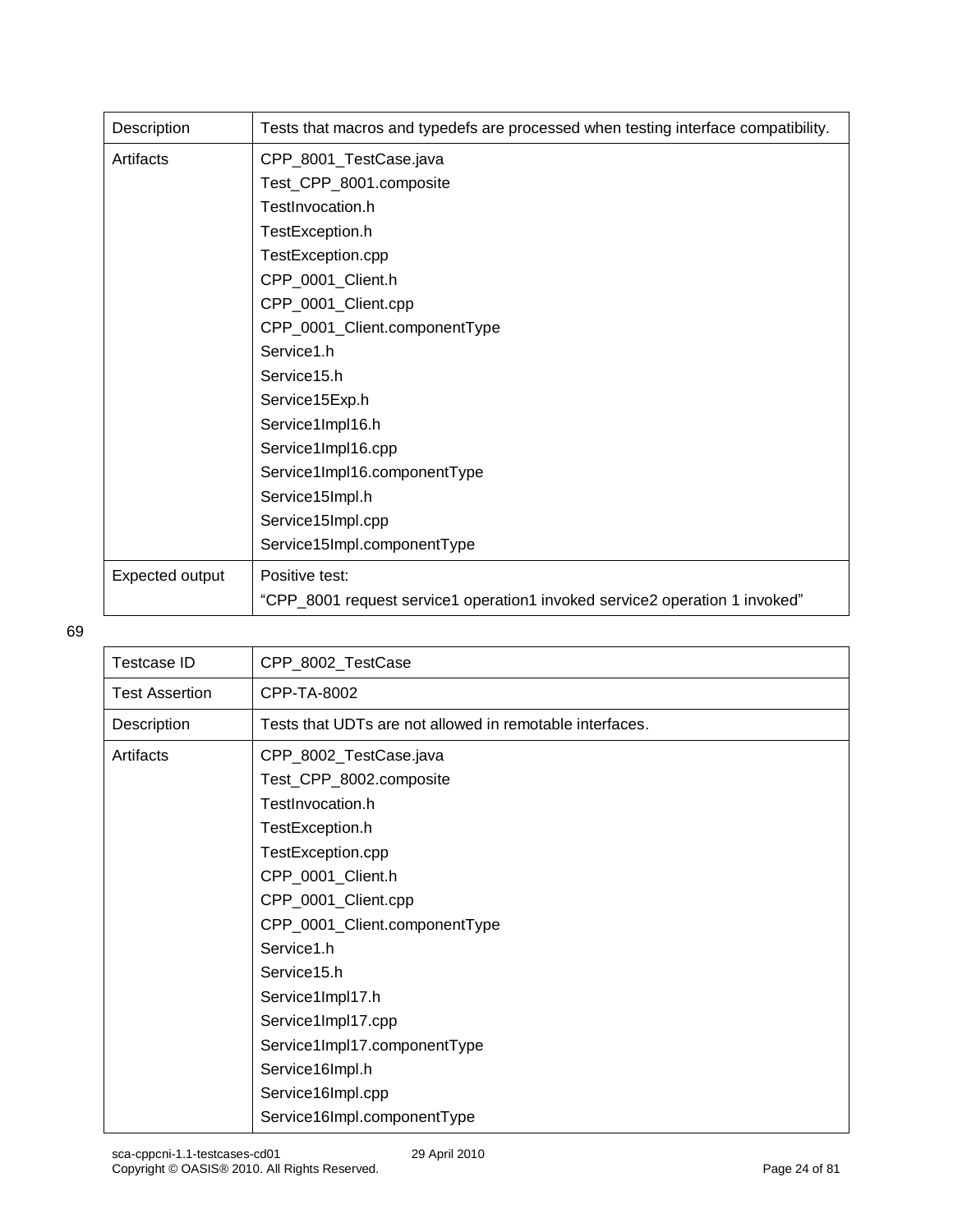| Expected output | Negative test: |
|-----------------|----------------|
|                 | "exception"    |

| <b>Testcase ID</b>    | CPP_8003_TestCase                                                                                                                                                                                                                                                                                                                |
|-----------------------|----------------------------------------------------------------------------------------------------------------------------------------------------------------------------------------------------------------------------------------------------------------------------------------------------------------------------------|
| <b>Test Assertion</b> | CPP-TA-8003                                                                                                                                                                                                                                                                                                                      |
| Description           | Tests that a header file used to define a service interface contains a class<br>declaration with public member functions.                                                                                                                                                                                                        |
| Artifacts             | CPP_8003_TestCase.java<br>Test_CPP_8003.composite<br>TestInvocation.h<br>TestException.h<br>TestException.cpp<br>CPP_0001_Client.h<br>CPP_0001_Client.cpp<br>CPP_0001_Client.componentType<br>Service1.h<br>Service13.h<br>Service1Impl15.h<br>Service1Impl15.cpp<br>Service1Impl15.componentType<br>Service13Impl.componentType |
| Expected output       | Negative test:                                                                                                                                                                                                                                                                                                                   |
|                       | "exception"                                                                                                                                                                                                                                                                                                                      |

| Testcase ID           | CPP_8004_TestCase                                                                                                       |
|-----------------------|-------------------------------------------------------------------------------------------------------------------------|
| <b>Test Assertion</b> | CPP-TA-8004                                                                                                             |
| Description           | Tests that a class used to define a service interface contains no public member<br>functions that are not pure virtual. |
| Artifacts             | CPP_8004_TestCase.java                                                                                                  |
|                       | Test_CPP_8004.composite                                                                                                 |
|                       | TestInvocation.h                                                                                                        |
|                       | TestException.h                                                                                                         |
|                       | TestException.cpp                                                                                                       |
|                       | CPP_0001_Client.h                                                                                                       |
|                       | CPP_0001_Client.cpp                                                                                                     |
|                       | CPP_0001_Client.componentType                                                                                           |
|                       | Service1.h                                                                                                              |
|                       | Service14.h                                                                                                             |
|                       | Service1Impl21.h                                                                                                        |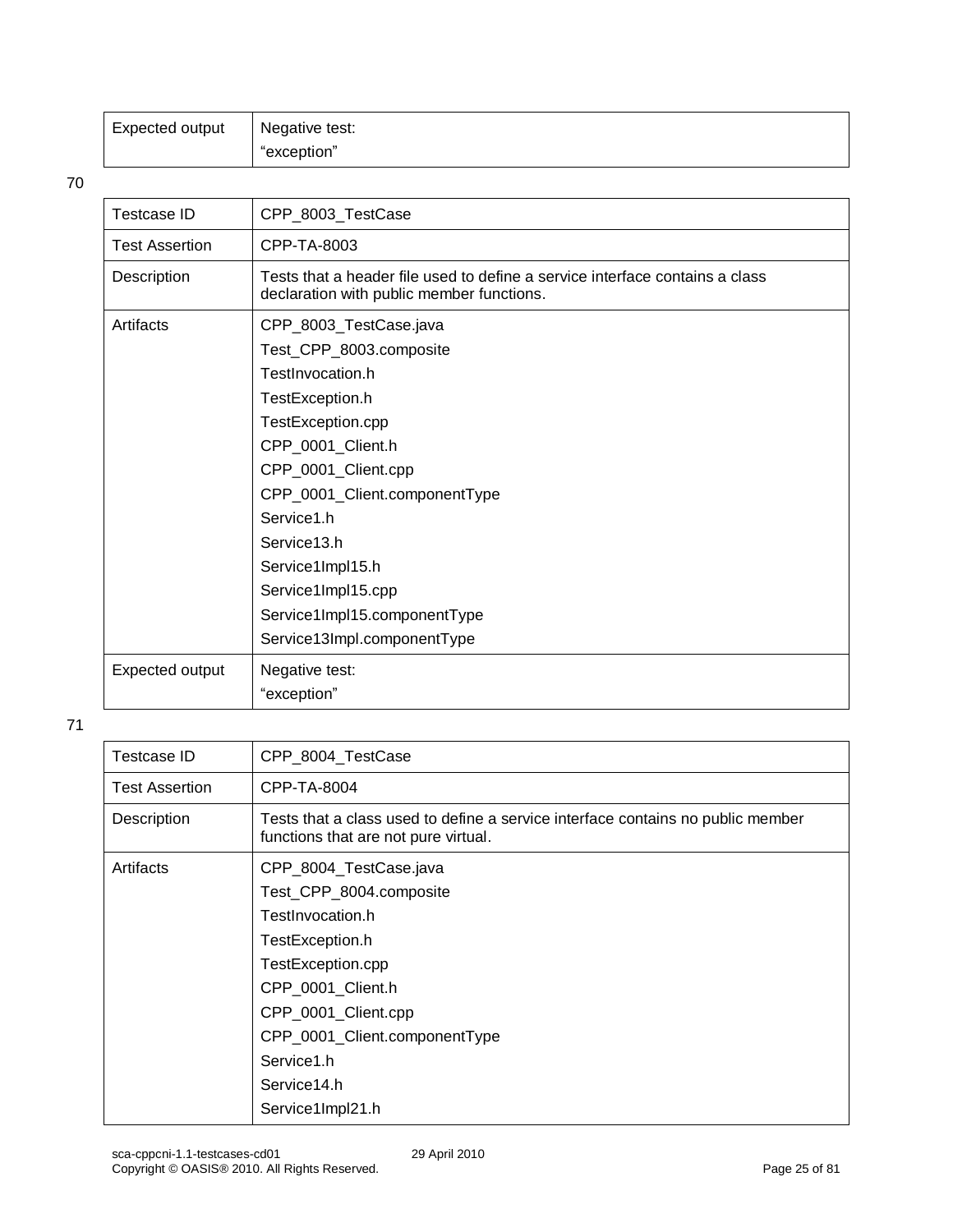|                 | Service1Impl21.cpp           |
|-----------------|------------------------------|
|                 | Service1Impl21.componentType |
|                 | Service14Impl.h              |
|                 | Service14Impl.cpp            |
|                 | Service14Impl.componentType  |
| Expected output | Negative test:               |
|                 | "exception"                  |

### 73 **2.8 Section 9**

<span id="page-25-0"></span>

| <b>Testcase ID</b>    | CPP_10001_TestCase                                                           |
|-----------------------|------------------------------------------------------------------------------|
| <b>Test Assertion</b> | CPP-TA-10007                                                                 |
| Description           | Tests the default mapping of C++ parameter passing styles to WSDL.           |
| Artifacts             | CPP_10001_TestCase.java                                                      |
|                       | Test_CPP_10001.composite                                                     |
|                       | TestInvocation.h                                                             |
|                       | TestException.h                                                              |
|                       | TestException.cpp                                                            |
|                       | CPP 0001 Client.h                                                            |
|                       | CPP_0001_Client.cpp                                                          |
|                       | CPP_0001_Client.componentType                                                |
|                       | Service1.h                                                                   |
|                       | Service19.h                                                                  |
|                       | Service19.wsdl                                                               |
|                       | Service1Impl24.h                                                             |
|                       | Service1Impl24.cpp                                                           |
|                       | Service1Impl24.componentType                                                 |
|                       | Service19Impl.h                                                              |
|                       | Service19Impl.cpp                                                            |
|                       | Service19Impl.componentType                                                  |
| Expected output       | Positive test:                                                               |
|                       | "CPP_10001 request service1 operation1 invoked service2 operation 1 invoked" |

| Testcase ID           | CPP 10002 TestCase                              |
|-----------------------|-------------------------------------------------|
| <b>Test Assertion</b> | CPP-TA-10010                                    |
| Description           | Tests the default mapping of C++ types to WSDL. |
| Artifacts             | CPP_10002_TestCase.java                         |
|                       | Test_CPP_10002.composite                        |
|                       | TestInvocation.h                                |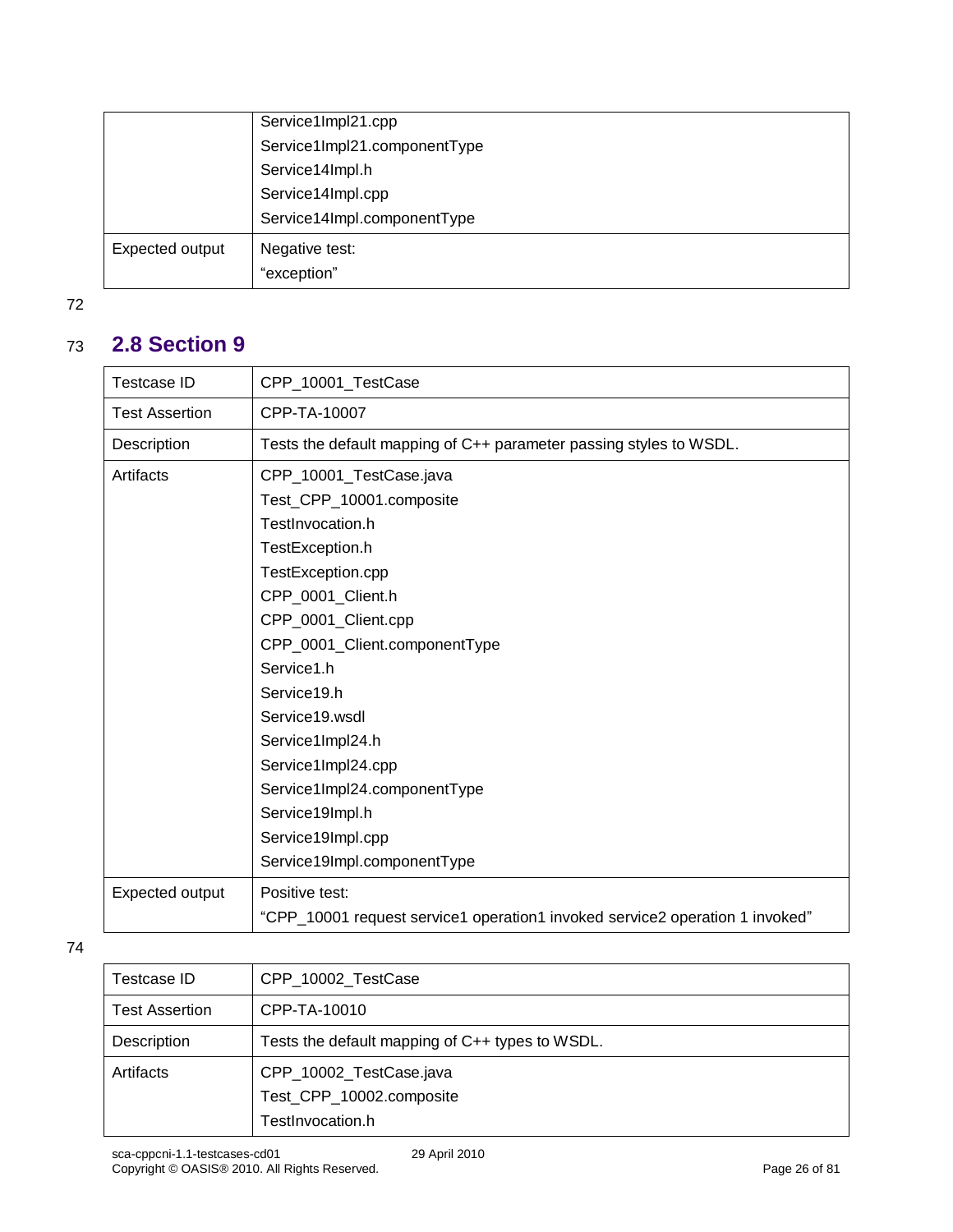|                 | TestException.h                                                              |
|-----------------|------------------------------------------------------------------------------|
|                 | TestException.cpp                                                            |
|                 | CPP_0001_Client.h                                                            |
|                 | CPP_0001_Client.cpp                                                          |
|                 | CPP_0001_Client.componentType                                                |
|                 | Service1.h                                                                   |
|                 | Service <sub>21.h</sub>                                                      |
|                 | Service21.wsdl                                                               |
|                 | Service1Impl26.h                                                             |
|                 | Service1Impl26.cpp                                                           |
|                 | Service1Impl26.componentType                                                 |
|                 | Service21Impl.h                                                              |
|                 | Service21Impl.cpp                                                            |
|                 | Service21Impl.componentType                                                  |
| Expected output | Positive test:                                                               |
|                 | "CPP_10002 request service1 operation1 invoked service2 operation 1 invoked" |

| Testcase ID    | CPP_10004_TestCase |
|----------------|--------------------|
| Test Assertion | CPP-TA-10004       |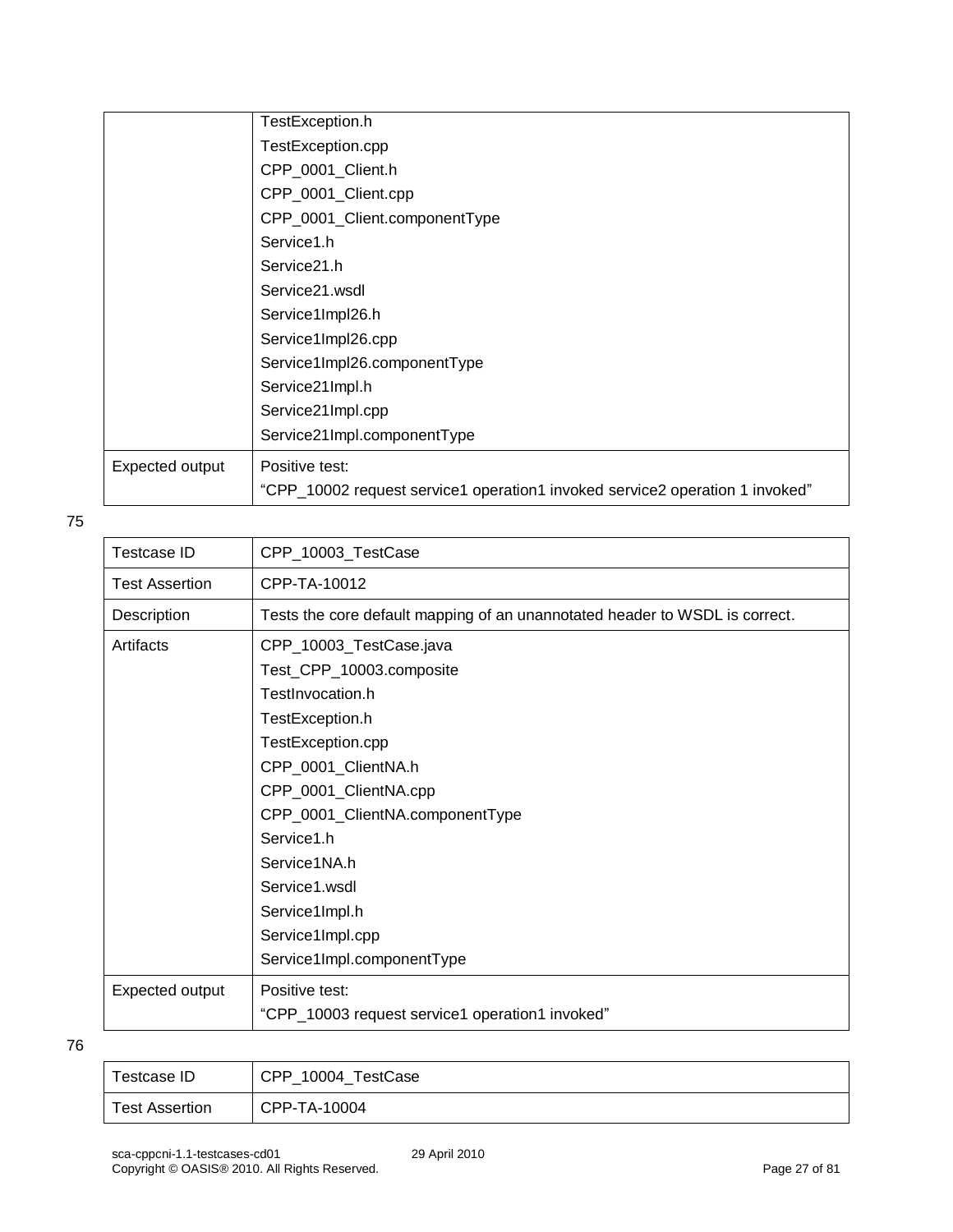| Description     | Tests the mapping of unwrapped WSDL parameters to C++.                                               |
|-----------------|------------------------------------------------------------------------------------------------------|
| Artifacts       | CPP_10004_TestCase.java                                                                              |
|                 | Test_CPP_10004.composite                                                                             |
|                 | TestInvocation.h                                                                                     |
|                 | TestException.h                                                                                      |
|                 | TestException.cpp                                                                                    |
|                 | CPP_0001_Client.h                                                                                    |
|                 | CPP_0001_Client.cpp                                                                                  |
|                 | CPP_0001_Client.componentType                                                                        |
|                 | Service1.h (previously system under test generated - Perform CPP_F006_Testcase<br>prior to this one) |
|                 | Service19U.h (system under test generated)                                                           |
|                 | Service19U.wsdl                                                                                      |
|                 | Service1Impl24U.h                                                                                    |
|                 | Service1Impl24U.cpp                                                                                  |
|                 | Service1Impl24U.componentType                                                                        |
|                 | Service19ImpIU.h                                                                                     |
|                 | Service19ImplU.cpp                                                                                   |
|                 | Service19ImplU.componentType                                                                         |
| Expected output | Positive test:                                                                                       |
|                 | "CPP_10004 request service1 operation1 invoked service2 operation 1 invoked"                         |

| Testcase ID           | CPP_10005_TestCase                                   |
|-----------------------|------------------------------------------------------|
| <b>Test Assertion</b> | CPP-TA-10005                                         |
| Description           | Tests the mapping of wrapped WSDL parameters to C++. |
| Artifacts             | CPP_10005_TestCase.java                              |
|                       | Test_CPP_10005.composite                             |
|                       | TestInvocation.h                                     |
|                       | TestException.h                                      |
|                       | TestException.cpp                                    |
|                       | CPP_0001_Client.h                                    |
|                       | CPP_0001_Client.cpp                                  |
|                       | CPP_0001_Client.componentType                        |
|                       | Service1.h (previously system under test generated)  |
|                       | Service19.h (system under test generated)            |
|                       | Service19.wsdl                                       |
|                       | Service1Impl24.h                                     |
|                       | Service1Impl24.cpp                                   |
|                       | Service1Impl24.componentType                         |
|                       | Service19Impl.h                                      |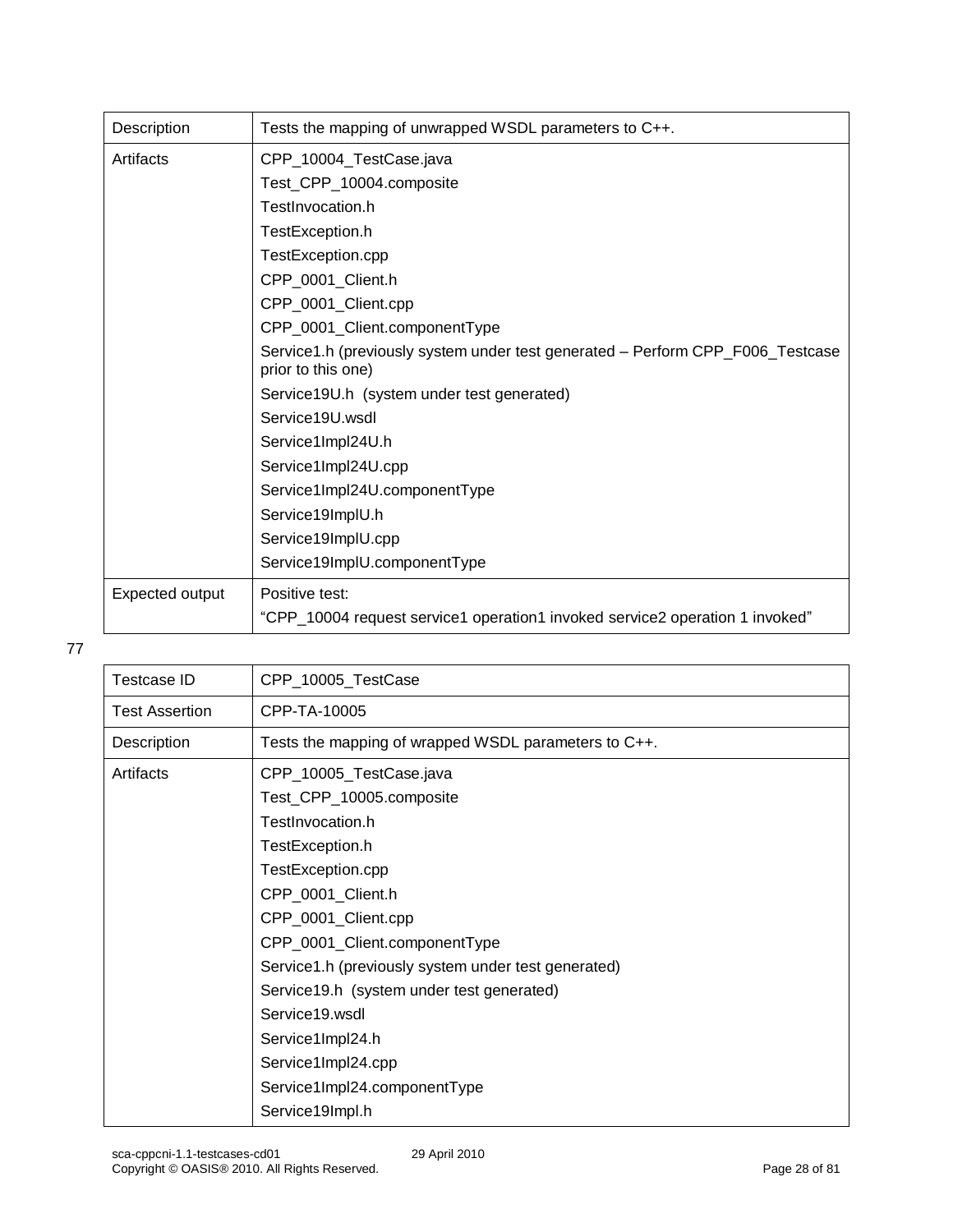|                 | Service19Impl.cpp                                                                              |
|-----------------|------------------------------------------------------------------------------------------------|
|                 | Service19Impl.componentType                                                                    |
| Expected output | Positive test:<br>"CPP 10005 request service1 operation1 invoked service2 operation 1 invoked" |

| <b>Testcase ID</b>    | CPP_10006_TestCase                                                           |
|-----------------------|------------------------------------------------------------------------------|
| <b>Test Assertion</b> | CPP-TA-10009                                                                 |
| Description           | Tests the mapping of WSDL types to C++.                                      |
| Artifacts             | CPP_10006_TestCase.java                                                      |
|                       | Test_CPP_10006.composite                                                     |
|                       | TestInvocation.h                                                             |
|                       | TestException.h                                                              |
|                       | TestException.cpp                                                            |
|                       | CPP 0001 Client.h                                                            |
|                       | CPP 0001 Client.cpp                                                          |
|                       | CPP 0001 Client.componentType                                                |
|                       | Service1.h (previously system under test generated)                          |
|                       | Service32.h (system under test generated)                                    |
|                       | Service32.wsdl                                                               |
|                       | Service1Impl40.h                                                             |
|                       | Service1Impl40.cpp                                                           |
|                       | Service1Impl40.componentType                                                 |
|                       | Service32Impl.h                                                              |
|                       | Service32Impl.cpp                                                            |
|                       | Service32Impl.componentType                                                  |
| Expected output       | Positive test:                                                               |
|                       | "CPP_10006 request service1 operation1 invoked service2 operation 1 invoked" |

| Testcase ID           | CPP_10007_TestCase                                  |
|-----------------------|-----------------------------------------------------|
| <b>Test Assertion</b> | CPP-TA-10003                                        |
| Description           | Tests the mapping of equivalent WSDL faults to C++. |
| Artifacts             | CPP_10007_TestCase.java                             |
|                       | Test_CPP_10007.composite                            |
|                       | TestInvocation.h                                    |
|                       | TestException.h                                     |
|                       | TestException.cpp                                   |
|                       | CPP 0001 Client.h                                   |
|                       | CPP_0001_Client.cpp                                 |
|                       | CPP_0001_Client.componentType                       |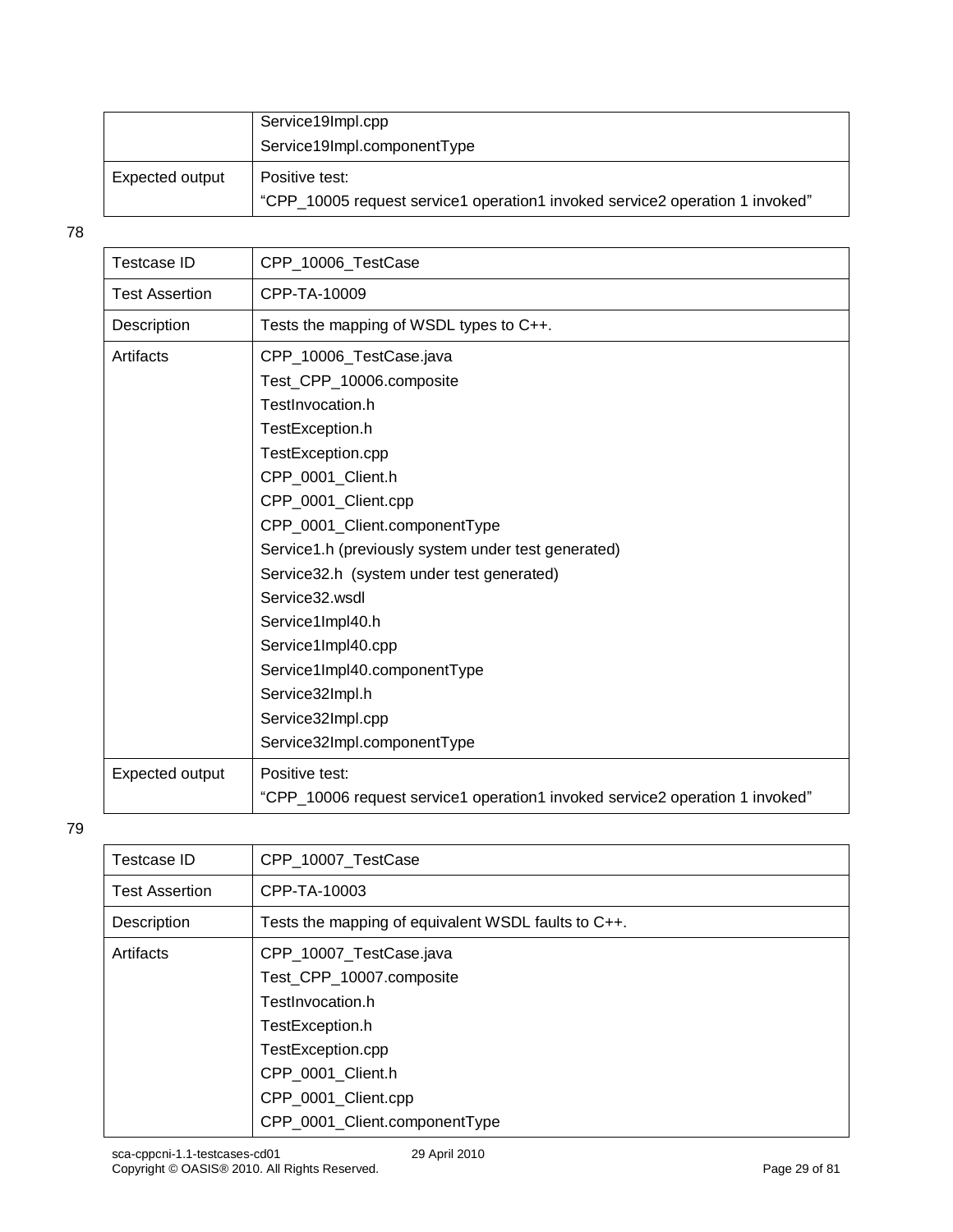| Expected output | Positive test:<br>"CPP_10007 request service1 operation1 invoked service2 operation 1 invoked"                                                                                                                                                                              |
|-----------------|-----------------------------------------------------------------------------------------------------------------------------------------------------------------------------------------------------------------------------------------------------------------------------|
|                 | Service1.h (previously system under test generated)<br>Service32F.h (system under test generated)<br>Service32F wsdl<br>Service1Impl40F.h<br>Service1Impl40F.cpp<br>Service1Impl40F.componentType<br>Service32ImplF.h<br>Service32ImplF.cpp<br>Service32ImplF.componentType |

### <span id="page-29-0"></span>81 **2.9 Section 10**

| <b>Testcase ID</b>    | CPP_11001_TestCase                                                             |
|-----------------------|--------------------------------------------------------------------------------|
| <b>Test Assertion</b> | CPP-TA-11001                                                                   |
| Description           | Tests that a composite containing incorrect interface.cpp element is rejected. |
| Artifacts             | CPP_11001_TestCase.java                                                        |
|                       | Test_CPP_11001.composite                                                       |
|                       | TestInvocation.h                                                               |
|                       | TestException.h                                                                |
|                       | TestException.cpp                                                              |
|                       | CPP_0001_Client.h                                                              |
|                       | CPP_0001_Client.cpp                                                            |
|                       | CPP_0001_Client.componentType                                                  |
|                       | Service1.h                                                                     |
|                       | Service11.h                                                                    |
|                       | Service1Impl14.h                                                               |
|                       | Service1Impl14.cpp                                                             |
|                       | Service1Impl14.componentType                                                   |
|                       | Service11Impl.h                                                                |
|                       | Service11Impl.cpp                                                              |
|                       | Service11Impl.componentType                                                    |
| Expected output       | Negative test:                                                                 |
|                       | "exception"                                                                    |

| Testcase ID           | CPP_11002_TestCase                                                                  |
|-----------------------|-------------------------------------------------------------------------------------|
| <b>Test Assertion</b> | CPP-TA-11002                                                                        |
| Description           | Tests that a componentType containing incorrect interface.cpp elements is rejected. |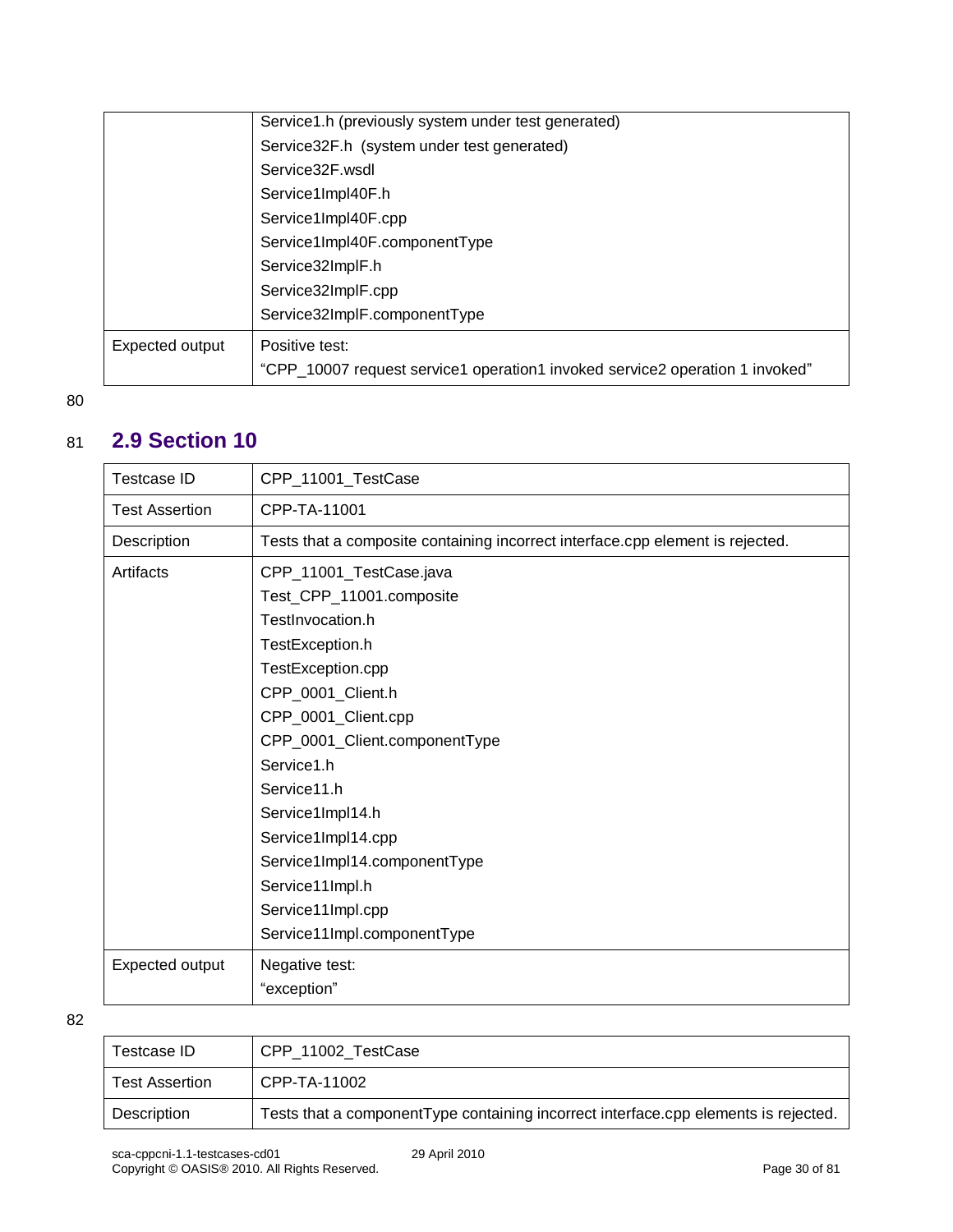| Artifacts       | CPP_11002_TestCase.java       |
|-----------------|-------------------------------|
|                 | Test_CPP_11002.composite      |
|                 | TestInvocation.h              |
|                 | TestException.h               |
|                 | TestException.cpp             |
|                 | CPP_0001_Client.h             |
|                 | CPP_0001_Client.cpp           |
|                 | CPP_0001_Client.componentType |
|                 | Service1.h                    |
|                 | Service11.h                   |
|                 | Service1Impl14.h              |
|                 | Service1Impl14.cpp            |
|                 | Service1Impl14.componentType  |
|                 | Service11Impl.h               |
|                 | Service11Impl.cpp             |
|                 | Service11Impl.componentType   |
| Expected output | Negative test:                |
|                 | "exception"                   |

| Testcase ID           | CPP_11004_TestCase                                                                              |
|-----------------------|-------------------------------------------------------------------------------------------------|
| <b>Test Assertion</b> | CPP-TA-11001                                                                                    |
| Description           | Tests that a composite containing incorrect implementation.cpp attribute values is<br>rejected. |
| Artifacts             | CPP_11004_TestCase.java                                                                         |
|                       | Test_CPP_11004.composite                                                                        |
|                       | TestInvocation.h                                                                                |
|                       | TestException.h                                                                                 |
|                       | TestException.cpp                                                                               |
|                       | CPP_0001_Client.h                                                                               |
|                       | CPP_0001_Client.cpp                                                                             |
|                       | CPP_0001_Client.componentType                                                                   |
|                       | Service1.h                                                                                      |
|                       | Service1Impl11.h                                                                                |
|                       | Service1Impl11.cpp                                                                              |
|                       | Service1Impl11.componentType                                                                    |
|                       | Service1Impl12.h                                                                                |
|                       | Service1Impl12.cpp                                                                              |
|                       | Service1Impl12.componentType                                                                    |
| Expected output       | Negative test:                                                                                  |
|                       | "exception"                                                                                     |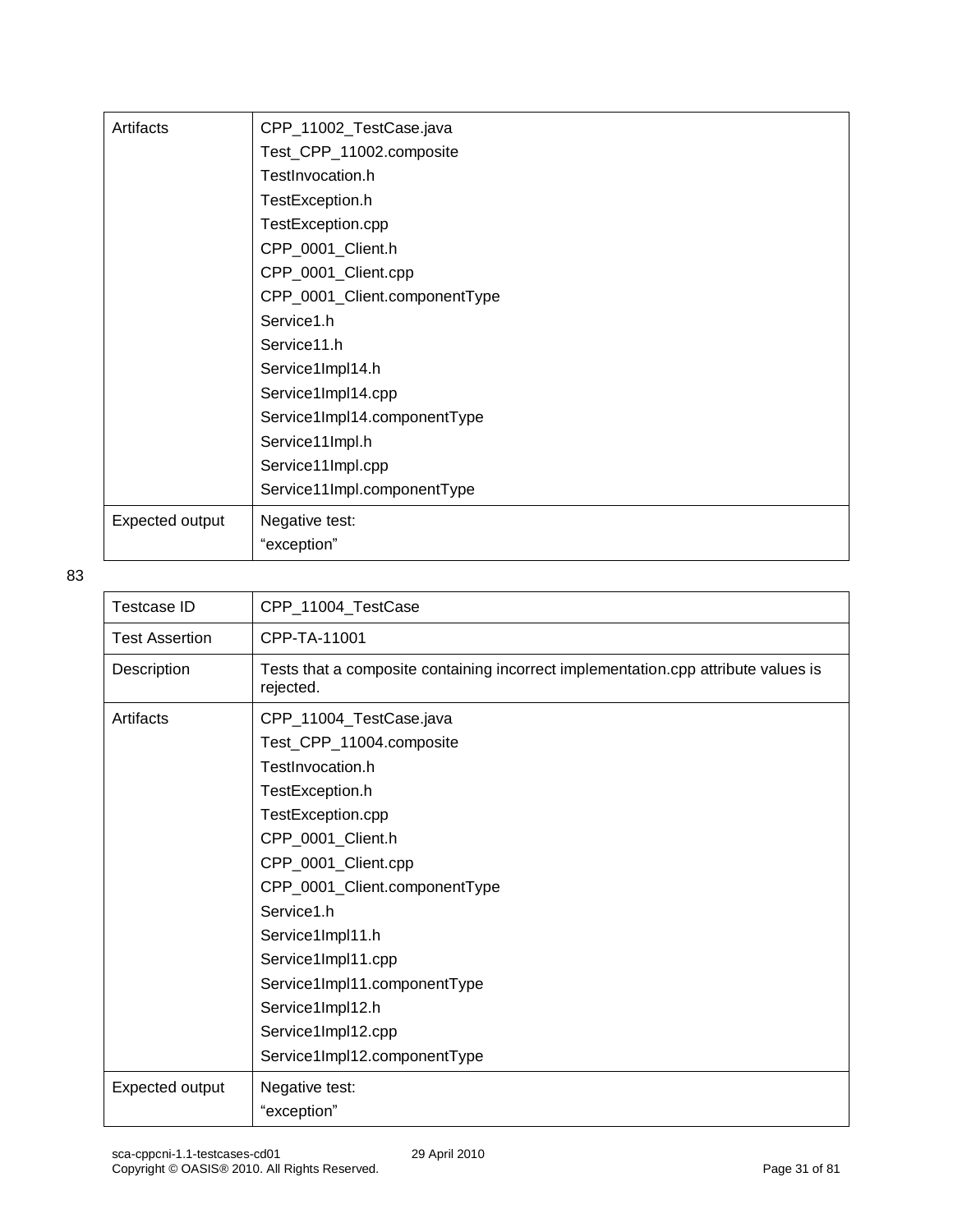| Testcase ID           | CPP_11005_TestCase                                                                |
|-----------------------|-----------------------------------------------------------------------------------|
| <b>Test Assertion</b> | CPP-TA-11004                                                                      |
| Description           | Tests that a contribution containing incorrect import.cpp attributes is rejected. |
| Artifacts             | CPP_11005_TestCase.java                                                           |
| Expected output       | Negative test:<br>"exception"                                                     |

85

| Testcase ID           | CPP_11006_TestCase                                                          |
|-----------------------|-----------------------------------------------------------------------------|
| <b>Test Assertion</b> | CPP-TA-11005                                                                |
| Description           | Tests that a WSDL containing incorrect wsdl extension elements is rejected. |
| Artifacts             | CPP_11006_TestCase.java                                                     |
|                       | Test_CPP_11006.composite                                                    |
|                       | TestInvocation.h                                                            |
|                       | TestException.h                                                             |
|                       | TestException.cpp                                                           |
|                       | CPP_0001_Client.h                                                           |
|                       | CPP_0001_Client.cpp                                                         |
|                       | CPP_0001_Client.componentType                                               |
|                       | Service1.h                                                                  |
|                       | Service18.h                                                                 |
|                       | Service18.wsdl                                                              |
|                       | Service1Impl23.h                                                            |
|                       | Service1Impl23.cpp                                                          |
|                       | Service1Impl23.componentType                                                |
|                       | Service18Impl.h                                                             |
|                       | Service18Impl.cpp                                                           |
|                       | Service18Impl.componentType                                                 |
| Expected output       | Negative test:                                                              |
|                       | "exception"                                                                 |

### <span id="page-31-0"></span>86 **2.10 Appendix F**

| Testcase ID           | CPP_F001_TestCase                                                                                                        |
|-----------------------|--------------------------------------------------------------------------------------------------------------------------|
| <b>Test Assertion</b> | CPP-TA-C001, CPP-TA-F026, CPP-TA-F030, CPP-TA-F033, CPP-TA-F038, CPP-<br>TA-F039, CPP-TA-F044, CPP-TA-F045, CPP-TA-F046, |
| Description           | Tests that the core default mapping of C++ to WSDL is correct.                                                           |
| Artifacts             | CPP_F001_TestCase.java<br>Test_CPP_F001.composite                                                                        |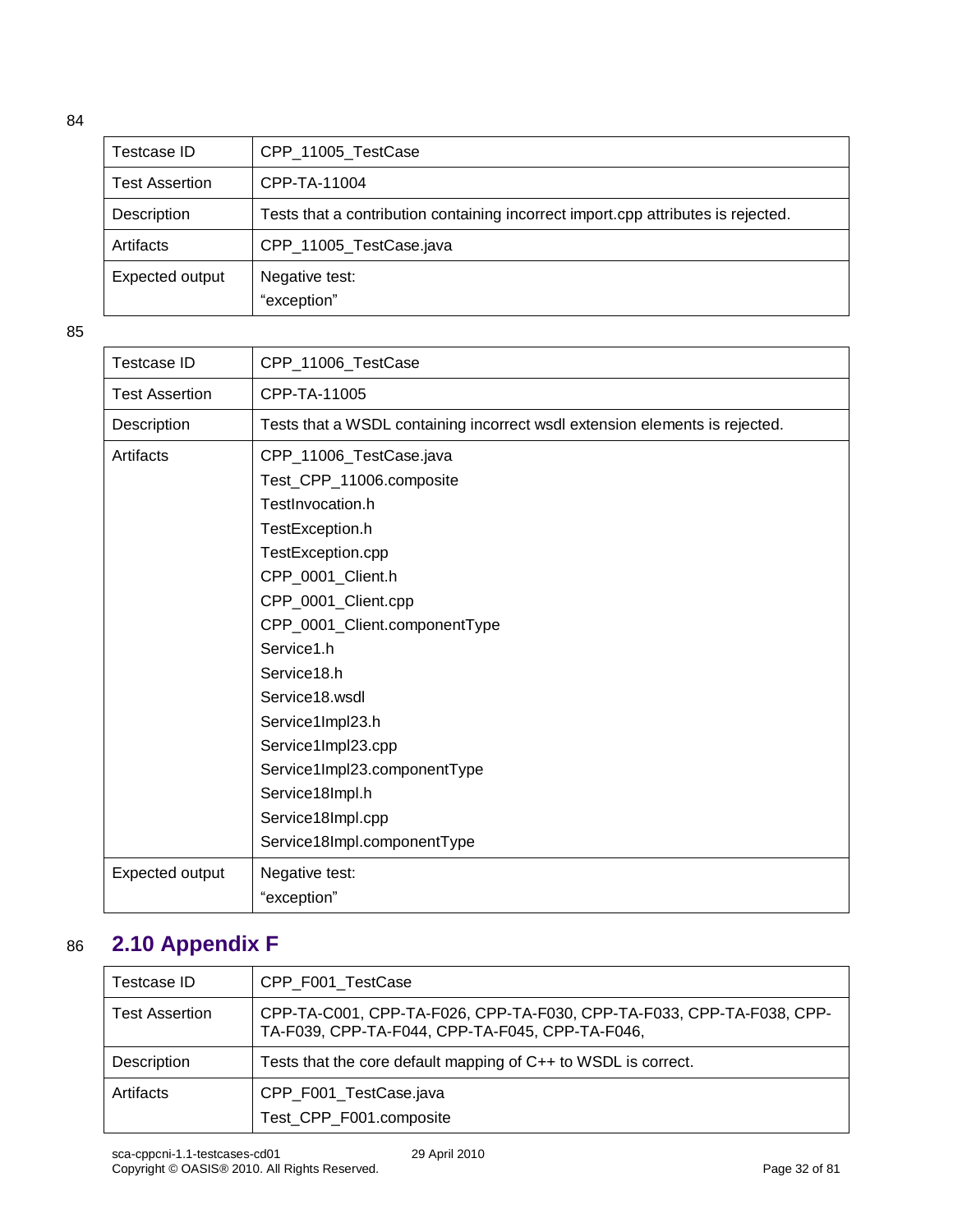|                 | TestInvocation.h                               |
|-----------------|------------------------------------------------|
|                 | TestException.h                                |
|                 | TestException.cpp                              |
|                 | CPP_0001_Client.h                              |
|                 | CPP_0001_Client.c                              |
|                 | CPP_0001_Client.componentType                  |
|                 | Service1.wsdl                                  |
|                 | Service1.h                                     |
|                 | Service1Impl.h                                 |
|                 | Service1Impl.cpp                               |
|                 | Service1Impl.componentType                     |
| Expected output | Positive test:                                 |
|                 | "CPP_F001 request service1 operation1 invoked" |

| <b>Testcase ID</b>    | CPP_F002_TestCase                                                           |
|-----------------------|-----------------------------------------------------------------------------|
| <b>Test Assertion</b> | CPP-TA-F037                                                                 |
| Description           | Tests the mapping of C++ unnamed parameters to WSDL.                        |
| Artifacts             | CPP_F002_TestCase.java                                                      |
|                       | Test_CPP_F002.composite                                                     |
|                       | TestInvocation.h                                                            |
|                       | TestException.h                                                             |
|                       | TestException.cpp                                                           |
|                       | CPP_0001_Client.c                                                           |
|                       | CPP_0001_Client.componentType                                               |
|                       | Service1.h                                                                  |
|                       | Service18.h                                                                 |
|                       | Service18.wsdl                                                              |
|                       | Service1Impl23.h                                                            |
|                       | Service1Impl23.cpp                                                          |
|                       | Service1Impl23.componentType                                                |
|                       | Service18Impl.h                                                             |
|                       | Service18Impl.cpp                                                           |
|                       | Service18Impl.componentType                                                 |
| Expected output       | Positive test:                                                              |
|                       | "CPP_F002 request service1 operation1 invoked service2 operation 1 invoked" |
|                       |                                                                             |

| Testcase ID           | CPP_F003_TestCase                                                          |
|-----------------------|----------------------------------------------------------------------------|
| <b>Test Assertion</b> | CPP-TA-F027                                                                |
| Description           | Tests the WSDL mapping of C names containing "_x" and starting with "xml". |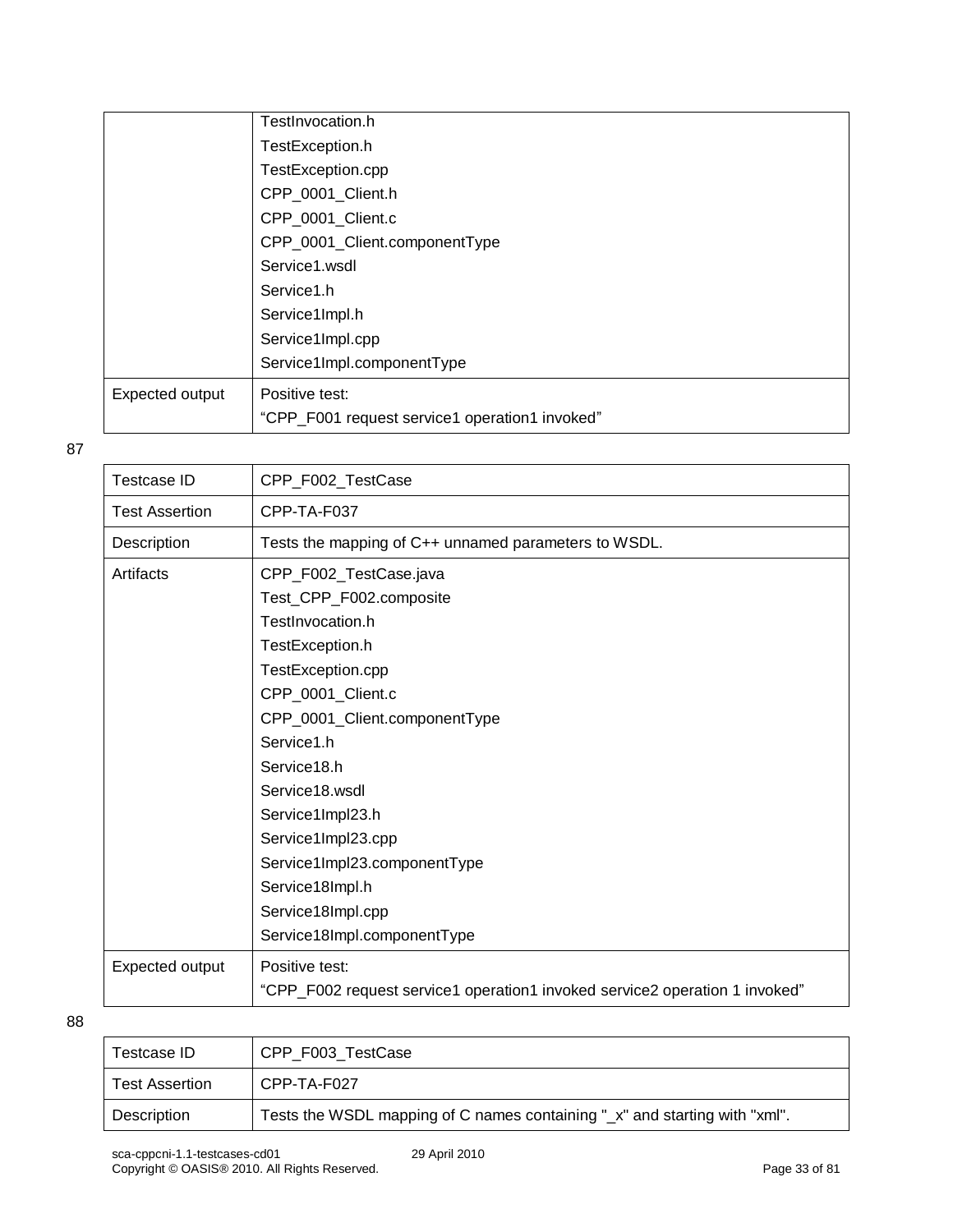| Artifacts       | CPP_F003_TestCase.java                                                      |
|-----------------|-----------------------------------------------------------------------------|
|                 | Test_CPP_F003.composite                                                     |
|                 | TestInvocation.h                                                            |
|                 | TestException.h                                                             |
|                 | TestException.cpp                                                           |
|                 | CPP_0001_Client.c                                                           |
|                 | CPP_0001_Client.componentType                                               |
|                 | Service1.h                                                                  |
|                 | Service23.h                                                                 |
|                 | Service23.wsdl                                                              |
|                 | Service1Impl28.h                                                            |
|                 | Service1Impl28.cpp                                                          |
|                 | Service1Impl28.componentType                                                |
|                 | Service23Impl.h                                                             |
|                 | Service23Impl.cpp                                                           |
|                 | Service23Impl.componentType                                                 |
| Expected output | Positive test:                                                              |
|                 | "CPP_F003 request service1 operation1 invoked service2 operation 1 invoked" |

| <b>Testcase ID</b>    | CPP_F004_TestCase                                                                                 |
|-----------------------|---------------------------------------------------------------------------------------------------|
| <b>Test Assertion</b> | CPP-TA-F004                                                                                       |
| Description           | Tests the WSDL mapping of C++ member functions with only in parameters and a<br>void return type. |
| Artifacts             | CPP_F004_TestCase.java<br>Test_CPP_F004.composite<br>TestInvocation.h                             |
|                       | TestException.h                                                                                   |
|                       | TestException.cpp                                                                                 |
|                       | CPP_0001_Client.h                                                                                 |
|                       | CPP_0001_Client.cpp                                                                               |
|                       | CPP_0001_Client.componentType                                                                     |
|                       | Service1.h                                                                                        |
|                       | Service24.h                                                                                       |
|                       | Service24.wsdl                                                                                    |
|                       | Service1Impl29.h                                                                                  |
|                       | Service1Impl29.cpp                                                                                |
|                       | Service1Impl29.componentType                                                                      |
|                       | Service24Impl.h                                                                                   |
|                       | Service24Impl.cpp                                                                                 |
|                       | Service24Impl.componentType                                                                       |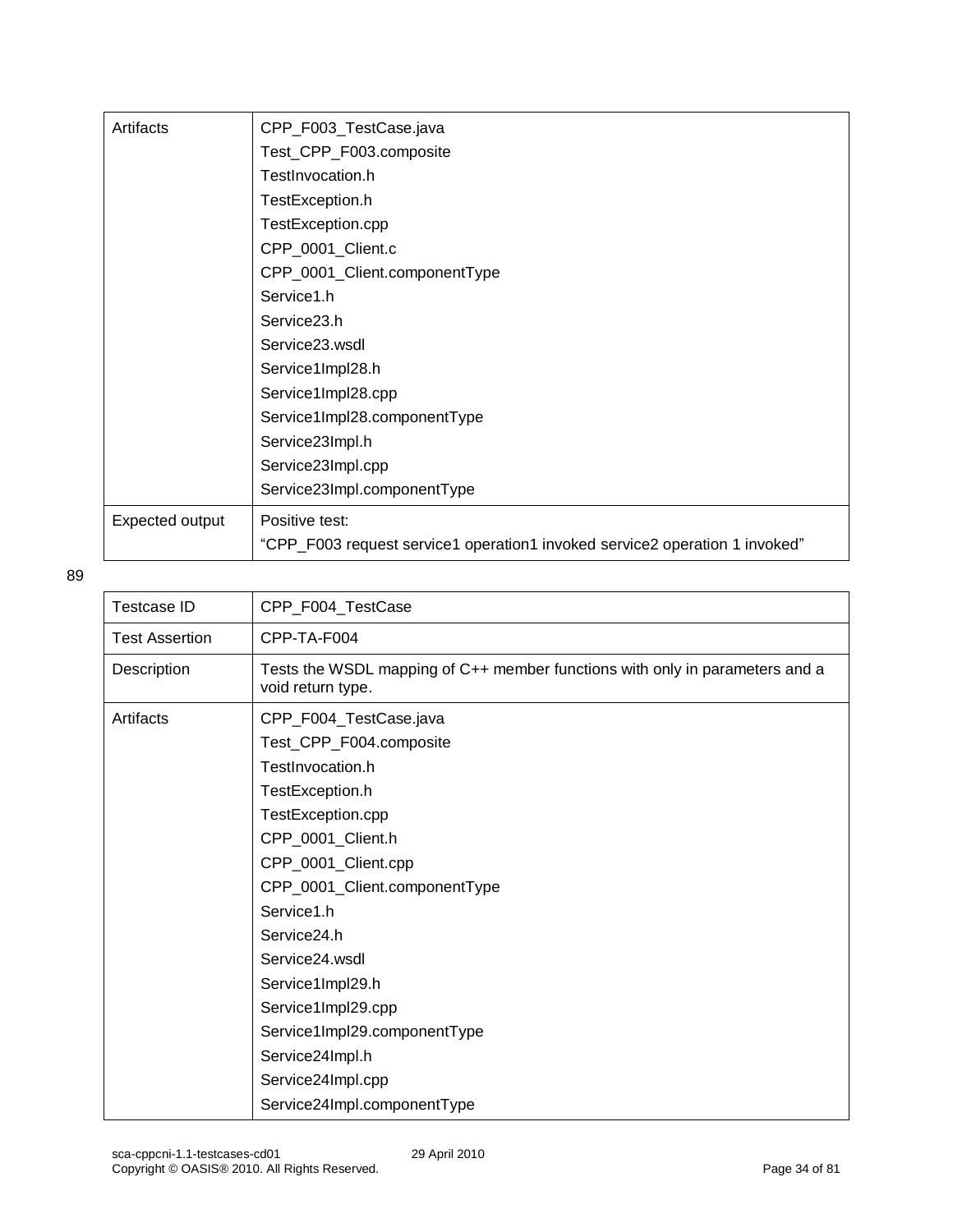| Expected output | Positive test:                                                             |
|-----------------|----------------------------------------------------------------------------|
|                 | "CPP_F004 request service1 operation1 invoked service2 operation1 invoked" |

| <b>Testcase ID</b>    | CPP_F005_TestCase                                                                                                                                                                                                                                                                                                                                                                                              |
|-----------------------|----------------------------------------------------------------------------------------------------------------------------------------------------------------------------------------------------------------------------------------------------------------------------------------------------------------------------------------------------------------------------------------------------------------|
| <b>Test Assertion</b> | CPP-TA-F005                                                                                                                                                                                                                                                                                                                                                                                                    |
| Description           | Tests the mapping of inherited C++ classes to WSDL.                                                                                                                                                                                                                                                                                                                                                            |
| Artifacts             | CPP_F005_TestCase.java<br>Test_CPP_F005.composite<br>TestInvocation.h<br>TestException.h<br>TestException.cpp<br>CPP_0001_Client.h<br>CPP_0001_Client.cpp<br>CPP_0001_Client.componentType<br>Service1.h<br>Service22.h<br>Service22Super.h<br>Service22.wsdl<br>Service1Impl27.h<br>Service1Impl27.cpp<br>Service1Impl27.componentType<br>Service22Impl.h<br>Service22Impl.cpp<br>Service22Impl.componentType |
| Expected output       | Positive test:<br>"CPP_F005 request service1 operation1 invoked service2 operation1 invoked"                                                                                                                                                                                                                                                                                                                   |

| Testcase ID           | CPP F006 TestCase                                                                                                                                                                |
|-----------------------|----------------------------------------------------------------------------------------------------------------------------------------------------------------------------------|
| <b>Test Assertion</b> | CPP-TA-10001, CPP-TA-10011, CPP-TA-F001, CPP-TA-F002, CPP-TA-F005,<br>CPP-TA-F006, CPP-TA-F007, CPP-TA-F008, CPP-TA-F009, CPP-TA-F012, CPP-<br>TA-F013, CPP-TA-F017, CPP-TA-F022 |
| Description           | Tests the core default mapping of WSDL to C++.                                                                                                                                   |
| Artifacts             | CPP_F006_TestCase.java<br>Test CPP F006.composite<br>TestInvocation.h<br>TestException.h<br>TestException.cpp<br>CPP 0001 Client.h                                               |
|                       | CPP 0001 Client.cpp                                                                                                                                                              |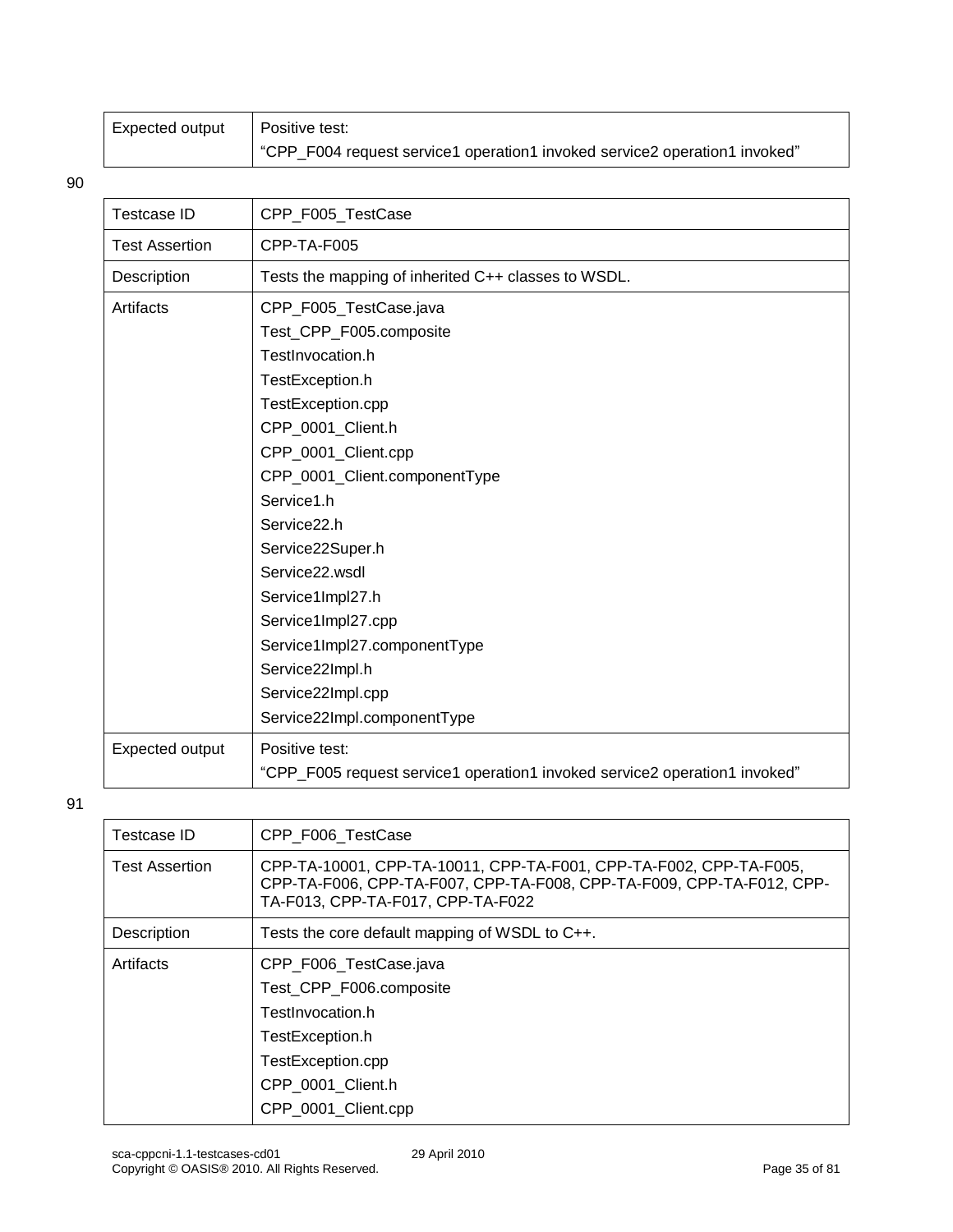|                 | CPP_0001_Client.componentType                  |
|-----------------|------------------------------------------------|
|                 | Service1.wsdl                                  |
|                 | Service1.h (system under test generated)       |
|                 | Service1Impl.h                                 |
|                 | Service1Impl.cpp                               |
|                 | Service1Impl.componentType                     |
| Expected output | Positive test:                                 |
|                 | "CPP_F006 request service1 operation1 invoked" |

| Testcase ID           | CPP_F007_TestCase                                                                                                                                                                                                                                         |
|-----------------------|-----------------------------------------------------------------------------------------------------------------------------------------------------------------------------------------------------------------------------------------------------------|
| <b>Test Assertion</b> | CPP-TA-F014, CPP-TA-F015                                                                                                                                                                                                                                  |
| Description           | Tests the mapping of unwrapped WSDL parameters to C++.                                                                                                                                                                                                    |
| Artifacts             | CPP_F007_TestCase.java<br>Test_CPP_F007.composite<br>TestInvocation.h<br>TestException.h<br>TestException.cpp<br>CPP_0001_Client.h<br>CPP_0001_Client.cpp<br>CPP_0001_Client.componentType<br>Service1U.wsdl<br>Service1U.h (system under test generated) |
|                       | Service1ImplU.h<br>Service1ImplU.cpp<br>Service1ImplU.componentType                                                                                                                                                                                       |
| Expected output       | Positive test:<br>"CPP_F007 request service1 operation1 invoked"                                                                                                                                                                                          |

| <b>Testcase ID</b>    | CPP_F008_TestCase                        |
|-----------------------|------------------------------------------|
| <b>Test Assertion</b> | CPP-TA-F019, CPP-TA-F020                 |
| Description           | Tests the mapping of WSDL faults to C++. |
| Artifacts             | CPP_F008_TestCase.java                   |
|                       | Test_CPP_F008.composite                  |
|                       | TestInvocation.h                         |
|                       | TestException.h                          |
|                       | TestException.cpp                        |
|                       | CPP 0001 Client.h                        |
|                       | CPP_0001_Client.cpp                      |
|                       | CPP_0001_Client.componentType            |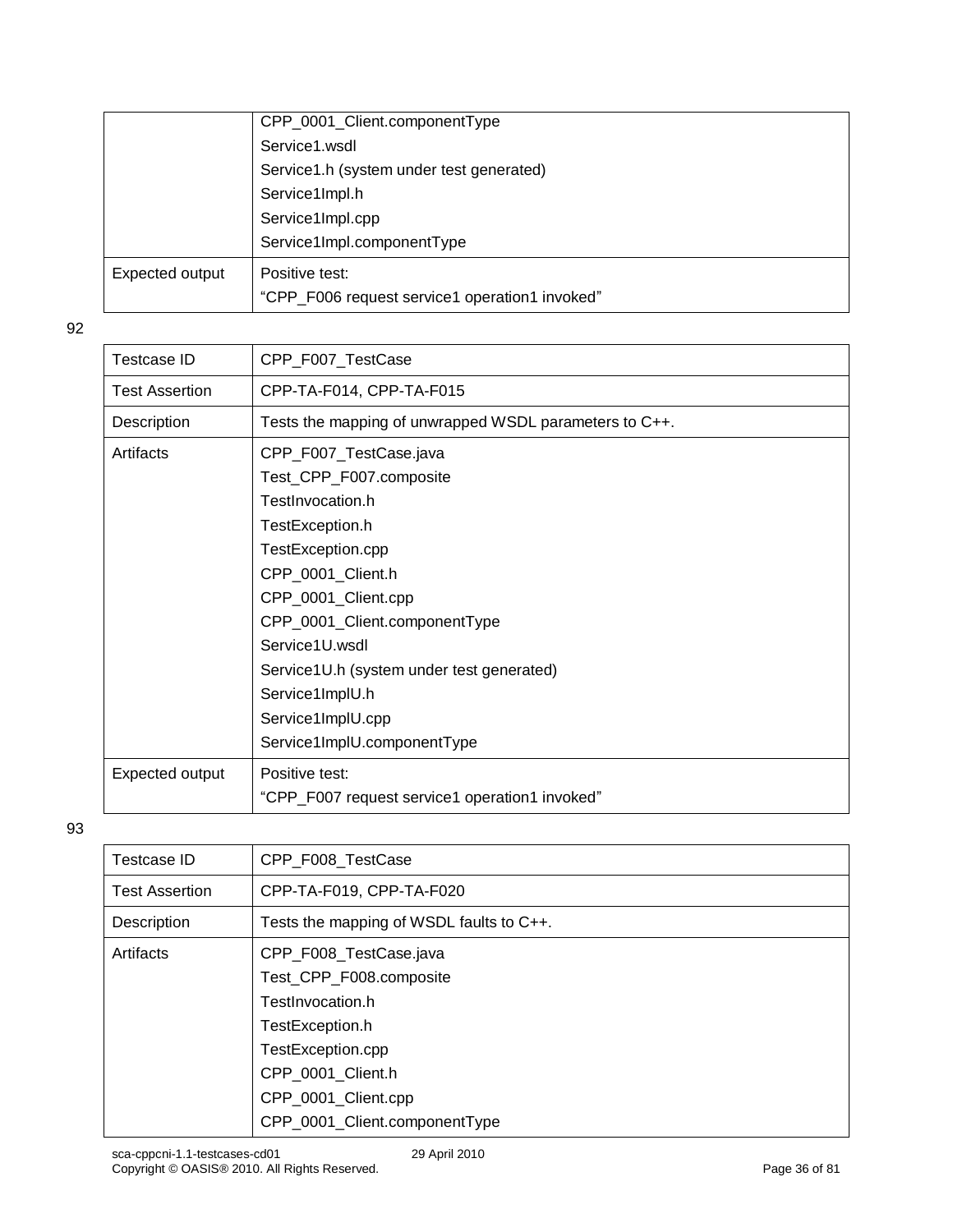|                 | Service1.h (previously system under test generated)                        |
|-----------------|----------------------------------------------------------------------------|
|                 | Service31.h (system under test generated)                                  |
|                 | OperationFault.h (system under test generated)                             |
|                 | OperationFault.cpp                                                         |
|                 | Service31.wsdl                                                             |
|                 | Service1Impl39.h                                                           |
|                 | Service1Impl39.cpp                                                         |
|                 | Service1Impl39.componentType                                               |
|                 | Service31Impl.h                                                            |
|                 | Service31Impl.cpp                                                          |
|                 | Service31Impl.componentType                                                |
| Expected output | Positive test:                                                             |
|                 | "CPP_F008 request service1 operation1 invoked service2 operation1 invoked" |
|                 |                                                                            |

| Testcase ID           | CPP_F009_TestCase                                                                                                                                                                                                                      |
|-----------------------|----------------------------------------------------------------------------------------------------------------------------------------------------------------------------------------------------------------------------------------|
| <b>Test Assertion</b> | CPP-TA-F036                                                                                                                                                                                                                            |
| Description           | Tests the WSDL mapping of C names containing "_x" and starting with "xml".                                                                                                                                                             |
| Artifacts             | CPP_F009_TestCase.java<br>Test_CPP_F009.composite<br>TestInvocation.h<br>TestException.h<br>TestException.cpp<br>CPP_0001_Client.c<br>CPP_0001_Client.componentType<br>Service1.h<br>Service23.h<br>Service23.wsdl<br>Service1Impl28.h |
|                       | Service1Impl28.cpp<br>Service1Impl28.componentType<br>Service23ImplOW.h<br>Service23ImpIOW.cpp<br>Service23ImpIOW.componentType                                                                                                        |
| Expected output       | Negative test:<br>"exception"                                                                                                                                                                                                          |

| Testcase ID           | CPP F010 TestCase                               |
|-----------------------|-------------------------------------------------|
| <b>Test Assertion</b> | CPP-TA-F018                                     |
| Description           | Tests that parameter name clashes are detected. |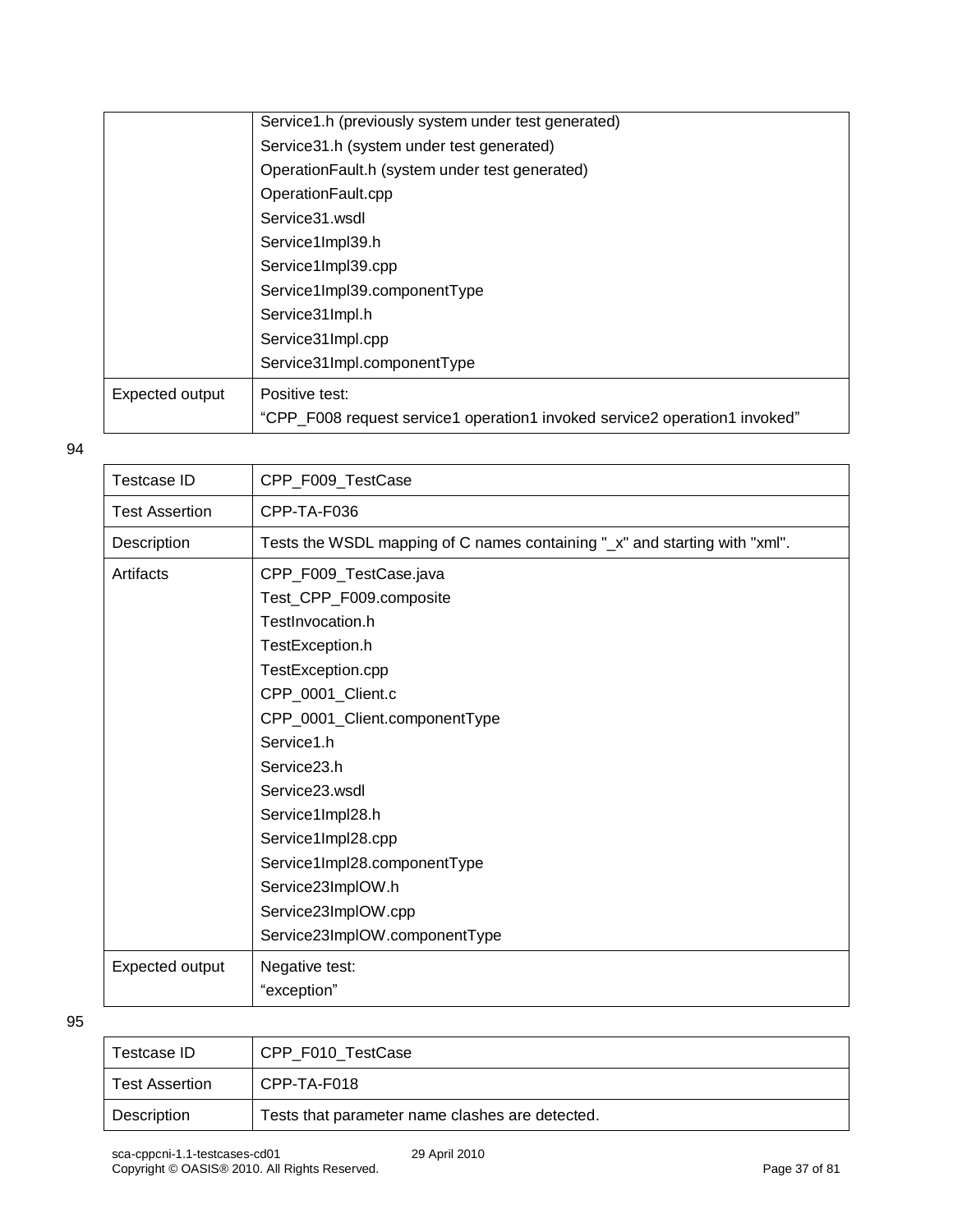| Artifacts       | CPP_F010_TestCase.java                                  |
|-----------------|---------------------------------------------------------|
|                 | Test_CPP_F010.composite                                 |
|                 | TestInvocation.h                                        |
|                 | TestException.h                                         |
|                 | TestException.cpp                                       |
|                 | CPP_0001_Client.c                                       |
|                 | CPP_0001_Client.componentType                           |
|                 | Service1.h                                              |
|                 | Service20.h (system under test generated – should fail) |
|                 | Service20.wsdl                                          |
|                 | Service1Impl25.h                                        |
|                 | Service1Impl25.cpp                                      |
|                 | Service1Impl25.componentType                            |
|                 | Service20Impl.h                                         |
|                 | Service20Impl.cpp                                       |
|                 | Service20Impl.componentType                             |
| Expected output | Negative test:                                          |
|                 | "exception"                                             |

| Testcase ID           | CPP_F012_TestCase                                   |
|-----------------------|-----------------------------------------------------|
| <b>Test Assertion</b> | CPP-TA-F011, CPP-TA-F023                            |
| Description           | Tests the mapping of a SOAP binding to C++.         |
| Artifacts             | CPP_F012_TestCase.java                              |
|                       | Test_CPP_F012.composite                             |
|                       | TestInvocation.h                                    |
|                       | TestException.h                                     |
|                       | TestException.cpp                                   |
|                       | CPP_0001_Client.h                                   |
|                       | CPP_0001_Client.cpp                                 |
|                       | CPP_0001_Client.componentType                       |
|                       | Service1.h (previously system under test generated) |
|                       | Service36.h (system under test generated)           |
|                       | Service36, wsdl                                     |
|                       | Service1Impl43.h                                    |
|                       | Service1Impl43.cpp                                  |
|                       | Service1Impl43.componentType                        |
|                       | Service36Impl.h                                     |
|                       | Service36Impl.cpp                                   |
|                       | Service36Impl.componentType                         |
| Expected output       | Positive test:                                      |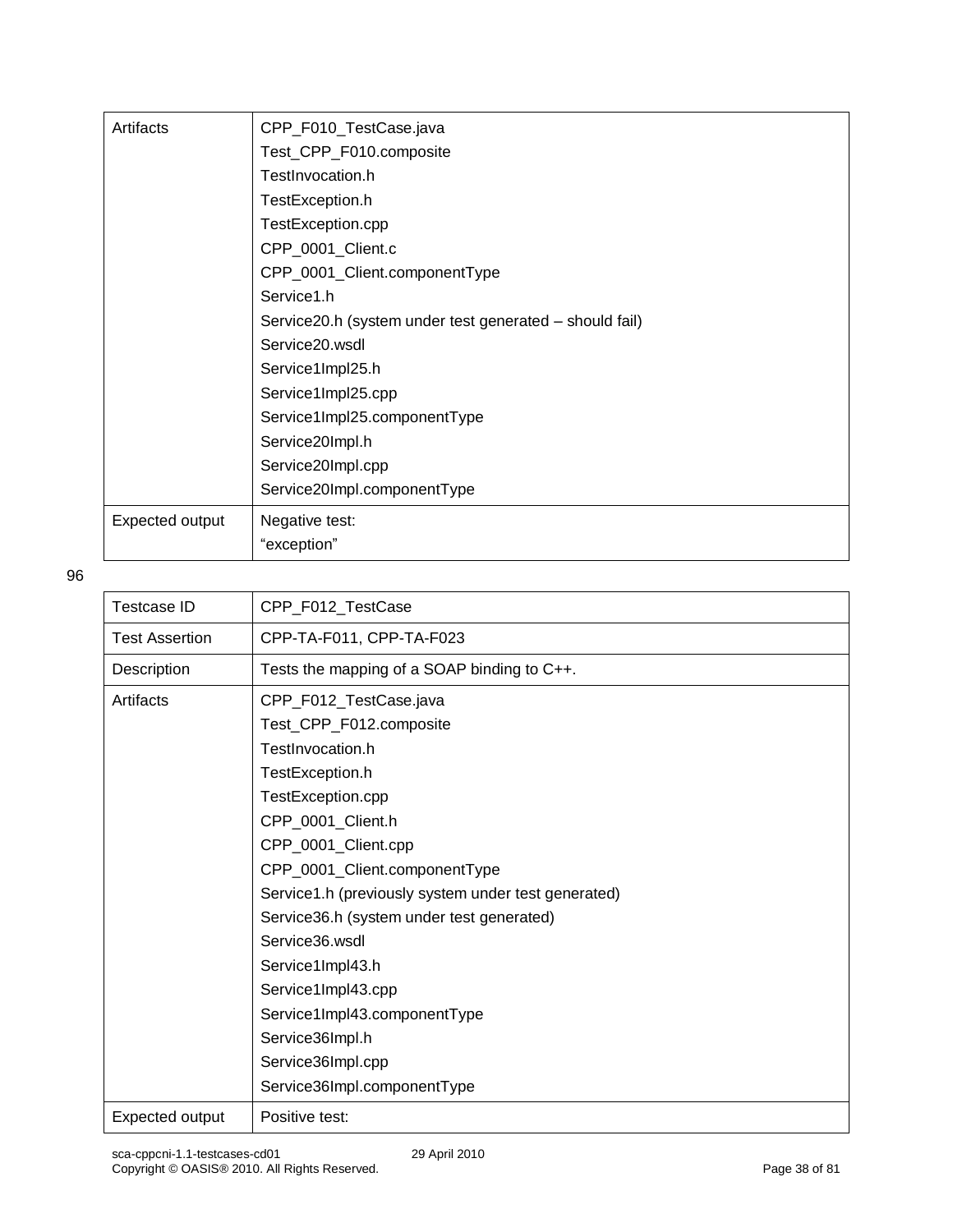"CPP\_F012 request service1 operation1 invoked service2 operation1 invoked"

97

| <b>Testcase ID</b>    | CPP_F013_TestCase                                                          |
|-----------------------|----------------------------------------------------------------------------|
| <b>Test Assertion</b> | CPP-TA-F010                                                                |
| Description           | Tests the mapping or OneWay WSDL operations to C++.                        |
| Artifacts             | CPP_F013_TestCase.java                                                     |
|                       | Test_CPP_F013.composite                                                    |
|                       | TestInvocation.h                                                           |
|                       | TestException.h                                                            |
|                       | TestException.cpp                                                          |
|                       | CPP_0001_Client.h                                                          |
|                       | CPP_0001_Client.cpp                                                        |
|                       | CPP_0001_Client.componentType                                              |
|                       | Service1.h (previously system under test generated)                        |
|                       | Service24OW.h (system under test generated)                                |
|                       | Service24OW.wsdl                                                           |
|                       | Service1Impl29OW.h                                                         |
|                       | Service1Impl29OW.cpp                                                       |
|                       | Service1Impl29OW.componentType                                             |
|                       | Service24OWImpl.h                                                          |
|                       | Service24OWImpl.cpp                                                        |
|                       | Service24OWImpl.componentType                                              |
| Expected output       | Positive test:                                                             |
|                       | "CPP_F013 request service1 operation1 invoked service2 operation1 invoked" |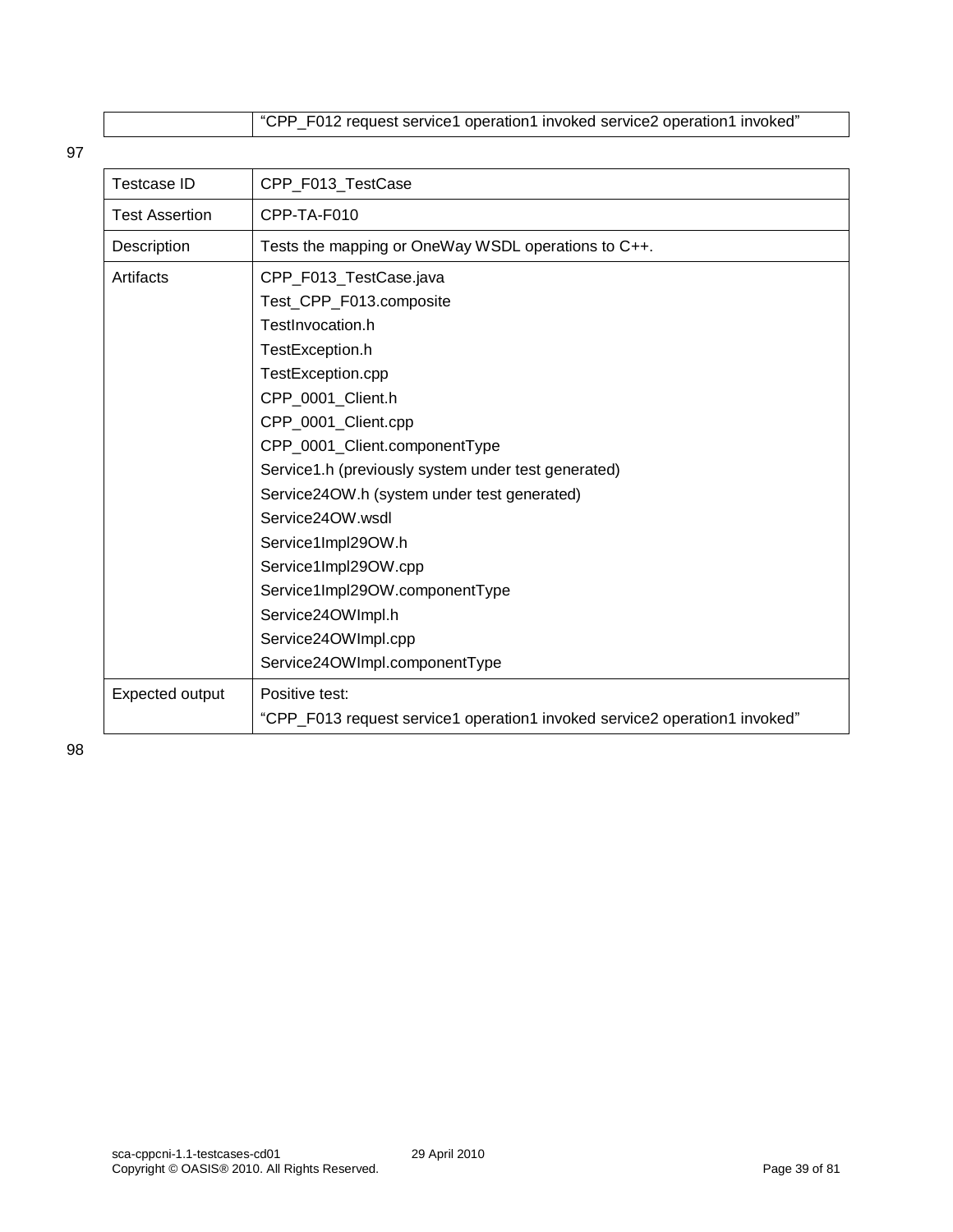# <sup>99</sup> **3 TestCases for Annotation Support**

### 100 **3.1 Appendix A**

| Testcase ID           | CPP_A001_TestCase                                                           |
|-----------------------|-----------------------------------------------------------------------------|
| <b>Test Assertion</b> | CPP-TA-A001                                                                 |
| Description           | Tests that @Interface and @Property generate correct SCDL.                  |
| Artifacts             | CPP_A001_TestCase.java                                                      |
|                       | Test_CPP_A001.composite                                                     |
|                       | TestInvocation.h                                                            |
|                       | TestException.h                                                             |
|                       | TestException.cpp                                                           |
|                       | CPP_0001_Client.h                                                           |
|                       | CPP_0001_Client.cpp                                                         |
|                       | CPP_0001_Client.componentType                                               |
|                       | Service1.h                                                                  |
|                       | Service15A.h                                                                |
|                       | Service15Exp.h                                                              |
|                       | Service1Impl16.h                                                            |
|                       | Service1Impl16.cpp                                                          |
|                       | Service1Impl16.componentType                                                |
|                       | Service15ImplA.h                                                            |
|                       | Service15ImplA.cpp                                                          |
|                       | Service15ImplA.componentType (system under test generated)                  |
| Expected output       | Positive test:                                                              |
|                       | "CPP_A001 request service1 operation1 invoked service2 operation 1 invoked" |

| Testcase ID           | CPP A002 TestCase                             |
|-----------------------|-----------------------------------------------|
| <b>Test Assertion</b> | CPP-TA-A001                                   |
| Description           | Tests that @Remotable generates correct SCDL. |
| Artifacts             | CPP_A002_TestCase.java                        |
|                       | Test_CPP_A002.composite                       |
|                       | TestInvocation.h                              |
|                       | TestException.h                               |
|                       | TestException.cpp                             |
|                       | CPP_0001_Client.h                             |
|                       | CPP_0001_Client.cpp                           |
|                       | CPP_0001_Client.componentType                 |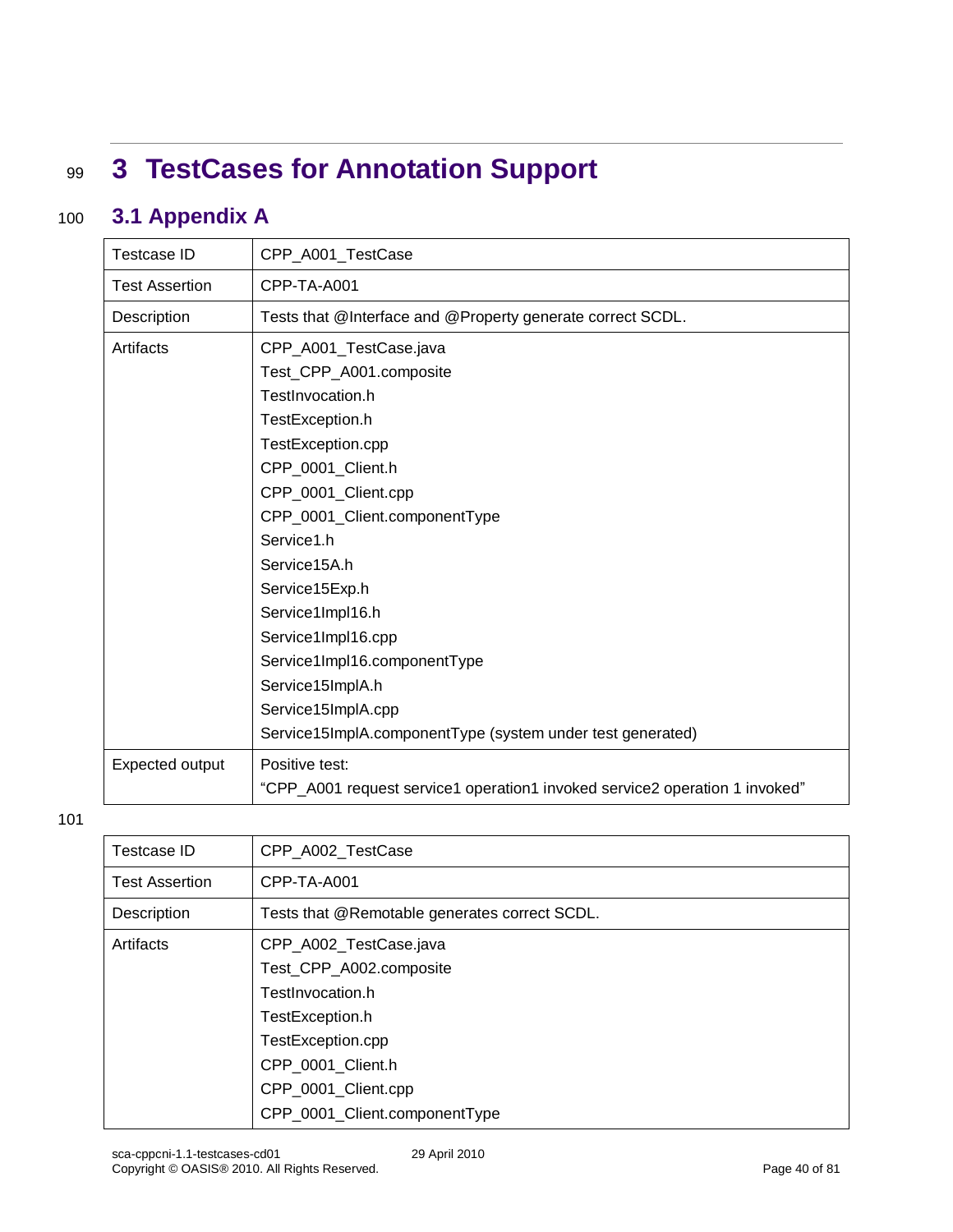|                 | Service1.h                                                                  |
|-----------------|-----------------------------------------------------------------------------|
|                 | Service1Impl2.h                                                             |
|                 | Service1Impl2.cpp                                                           |
|                 | Service1Impl2.componentType (system under test generated)                   |
|                 | Service1Impl.h                                                              |
|                 | Service1Impl.cpp                                                            |
|                 | Service1Impl.componentType                                                  |
| Expected output | Positive test:                                                              |
|                 | "CPP_A002 request service1 operation1 invoked service2 operation 1 invoked" |

| CPP A003 TestCase                                                                                        |
|----------------------------------------------------------------------------------------------------------|
| CPP-TA-A001, CPP-TA-A003                                                                                 |
| Tests that that @Callback generates correct SCDL.                                                        |
| CPP_A003_TestCase.java                                                                                   |
| Test_CPP_A003.composite                                                                                  |
| TestInvocation.h                                                                                         |
| TestException.h                                                                                          |
| TestException.cpp                                                                                        |
| CPP_0001_Client.h                                                                                        |
| CPP_0001_Client.cpp                                                                                      |
| CPP_0001_Client.componentType                                                                            |
| Service1.h                                                                                               |
| Service <sub>5.h</sub>                                                                                   |
| Service5Callback.h                                                                                       |
| Service1Callback5Impl.h                                                                                  |
| Service1Callback5Impl.cpp                                                                                |
| Service1Callback5Impl.componentType                                                                      |
| Service5Impl.h                                                                                           |
| Service5Impl.cpp                                                                                         |
| Service5.componentType (system under test generated)                                                     |
| Positive test:                                                                                           |
| "CPP_A003 request service1 operation1 invoked service2 operation1 invoked<br>service1 callback2 invoked" |
|                                                                                                          |

| Testcase ID           | CPP A004 TestCase                                 |
|-----------------------|---------------------------------------------------|
| <b>Test Assertion</b> | CPP-TA-A001. CPP-TA-C001                          |
| Description           | Tests that that @OneWay generates correct SCDL.   |
| Artifacts             | CPP_A004_TestCase.java<br>Test_CPP_A004.composite |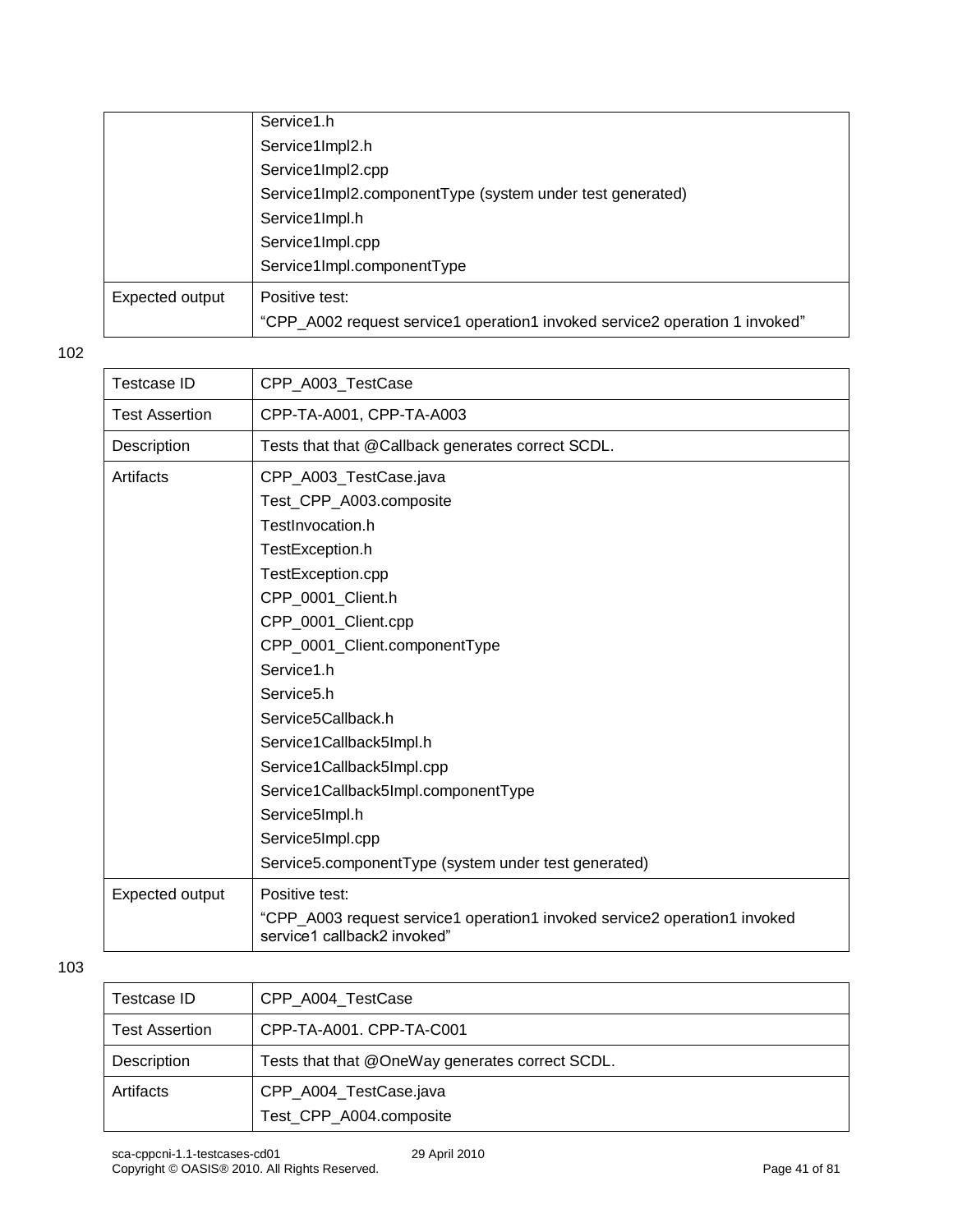|                 | TestInvocation.h                                                           |
|-----------------|----------------------------------------------------------------------------|
|                 | TestException.h                                                            |
|                 | TestException.cpp                                                          |
|                 | CPP_0001_Client.h                                                          |
|                 | CPP_0001_Client.cpp                                                        |
|                 | CPP_0001_Client.componentType                                              |
|                 | Service1.h                                                                 |
|                 | Service24OW.h                                                              |
|                 | Service24OW.wsdl                                                           |
|                 | Service1Impl29OW.h                                                         |
|                 | Service1Impl29OW.cpp                                                       |
|                 | Service1Impl29OW.componentType                                             |
|                 | Service24OWImpl.h                                                          |
|                 | Service24OWImpl.cpp                                                        |
|                 | Service24OWImpl.componentType (system under test generated)                |
| Expected output | Positive test:                                                             |
|                 | "CPP_A004 request service1 operation1 invoked service2 operation1 invoked" |

| <b>Testcase ID</b>    | CPP_A005_TestCase                                             |
|-----------------------|---------------------------------------------------------------|
| <b>Test Assertion</b> | CPP-TA-A001, CPP-TA-C010                                      |
| Description           | Tests that that @Function generates correct SCDL.             |
| Artifacts             | CPP_A005_TestCase.java                                        |
|                       | Test_CPP_A005.composite                                       |
|                       | TestInvocation.h                                              |
|                       | TestException.h                                               |
|                       | TestException.cpp                                             |
|                       | CPP 0001 Client.h                                             |
|                       | CPP_0001_Client.cpp                                           |
|                       | CPP_0001_Client.componentType                                 |
|                       | Service1.h                                                    |
|                       | Service11A.h                                                  |
|                       | Service11A.wsdl                                               |
|                       | Service1Impl14A.h                                             |
|                       | Service1Impl14A.cpp                                           |
|                       | Service1Impl14A.componentType (system under test generated)   |
|                       | Service11ImplA.h                                              |
|                       | Service11ImplA.cpp                                            |
|                       | Service11ImpIA.componentType (system under test generated)    |
| Expected output       | Positive test:                                                |
|                       | "CPP_A005 request Test service got an error during execution" |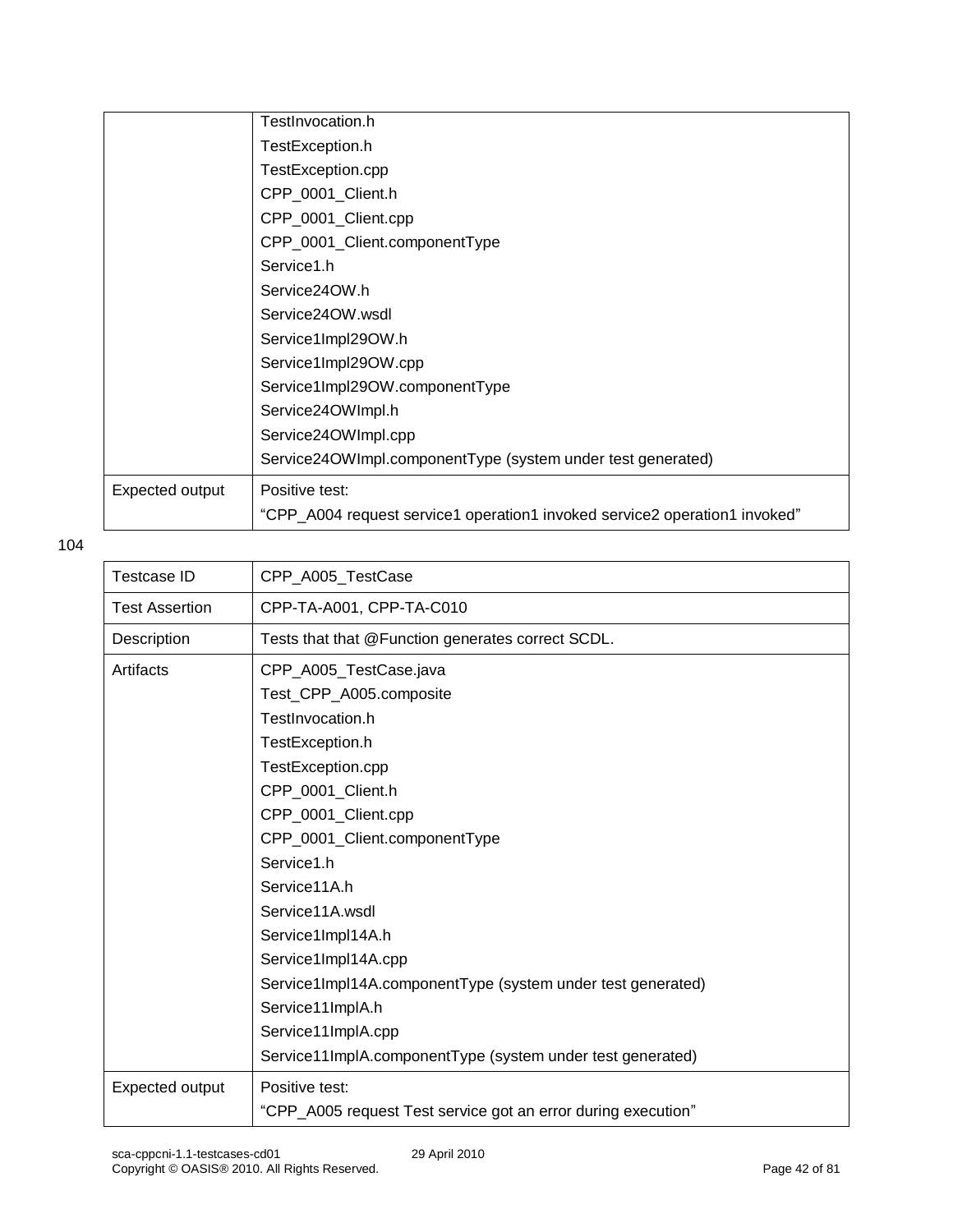| <b>Testcase ID</b>    | CPP_A006_TestCase                                                                                                                                                                                                                                                                                                                                      |
|-----------------------|--------------------------------------------------------------------------------------------------------------------------------------------------------------------------------------------------------------------------------------------------------------------------------------------------------------------------------------------------------|
| <b>Test Assertion</b> | CPP-TA-A001                                                                                                                                                                                                                                                                                                                                            |
| Description           | Tests that @Reference generates correct SCDL.                                                                                                                                                                                                                                                                                                          |
| Artifacts             | CPP_A006_TestCase.java<br>Test_CPP_A006.composite<br>TestInvocation.h<br>TestException.h<br>TestException.cpp<br>CPP_0001_Client.h<br>CPP_0001_Client.cpp<br>CPP_0001_Client.componentType<br>Service1.h<br>Service1Impl30.h<br>Service1Impl30.cpp<br>Service1Impl30.componentType (system under test generated)<br>Service1Impl.h<br>Service1Impl.cpp |
| Expected output       | Service1Impl.componentType<br>Positive test:<br>"CPP_A006 request service1 operation1 invoked service2 operation 1 invoked"                                                                                                                                                                                                                            |

| Testcase ID           | CPP_A007_TestCase                                                                                  |
|-----------------------|----------------------------------------------------------------------------------------------------|
| <b>Test Assertion</b> | CPP-TA-2002                                                                                        |
| Description           | Tests that a runtime supports composite scoped implementations.                                    |
| Artifacts             | CPP_A007_TestCase.java                                                                             |
|                       | Test_CPP_A007.composite                                                                            |
|                       | TestCompositeC1.composite (system under test generated)                                            |
|                       | Contains 1 composite scoped component implemented by Service1Impl12<br>$\bullet$                   |
|                       | Provides 1 service (Service1) which promotes the Service1 of the component                         |
|                       | Has one property (ServiceName, type string) that sets ServiceName of the<br>$\bullet$<br>component |
|                       | TestInvocation.h                                                                                   |
|                       | TestException.h                                                                                    |
|                       | TestException.cpp                                                                                  |
|                       | CPP_0001_Client.h                                                                                  |
|                       | CPP_0001_Client.cpp                                                                                |
|                       | CPP_0001_Client.componentType                                                                      |
|                       | Service1.h                                                                                         |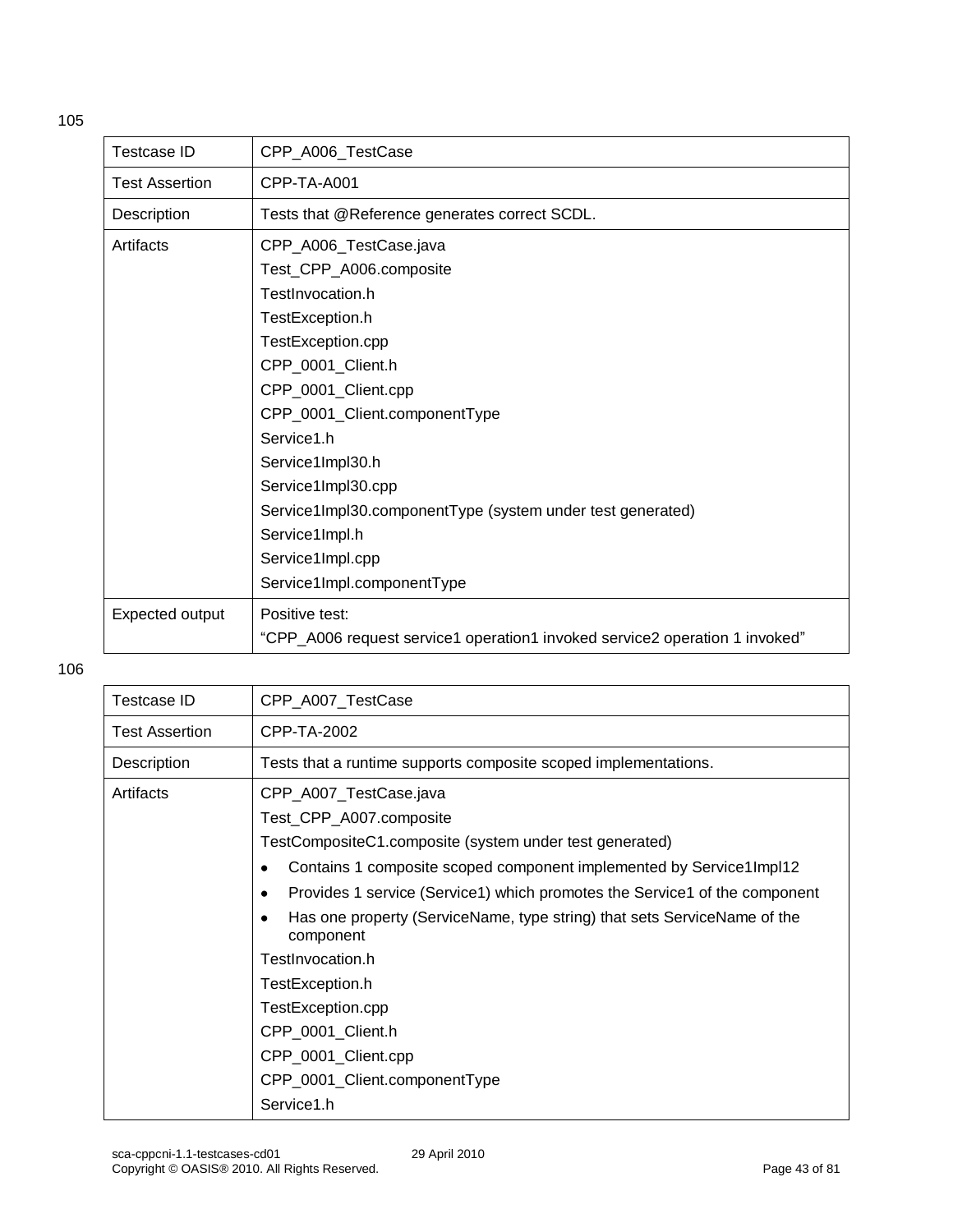|                 | Service1Impl11.h                                                                                                |
|-----------------|-----------------------------------------------------------------------------------------------------------------|
|                 | Service1Impl11.cpp                                                                                              |
|                 | Service1Impl11componentType                                                                                     |
|                 | Service1Impl12.h                                                                                                |
|                 | Service1Impl12.cpp                                                                                              |
|                 | Service1Impl12componentType (system under test generated)                                                       |
| Expected output | Positive test:                                                                                                  |
|                 | "CPP_A007 request service1 operation1 invoked service2 operation 1 invoked a<br>service2 operation 1 invoked b" |

| <b>Testcase ID</b>    | CPP_A008_TestCase                                                           |
|-----------------------|-----------------------------------------------------------------------------|
| <b>Test Assertion</b> | CPP-TA-A002                                                                 |
| Description           | Tests that annotations are ignored at runtime.                              |
| Artifacts             | CPP_A008_TestCase.java                                                      |
|                       | Test_CPP_A008.composite                                                     |
|                       | TestInvocation.h                                                            |
|                       | TestException.h                                                             |
|                       | TestException.cpp                                                           |
|                       | CPP_0001_Client.h                                                           |
|                       | CPP_0001_Client.cpp                                                         |
|                       | CPP_0001_Client.componentType                                               |
|                       | Service1.h                                                                  |
|                       | Service1Impl2.h                                                             |
|                       | Service1Impl2.cpp                                                           |
|                       | Service1Impl2.componentType                                                 |
|                       | Service5ImplA.h                                                             |
|                       | Service5ImplA.cpp                                                           |
|                       | Service5ImplA.componentType                                                 |
| Expected output       | Positive test:                                                              |
|                       | "CPP_A008 request service1 operation1 invoked service2 operation 1 invoked" |

| Testcase ID           | CPP_A009_TestCase                                                                        |
|-----------------------|------------------------------------------------------------------------------------------|
| <b>Test Assertion</b> | CPP-TA-A002                                                                              |
| Description           | Tests that @WebService generates same SCDL as equivalent, but missing<br>@Remotable.     |
| Artifacts             | CPP_A009_TestCase.java<br>Test_CPP_A009.composite<br>TestInvocation.h<br>TestException.h |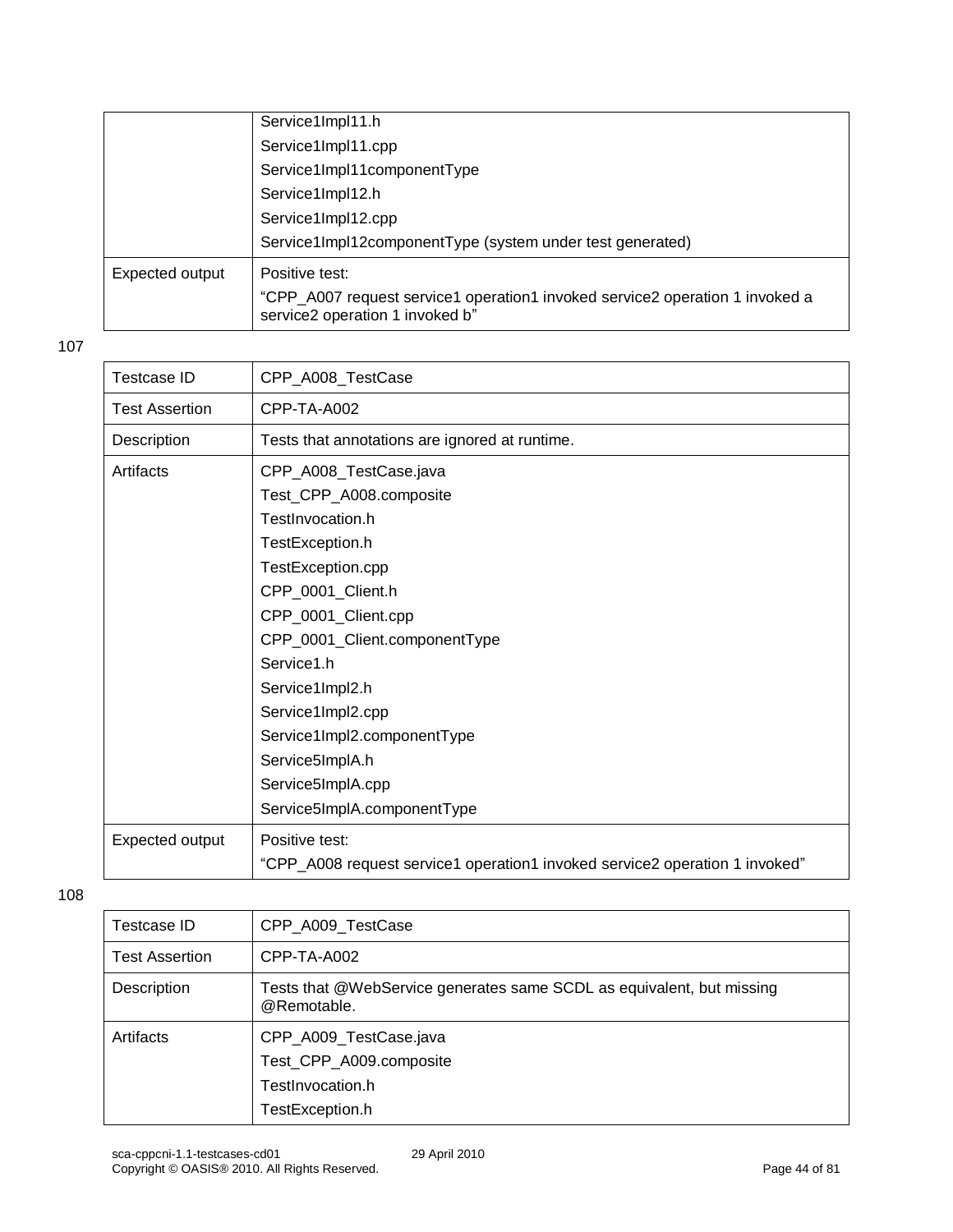|                 | TestException.cpp                                                           |
|-----------------|-----------------------------------------------------------------------------|
|                 | CPP_0001_Client.h                                                           |
|                 | CPP_0001_Client.cpp                                                         |
|                 | CPP_0001_Client.componentType                                               |
|                 | Service1.h                                                                  |
|                 | Service45.h                                                                 |
|                 | Service1Impl52.h                                                            |
|                 | Service1Impl52.cpp                                                          |
|                 | Service1Impl52.componentType                                                |
|                 | Service45Impl.h                                                             |
|                 | Service45Impl.cpp                                                           |
|                 | Service45Impl.componentType                                                 |
| Expected output | Positive test:                                                              |
|                 | "CPP_A009 request service1 operation1 invoked service2 operation 1 invoked" |

| <b>Testcase ID</b>    | CPP_A010_TestCase                                                                                                                                                                                                                                                |
|-----------------------|------------------------------------------------------------------------------------------------------------------------------------------------------------------------------------------------------------------------------------------------------------------|
| <b>Test Assertion</b> | CPP-TA-A005, CPP-TA-C001, CPP-TA-F034                                                                                                                                                                                                                            |
| Description           | Tests that @WebFunction generates same SCDL as equivalent, but missing<br>@Function.                                                                                                                                                                             |
| Artifacts             | CPP_A010_TestCase.java<br>Test_CPP_A010.composite<br>TestInvocation.h<br>TestException.h<br>TestException.cpp<br>CPP_0001_Client.h<br>CPP_0001_Client.cpp<br>CPP_0001_Client.componentType<br>Service1.h<br>Service11A.wsdl<br>Service11W.h<br>Service1Impl14W.h |
|                       | Service1Impl14W.cpp<br>Service1Impl14W.componentType (system under test generated)<br>Service11ImplW.h<br>Service11ImplW.cpp<br>Service11ImplW.componentType (system under test generated)                                                                       |
| Expected output       | Positive test:<br>"CPP_A010 request Test service got an error during execution"                                                                                                                                                                                  |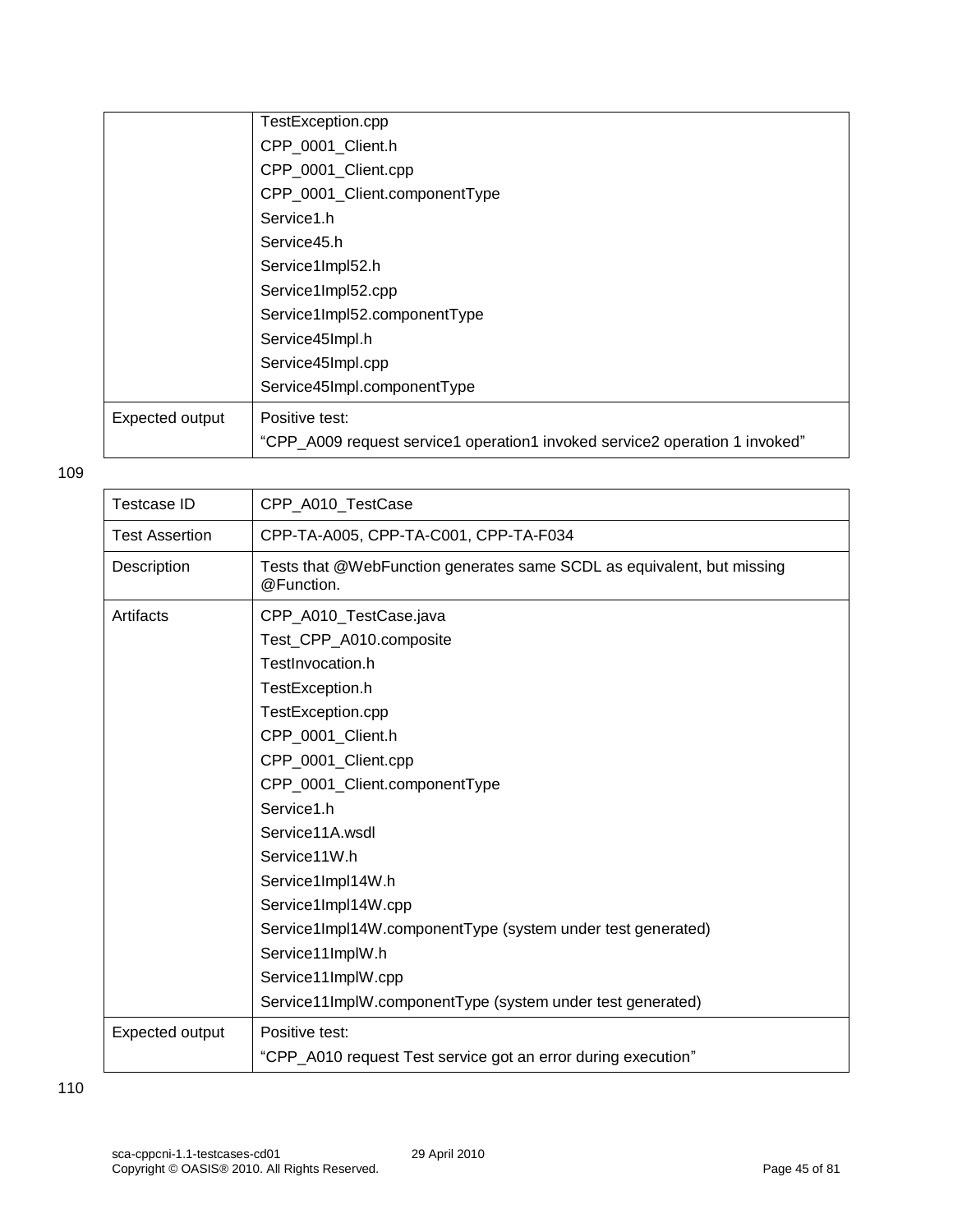### 111 **3.2 Appendix B**

| <b>Testcase ID</b>    | CPP_B001_TestCase                                                           |
|-----------------------|-----------------------------------------------------------------------------|
| <b>Test Assertion</b> | CPP-TA-A001                                                                 |
| Description           | Tests that @Requires generates correct SCDL.                                |
| Artifacts             | CPP_B001_TestCase.java                                                      |
|                       | Test_CPP_B001.composite                                                     |
|                       | TestInvocation.h                                                            |
|                       | TestException.h                                                             |
|                       | TestException.cpp                                                           |
|                       | CPP_0001_Client.h                                                           |
|                       | CPP_0001_Client.cpp                                                         |
|                       | CPP_0001_Client.componentType                                               |
|                       | Service1.h                                                                  |
|                       | Service1Requires.h                                                          |
|                       | Service1Impl2.h                                                             |
|                       | Service1Impl2.cpp                                                           |
|                       | Service1Impl2.componentType                                                 |
|                       | Service1ImplRequires.h                                                      |
|                       | Service1ImplRequires.cpp                                                    |
|                       | Service1ImplReqires.componentType (system under test generated)             |
| Expected output       | Positive test:                                                              |
|                       | "CPP_B001 request service1 operation1 invoked service2 operation 1 invoked" |

| Testcase ID           | CPP_B002_TestCase                            |
|-----------------------|----------------------------------------------|
| <b>Test Assertion</b> | CPP-TA-A001                                  |
| Description           | Tests that @Requires generates correct SCDL. |
| Artifacts             | CPP_B002_TestCase.java                       |
|                       | Test_CPP_B002.composite                      |
|                       | TestInvocation.h                             |
|                       | TestException.h                              |
|                       | TestException.cpp                            |
|                       | CPP_0001_Client.h                            |
|                       | CPP_0001_Client.cpp                          |
|                       | CPP_0001_Client.componentType                |
|                       | Service1.h                                   |
|                       | Service1Intent.h                             |
|                       | Service1Impl2.h                              |
|                       | Service1Impl2.cpp                            |
|                       | Service1Impl2.componentType                  |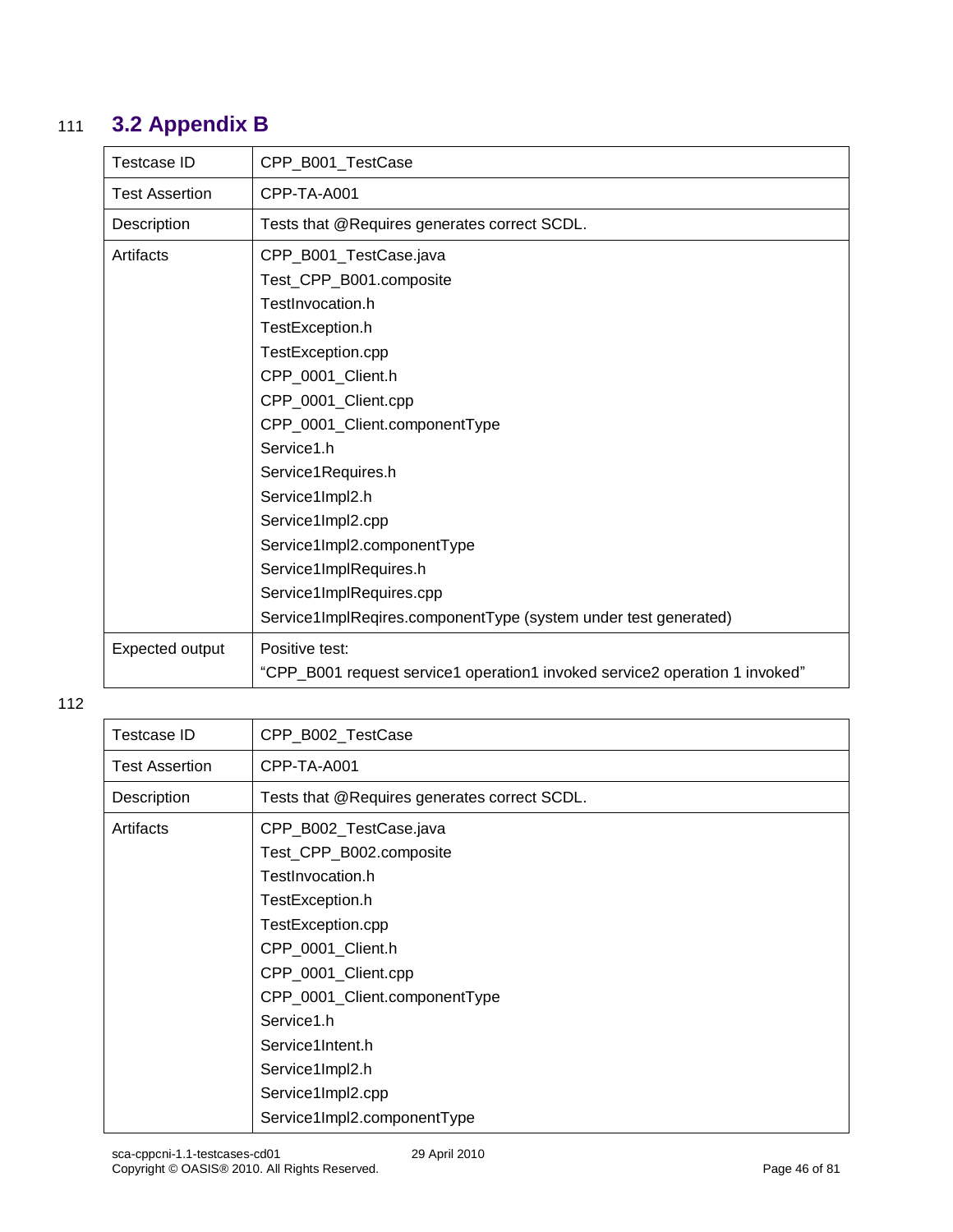|                 | Service1ImplIntent.h                                                        |
|-----------------|-----------------------------------------------------------------------------|
|                 | Service1ImplIntent.cpp                                                      |
|                 | Service1ImplIntent.componentType (system under test generated)              |
| Expected output | Positive test:                                                              |
|                 | "CPP_B002 request service1 operation1 invoked service2 operation 1 invoked" |

### 114 **3.3 Appendix C**

| Testcase ID           | CPP_C001_TestCase                              |
|-----------------------|------------------------------------------------|
| <b>Test Assertion</b> | CPP-TA-C001, CPP-TA-F047                       |
| Description           | Tests that @WebService generates correct WSDL. |
| Artifacts             | CPP_C001_TestCase.java                         |
|                       | Test_CPP_C001.composite                        |
|                       | TestInvocation.h                               |
|                       | TestInvocation.wsdl                            |
|                       | TestException.h                                |
|                       | TestException.cpp                              |
|                       | CPP_0005_Client.h                              |
|                       | CPP_0005_Client.cpp                            |
|                       | CPP_0005_Client.componentType                  |
|                       | Service1.h                                     |
|                       | Service1Impl.h                                 |
|                       | Service1Impl.cpp                               |
|                       | Service1Impl.componentType                     |
| Expected output       | Positive test:                                 |
|                       | "CPP_C001 request service1 operation1 invoked" |

| Testcase ID           | CPP_C002_TestCase                            |
|-----------------------|----------------------------------------------|
| <b>Test Assertion</b> | CPP-TA-C001                                  |
| Description           | Tests that @WebParam generates correct WSDL. |
| Artifacts             | CPP_C002_TestCase.java                       |
|                       | Test_CPP_C002.composite                      |
|                       | TestInvocation.h                             |
|                       | TestInvocation.wsdl                          |
|                       | TestException.h                              |
|                       | TestException.cpp                            |
|                       | CPP_0005_Client.h                            |
|                       | CPP_0005_Client.cpp                          |
|                       | CPP_0005_Client.componentType                |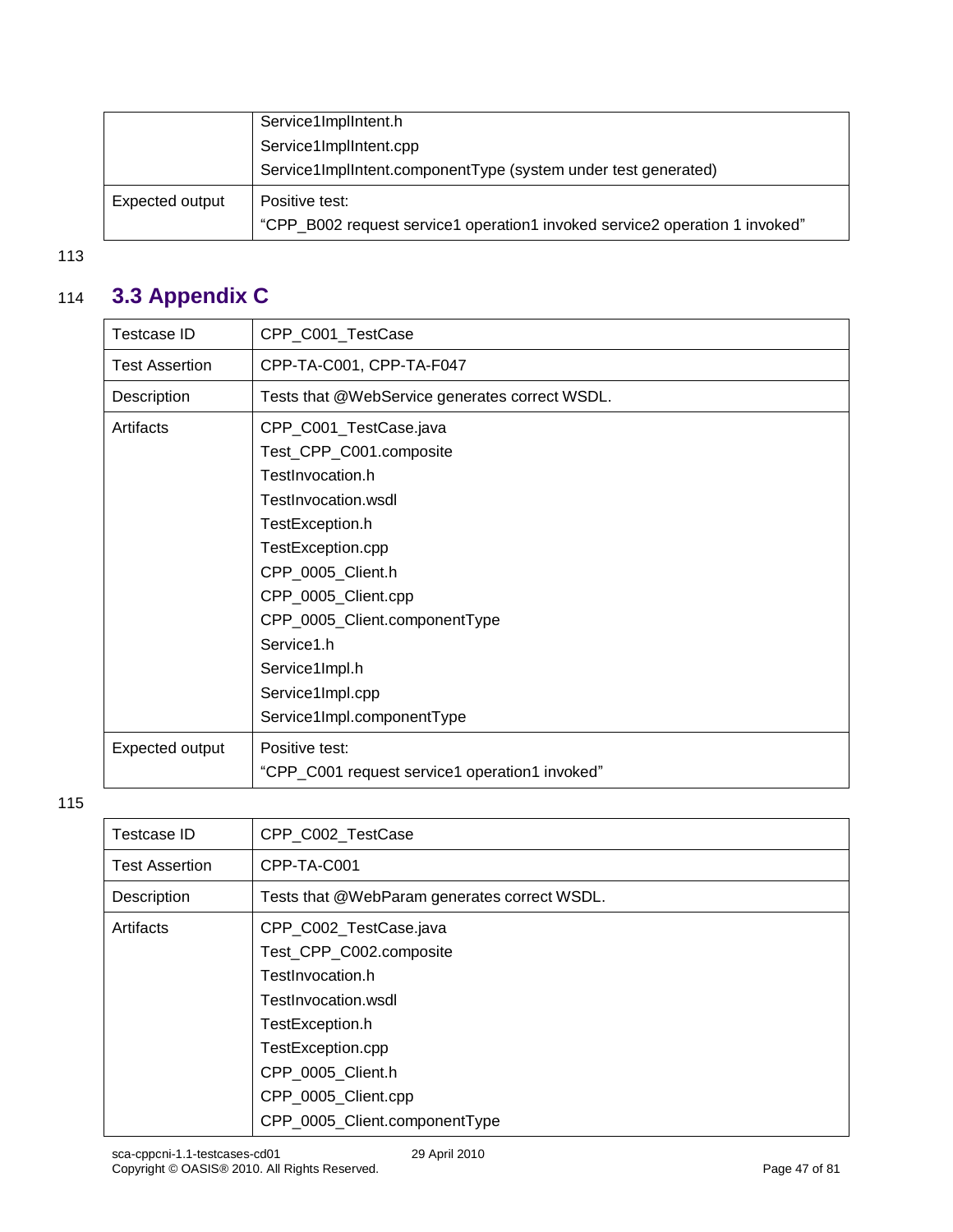|                 | Service <sub>25.h</sub>                                                     |
|-----------------|-----------------------------------------------------------------------------|
|                 | Service25.wsdl                                                              |
|                 | Service1Impl33.h                                                            |
|                 | Service1Impl33.cpp                                                          |
|                 | Service1Impl33.componentType                                                |
|                 | Service25Impl.h                                                             |
|                 | Service25Impl.cpp                                                           |
|                 | Service25Impl.componentType                                                 |
| Expected output | Positive test:                                                              |
|                 | "CPP_C002 request service1 operation1 invoked service2 operation 1 invoked" |

| Testcase ID           | CPP_C003_TestCase                                                           |
|-----------------------|-----------------------------------------------------------------------------|
| <b>Test Assertion</b> | CPP-TA-C001                                                                 |
| Description           | Tests that @WebResult generates correct WSDL.                               |
| Artifacts             | CPP_C003_TestCase.java                                                      |
|                       | Test_CPP_C003.composite                                                     |
|                       | TestInvocation.h                                                            |
|                       | TestInvocation.wsdl                                                         |
|                       | TestException.h                                                             |
|                       | TestException.cpp                                                           |
|                       | CPP_0005_Client.h                                                           |
|                       | CPP_0005_Client.cpp                                                         |
|                       | CPP_0005_Client.componentType                                               |
|                       | Service1.h                                                                  |
|                       | Service26.h                                                                 |
|                       | Service26.wsdl                                                              |
|                       | Service1Impl34.h                                                            |
|                       | Service1Impl34.cpp                                                          |
|                       | Service1Impl34.componentType                                                |
|                       | Service26Impl.h                                                             |
|                       | Service26Impl.cpp                                                           |
|                       | Service26Impl.componentType                                                 |
| Expected output       | Positive test:                                                              |
|                       | "CPP_C003 request service1 operation1 invoked service2 operation 1 invoked" |
|                       |                                                                             |

| Testcase ID           | CPP C004 TestCase                                                        |
|-----------------------|--------------------------------------------------------------------------|
| <b>Test Assertion</b> | CPP-TA-C002                                                              |
| Description           | Tests that @WebService results in a remotable SCDL interface definition. |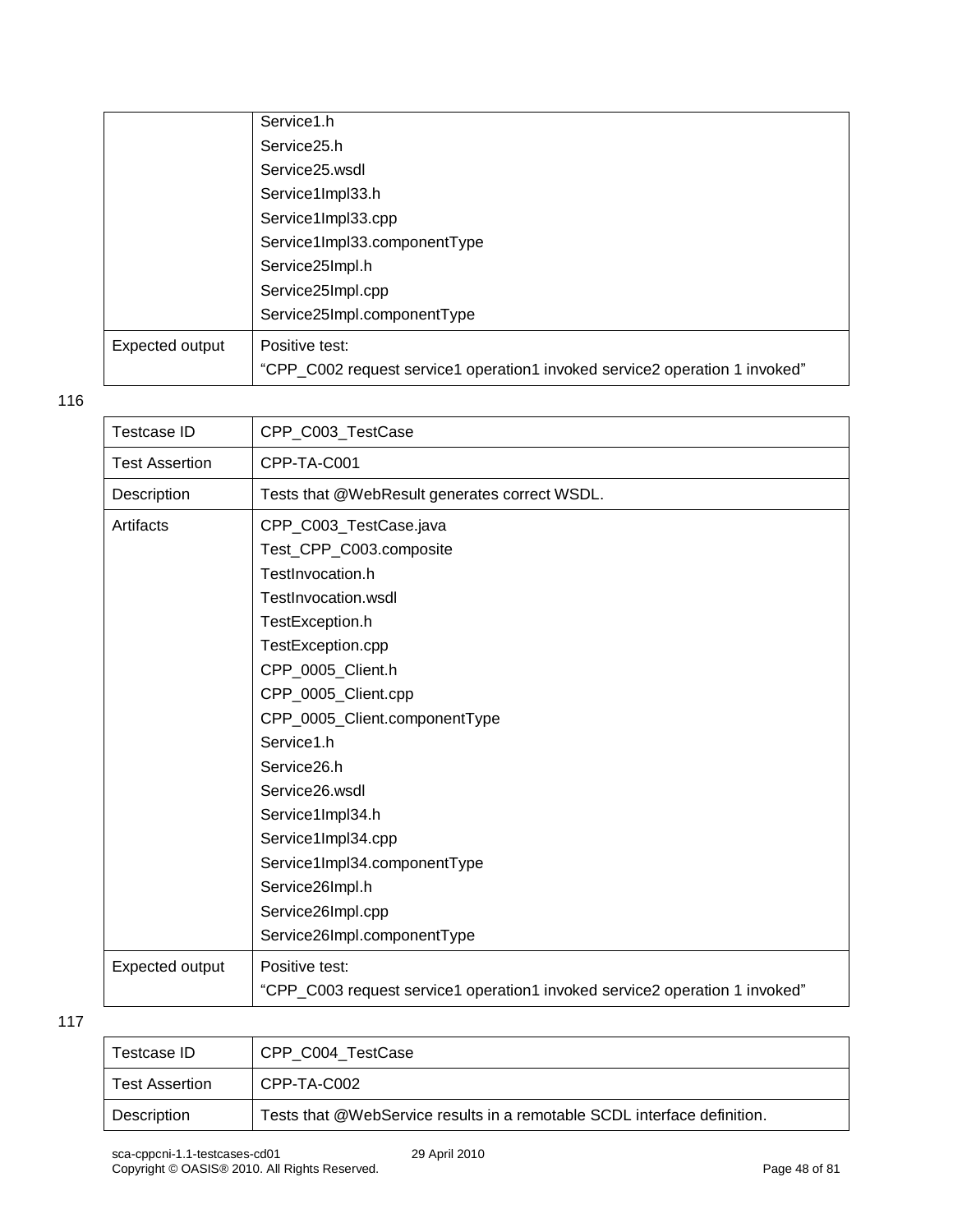| Artifacts       | CPP_C004_TestCase.java                                      |
|-----------------|-------------------------------------------------------------|
|                 | Test_CPP_C004.composite                                     |
|                 | TestInvocation.h                                            |
|                 | TestInvocation.wsdl                                         |
|                 | TestException.h                                             |
|                 | TestException.cpp                                           |
|                 | CPP_0006_Client.h                                           |
|                 | CPP_0006_Client.cpp                                         |
|                 | CPP_0006_Client.componentType (system under test generated) |
|                 | Service1.h                                                  |
|                 | Service1Impl.h                                              |
|                 | Service1Impl.cpp                                            |
|                 | Service1Impl.componentType                                  |
| Expected output | Positive test:                                              |
|                 | "CPP_C004 request service1 operation1 invoked"              |

| <b>Testcase ID</b>    | CPP_C005_TestCase                            |
|-----------------------|----------------------------------------------|
| <b>Test Assertion</b> | CPP-TA-C004                                  |
| Description           | Tests that @WebParam generates correct WSDL. |
| Artifacts             | CPP_C005_TestCase.java                       |
|                       | Test_CPP_C005.composite                      |
|                       | TestInvocation.h                             |
|                       | TestException.h                              |
|                       | TestException.cpp                            |
|                       | CPP_0001_Client.h                            |
|                       | CPP_0001_Client.cpp                          |
|                       | CPP_0001_Client.componentType                |
|                       | Service1.h                                   |
|                       | Service30.h                                  |
|                       | Service1Impl38.h                             |
|                       | Service1Impl38.cpp                           |
|                       | Service1Impl38.componentType                 |
|                       | Service30Impl.h                              |
|                       | Service30Impl.cpp                            |
|                       | Service30Impl.componentType                  |
| Expected output       | Negative test:                               |
|                       | "exception"                                  |

| CPP C006 TestCase<br>Testcase ID |
|----------------------------------|
|----------------------------------|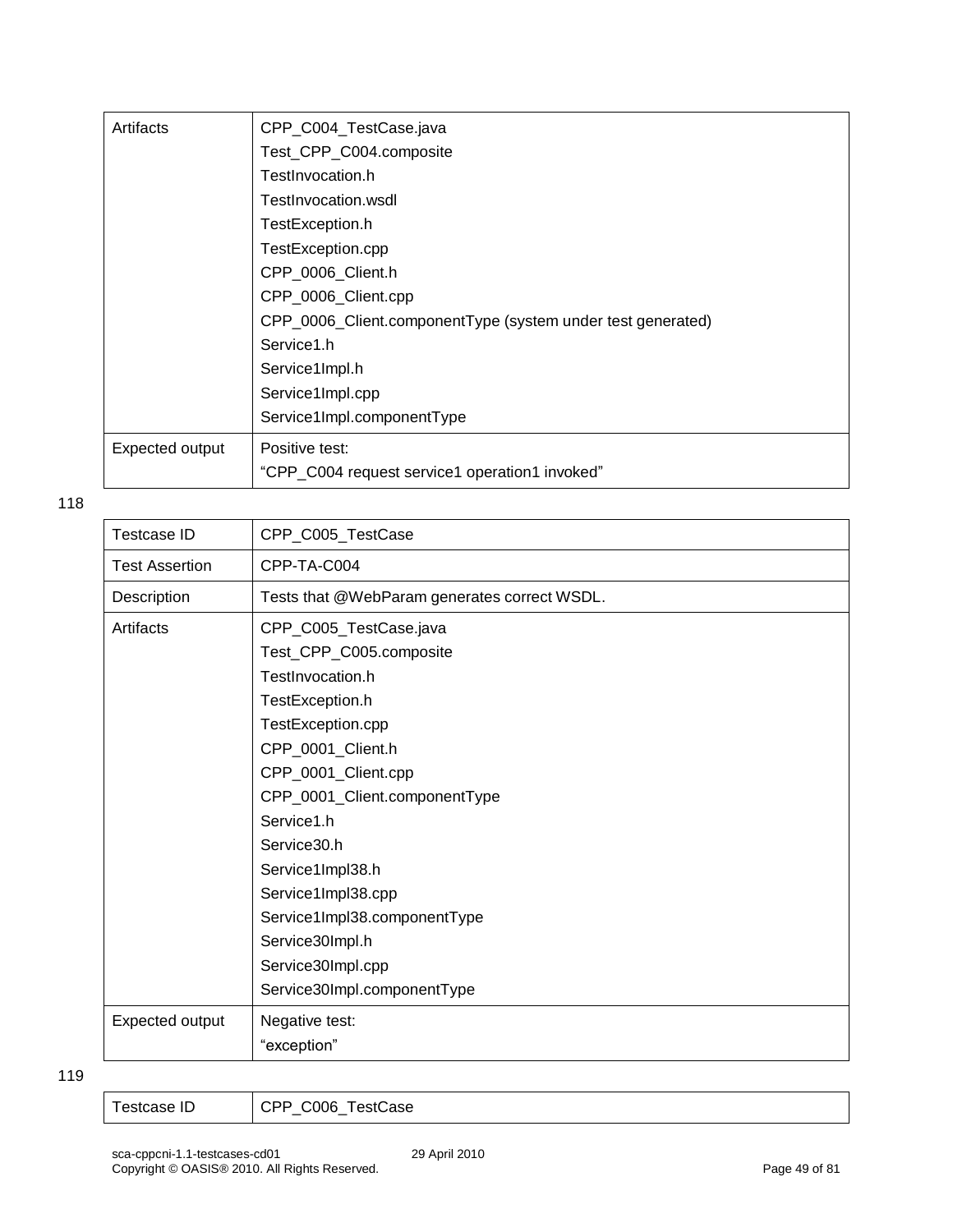| <b>Test Assertion</b> | CPP-TA-C005                                    |
|-----------------------|------------------------------------------------|
| Description           | Tests that @WebParam type errors are detected. |
| Artifacts             | CPP_C006_TestCase.java                         |
|                       | Test_CPP_C006.composite                        |
|                       | TestInvocation.h                               |
|                       | TestException.h                                |
|                       | TestException.cpp                              |
|                       | CPP_0001_Client.h                              |
|                       | CPP_0001_Client.cpp                            |
|                       | CPP_0001_Client.componentType                  |
|                       | Service1.h                                     |
|                       | Service <sub>27.h</sub>                        |
|                       | Service1Impl35.h                               |
|                       | Service1Impl35.cpp                             |
|                       | Service1Impl35.componentType                   |
|                       | Service27Impl.h                                |
|                       | Service27Impl.cpp                              |
|                       | Service27Impl.componentType                    |
| Expected output       | Negative test:                                 |
|                       | "exception"                                    |

| CPP_C007_TestCase                              |
|------------------------------------------------|
| CPP-TA-C006                                    |
| Tests that @WebParam type errors are detected. |
| CPP_C007_TestCase.java                         |
| Test_CPP_C007.composite                        |
| TestInvocation.h                               |
| TestException.h                                |
| TestException.cpp                              |
| CPP_0001_Client.h                              |
| CPP_0001_Client.cpp                            |
| CPP_0001_Client.componentType                  |
| Service1.h                                     |
| Service29.h                                    |
| Service1Impl37.h                               |
| Service1Impl37.cpp                             |
| Service1Impl37.componentType                   |
| Service29Impl.h                                |
| Service29Impl.cpp                              |
| Service29Impl.componentType                    |
|                                                |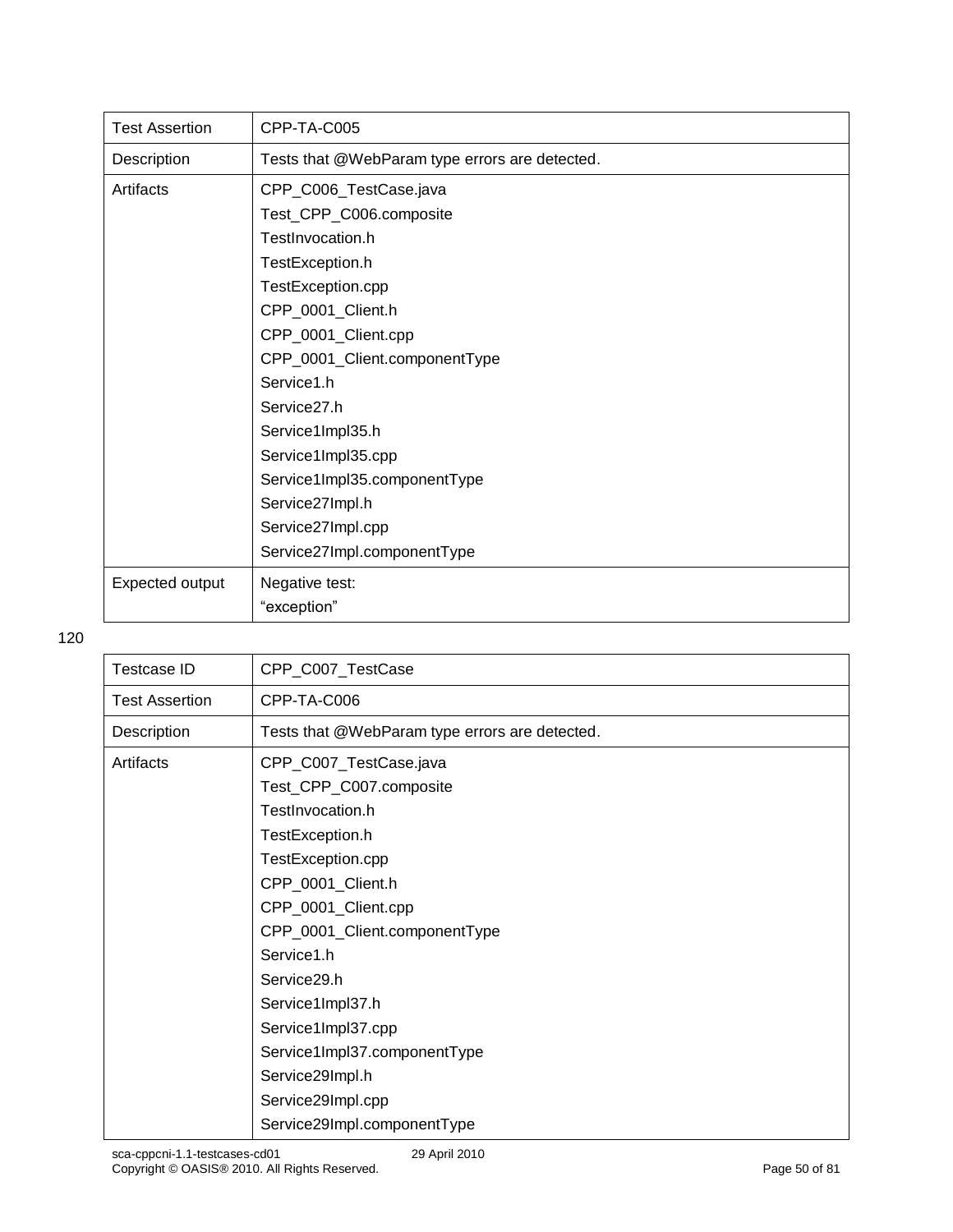| Expected output | Negative test: |
|-----------------|----------------|
|                 | "exception"    |

| <b>Testcase ID</b>    | CPP_C008_TestCase                                                                           |
|-----------------------|---------------------------------------------------------------------------------------------|
| <b>Test Assertion</b> | CPP-TA-C009                                                                                 |
| Description           | Tests that a class that is listed in a @WebThrows annotation has a @WebFault<br>annotation. |
| Artifacts             | CPP_C008_TestCase.java                                                                      |
|                       | Test_CPP_C008.composite                                                                     |
|                       | TestInvocation1.h                                                                           |
|                       | TestException1.h                                                                            |
|                       | TestException1.cpp                                                                          |
|                       | CPP_0007_Client.h                                                                           |
|                       | CPP_0007_Client.cpp                                                                         |
|                       | CPP_0007_Client.componentType                                                               |
|                       | Service1.h                                                                                  |
|                       | Service1Impl.h                                                                              |
|                       | Service1Impl.cpp                                                                            |
|                       | Service1Impl.componentType                                                                  |
| Expected output       | Negative test:                                                                              |
|                       | "exception"                                                                                 |

| <b>Testcase ID</b>    | CPP_C009_TestCase                                                           |
|-----------------------|-----------------------------------------------------------------------------|
| <b>Test Assertion</b> | CPP-TA-C007                                                                 |
| Description           | Tests that a class with a @WebFault annotation has the correct constructor. |
| Artifacts             | CPP_C009_TestCase.java                                                      |
|                       | Test_CPP_C009.composite                                                     |
|                       | TestInvocation2.h                                                           |
|                       | TestException2.h                                                            |
|                       | TestException2.cpp                                                          |
|                       | CPP_0008_Client.h                                                           |
|                       | CPP_0008_Client.cpp                                                         |
|                       | CPP_0008_Client.componentType                                               |
|                       | Service1.h                                                                  |
|                       | Service1Impl.h                                                              |
|                       | Service1Impl.cpp                                                            |
|                       | Service1Impl.componentType                                                  |
| Expected output       | Negative test:                                                              |
|                       | "exception"                                                                 |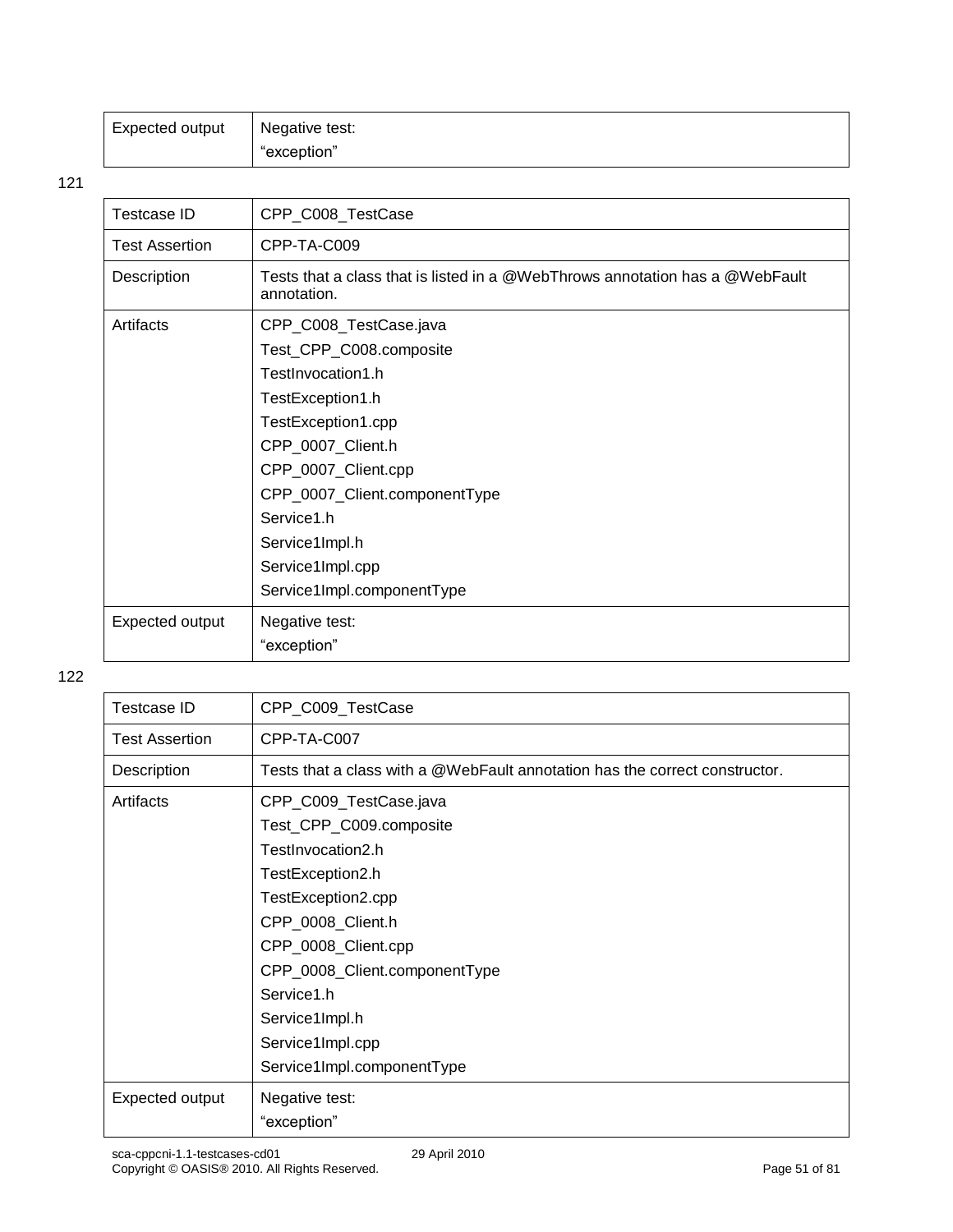| Testcase ID           | CPP_C010_TestCase                                                                                                                                                                                                                                                               |
|-----------------------|---------------------------------------------------------------------------------------------------------------------------------------------------------------------------------------------------------------------------------------------------------------------------------|
| <b>Test Assertion</b> | CPP-TA-C008                                                                                                                                                                                                                                                                     |
| Description           | Tests that a class with a @WebFault annotation has a getFaultInfo member<br>function.                                                                                                                                                                                           |
| Artifacts             | CPP_C010_TestCase.java<br>Test_CPP_C010.composite<br>TestInvocation3.h<br>TestException3.h<br>TestException3.cpp<br>CPP_0009_Client.h<br>CPP_0009_Client.cpp<br>CPP_0009_Client.componentType<br>Service1.h<br>Service1Impl.h<br>Service1Impl.cpp<br>Service1Impl.componentType |
|                       |                                                                                                                                                                                                                                                                                 |
| Expected output       | Negative test:                                                                                                                                                                                                                                                                  |
|                       | "exception"                                                                                                                                                                                                                                                                     |

### 124 **3.4 Appendix F**

| Testcase ID           | CPP_F014_TestCase                                                        |
|-----------------------|--------------------------------------------------------------------------|
| <b>Test Assertion</b> | CPP-TA-F028                                                              |
| Description           | Tests that overloaded functions can be disambiguated using @WebFunction. |
| Artifacts             | CPP_F014_TestCase.java                                                   |
|                       | Test_CPP_F014.composite                                                  |
|                       | TestInvocation.h                                                         |
|                       | TestException.h                                                          |
|                       | TestException.cpp                                                        |
|                       | CPP_0001_Client.h                                                        |
|                       | CPP_0001_Client.cpp                                                      |
|                       | CPP_0001_Client.componentType                                            |
|                       | Service1.h                                                               |
|                       | Service28.h                                                              |
|                       | Service28.wsdl                                                           |
|                       | Service1Impl36.h                                                         |
|                       | Service1Impl36.cpp                                                       |
|                       | Service1Impl36.componentType                                             |
|                       | Service28Impl.h                                                          |
|                       | Service28Impl.cpp                                                        |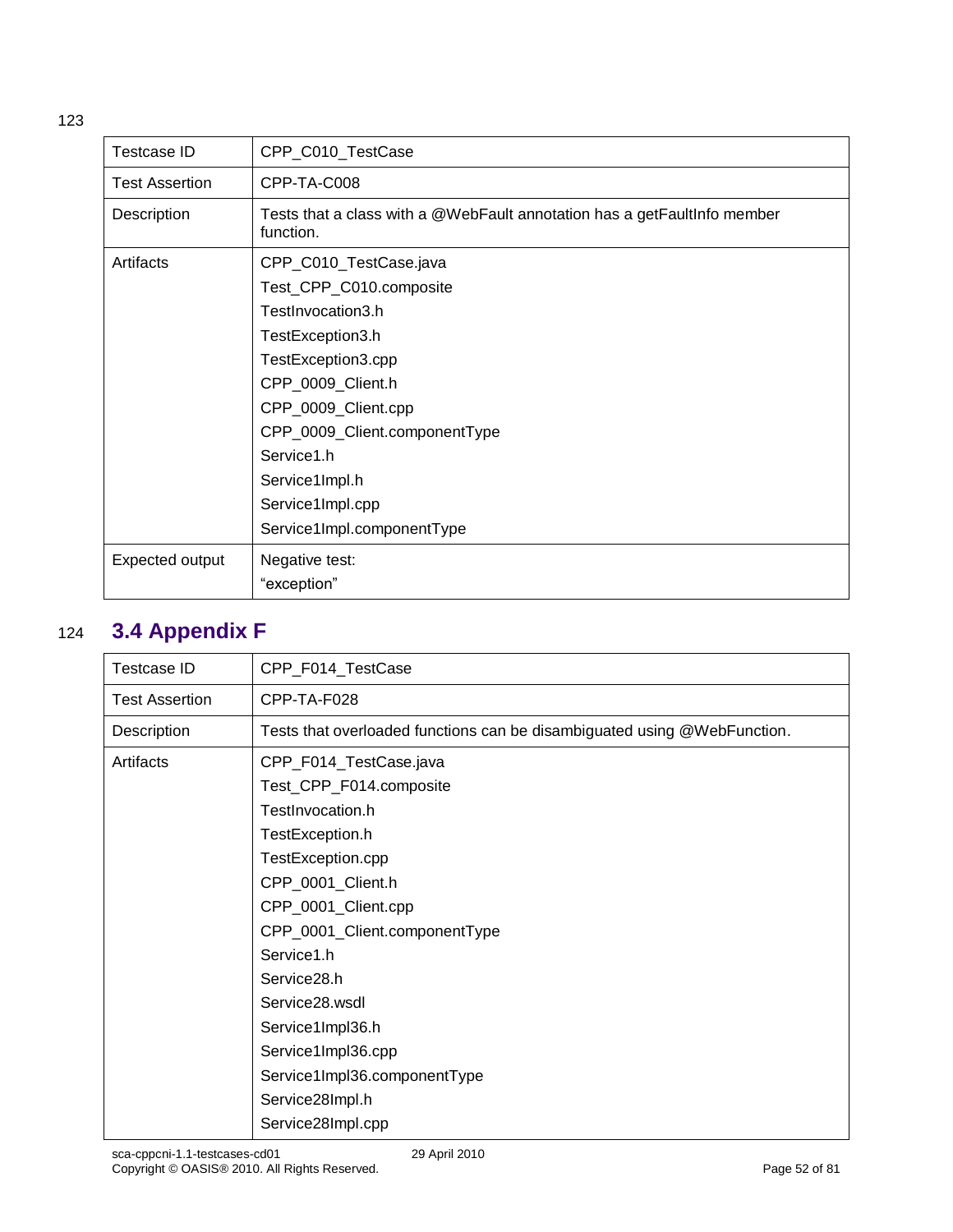|                 | Service28Impl.componentType                                                |
|-----------------|----------------------------------------------------------------------------|
| Expected output | Positive test:                                                             |
|                 | "CPP F014 request service1 operation1 invoked service2 operation1 invoked" |

### 125 **3.5 Assembly**

| <b>Testcase ID</b>    | CPP_1002_TestCase                                                                                                                                                                                                                                                                                                                                                                                                                                                                         |
|-----------------------|-------------------------------------------------------------------------------------------------------------------------------------------------------------------------------------------------------------------------------------------------------------------------------------------------------------------------------------------------------------------------------------------------------------------------------------------------------------------------------------------|
| <b>Test Assertion</b> | ASM-TA-8005                                                                                                                                                                                                                                                                                                                                                                                                                                                                               |
| Description           | Tests that the callback interface of a @Remotable interface is also @Remotable.                                                                                                                                                                                                                                                                                                                                                                                                           |
| Artifacts             | CPP_1002_TestCase.java<br>Test_CPP_1002.composite<br>TestInvocation.h<br>TestException.h<br>TestException.cpp<br>CPP_0001_Client.h<br>CPP_0001_Client.cpp<br>CPP_0001_Client.componentType<br>Service3.h<br>Service1.h<br>Service6.h<br>Service6Callback.h<br>Service1Callback6Impl.h<br>Service1Callback6Impl.cpp<br>Service1Callback6Impl.componentType (system under test generated)<br>Service6Impl.h<br>Service6Impl.cpp<br>Service6Impl.componentType (system under test generated) |
| Expected output       | Negative test:<br>"exception"                                                                                                                                                                                                                                                                                                                                                                                                                                                             |

| Testcase ID           | CPP 1003 TestCase                                                                                                                                         |
|-----------------------|-----------------------------------------------------------------------------------------------------------------------------------------------------------|
| <b>Test Assertion</b> | ASM-TA-8006                                                                                                                                               |
| Description           | Tests that the callback interface of a local interface is not @Remotable.                                                                                 |
| Artifacts             | CPP_1003_TestCase.java<br>Test_CPP_1003.composite<br>TestInvocation.h<br>TestException.h<br>TestException.cpp<br>CPP_0001_Client.h<br>CPP_0001_Client.cpp |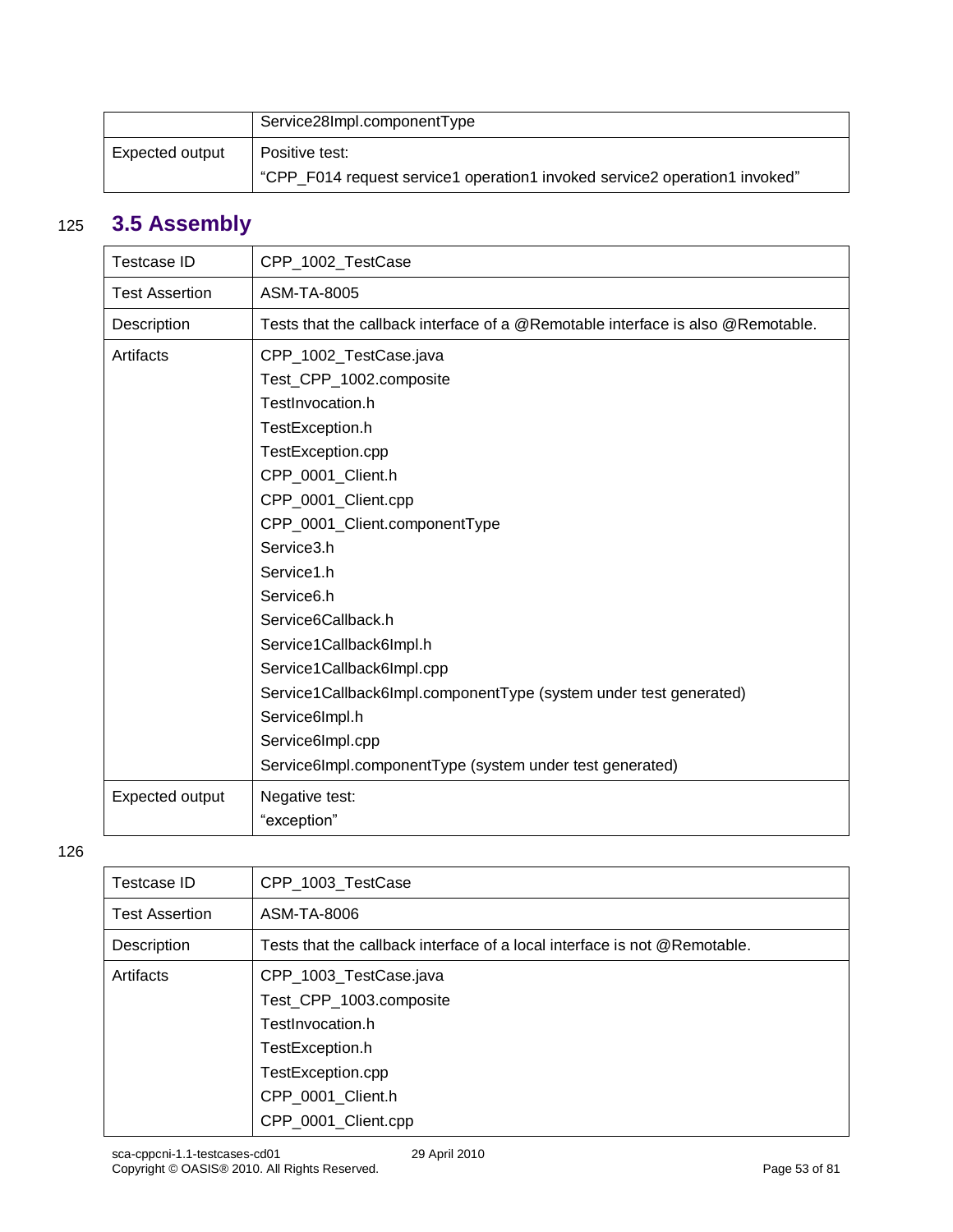|                 | CPP_0001_Client.componentType                                     |
|-----------------|-------------------------------------------------------------------|
|                 | Service3.h                                                        |
|                 | Service1.h                                                        |
|                 | Service <sub>7.h</sub>                                            |
|                 | Service7Callback.h                                                |
|                 | Service1Callback7Impl.h                                           |
|                 | Service1Callback7Impl.cpp                                         |
|                 | Service1Callback7Impl.componentType (system under test generated) |
|                 | Service7Impl.h                                                    |
|                 | Service7Impl.cpp                                                  |
|                 | Service7Impl.componentType (system under test generated)          |
| Expected output | Negative test:                                                    |
|                 | "exception"                                                       |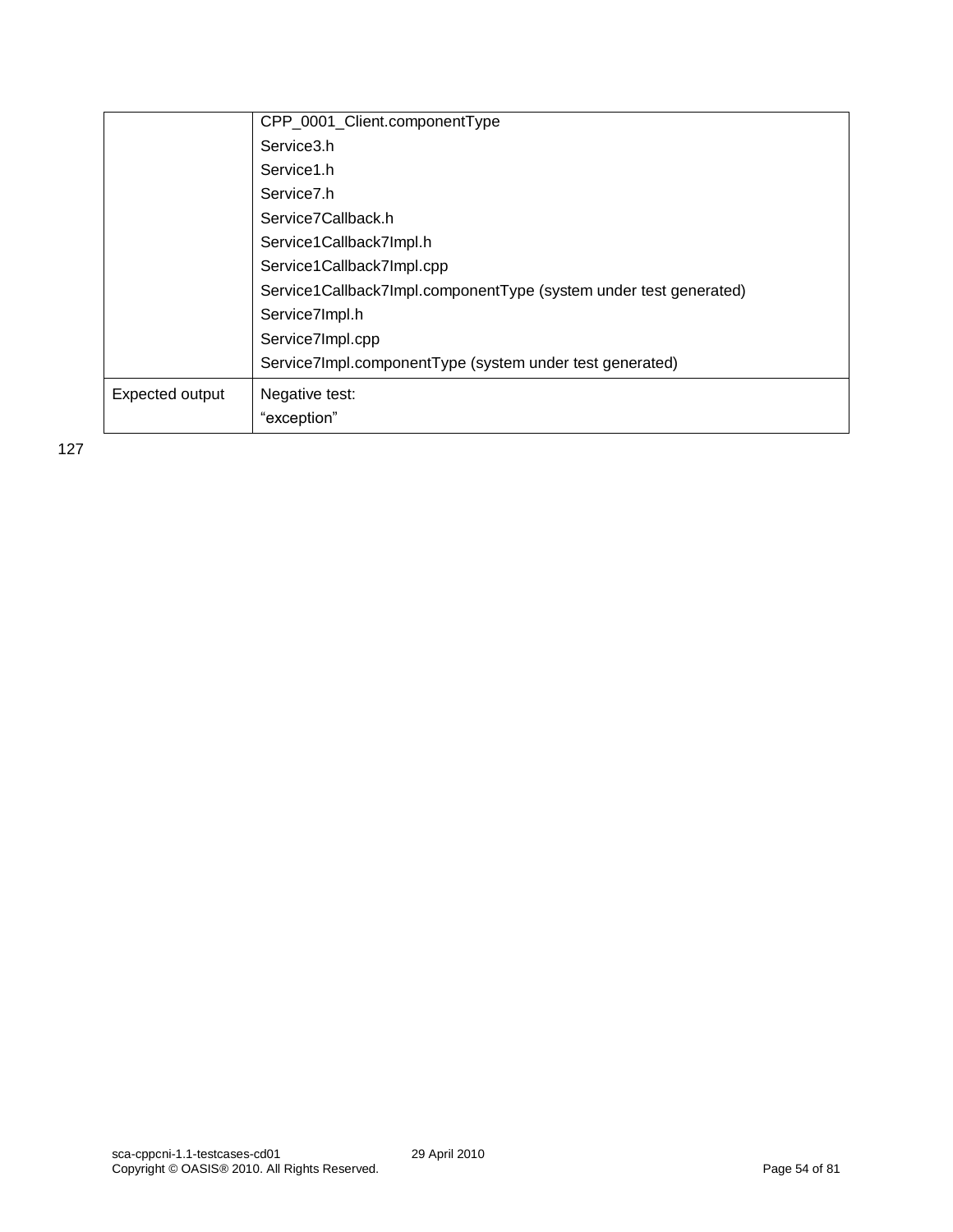## <sup>128</sup> **4 Test Cases for WSDL Extension Support**

### 129 **4.1 Appendix D**

| <b>Testcase ID</b>    | CPP D001 TestCase                                                                                                                                                                                            |
|-----------------------|--------------------------------------------------------------------------------------------------------------------------------------------------------------------------------------------------------------|
| <b>Test Assertion</b> | CPP-TA-D001, CPP-TA-F003                                                                                                                                                                                     |
| Description           | Tests the mapping of a memberFunction WSDL extension.                                                                                                                                                        |
| Artifacts             | CPP_D001_TestCase.java<br>Test_CPP_D001.composite<br>TestInvocation.h<br>TestException.h<br>TestException.cpp<br>CPP_0001_Client.h<br>CPP_0001_Client.cpp<br>CPP_0001_Client.componentType<br>Service1.wsdl  |
|                       | Service37.h (system under test generated)<br>Service37.wsdl<br>Service1Impl44.h<br>Service1Impl44.cpp<br>Service1Impl45.componentType<br>Service37Impl.h<br>Service37Impl.cpp<br>Service37Impl.componentType |
| Expected output       | Positive test:<br>"CPP_D001 request service1 operation1 invoked service2 operation1 invoked"                                                                                                                 |

| Testcase ID           | CPP D002 TestCase                                |
|-----------------------|--------------------------------------------------|
| <b>Test Assertion</b> | CPP-TA-D001, CPP-TA-F003                         |
| Description           | Tests the mapping of a parameter WSDL extension. |
| Artifacts             | CPP_D002_TestCase.java                           |
|                       | Test_CPP_D002.composite                          |
|                       | TestInvocation.h                                 |
|                       | TestException.h                                  |
|                       | TestException.cpp                                |
|                       | CPP 0001 Client.h                                |
|                       | CPP_0001_Client.cpp                              |
|                       | CPP_0001_Client.componentType                    |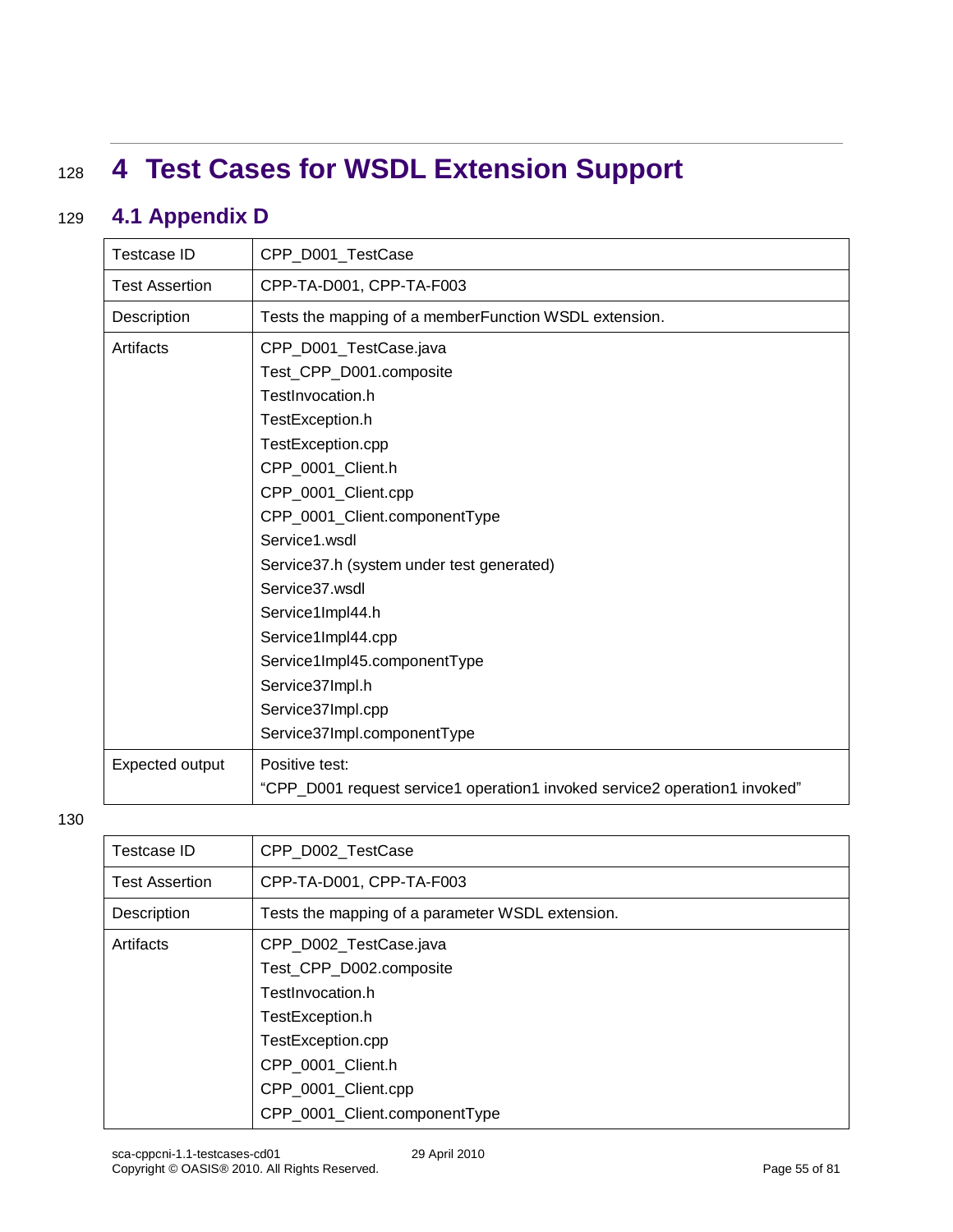|                 | Service1.wsdl                                                              |
|-----------------|----------------------------------------------------------------------------|
|                 | Service38.h (system under test generated)                                  |
|                 | Service38.wsdl                                                             |
|                 | Service1Impl45.h                                                           |
|                 | Service1Impl45.cpp                                                         |
|                 | Service1Impl45.componentType                                               |
|                 | Service38Impl.h                                                            |
|                 | Service38Impl.cpp                                                          |
|                 | Service38Impl.componentType                                                |
| Expected output | Positive test:                                                             |
|                 | "CPP_D002 request service1 operation1 invoked service2 operation1 invoked" |

| <b>Testcase ID</b>    | CPP D003 TestCase                                                          |
|-----------------------|----------------------------------------------------------------------------|
| <b>Test Assertion</b> | CPP-TA-D001, CPP-TA-F003                                                   |
| Description           | Tests the mapping of a class WSDL extension.                               |
| Artifacts             | CPP_D003_TestCase.java                                                     |
|                       | Test_CPP_D003.composite                                                    |
|                       | TestInvocation.h                                                           |
|                       | TestException.h                                                            |
|                       | TestException.cpp                                                          |
|                       | CPP_0001_Client.h                                                          |
|                       | CPP_0001_Client.cpp                                                        |
|                       | CPP_0001_Client.componentType                                              |
|                       | Service1.wsdl                                                              |
|                       | Service39.h (system under test generated)                                  |
|                       | Service39.wsdl                                                             |
|                       | Service1Impl46.h                                                           |
|                       | Service1Impl46.cpp                                                         |
|                       | Service1Impl46.componentType                                               |
|                       | Service39Impl.h                                                            |
|                       | Service39Impl.cpp                                                          |
|                       | Service39Impl.componentType                                                |
| Expected output       | Positive test:                                                             |
|                       | "CPP_D003 request service1 operation1 invoked service2 operation1 invoked" |
|                       |                                                                            |

| Testcase ID           | CPP D004 TestCase                                          |
|-----------------------|------------------------------------------------------------|
| <b>Test Assertion</b> | CPP-TA-D001, CPP-TA-F003, CPP-TA-F016                      |
| Description           | Tests the mapping of an enableWrapperStyle WSDL extension. |
| Artifacts             | CPP_D004_TestCase.java                                     |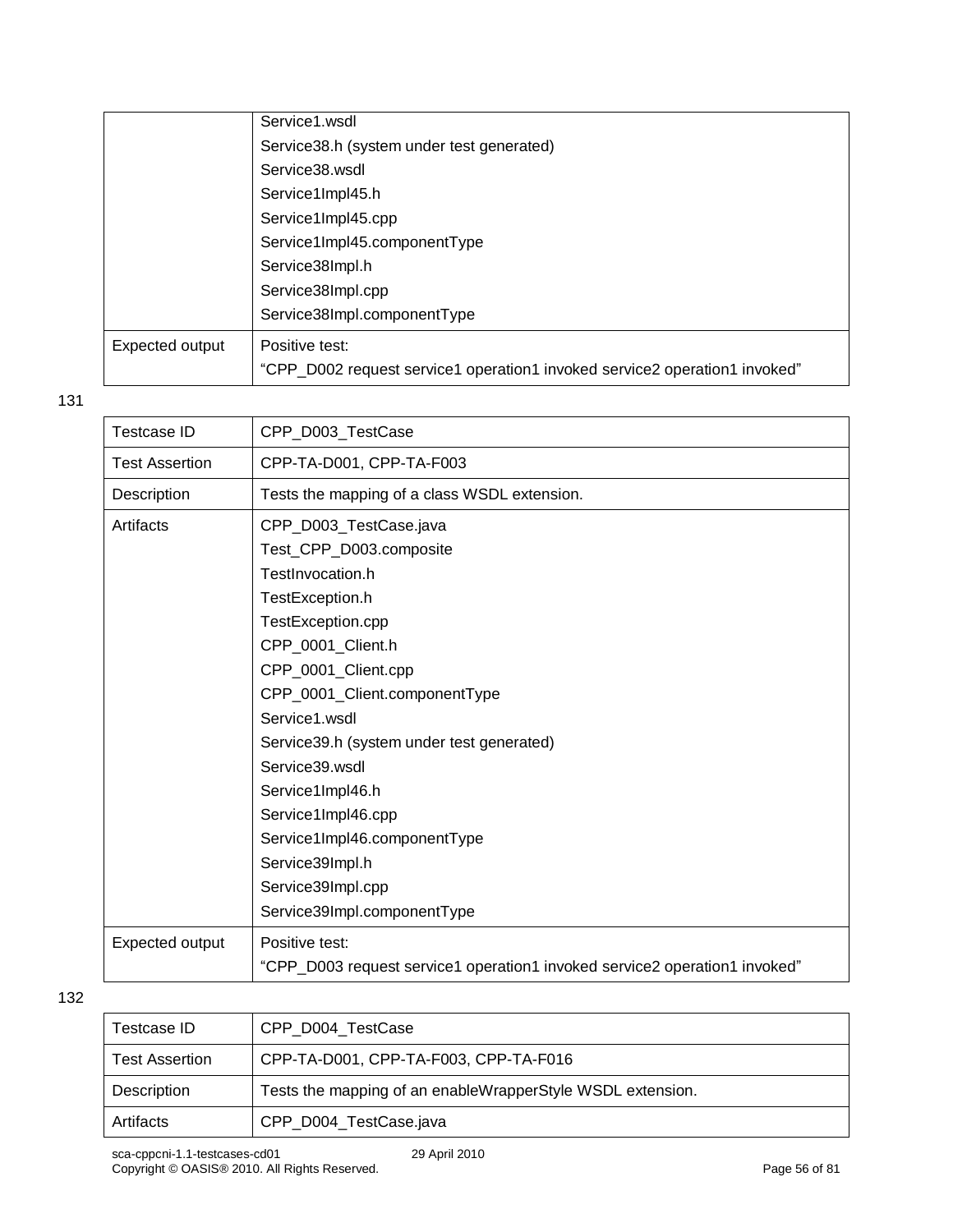|                 | Test_CPP_D004.composite                                                    |
|-----------------|----------------------------------------------------------------------------|
|                 | TestInvocation.h                                                           |
|                 | TestException.h                                                            |
|                 | TestException.cpp                                                          |
|                 | CPP_0001_Client.h                                                          |
|                 | CPP_0001_Client.cpp                                                        |
|                 | CPP_0001_Client.componentType                                              |
|                 | Service1.wsdl                                                              |
|                 | Service40.h (system under test generated)                                  |
|                 | Service40.wsdl                                                             |
|                 | Service1Impl47.h                                                           |
|                 | Service1Impl47.cpp                                                         |
|                 | Service1Impl47.componentType                                               |
|                 | Service40Impl.h                                                            |
|                 | Service40Impl.cpp                                                          |
|                 | Service40Impl.componentType                                                |
| Expected output | Positive test:                                                             |
|                 | "CPP_D004 request service1 operation1 invoked service2 operation1 invoked" |

| Testcase ID                                    | CPP_D005_TestCase                                |  |
|------------------------------------------------|--------------------------------------------------|--|
| <b>Test Assertion</b>                          | CPP-TA-D001, CPP-TA-F003                         |  |
| Description                                    | Tests the mapping of a namespace WSDL extension. |  |
| Artifacts                                      | CPP_D005_TestCase.java                           |  |
|                                                | Test_CPP_D005.composite                          |  |
|                                                | TestInvocation.h                                 |  |
|                                                | TestException.h                                  |  |
|                                                | TestException.cpp                                |  |
|                                                | CPP_0001_Client.h                                |  |
|                                                | CPP_0001_Client.cpp                              |  |
| CPP_0001_Client.componentType<br>Service1.wsdl |                                                  |  |
|                                                |                                                  |  |
|                                                | Service35.wsdl                                   |  |
|                                                | Service1Impl42.h                                 |  |
|                                                | Service1Impl42.cpp                               |  |
|                                                | Service1Impl42.componentType                     |  |
|                                                | Service35Impl.h                                  |  |
| Service35Impl.cpp                              |                                                  |  |
| Service35Impl.componentType                    |                                                  |  |
| Expected output                                | Positive test:                                   |  |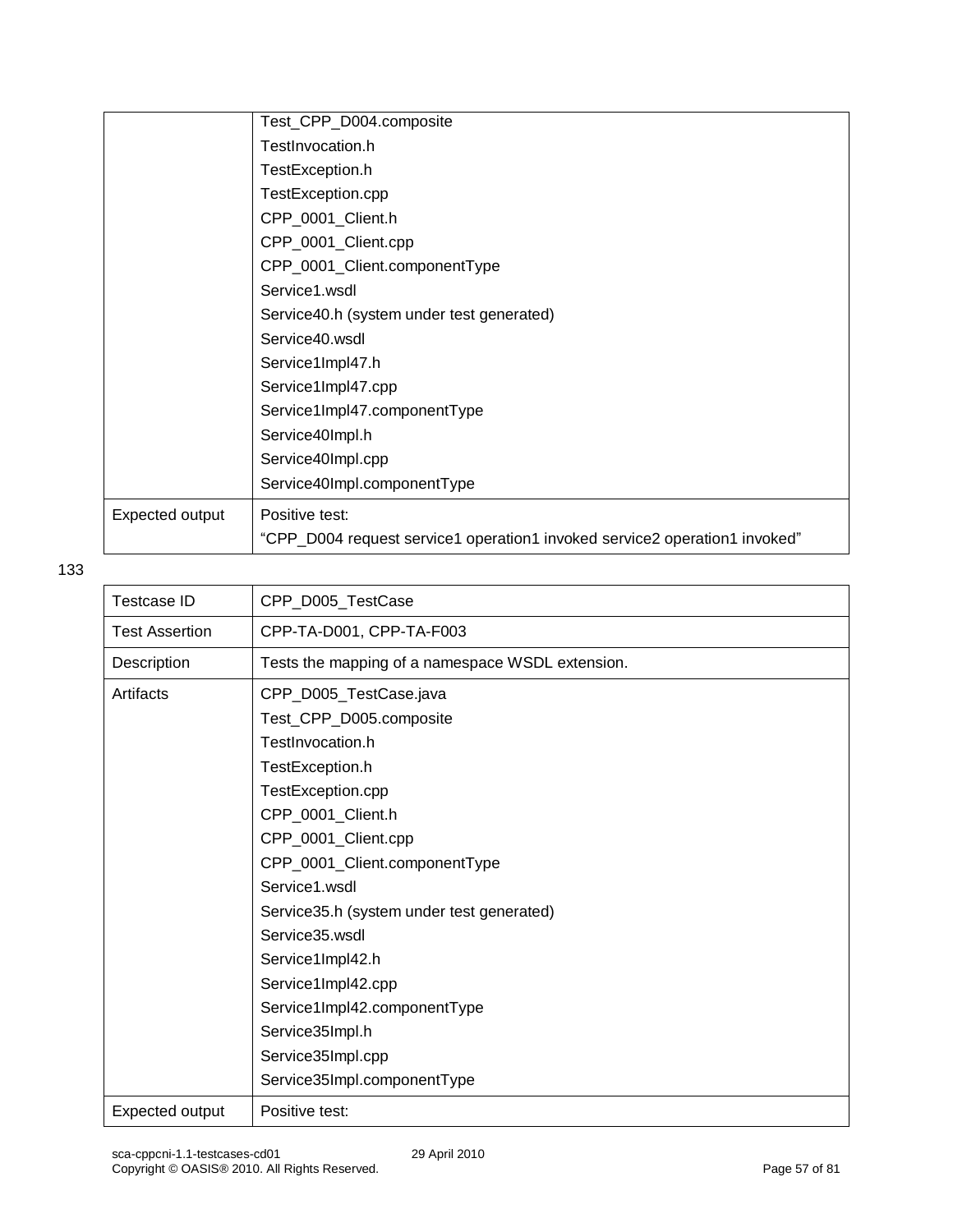"CPP\_D005 request service1 operation1 invoked service2 operation1 invoked"

#### 134

| <b>Testcase ID</b>                     | CPP_D006_TestCase                                                     |  |
|----------------------------------------|-----------------------------------------------------------------------|--|
| <b>Test Assertion</b>                  | CPP-TA-D002                                                           |  |
| Description                            | Tests that a second class WSDL extension in one binding is detected.  |  |
| Artifacts                              | CPP_D006_TestCase.java                                                |  |
|                                        | Test_CPP_D006.composite                                               |  |
|                                        | TestInvocation.h                                                      |  |
|                                        | TestException.h                                                       |  |
| TestException.cpp                      |                                                                       |  |
|                                        | CPP_0001_Client.h                                                     |  |
|                                        | CPP_0001_Client.cpp                                                   |  |
| CPP_0001_Client.componentType          |                                                                       |  |
|                                        | Service1.wsdl<br>Service39.h (previously system under test generated) |  |
|                                        |                                                                       |  |
| Service39Bad.wsdl                      |                                                                       |  |
| Service1Impl46.h<br>Service1Impl46.cpp |                                                                       |  |
|                                        |                                                                       |  |
| Service1Impl46.componentType           |                                                                       |  |
|                                        | Service39Impl.h                                                       |  |
| Service39Impl.cpp                      |                                                                       |  |
|                                        | Service39Impl.componentType                                           |  |
| Expected output                        | Negative test:                                                        |  |
|                                        | "exception"                                                           |  |

| Testcase ID           | CPP D007 TestCase                                                                    |
|-----------------------|--------------------------------------------------------------------------------------|
| <b>Test Assertion</b> | CPP-TA-D003                                                                          |
| Description           | Tests that a second enableWrapperStyle WSDL extension in one binding is<br>detected. |
| Artifacts             | CPP_D007_TestCase.java                                                               |
|                       | Test_CPP_D007.composite                                                              |
|                       | TestInvocation.h                                                                     |
|                       | TestException.h                                                                      |
|                       | TestException.cpp                                                                    |
|                       | CPP_0001_Client.h                                                                    |
|                       | CPP_0001_Client.cpp                                                                  |
|                       | CPP_0001_Client.componentType                                                        |
|                       | Service1.wsdl                                                                        |
|                       | Service40.h (previously system under test generated)                                 |
|                       |                                                                                      |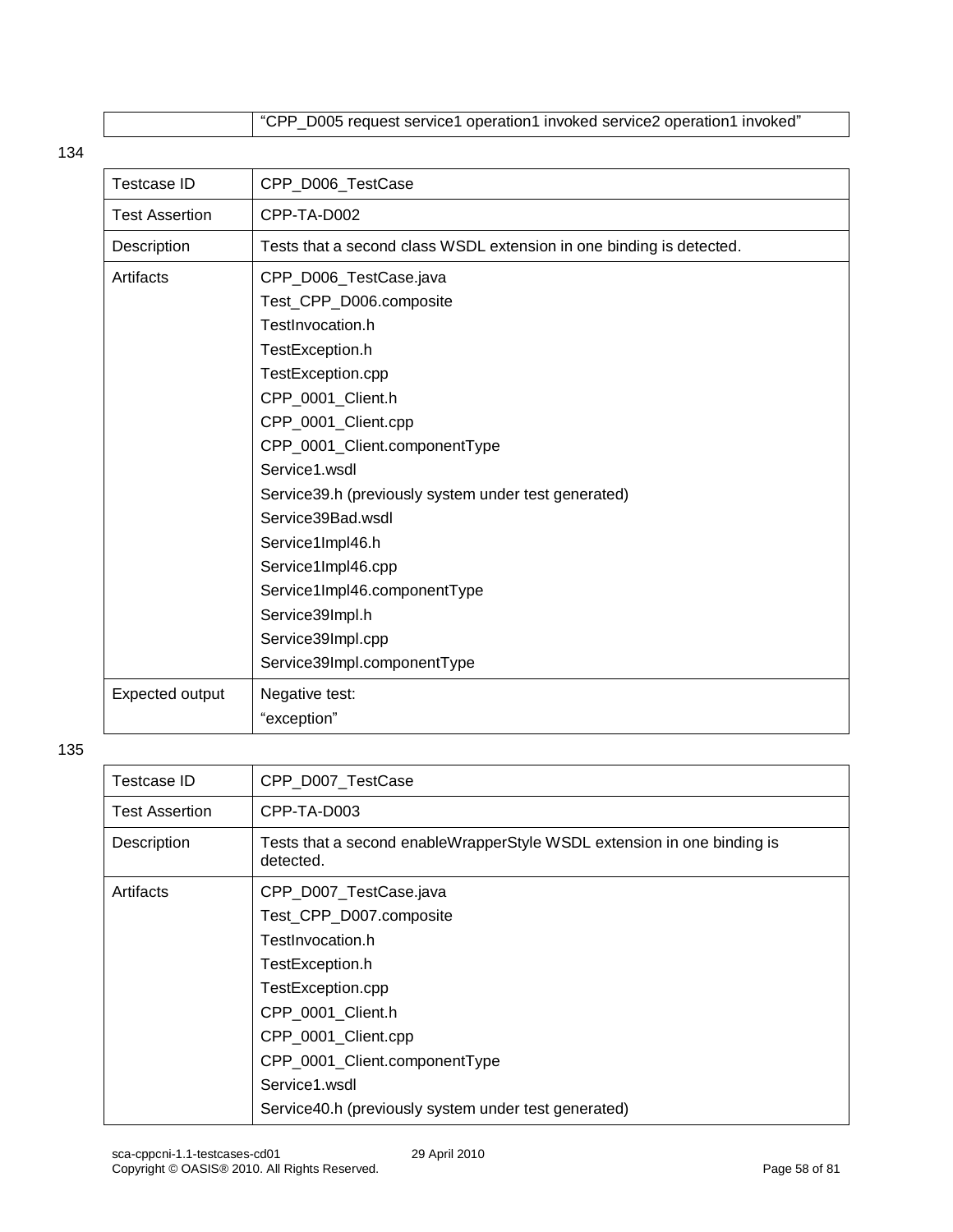|                 | Service40Bad.wsdl            |
|-----------------|------------------------------|
|                 | Service1Impl47.h             |
|                 | Service1Impl47.cpp           |
|                 | Service1Impl47.componentType |
|                 | Service40Impl.h              |
|                 | Service40Impl.cpp            |
|                 | Service40Impl.componentType  |
| Expected output | Negative test:               |
|                 | "exception"                  |

| Testcase ID                   | CPP_D008_TestCase                                                        |
|-------------------------------|--------------------------------------------------------------------------|
| <b>Test Assertion</b>         | CPP-TA-D004                                                              |
| Description                   | Tests that a second namespace WSDL extension in one binding is detected. |
| Artifacts                     | CPP_D008_TestCase.java                                                   |
|                               | Test_CPP_D008.composite                                                  |
|                               | TestInvocation.h                                                         |
|                               | TestException.h                                                          |
|                               | TestException.cpp                                                        |
|                               | CPP_0001_Client.h                                                        |
|                               | CPP_0001_Client.cpp                                                      |
| CPP_0001_Client.componentType |                                                                          |
|                               | Service1.wsdl                                                            |
|                               | Service35.h (previously system under test generated)                     |
|                               | Service35Bad.wsdl                                                        |
|                               | Service1Impl42.h                                                         |
|                               | Service1Impl42.cpp                                                       |
|                               | Service1Impl42.componentType                                             |
| Service35Impl.h               |                                                                          |
|                               | Service35Impl.cpp                                                        |
| Service35Impl.componentType   |                                                                          |
| Expected output               | Negative test:                                                           |
|                               | "exception"                                                              |

| Testcase ID           | CPP_D009_TestCase                                                              |
|-----------------------|--------------------------------------------------------------------------------|
| <b>Test Assertion</b> | CPP-TA-D005                                                                    |
| Description           | Tests that a second member Function WSDL extension in one binding is detected. |
| Artifacts             | CPP_D009_TestCase.java                                                         |
|                       | Test_CPP_D009.composite                                                        |
|                       | TestInvocation.h                                                               |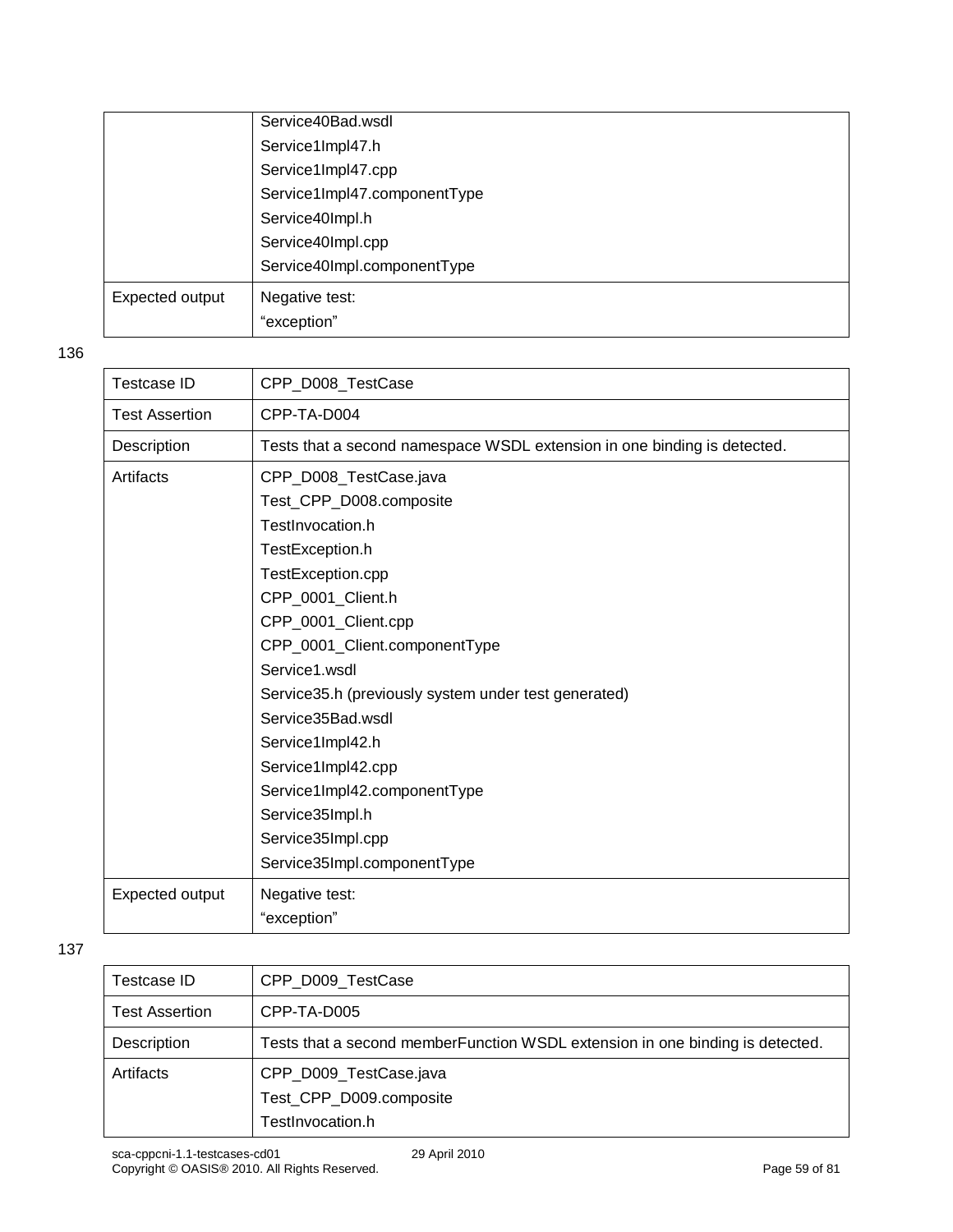|                 | TestException.h                                       |  |
|-----------------|-------------------------------------------------------|--|
|                 | TestException.cpp                                     |  |
|                 | CPP_0001_Client.h                                     |  |
|                 | CPP_0001_Client.cpp                                   |  |
|                 | CPP_0001_Client.componentType                         |  |
|                 | Service1.wsdl                                         |  |
|                 | Service 37.h (previously system under test generated) |  |
|                 | Service37Bad.wsdl                                     |  |
|                 | Service1Impl44.h                                      |  |
|                 | Service1Impl44.cpp                                    |  |
|                 | Service1Impl45.componentType                          |  |
|                 | Service37Impl.h                                       |  |
|                 | Service37Impl.cpp                                     |  |
|                 | Service37Impl.componentType                           |  |
| Expected output | Negative test:                                        |  |
|                 | "exception"                                           |  |

| <b>Testcase ID</b>                                 | CPP_D010_TestCase                                                                           |  |
|----------------------------------------------------|---------------------------------------------------------------------------------------------|--|
| <b>Test Assertion</b>                              | CPP-TA-D006                                                                                 |  |
| Description                                        | Tests the type mapping of a parameter WSDL extension.                                       |  |
| Artifacts                                          | CPP_D010_TestCase.java                                                                      |  |
|                                                    | Test_CPP_D010.composite                                                                     |  |
|                                                    | TestInvocation.h                                                                            |  |
|                                                    | TestException.h                                                                             |  |
|                                                    | TestException.cpp                                                                           |  |
|                                                    | CPP_0001_Client.h                                                                           |  |
| CPP_0001_Client.cpp                                |                                                                                             |  |
|                                                    | CPP_0001_Client.componentType<br>Service1.wsdl<br>Service42.h (system under test generated) |  |
|                                                    |                                                                                             |  |
|                                                    |                                                                                             |  |
| Service42.wsdl                                     |                                                                                             |  |
|                                                    | Service1Impl49.h                                                                            |  |
| Service1Impl49.cpp<br>Service1Impl49.componentType |                                                                                             |  |
|                                                    |                                                                                             |  |
| Service42Impl.cpp                                  |                                                                                             |  |
|                                                    | Service42Impl.componentType                                                                 |  |
| Expected output                                    | Positive test:                                                                              |  |
|                                                    | "CPP_D010 request service1 operation1 invoked service2 operation1 invoked"                  |  |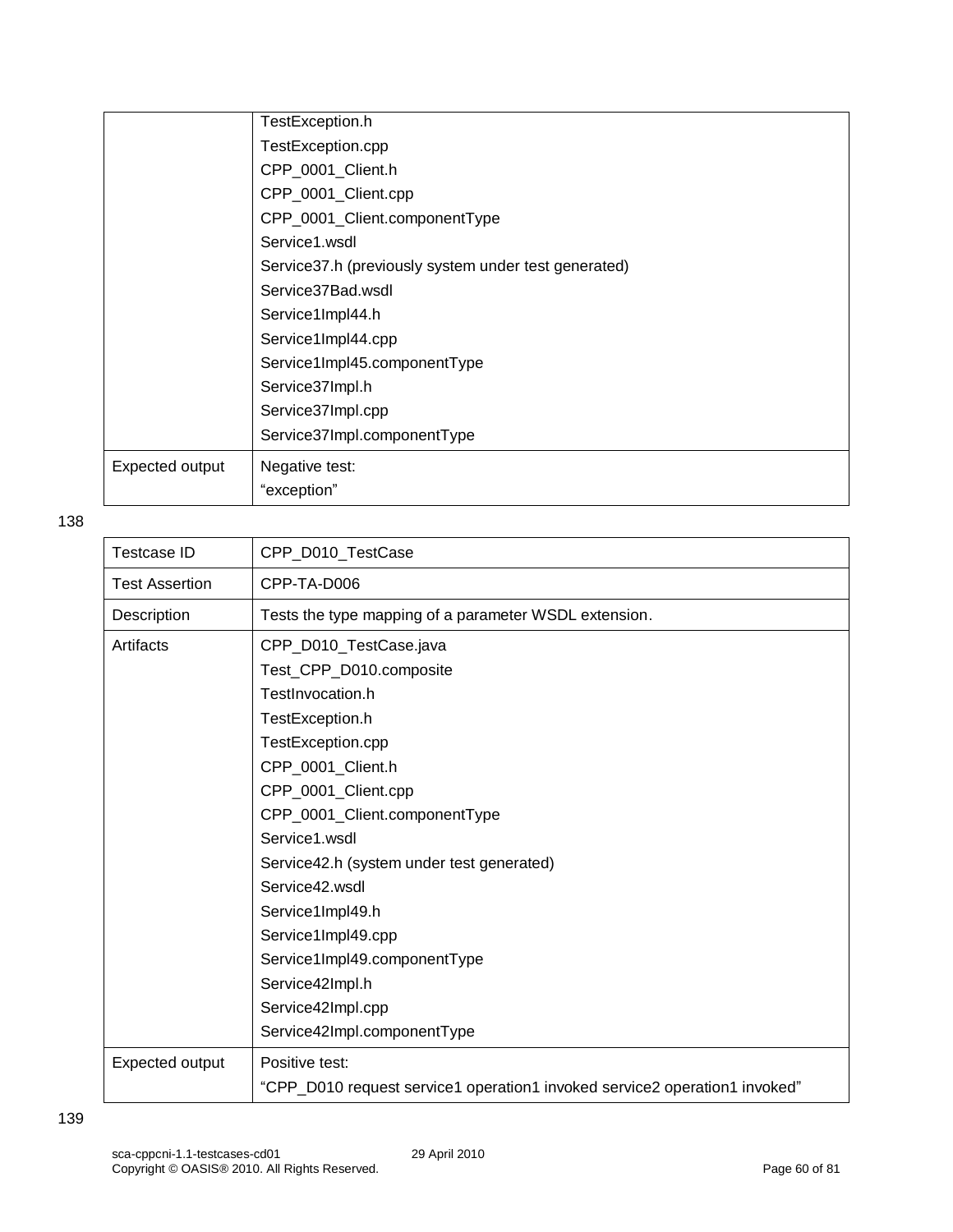| <b>Testcase ID</b>           | CPP_D011_TestCase                                                          |  |
|------------------------------|----------------------------------------------------------------------------|--|
| <b>Test Assertion</b>        | CPP-TA-D007                                                                |  |
| Description                  | Tests the mapping of a JAX-WS WSDL extension.                              |  |
| Artifacts                    | CPP_D011_TestCase.java                                                     |  |
|                              | Test_CPP_D011.composite                                                    |  |
|                              | TestInvocation.h                                                           |  |
|                              | TestException.h                                                            |  |
| TestException.cpp            |                                                                            |  |
|                              | CPP 0001 Client.h                                                          |  |
| CPP_0001_Client.cpp          |                                                                            |  |
|                              | CPP_0001_Client.componentType                                              |  |
|                              | Service1.wsdl                                                              |  |
|                              | Service37.h (system under test generated)                                  |  |
| Service37J.wsdl              |                                                                            |  |
|                              | Service1Impl44.h                                                           |  |
|                              | Service1Impl44.cpp                                                         |  |
| Service1Impl45.componentType |                                                                            |  |
|                              | Service37Impl.h                                                            |  |
| Service37Impl.cpp            |                                                                            |  |
|                              | Service37Impl.componentType                                                |  |
| Expected output              | Positive test:                                                             |  |
|                              | "CPP_D011 request service1 operation1 invoked service2 operation1 invoked" |  |

| <b>Testcase ID</b>    | CPP_D012_TestCase                                                  |
|-----------------------|--------------------------------------------------------------------|
| <b>Test Assertion</b> | CPP-TA-D008                                                        |
| Description           | Tests that a C++ WSDL extension overrides a JAX-WS WSDL extension. |
| Artifacts             | CPP_D012_TestCase.java                                             |
|                       | Test_CPP_D012.composite                                            |
|                       | TestInvocation.h                                                   |
| TestException.h       |                                                                    |
|                       | TestException.cpp                                                  |
|                       | CPP_0001_Client.h                                                  |
|                       | CPP_0001_Client.cpp                                                |
|                       | CPP_0001_Client.componentType                                      |
|                       | Service1.wsdl                                                      |
|                       | Service 37.h (system under test generated)                         |
|                       | Service37JC.wsdl                                                   |
|                       | Service1Impl44.h                                                   |
|                       | Service1Impl44.cpp                                                 |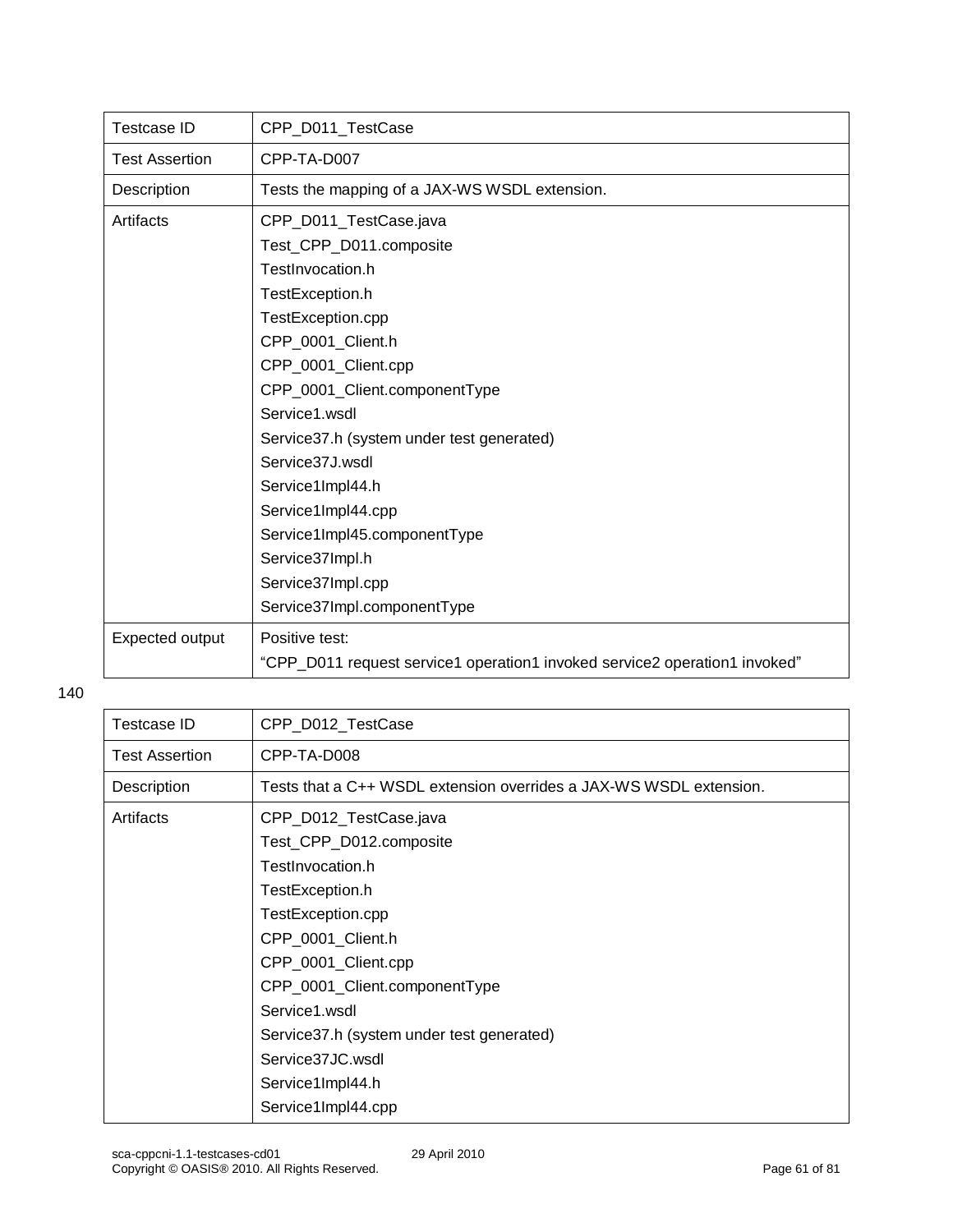|                 | Service1Impl45.componentType                                                                 |  |
|-----------------|----------------------------------------------------------------------------------------------|--|
|                 | Service37Impl.h                                                                              |  |
|                 | Service37Impl.cpp                                                                            |  |
|                 | Service37Impl.componentType                                                                  |  |
| Expected output | Positive test:<br>"CPP_D012 request service1 operation1 invoked service2 operation1 invoked" |  |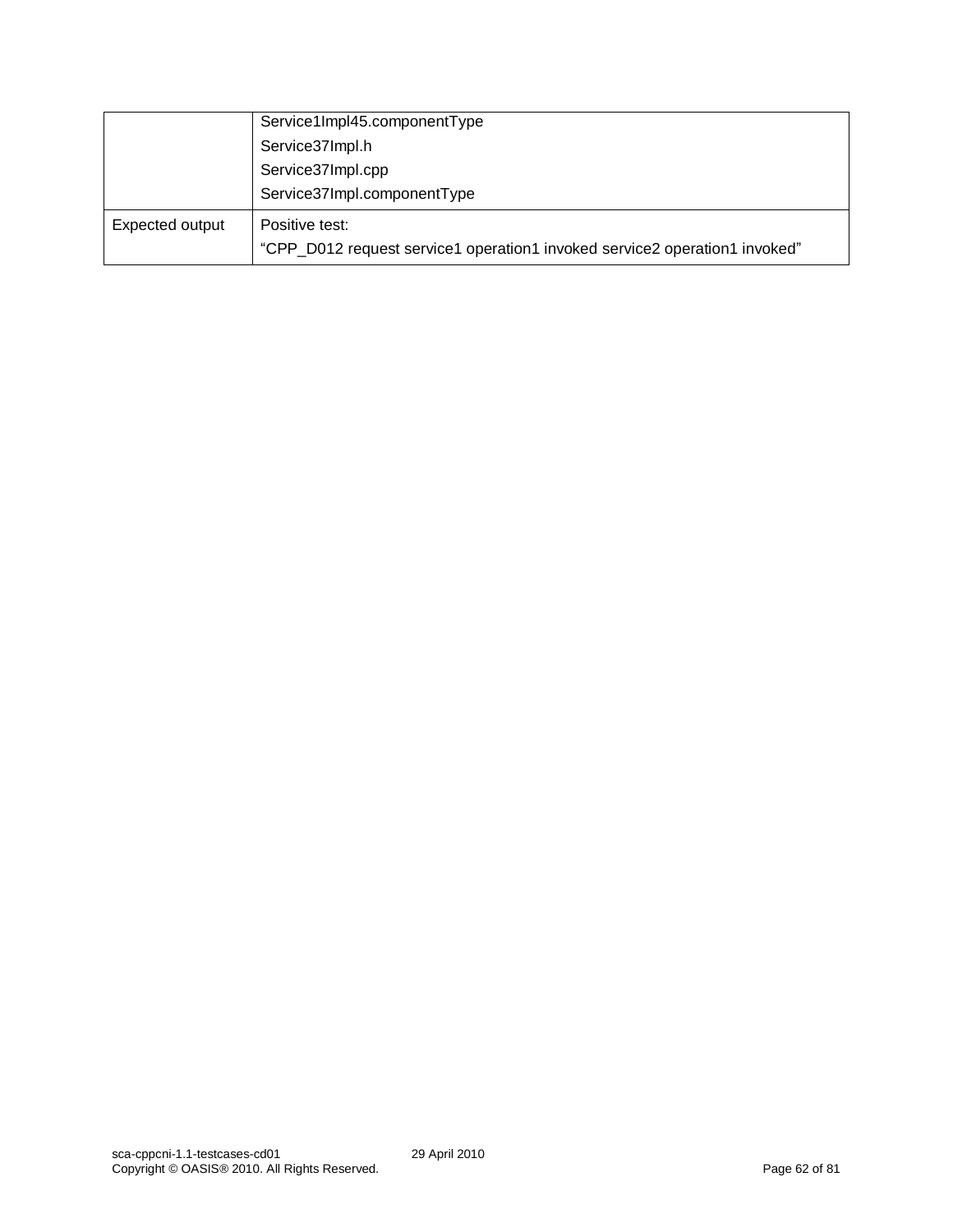## <sup>141</sup> **5 Cross Mapping of Test Assertions to TestCases**

| <b>Test Assertion</b> | <b>Test Cases</b> |
|-----------------------|-------------------|
| ASM-TA-8001           | CPP 1001 TestCase |
| ASM-TA-8005           | CPP 1002 TestCase |
| ASM-TA-8006           | CPP_1003_TestCase |

142

| <b>Test Assertion</b> | <b>Test Cases</b>     |
|-----------------------|-----------------------|
| CPP-TA-2001           | CPP_2001_TestCase     |
| CPP-TA-2002           | CPP_2002_TestCase     |
|                       | CPP_2003_TestCase     |
| CPP-TA-2003           | CPP_2016_TestCase     |
| CPP-TA-2004           | CPP_2003_TestCase     |
| CPP-TA-2005           | Optional - Not Tested |
| <b>CPP-TA-2006</b>    | CPP_2004_TestCase     |
| <b>CPP-TA-2007</b>    | CPP_2005_TestCase     |
| <b>CPP-TA-2008</b>    | CPP_2008_TestCase     |
| CPP-TA-2009           | CPP 2009 TestCase     |
| CPP-TA-2010           | CPP_2011_TestCase     |
| CPP-TA-2011           | CPP_2010_TestCase     |
| CPP-TA-2012           | CPP_2012_TestCase     |
| CPP-TA-2013           | Optional - Not Tested |
| CPP-TA-2014           | CPP_2013_TestCase     |
|                       | CPP_2014_TestCase     |
| CPP-TA-2015           | CPP_2006_TestCase     |
| CPP-TA-2016           | CPP_2007_TestCase     |
| <b>CPP-TA-2017</b>    | CPP 2015 TestCase     |

| <b>Test Assertion</b> | <b>Test Cases</b>    |
|-----------------------|----------------------|
| CPP-TA-3001           | Not runtime testable |
| CPP-TA-3002           | CPP 3001 TestCase    |
| CPP-TA-3003           | CPP_3002_TestCase    |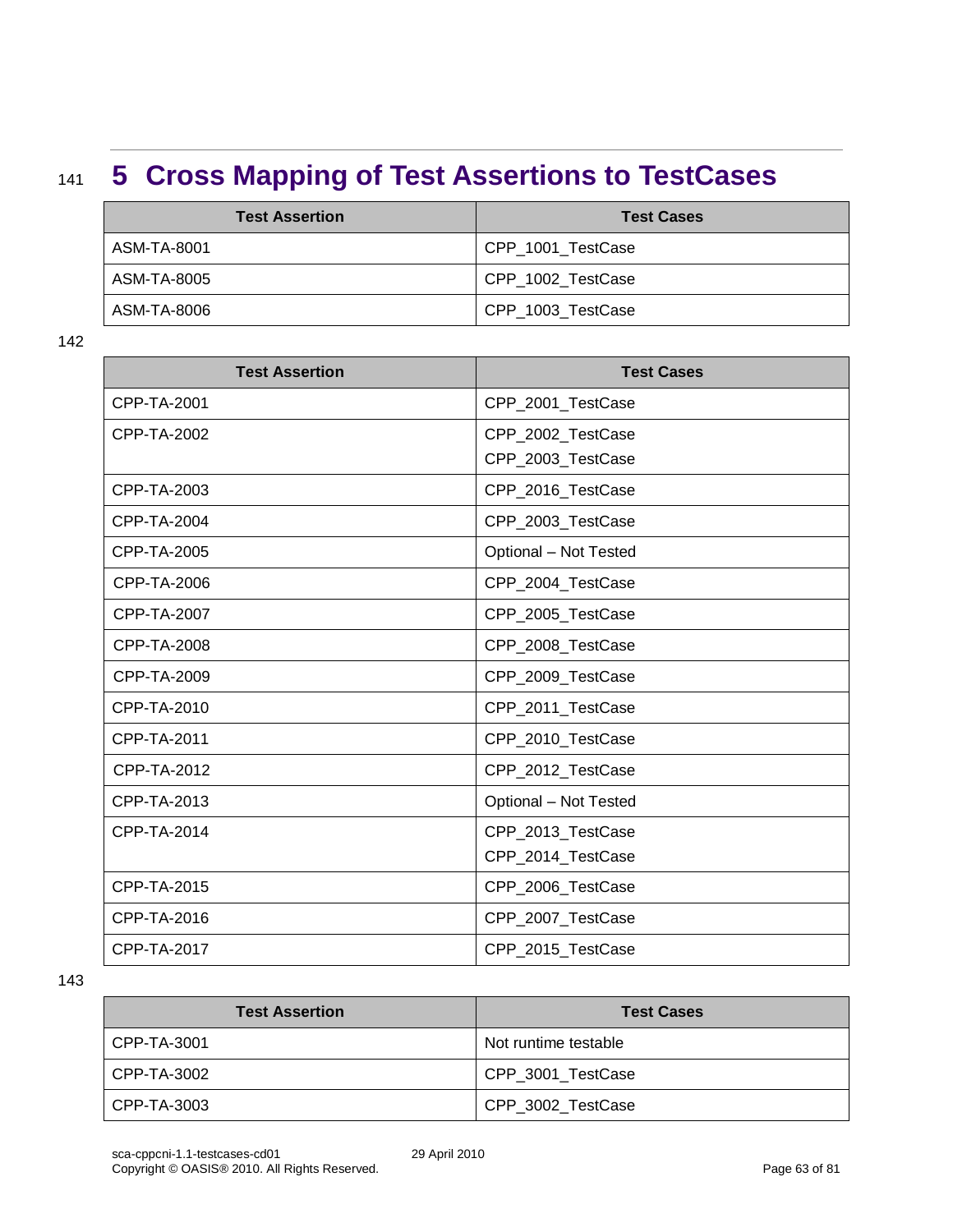| $\vert$ CPP-TA-3004 | CPP_3002_TestCase |
|---------------------|-------------------|
|                     |                   |

| <b>Test Assertion</b> | <b>Test Cases</b> |
|-----------------------|-------------------|
| CPP-TA-4001           | CPP 4001 TestCase |
| l CPP-TA-4002         | CPP 4002 TestCase |
| l CPP-TA-4003         | CPP 4003 TestCase |

145

| <b>Test Assertion</b> | <b>Test Cases</b> |
|-----------------------|-------------------|
| CPP-TA-7001           | CPP_7001_TestCase |
| CPP-TA-7002           | CPP_7002_TestCase |

146

| <b>Test Assertion</b> | <b>Test Cases</b> |
|-----------------------|-------------------|
| CPP-TA-8001           | CPP 8001 TestCase |
| CPP-TA-8002           | CPP_8002_TestCase |
| CPP-TA-8003           | CPP 8003 TestCase |
| CPP-TA-8004           | CPP 8004 TestCase |

147

| <b>Test Assertion</b> | <b>Test Cases</b>                   |
|-----------------------|-------------------------------------|
| CPP-TA-10001          | CPP_F006_TestCase                   |
| CPP-TA-10002          | Optional - Not tested               |
| CPP-TA-10003          | CPP_10007_TestCase                  |
| CPP-TA-10004          | CPP_10004_TestCase                  |
| CPP-TA-10005          | CPP_10005_TestCase                  |
| CPP-TA-10006          | Untestable - Not a runtime behavior |
| CPP-TA-10007          | CPP_10001_TestCase                  |
| CPP-TA-10009          | CPP_10006_TestCase                  |
| CPP-TA-10010          | CPP_10002_TestCase                  |
| CPP-TA-10011          | CPP_F006_TestCase                   |
| CPP-TA-10012          | CPP_10003_TestCase                  |

| <b>Test Assertion</b> | <b>Test Cases</b>                        |
|-----------------------|------------------------------------------|
| CPP-TA-11001          | CPP_11001_TestCase<br>CPP_11004_TestCase |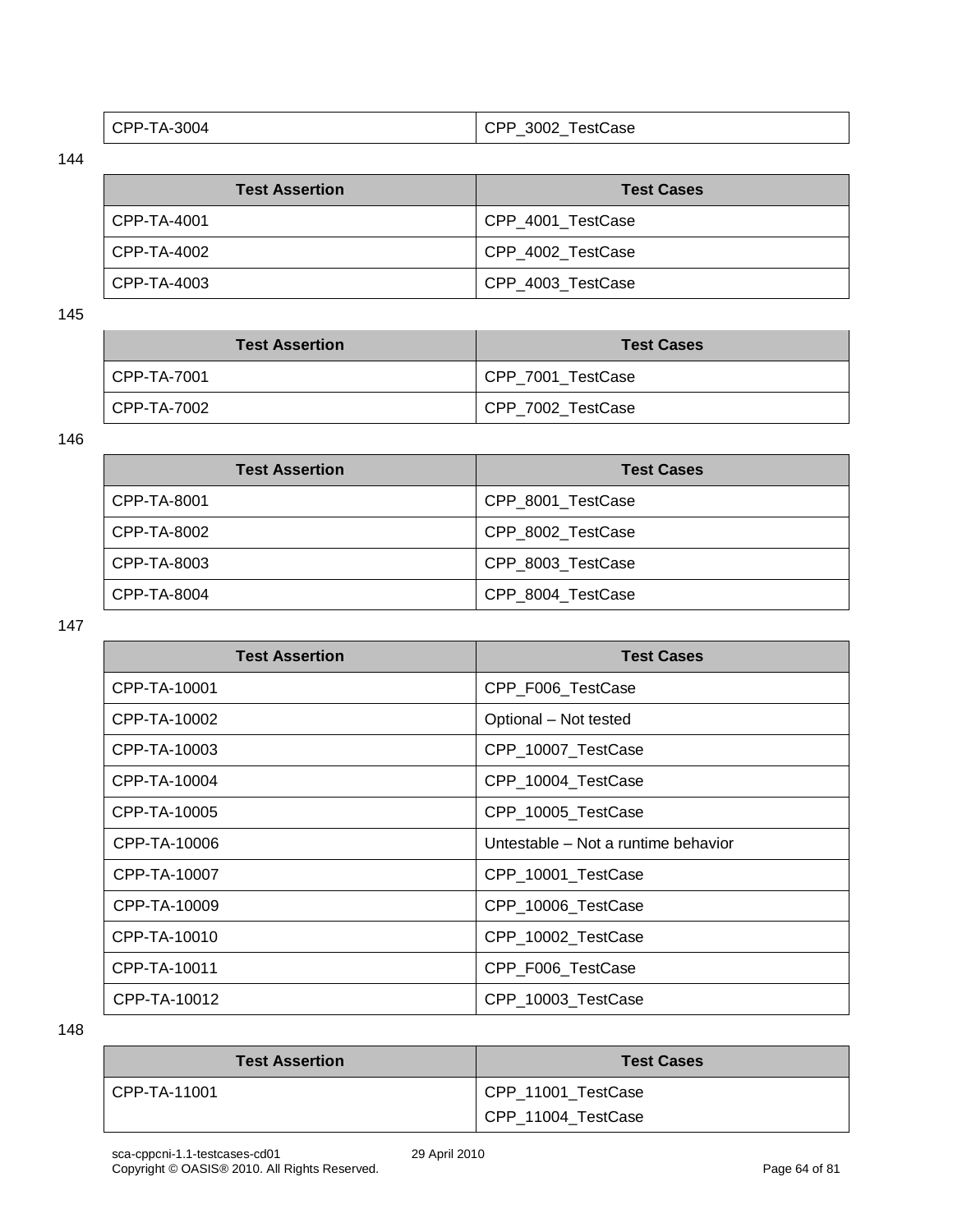| l CPP-TA-11002 | CPP 11002 TestCase |
|----------------|--------------------|
| l CPP-TA-11004 | CPP_11005_TestCase |
| l CPP-TA-11005 | CPP_11006_TestCase |

| <b>Test Assertion</b> | <b>Test Cases</b> |
|-----------------------|-------------------|
| CPP-TA-A001           | CPP_A001_TestCase |
|                       | CPP_A002_TestCase |
|                       | CPP_A003_TestCase |
|                       | CPP_A004_TestCase |
|                       | CPP_A005_TestCase |
|                       | CPP_A006_TestCase |
|                       | CPP_A007_TestCase |
|                       | CPP_B001_TestCase |
|                       | CPP_B002_TestCase |
| CPP-TA-A002           | CPP_A008_TestCase |
| CPP-TA-A003           | CPP_A003_TestCase |
| CPP-TA-A004           | CPP_A009_TestCase |
| CPP-TA-A005           | CPP_A010_TestCase |

| <b>Test Assertion</b> | <b>Test Cases</b> |
|-----------------------|-------------------|
| CPP-TA-C001           | CPP_F001_TestCase |
|                       | CPP_A004_TestCase |
|                       | CPP_A010_TestCase |
|                       | CPP_C001_TestCase |
|                       | CPP_C002_TestCase |
|                       | CPP_C003_TestCase |
| CPP-TA-C002           | CPP_C004_TestCase |
| CPP-TA-C004           | CPP_C005_TestCase |
| CPP-TA-C005           | CPP_C006_TestCase |
| CPP-TA-C006           | CPP_C007_TestCase |
| CPP-TA-C007           | CPP_C009_TestCase |
| CPP-TA-C008           | CPP_C010_TestCase |
| CPP-TA-C009           | CPP_C008_TestCase |
| CPP-TA-C010           | CPP_A005_TestCase |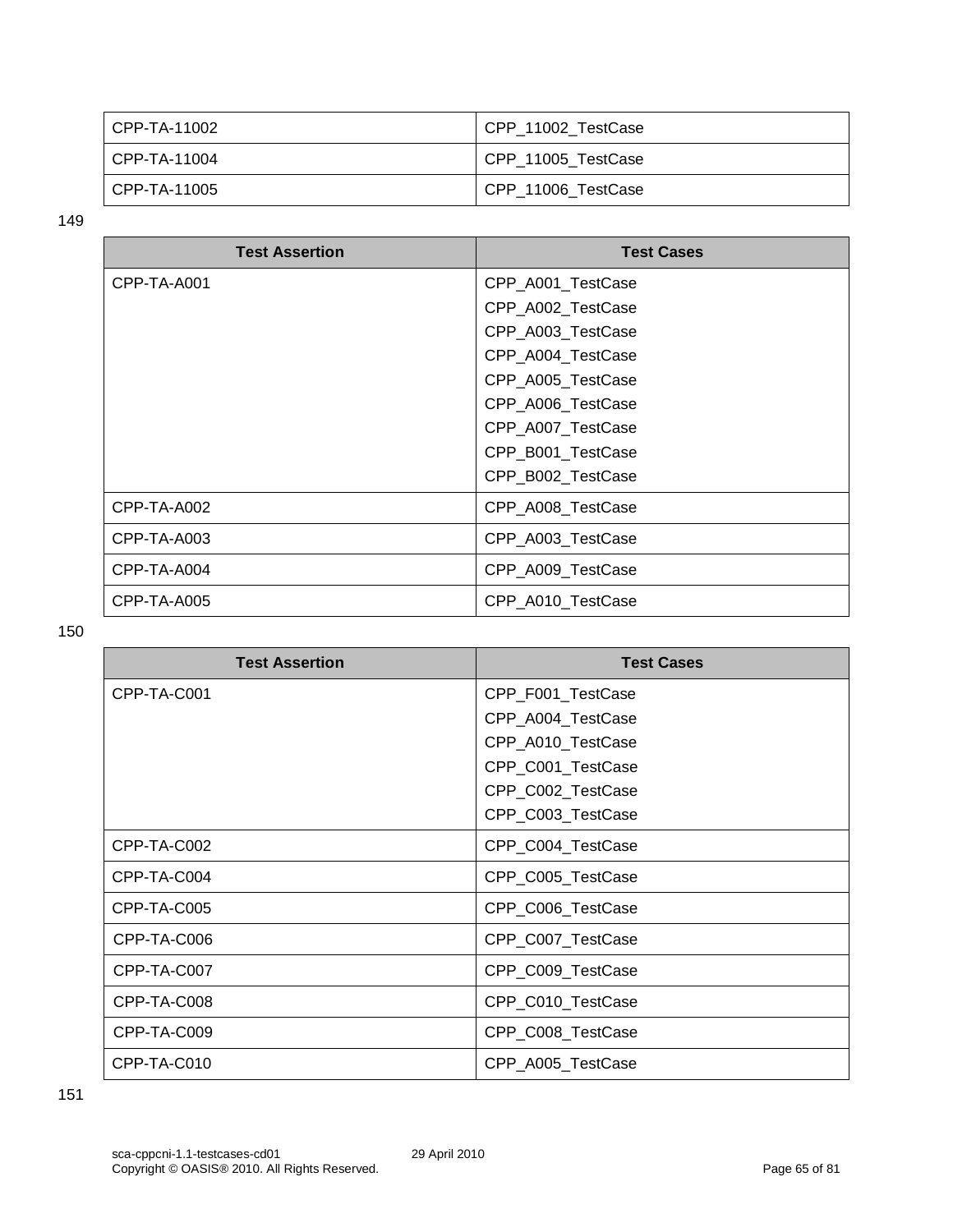| <b>Test Assertion</b> | <b>Test Cases</b> |
|-----------------------|-------------------|
| CPP-TA-D001           | CPP_D001_TestCase |
|                       | CPP_D002_TestCase |
|                       | CPP_D003_TestCase |
|                       | CPP_D004_TestCase |
|                       | CPP_D005_TestCase |
| CPP-TA-D002           | CPP_D006_TestCase |
| CPP-TA-D003           | CPP_D007_TestCase |
| CPP-TA-D004           | CPP_D008_TestCase |
| CPP-TA-D005           | CPP_D009_TestCase |
| CPP-TA-D006           | CPP_D010_TestCase |
| CPP-TA-D007           | CPP_D011_TestCase |
| CPP-TA-D008           | CPP_D012_TestCase |

| <b>Test Assertion</b> | <b>Test Cases</b>                                             |
|-----------------------|---------------------------------------------------------------|
| CPP-TA-F001           | CPP_F006_TestCase                                             |
| CPP-TA-F002           | CPP_F006_TestCase                                             |
| CPP-TA-F003           | CPP_D001_TestCase                                             |
|                       | CPP_D002_TestCase                                             |
|                       | CPP_D003_TestCase                                             |
|                       | CPP_D004_TestCase                                             |
|                       | CPP_D005_TestCase                                             |
| CPP-TA-F004           | Not tested – this is base WSDL handling, not SCA<br>specific. |
| CPP-TA-F005           | CPP_F006_TestCase                                             |
| CPP-TA-F006           | CPP_F006_TestCase                                             |
| CPP-TA-F007           | CPP_F006_TestCase                                             |
| CPP-TA-F008           | CPP_F006_TestCase                                             |
| CPP-TA-F009           | CPP_F006_TestCase                                             |
| CPP-TA-F010           | CPP_F013_TestCase                                             |
| CPP-TA-F011           | CPP_F012_TestCase                                             |
| CPP-TA-F012           | CPP_F006_TestCase                                             |
| CPP-TA-F013           | CPP_F006_TestCase                                             |
| CPP-TA-F014           | CPP_F007_TestCase                                             |
| CPP-TA-F015           | CPP_F007_TestCase                                             |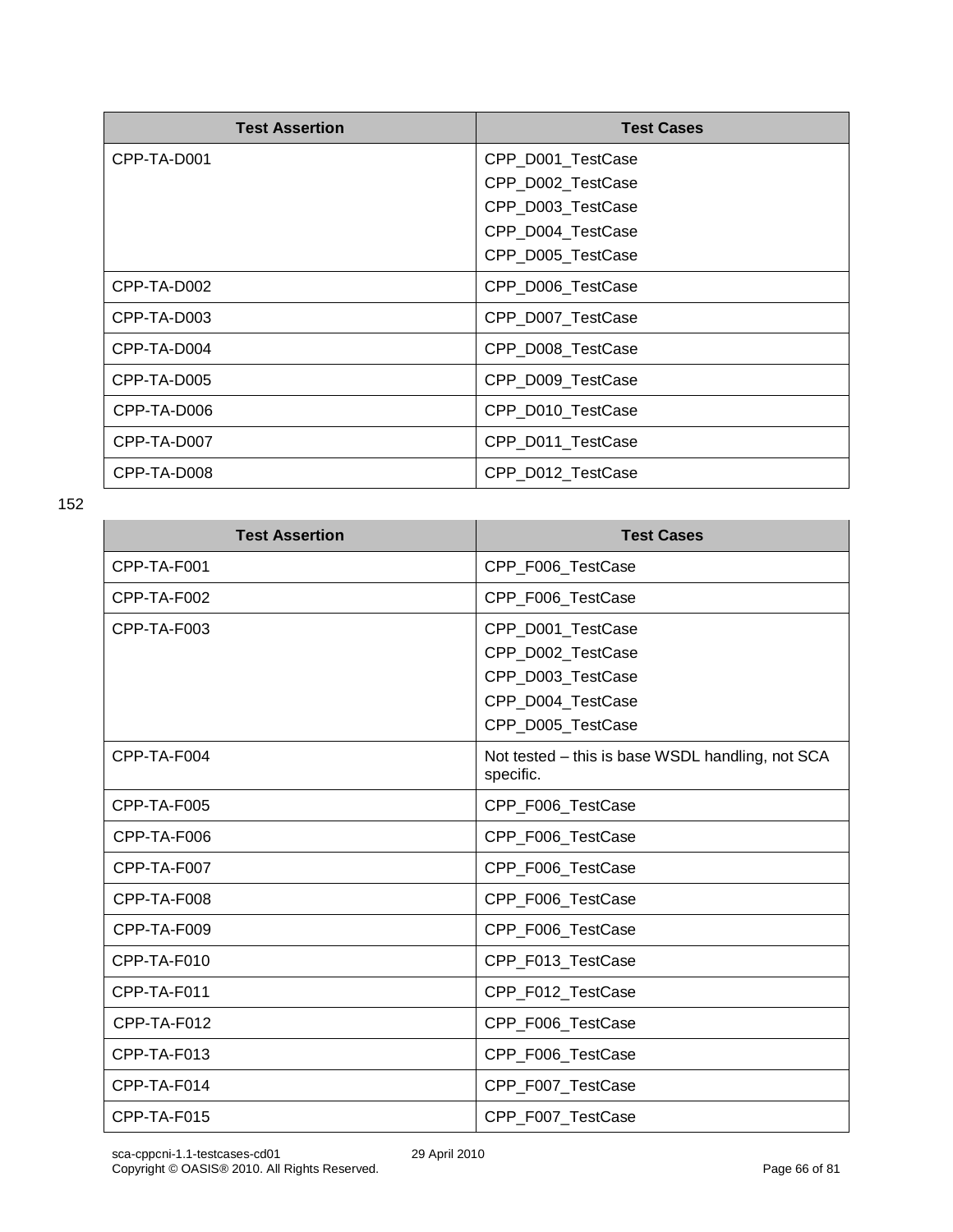| CPP-TA-F016 | CPP_D004_TestCase                                                            |
|-------------|------------------------------------------------------------------------------|
| CPP-TA-F017 | CPP_F006_TestCase                                                            |
| CPP-TA-F018 | CPP_F010_TestCase                                                            |
| CPP-TA-F019 | CPP_F008_TestCase                                                            |
| CPP-TA-F020 | CPP_F008_TestCase                                                            |
| CPP-TA-F022 | CPP_F006_TestCase                                                            |
| CPP-TA-F023 | CPP_F012_TestCase                                                            |
| CPP-TA-F024 | Not tested – This is an assertion about the web<br>services binding behavior |
| CPP-TA-F025 | Not tested - not all platforms allow application<br>access to header content |
| CPP-TA-F026 | CPP_F001_TestCase                                                            |
| CPP-TA-F027 | CPP_F003_TestCase                                                            |
| CPP-TA-F028 | CPP_F014_TestCase                                                            |
| CPP-TA-F029 | Not Tested                                                                   |
| CPP-TA-F030 | CPP_F001_TestCase                                                            |
| CPP-TA-F031 | CPP_F005_TestCase                                                            |
| CPP-TA-F032 | Optional - Not tested                                                        |
| CPP-TA-F033 | CPP_F001_TestCase                                                            |
| CPP-TA-F034 | CPP_A010_TestCase                                                            |
| CPP-TA-F035 | CPP_F004_TestCase                                                            |
| CPP-TA-F036 | CPP_F009_TestCase                                                            |
| CPP-TA-F037 | CPP_F002_TestCase                                                            |
| CPP-TA-F038 | CPP_F001_TestCase                                                            |
| CPP-TA-F039 | CPP F001 TestCase                                                            |
| CPP-TA-F040 | Not tested - not all platforms allow application<br>access to header content |
| CPP-TA-F041 | Not tested - not all platforms allow application<br>access to header content |
| CPP-TA-F043 | Not tested – This is an assertion about the web<br>services binding behavior |
| CPP-TA-F044 | CPP_F001_TestCase                                                            |
| CPP-TA-F045 | CPP_F001_TestCase                                                            |
| CPP-TA-F046 | CPP_F001_TestCase                                                            |
| CPP-TA-F047 | CPP_C001_TestCase                                                            |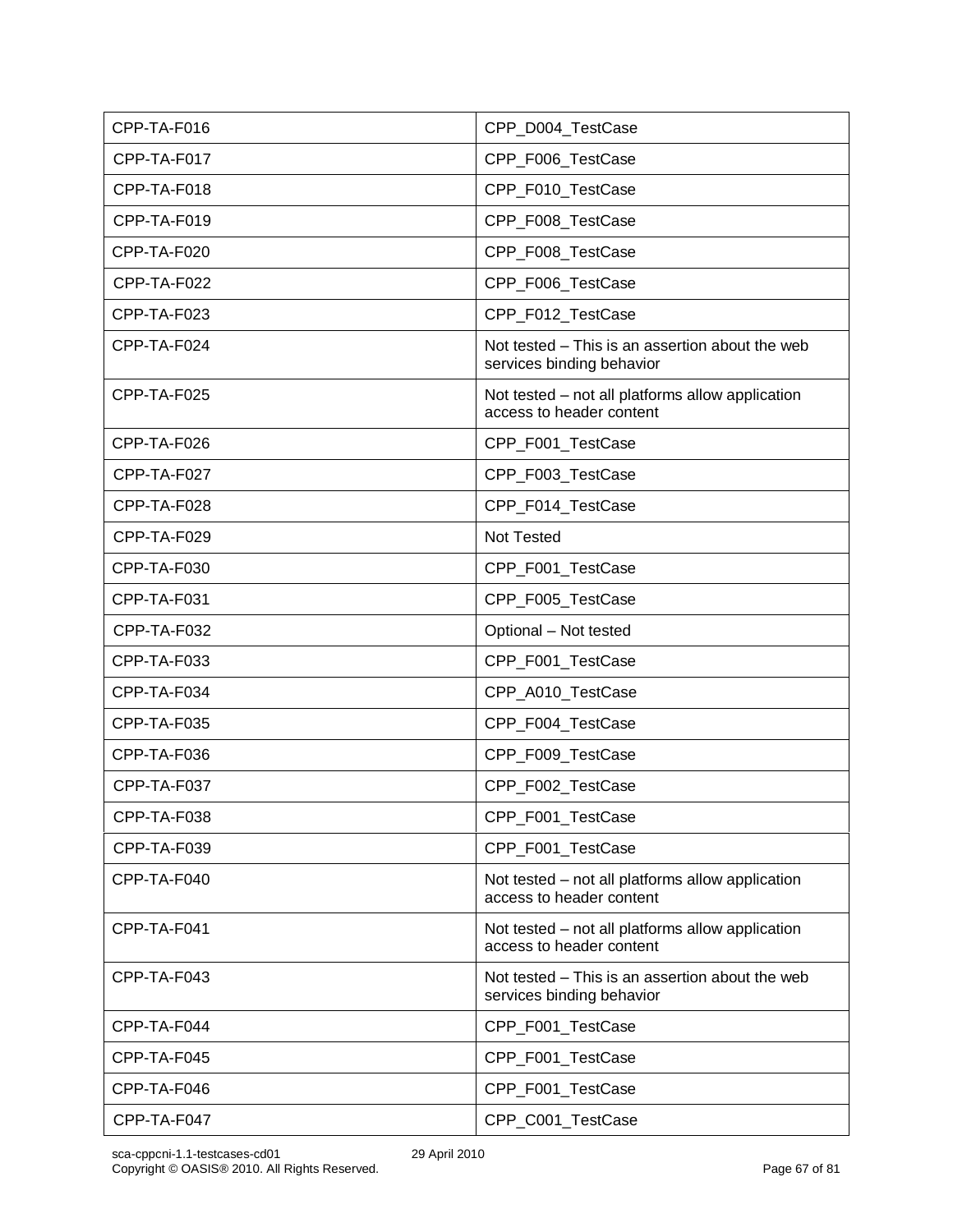| CPP-TA-F048 | Not tested – This is an assertion about the web<br>services binding behavior |
|-------------|------------------------------------------------------------------------------|
|             |                                                                              |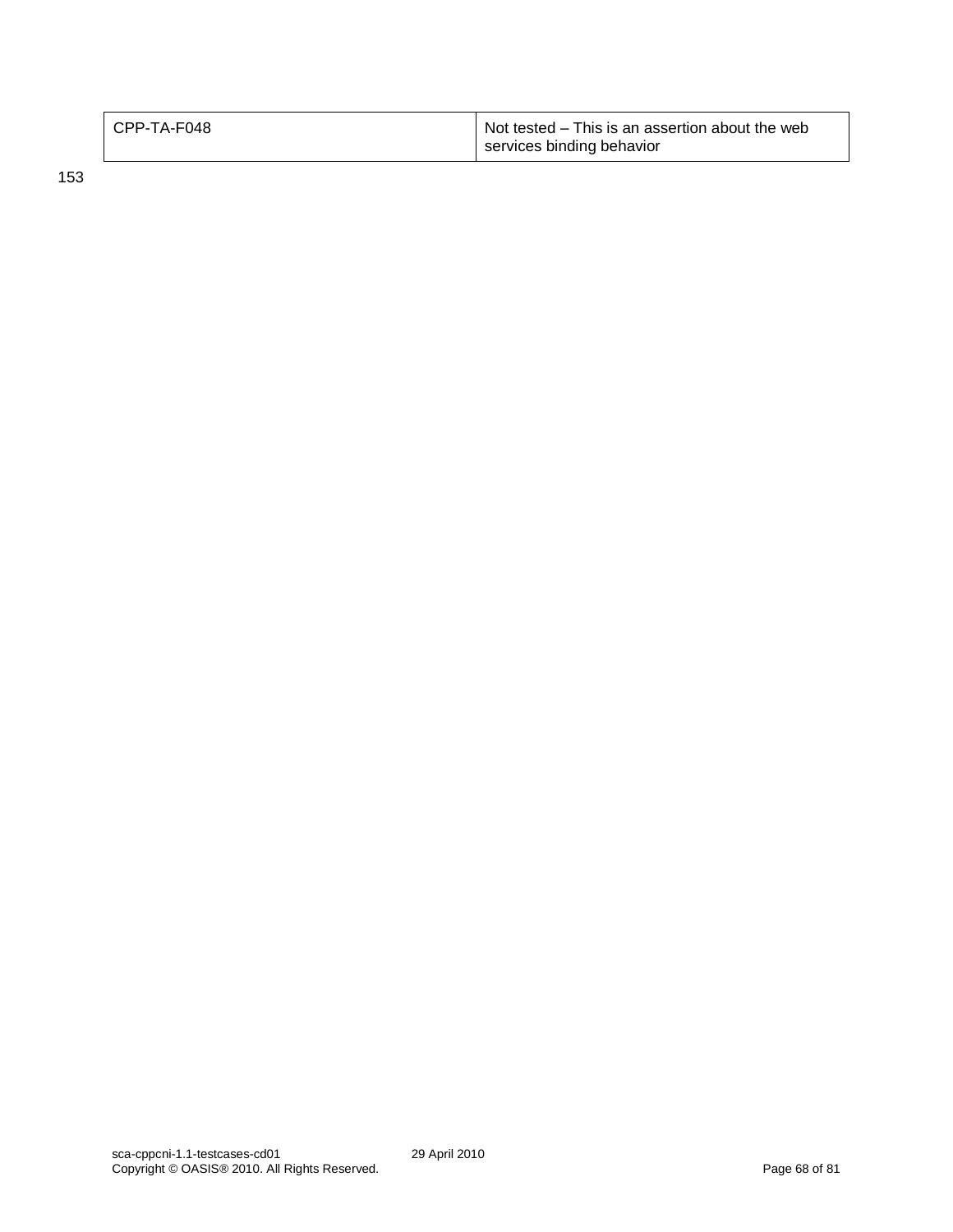## <sup>154</sup> **6 Catalog of Test Artifacts**

### 155 **6.1 C++ Interfaces**

| <b>Name</b>             | <b>Description</b>                                                                                                          |
|-------------------------|-----------------------------------------------------------------------------------------------------------------------------|
| Service1.h              | 1 operation with 1 input, 1 output parameter                                                                                |
| Service1Superset.h      | Remotable service interface which is a superset of<br>Service1 interface                                                    |
|                         | 2 operations with 1 input, 1 output parameter                                                                               |
| Service3.h              | Remotable service with Operation1 is overloaded                                                                             |
| Service4.h              | Remotable service interface                                                                                                 |
|                         | 1 operation with 1 input, 1 output parameter                                                                                |
|                         | - Input parameter is not const                                                                                              |
| Service <sub>5</sub> .h | Remotable service interface with a Callback<br>interface (Service5Callback)                                                 |
|                         | 1 operation with 1 input, 1 output parameter                                                                                |
| Service5Callback.h      | Remotable callback interface for Service5                                                                                   |
|                         | 1 operation with 1 input, 1 output parameter                                                                                |
| Service <sub>6.h</sub>  | Remotable service interface with a local Callback<br>interface (Service6Callback)                                           |
|                         | 1 operation with 1 input, 1 output parameter                                                                                |
| Service6Callback.h      | Local callback interface for Service6                                                                                       |
|                         | 1 operation with 1 input, 1 output parameter                                                                                |
| Service7.h              | Local service interface with a remotable Callback<br>interface (Service7Callback)                                           |
|                         | 1 operation with 1 input, 1 output parameter                                                                                |
| Service7Callback.h      | Remotable callback interface for Service7                                                                                   |
|                         | 1 operation with 1 input, 1 output parameter                                                                                |
| Service11.h             | Remotable interface with a function in the file that is<br>not part of the interface - it is also a superset of<br>Service1 |
| Service12.h             | Remotable service interface with a Callback<br>interface (Service12Callback)                                                |
|                         | 1 operation with 1 input, 1 output parameter                                                                                |
| Service12Callback.h     | Remotable callback interface for Service12 with a<br>function in the file that is not part of the callback<br>interface,    |
|                         | 1 operation with 1 input, 1 output parameter                                                                                |
| Service13.h             | Remotable interface containing no public member                                                                             |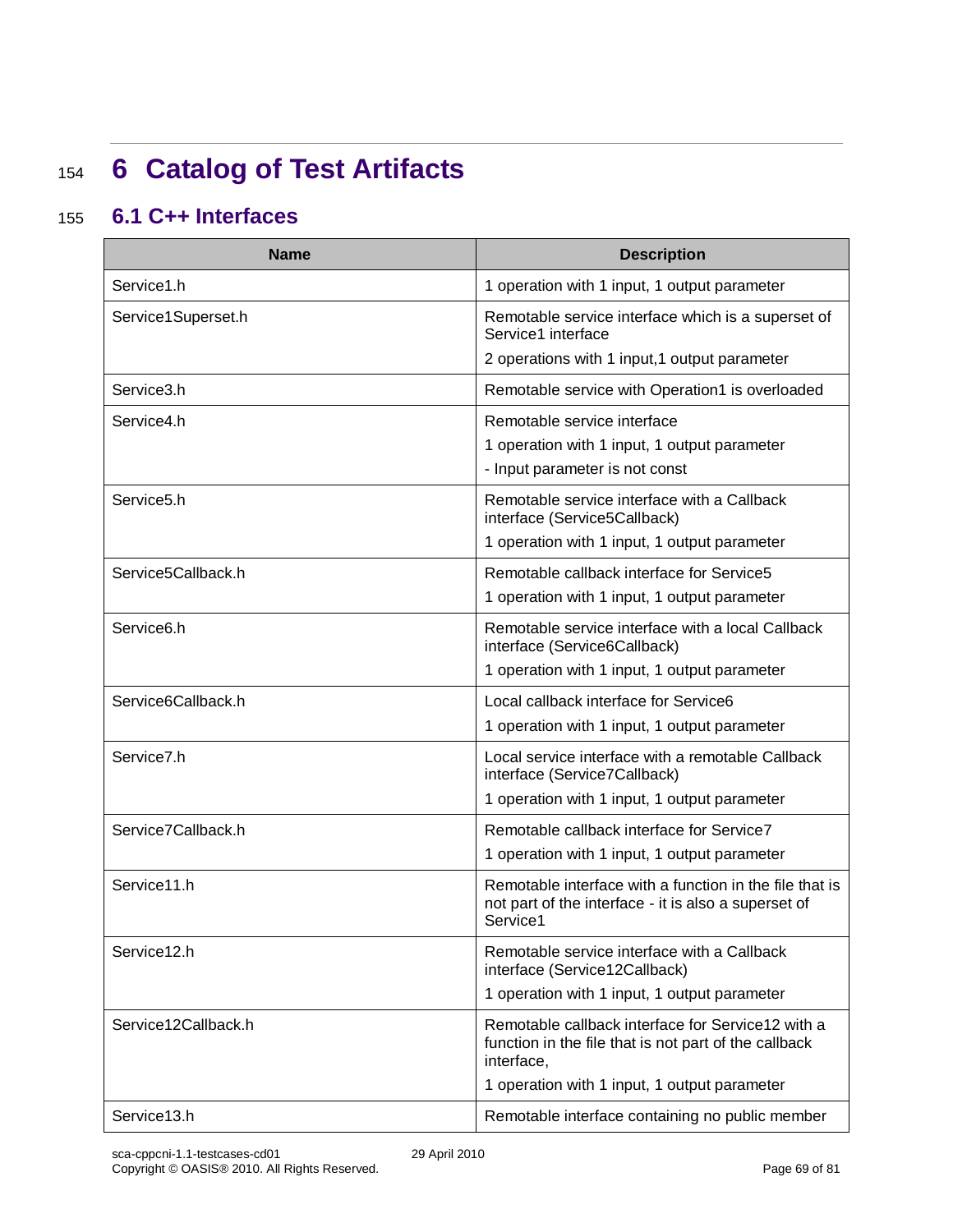|                                                                                | functions                                                                                                                           |
|--------------------------------------------------------------------------------|-------------------------------------------------------------------------------------------------------------------------------------|
| Service14.h                                                                    | Remotable interface containing no public non<br>virtual member functions                                                            |
| Service15.h                                                                    | Local service interface with a macro and a typedef<br>used in the declaration.                                                      |
| Service15Exp.h                                                                 | Same interface with macro and typedef expanded                                                                                      |
| Service16.h                                                                    | Remotable service interface with a UDT parameter                                                                                    |
| Service18.h                                                                    | Remotable service interface with a unnamed<br>parameter                                                                             |
| Service19.h                                                                    | Remotable service interface with a member<br>function with multiple parameter passing styles                                        |
| Service20.h (system under test generated from<br>Service20.wsdl - should fail) |                                                                                                                                     |
| Service21.h                                                                    | Remotable service interface with member functions<br>with multiple parameter and return types                                       |
| Service22.h<br>Service22Super.h                                                | Remotable service interface that inherits from<br>another service interface.                                                        |
| Service23.h                                                                    | Remotable service interface with a member<br>function with parameters names a_x and xml                                             |
| Service24.h                                                                    | Remotable service interface with a member<br>function with only an in parameter and a void return                                   |
| Service24OW.h                                                                  | type<br>Remotable service interface with a member<br>function with only an in parameter and a void return<br>type designated oneWay |
| Service25.h                                                                    | Remotable service interface with function<br>annotated with @WebParam                                                               |
| Service26.h                                                                    | Remotable service interface with function<br>annotated with @WebResult                                                              |
| Service <sub>27.h</sub>                                                        | Remotable service interface with function<br>annotated with @WebParam but incorrect simple<br>type value                            |
| Service28.h                                                                    | Remotable service interface with overloaded<br>function annotated with @WebFunction to<br>disambiguate                              |
| Service29.h                                                                    | Remotable service interface with function<br>annotated with @WebResult but incorrect simple<br>type value                           |
| Service30.h                                                                    | Remotable service interface with function<br>annotated with @WebParam parameter is<br>unnamed                                       |
| Service 31.h (system under test generated from<br>Service31.wsdl)              | Remotable service interface with a member<br>function that can throw a fault.                                                       |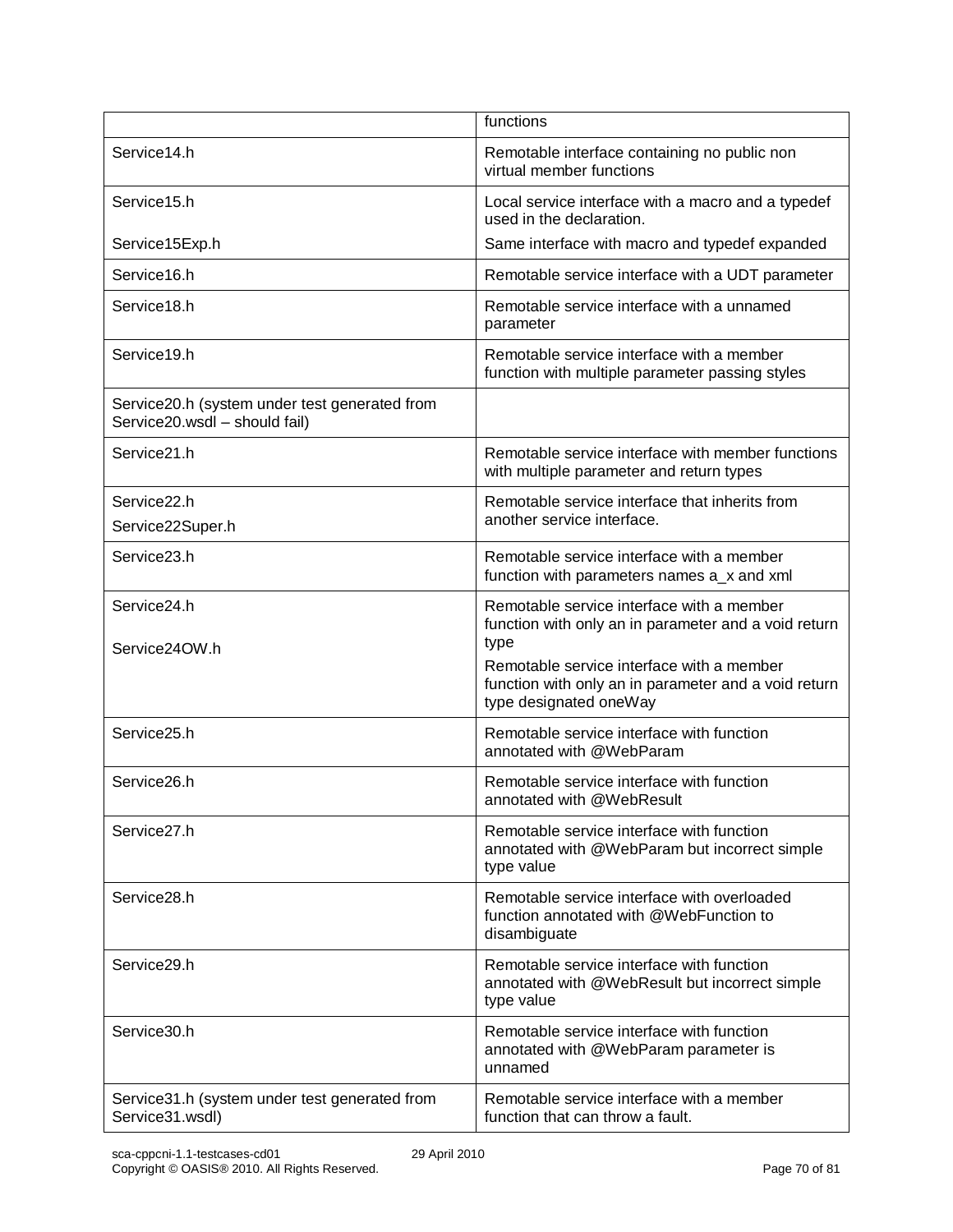| OperationFault.h (system under test generated<br>from Service31.wsdl) | Exception Class for the fault                                                                 |
|-----------------------------------------------------------------------|-----------------------------------------------------------------------------------------------|
| Service32.h (system under test generated from<br>Service32.wsdl)      | Remotable service interface with member functions<br>with multiple parameter and return types |
| Service32F.h (system under test generated from<br>Service32F.wsdl)    | Same but multiple uses of OperationFault                                                      |
| Service35.h (system under test generated from<br>Service35.wsdl)      | Remotable service interface based on WSDL with a<br>namespace extension                       |
| Service36.h (system under test generated from<br>Service36.wsdl)      | Remotable service interface                                                                   |
| Service37.h (system under test generated from<br>Service37.wsdl)      | Remotable service interface based on WSDL with a<br>function extension                        |
| Service38.h (system under test generated from<br>Service38.wsdl)      | Remotable service interface based on WSDL with a<br>parameter extension                       |
| Service39.h (system under test generated from<br>Service39.wsdl)      | Remotable service interface based on WSDL with a<br>class extension                           |
| Service40.h (system under test generated from<br>Service40.wsdl)      | Remotable service interface based on WSDL with<br>an enableWrapperStyle extension             |
| Service42.h (system under test generated from<br>Service42.wsdl)      | Remotable service interface based on WSDL with a<br>parameter extension with a specified type |
| Service45.h                                                           | Service interface annotated with @WebService                                                  |
| Service46.h                                                           | Remotable service with operation1 that sleeps<br>before returning                             |
| Service47.h                                                           | Remotable service interface with a Callback<br>interface (Service47Callback)                  |
| Service47Callback.h                                                   | Remotable callback interface for Service47 with<br>callback1 that sleeps before returning     |

### 157 **6.2 C++ Implementations**

| <b>Name</b>                 | <b>Description</b>                                                           |
|-----------------------------|------------------------------------------------------------------------------|
|                             | Services and References use interface Service1<br>unless described otherwise |
| Service1Impl.h              | 1 service                                                                    |
| Service1Impl.cpp            | 0 references                                                                 |
| Service1Impl.componentType  |                                                                              |
| Service1Impl2.h             | 1 service                                                                    |
| Service1Impl2.cpp           | 1 reference $(11)$                                                           |
| Service1Impl2.componentType |                                                                              |
| Service1Impl3.h             | l service                                                                    |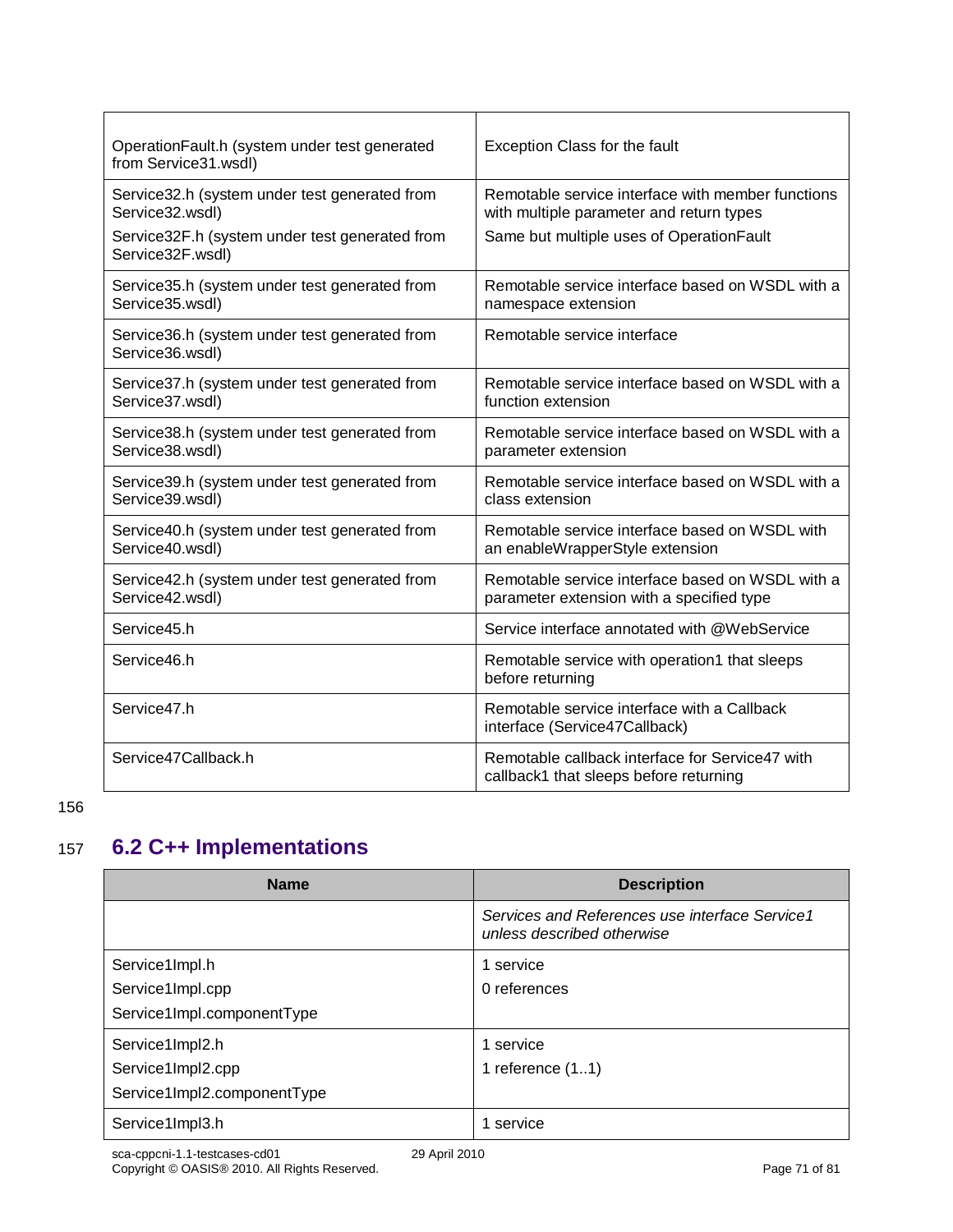| Service1Impl3.cpp<br>Service1Impl3.componentType                       | 1 reference (1n)                                                                      |
|------------------------------------------------------------------------|---------------------------------------------------------------------------------------|
| Service1Impl7.h<br>Service1Impl7.cpp<br>Service1Impl7.componentType    | 1 service<br>1 reference (11) with interface Service 4                                |
| Service1Impl11.h<br>Service1Impl11.cpp<br>Service1Impl11.componentType | 1 service<br>1 reference (11) - Operation invoked twice                               |
| Service1Impl12.h<br>Service1Impl12.cpp<br>Service1Impl12.componentType | 1 service<br>0 references<br>Composite scope with data member                         |
| Service1Impl13.h<br>Service1Impl13.cpp<br>Service1Impl13.componentType | 1 service<br>0 references<br>Stateless scope with data member                         |
| Service1Impl14.h<br>Service1Impl14.cpp<br>Service1Impl14.componentType | 1 service<br>1 reference (11) with interface Service11<br>Incorrect operation invoked |
| Service1Impl15.h<br>Service1Impl15.cpp<br>Service1Impl15.componentType | 1 service<br>1 reference (11) with interface Service11<br>No default constructor      |
| Service1Impl16.h<br>Service1Impl16.cpp<br>Service1Impl16.componentType | 1 service<br>1 reference (11) with interface Service15Exp                             |
| Service1Impl17.h<br>Service1Impl17.cpp<br>Service1Impl17.componentType | 1 service<br>1 reference (11) with interface Service16                                |
| Service1Impl18.h<br>Service1Impl18.cpp<br>Service1Impl18.componentType | 1 service<br>1 reference $(11)$                                                       |
| Service1Impl19.h<br>Service1Impl19.cpp<br>Service1Impl19.componentType | 1 service<br>1 reference (1n)                                                         |
| Service1Impl20.h<br>Service1Impl20.cpp<br>Service1Impl20.componentType | 1 service<br>0 references                                                             |
| Service1Impl21.h<br>Service1Impl21.cpp<br>Service1Impl21.componentType | 1 service<br>1 reference (11) with Service14                                          |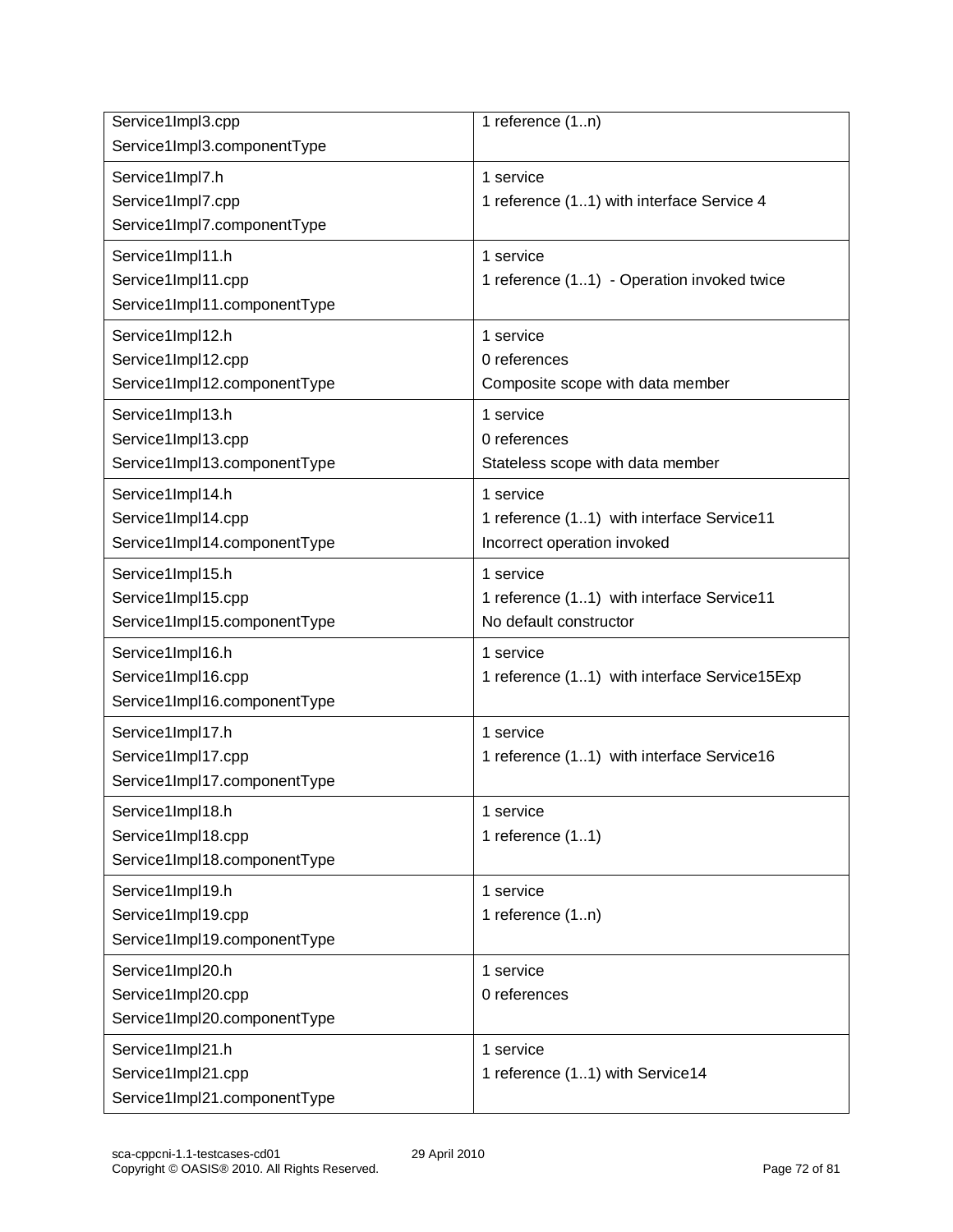| Service1Impl23.h                       | 1 service                                     |
|----------------------------------------|-----------------------------------------------|
| Service1Impl23.cpp                     | 1 reference (11) with Service18               |
| Service1Impl23.componentType           |                                               |
| Service1Impl23OW.h                     |                                               |
| Service1Impl23OW.cpp                   |                                               |
| Service1Impl23OW.componentType         | One function marked oneWay                    |
|                                        |                                               |
| Service1Impl24.h                       | 1 service                                     |
| Service1Impl24.cpp                     | 1 reference (11) with Service19               |
| Service1Impl24.componentType           |                                               |
| Service1Impl25.h                       | 1 service                                     |
| Service1Impl25.cpp                     | 1 reference (11) with Service20               |
| Service1Impl25.componentType           |                                               |
| Service1Impl26.h                       | 1 service                                     |
| Service1Impl26.cpp                     | 1 reference (11) with Service21               |
| Service1Impl26.componentType           |                                               |
| Service1Impl27.h                       | 1 service                                     |
| Service1Impl27.cpp                     | 1 reference (11) with Service22               |
| Service1Impl27.componentType           |                                               |
| Service1Impl28.h                       | 1 service                                     |
| Service1Impl28.cpp                     | 1 reference (11) with Service23               |
| Service1Impl28.componentType           |                                               |
|                                        | 1 service                                     |
| Service1Impl29.h<br>Service1Impl29.cpp |                                               |
|                                        | 1 reference (11) with interface Service24(OW) |
| Service1Impl29.componentType           |                                               |
| Service1Impl29OW.h                     |                                               |
| Service1Impl29OW.cpp                   |                                               |
| Service1Impl29OW.componentType         |                                               |
| Service1Impl30.h                       | 1 service                                     |
| Service1Impl30.cpp                     | 1 reference $(11)$                            |
| Service1Impl30.componentType           |                                               |
| Service1Impl33.h                       | 1 service                                     |
| Service1Impl33.cpp                     | 1 reference (11) with interface Service25     |
| Service1Impl33.componentType           |                                               |
| Service1Impl34.h                       | 1 service                                     |
| Service1Impl34.cpp                     | 1 reference (11) with interface Service26     |
| Service1Impl34.componentType           |                                               |
| Service1Impl35.h                       | 1 service                                     |
| Service1Impl35.cpp                     | 1 reference (11) with interface Service27     |
| Service1Impl35.componentType           |                                               |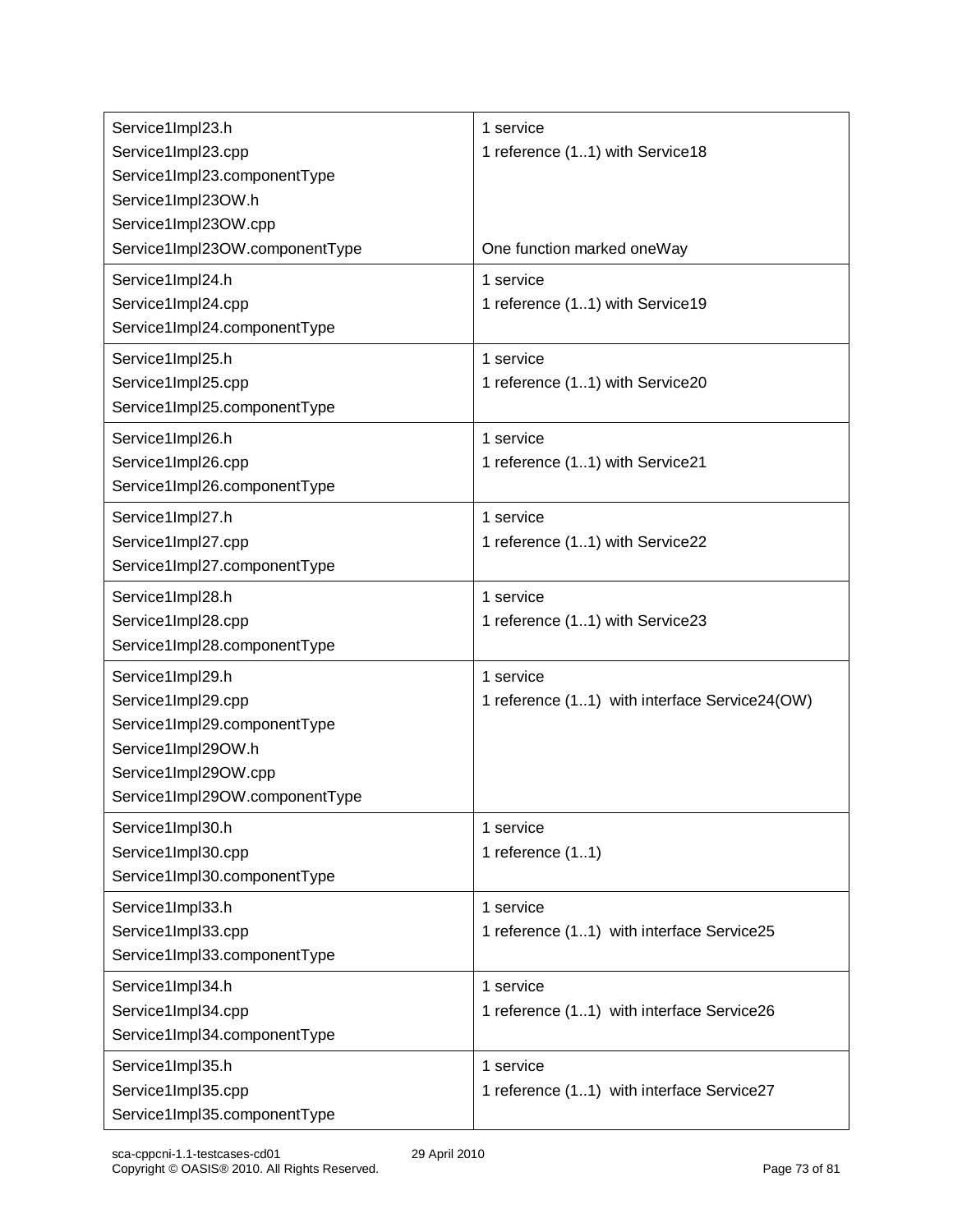| Service1Impl36.h              | 1 service                                  |
|-------------------------------|--------------------------------------------|
| Service1Impl36.cpp            | 1 reference (11) with interface Service28  |
| Service1Impl36.componentType  |                                            |
| Service1Impl37.h              | 1 service                                  |
| Service1Impl37.cpp            | 1 reference (11) with interface Service29  |
| Service1Impl37.componentType  |                                            |
| Service1Impl38.h              | 1 service                                  |
| Service1Impl38.cpp            | 1 reference (11) with interface Service30  |
| Service1Impl38.componentType  |                                            |
| Service1Impl39.h              | 1 service                                  |
| Service1Impl39.cpp            | 1 reference (11) with interface Service31  |
| Service1Impl39.componentType  |                                            |
| Service1Impl40.h              | 1 service                                  |
| Service1Impl40.cpp            | 1 reference (11) with interface Service32  |
| Service1Impl40.componentType  |                                            |
| Service1Impl40F.h             | 1 service                                  |
| Service1Impl40F.cpp           | 1 reference (11) with interface Service32F |
| Service1Impl40F.componentType |                                            |
| Service1Impl42.h              | 1 service                                  |
| Service1Impl42.cpp            | 1 reference (11) with interface Service35  |
| Service1Impl42.componentType  |                                            |
| Service1Impl43.h              | 1 service                                  |
| Service1Impl43.cpp            | 1 reference (11) with interface Service36  |
| Service1Impl43.componentType  |                                            |
| Service1Impl44.h              | 1 service                                  |
| Service1Impl44.cpp            | 1 reference (11) with interface Service37  |
| Service1Impl44.componentType  |                                            |
| Service1Impl45.h              | 1 service                                  |
| Service1Impl45.cpp            | 1 reference (11) with interface Service38  |
| Service1Impl45.componentType  |                                            |
| Service1Impl46.h              | 1 service                                  |
| Service1Impl46.cpp            | 1 reference (11) with interface Service39  |
| Service1Impl46.componentType  |                                            |
| Service1Impl47.h              | 1 service                                  |
| Service1Impl47.cpp            | 1 reference (11) with interface Service40  |
| Service1Impl47.componentType  |                                            |
| Service1Impl49.h              | 1 service                                  |
| Service1Impl49.cpp            | 1 reference (11) with interface Service42  |
| Service1Impl49.componentType  |                                            |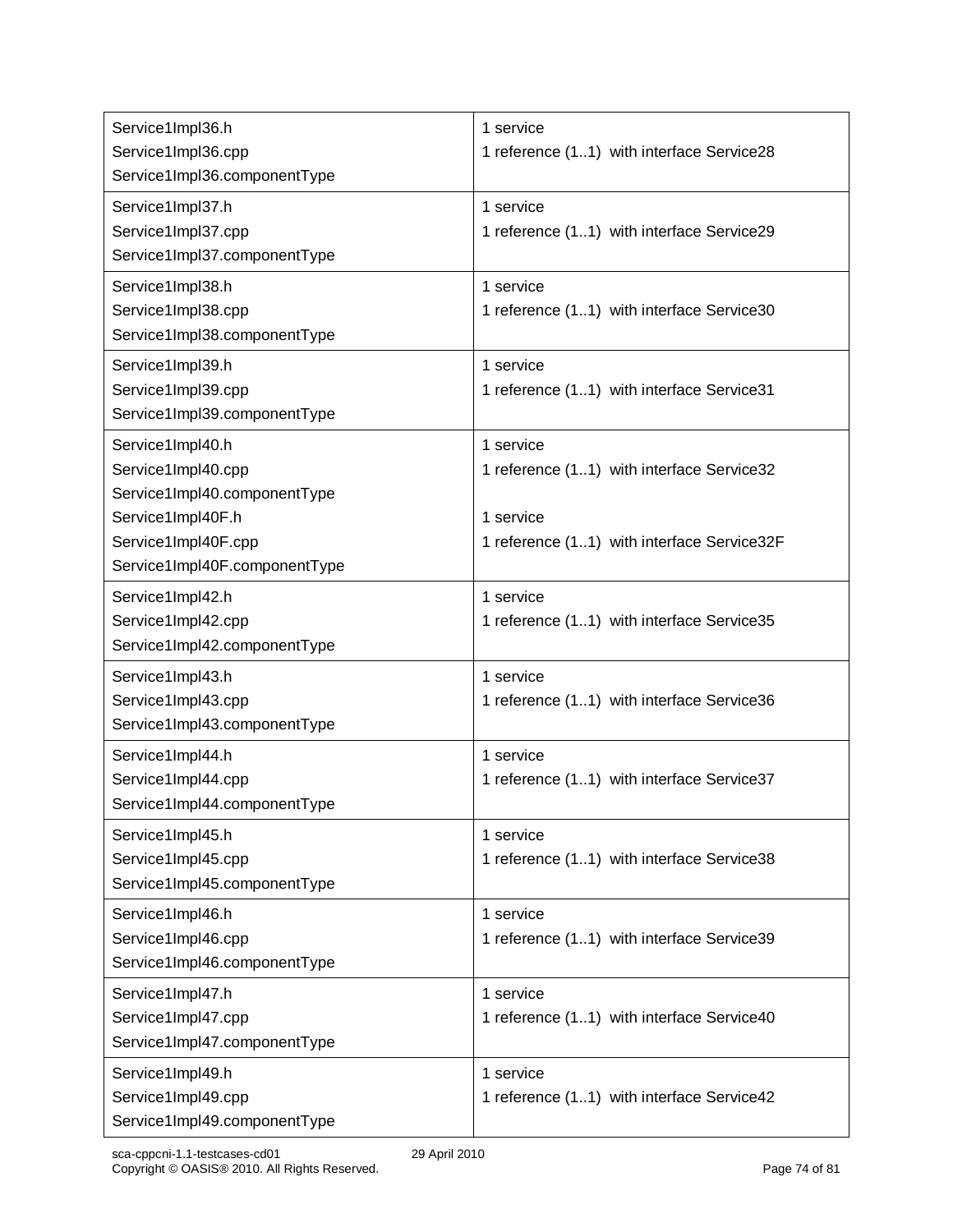| Service1Impl52.h                                                       | 1 service                                                                                     |
|------------------------------------------------------------------------|-----------------------------------------------------------------------------------------------|
| Service1Impl52.cpp<br>Service1Impl52.componentType                     | 1 reference (11) with interface Service45                                                     |
| Service1Impl53.h                                                       | 1 service                                                                                     |
| Service1Impl53.cpp                                                     | 1 reference (11) with interface Service46                                                     |
| Service1Impl53.componentType                                           | Asynch invocation with callback                                                               |
| Service1Impl54.h                                                       | 1 service                                                                                     |
| Service1Impl54.cpp                                                     | 1 reference (11) with interface Service46                                                     |
| Service1Impl54.componentType                                           | Asynch invocation with polling                                                                |
| Service1Impl55.h                                                       | 1 service                                                                                     |
| Service1Impl55.cpp                                                     | 1 reference (11) with interface Service46                                                     |
| Service1Impl55.componentType                                           | Asynch invocation that is cancelled                                                           |
| Service1Impl56.h<br>Service1Impl56.cpp<br>Service1Impl56.componentType | 1 service<br>1 reference $(11)$<br>Two threads created each invokes operation on<br>reference |
| Service1Impl57.h                                                       | 1 service                                                                                     |
| Service1Impl57.cpp                                                     | 0 references                                                                                  |
| Service1Impl57.componentType                                           | Uses a global variable                                                                        |
| Service1Impl58.h                                                       | 1 service                                                                                     |
| Service1Impl58.cpp                                                     | 0 references                                                                                  |
| Service1Impl58.componentType                                           | Uses a data member                                                                            |
| Service1Callback5Impl.h                                                | 1 service                                                                                     |
| Service1Callback5Impl.cpp                                              | 1 reference with Service5/Service5Callback                                                    |
| Service1Callback5Impl.componentType                                    | interfaces                                                                                    |
| Service1Callback6Impl.h                                                | 1 service                                                                                     |
| Service1Callback6Impl.cpp                                              | 1 reference with Service6/Service6Callback                                                    |
| Service1Callback6Impl.componentType                                    | interfaces                                                                                    |
| Service1Callback7Impl.h                                                | 1 service                                                                                     |
| Service1Callback7Impl.cpp                                              | 1 reference with Service7/Service7Callback                                                    |
| Service1Callback7Impl.componentType                                    | interfaces                                                                                    |
| Service1Callback12Impl.h                                               | 1 service                                                                                     |
| Service1Callback12Impl.cpp                                             | 1 reference with Service12/Service12Callback                                                  |
| Service1Callback12Impl.componentType                                   | interfaces                                                                                    |
| Service1Callback47Impl.h                                               | 1 service                                                                                     |
| Service1Callback47Impl.cpp                                             | 1 reference with Service47/Service47Callback                                                  |
| Service1Callback47Impl.componentType                                   | interfaces                                                                                    |
| Service1_16Impl.h                                                      | 2 services, one with interface Service1 and one with                                          |
| Service1_16Impl.cpp                                                    | interface Service16                                                                           |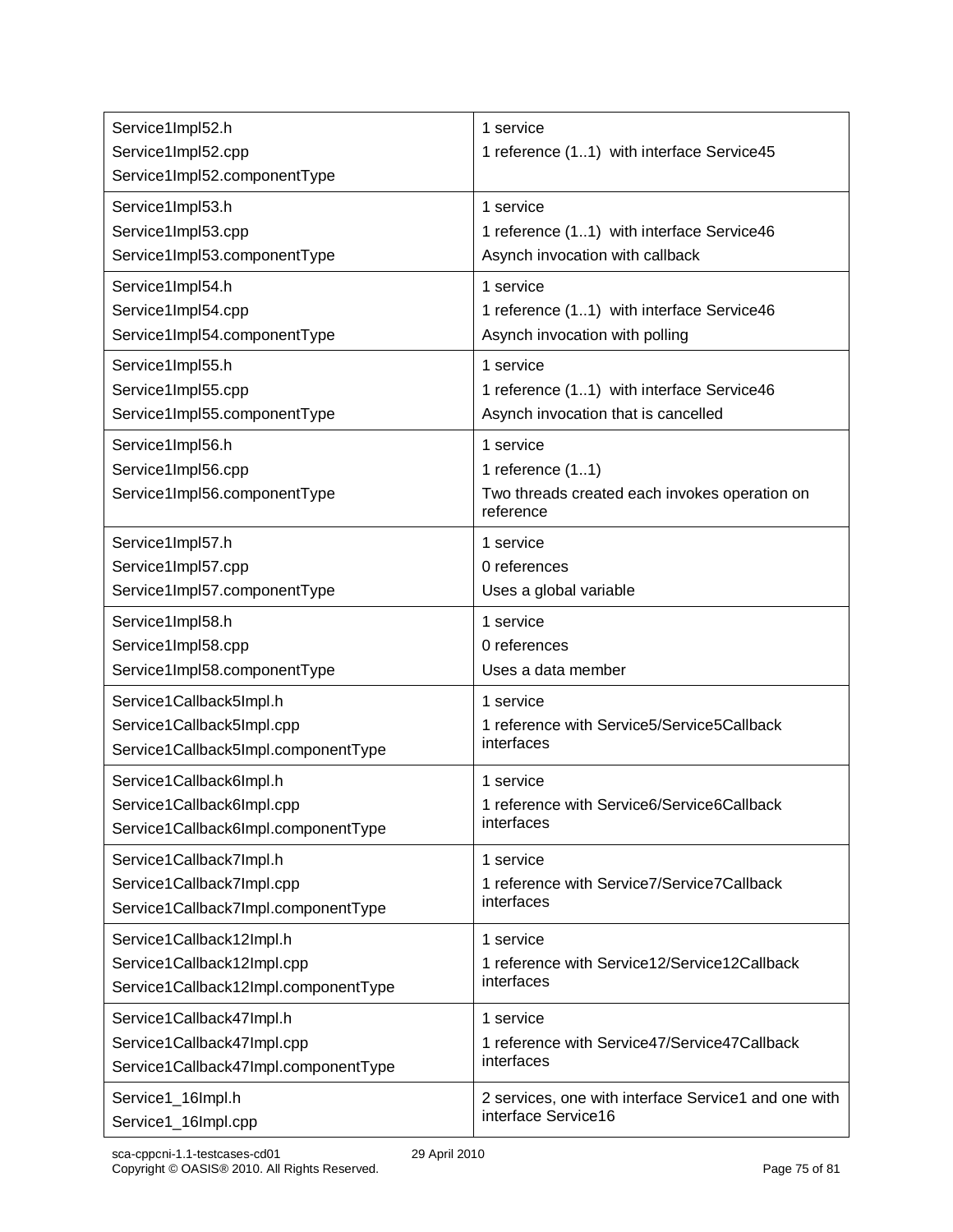| Service1_16Impl.componentType       | 0 references                                               |
|-------------------------------------|------------------------------------------------------------|
|                                     | - Operation of service1 invokes operation of service<br>16 |
| Service1SupersetImpl2.h             | 1 service with interface Service1Superset                  |
| Service1SupersetImpl2.cpp           |                                                            |
| Service1SupersetImpl2.componentType |                                                            |
| Service3Impl.h                      | 1 service with interface Service3                          |
| Service3Impl.cpp                    |                                                            |
| Service3Impl.componentType          |                                                            |
| Service4Impl.h                      | 1 service with interface Service4                          |
| Service4Impl.cpp                    |                                                            |
| Service4Impl.componentType          |                                                            |
| Service5Impl.h                      | 1 service with interface Service5                          |
| Service5Impl.cpp                    |                                                            |
| Service5Impl.componentType          |                                                            |
| Service6Impl.h                      | 1 service with interface Service6                          |
| Service6Impl.cpp                    |                                                            |
| Service6Impl.componentType          |                                                            |
| Service7Impl.h                      | 1 service with interface Service7                          |
| Service7Impl.cpp                    |                                                            |
| Service7Impl.componentType          |                                                            |
| Service12Impl.h                     | 1 service with interface Service12                         |
| Service12Impl.cpp                   |                                                            |
| Service12Impl.componentType         |                                                            |
| Service13Impl.h                     | 1 service with interface Service13                         |
| Service13Impl.cpp                   |                                                            |
| Service13Impl.componentType         |                                                            |
| Service14Impl.h                     | 1 service with interface Service14                         |
| Service14Impl.cpp                   |                                                            |
| Service14Impl.componentType         |                                                            |
| Service15Impl.h                     | 1 service with interface Service15                         |
| Service15Impl.cpp                   |                                                            |
| Service15Impl.componentType         |                                                            |
| Service16Impl.h                     | 1 service with interface Service16                         |
| Service16Impl.cpp                   |                                                            |
| Service16Impl.componentType         |                                                            |
| Service18Impl.h                     | 1 service with interface Service18                         |
| Service18Impl.cpp                   |                                                            |
| Service18Impl.componentType         |                                                            |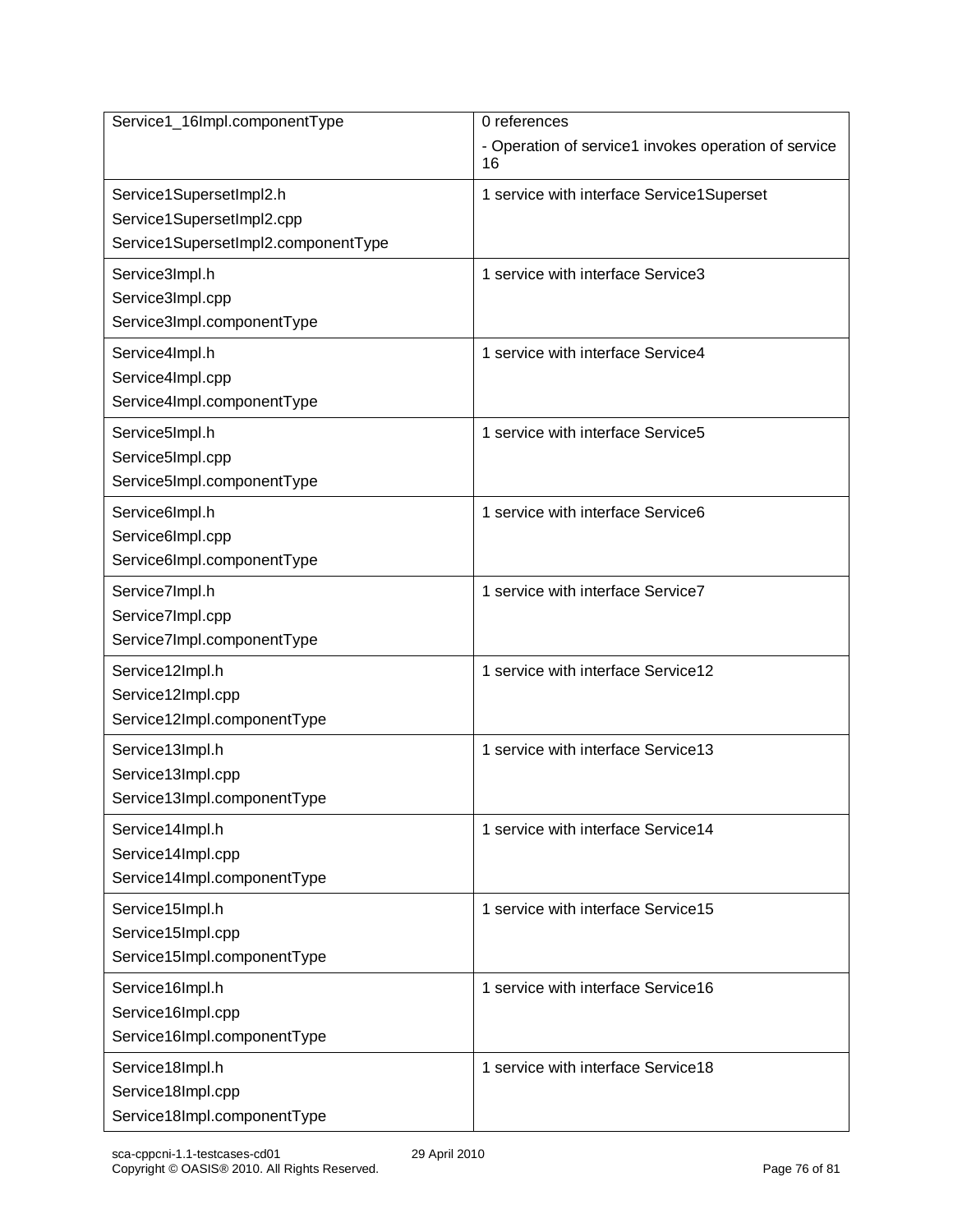| Service19Impl.h                                                                                                                                  | 1 service with interface Service19                               |
|--------------------------------------------------------------------------------------------------------------------------------------------------|------------------------------------------------------------------|
| Service19Impl.cpp<br>Service19Impl.componentType                                                                                                 |                                                                  |
| Service20Impl.h<br>Service20Impl.cpp<br>Service20Impl.componentType                                                                              | 1 service with interface Service20                               |
| Service21Impl.h<br>Service21Impl.cpp<br>Service21Impl.componentType                                                                              | 1 service with interface Service21                               |
| Service22Impl.h<br>Service22Impl.cpp<br>Service22Impl.componentType                                                                              | 1 service with interface Service22                               |
| Service23Impl.h<br>Service23Impl.cpp<br>Service23Impl.componentType                                                                              | 1 service with interface Service23                               |
| Service24Impl.h<br>Service24Impl.cpp<br>Service24Impl.componentType<br>Service24IOWmpl.h<br>Service24OWImpl.cpp<br>Service24OWImpl.componentType | 1 service with interface Service24<br>One function marked oneWay |
| Service25Impl.h<br>Service25Impl.cpp<br>Service25Impl.componentType                                                                              | 1 service with interface Service25                               |
| Service26Impl.h<br>Service26Impl.cpp<br>Service26Impl.componentType                                                                              | 1 service with interface Service26                               |
| Service27Impl.h<br>Service27Impl.cpp<br>Service27Impl.componentType                                                                              | 1 service with interface Service27                               |
| Service28Impl.h<br>Service28Impl.cpp<br>Service28Impl.componentType                                                                              | 1 service with interface Service28                               |
| Service29Impl.h<br>Service29Impl.cpp<br>Service29Impl.componentType                                                                              | 1 service with interface Service29                               |
| Service30Impl.h<br>Service30Impl.cpp<br>Service30Impl.componentType                                                                              | 1 service with interface Service30                               |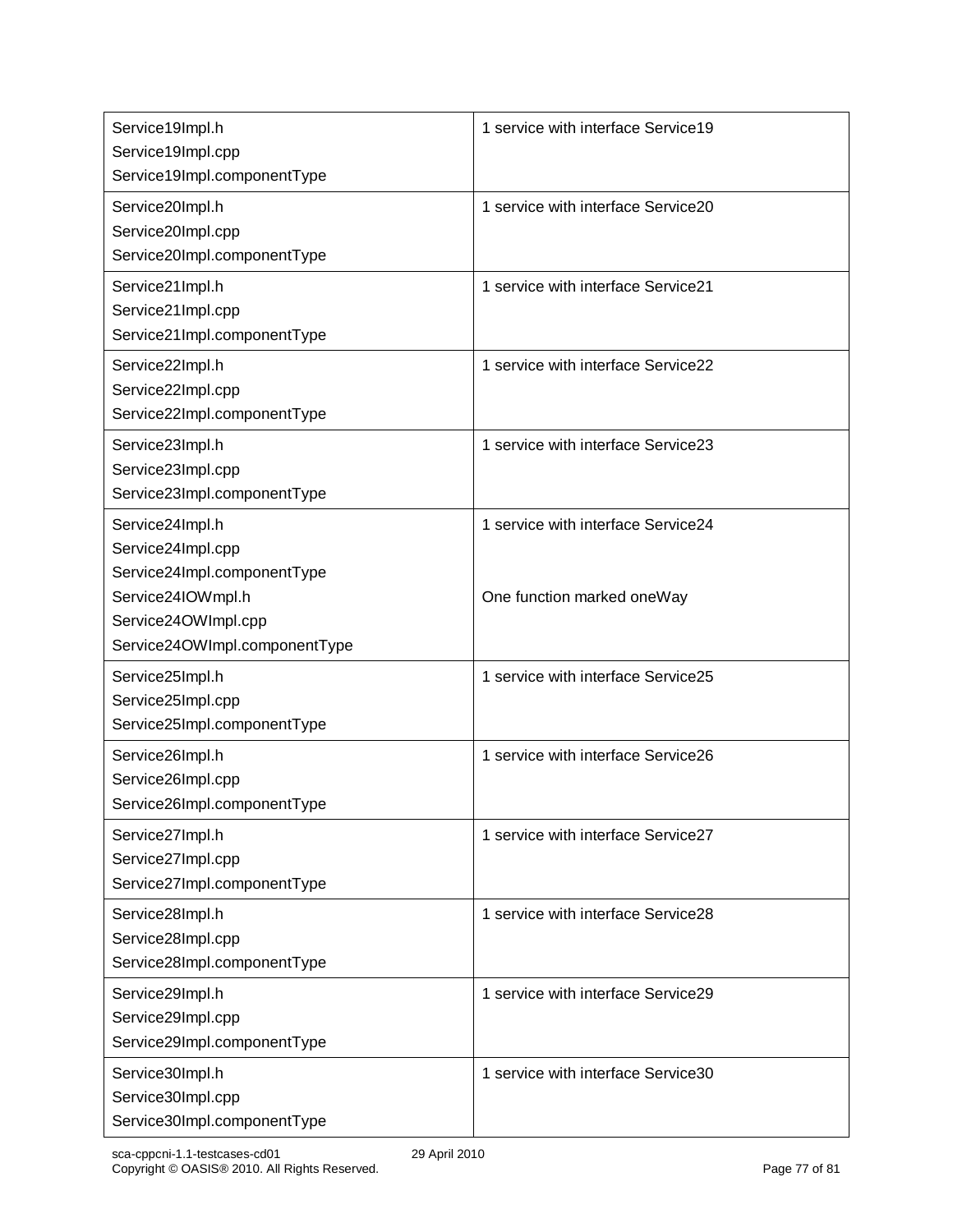| Service31Impl.h<br>Service31Impl.cpp<br>Service31Impl.componentType    | 1 service with interface Service31  |
|------------------------------------------------------------------------|-------------------------------------|
| OperationFault.cpp                                                     |                                     |
| Service32Impl.h<br>Service32Impl.cpp<br>Service32Impl.componentType    | 1 service with interface Service32  |
| Service32ImplF.h<br>Service32ImplF.cpp<br>Service32ImplF.componentType | 1 service with interface Service32F |
| Service35Impl.h<br>Service35Impl.cpp<br>Service35Impl.componentType    | 1 service with interface Service35  |
| Service36Impl.h<br>Service36Impl.cpp<br>Service36Impl.componentType    | 1 service with interface Service36  |
| Service37Impl.h<br>Service37Impl.cpp<br>Service37Impl.componentType    | 1 service with interface Service37  |
| Service38Impl.h<br>Service38Impl.cpp<br>Service38Impl.componentType    | 1 service with interface Service38  |
| Service39Impl.h<br>Service39Impl.cpp<br>Service39Impl.componentType    | 1 service with interface Service39  |
| Service40Impl.h<br>Service40Impl.cpp<br>Service40Impl.componentType    | 1 service with interface Service40  |
| Service42Impl.h<br>Service42Impl.cpp<br>Service42Impl.componentType    | 1 service with interface Service42  |
| Service45Impl.h<br>Service45Impl.cpp<br>Service45Impl.componentType    | 1 service with interface Service45  |
| Service46Impl.h<br>Service46Impl.cpp<br>Service46Impl.componentType    | 1 service with interface Service46  |
| Service47Impl.h<br>Service47Impl.cpp                                   | 1 service with interface Service47  |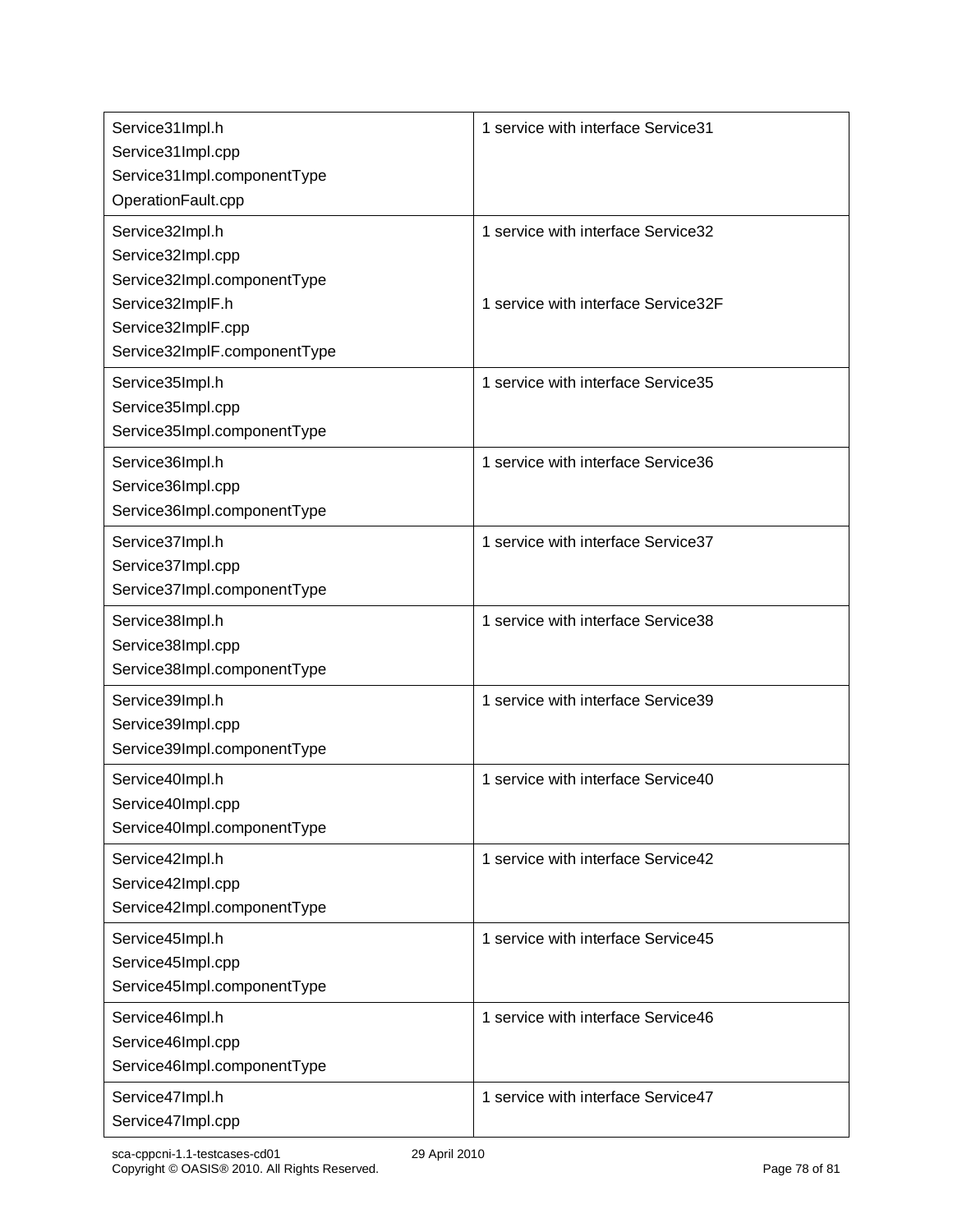| Service4/Impl.component I ype |  |
|-------------------------------|--|
|                               |  |

158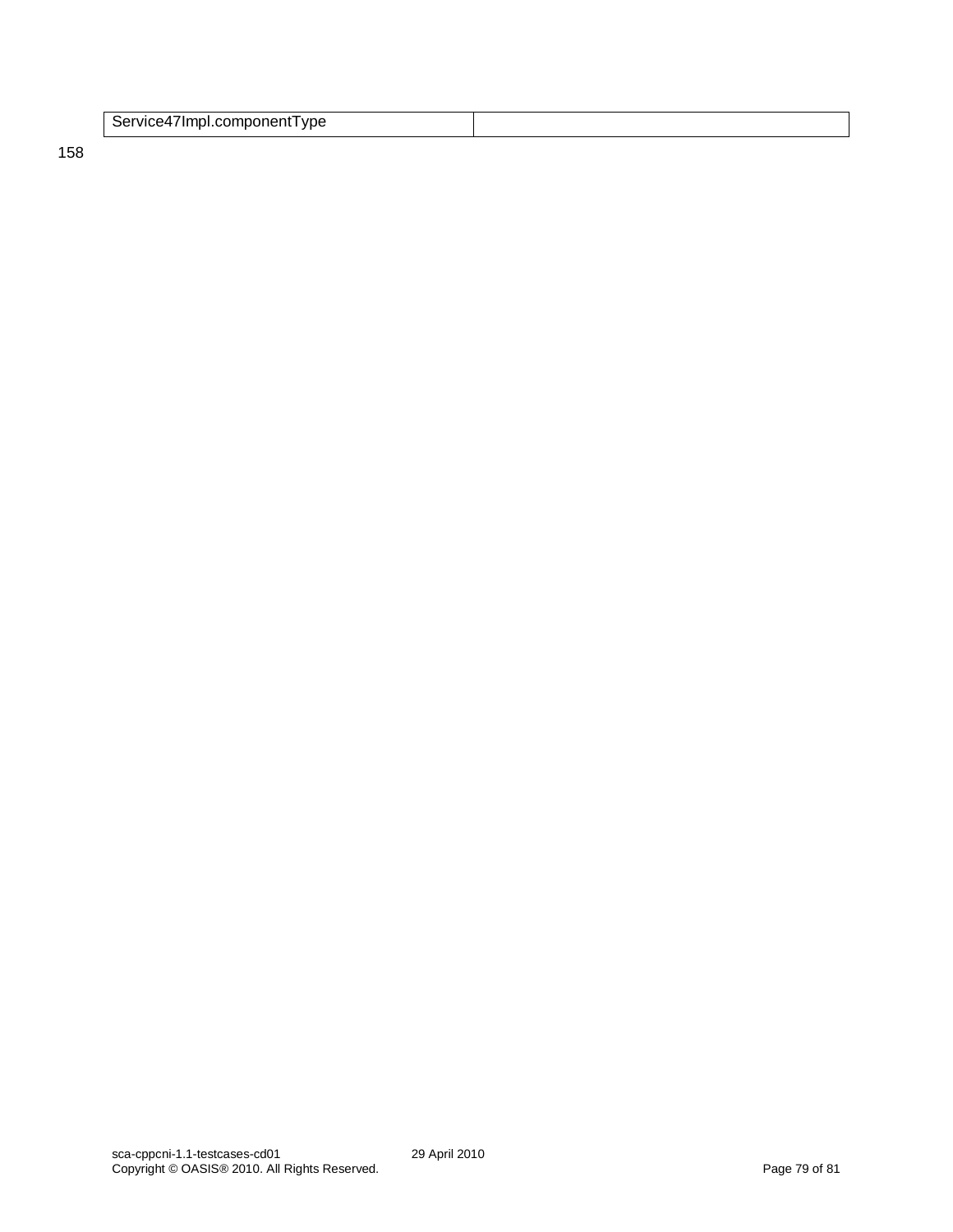## <sup>159</sup> **7 Conformance**

160 There are no conformance statements relating to the TestCases.